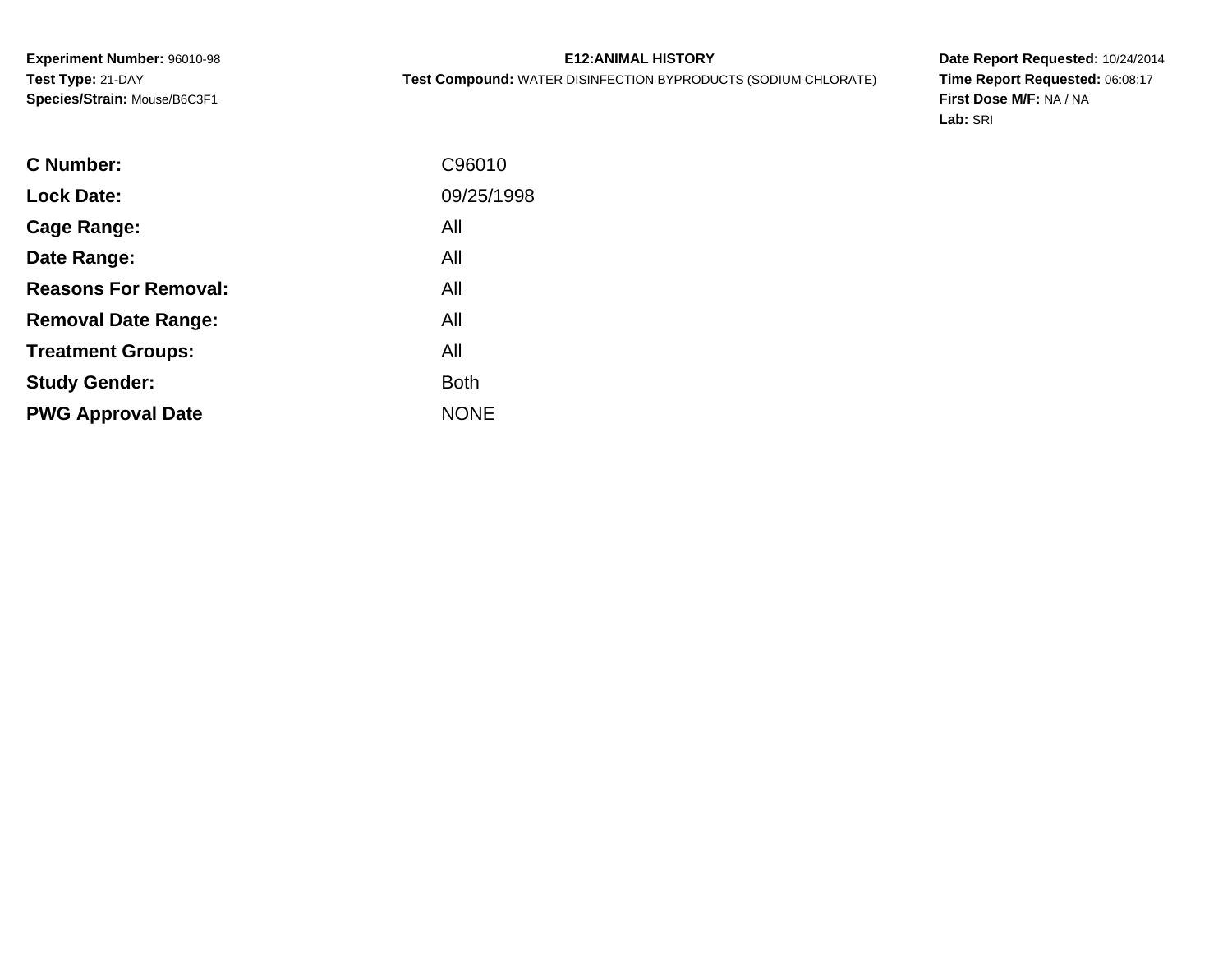# **E12:ANIMAL HISTORY**

**Test Compound:** WATER DISINFECTION BYPRODUCTS (SODIUM CHLORATE)

**Date Report Requested:** 10/24/2014 **Time Report Requested:** 06:08:17**First Dose M/F:** NA / NA**Lab:** SRI

| <b>CAGE: 73</b><br><b>SEX: Male</b><br><b>ANIMAL ID: 121</b> |             |       |                  |                     |      | <b>TRT#: 1</b>                 |                 | TRT: 0 MG/L         |  |
|--------------------------------------------------------------|-------------|-------|------------------|---------------------|------|--------------------------------|-----------------|---------------------|--|
| <b>DAY</b>                                                   | <b>DATE</b> | OP ID | <b>DOSE TIME</b> | WEIGHT TIME $WT(g)$ |      | <b>WEIGHT</b><br><b>STATUS</b> | <b>OBS TIME</b> | <b>OBSERVATIONS</b> |  |
|                                                              | 05/20/98    | 93    |                  | 07:47:00            | 23.2 |                                |                 |                     |  |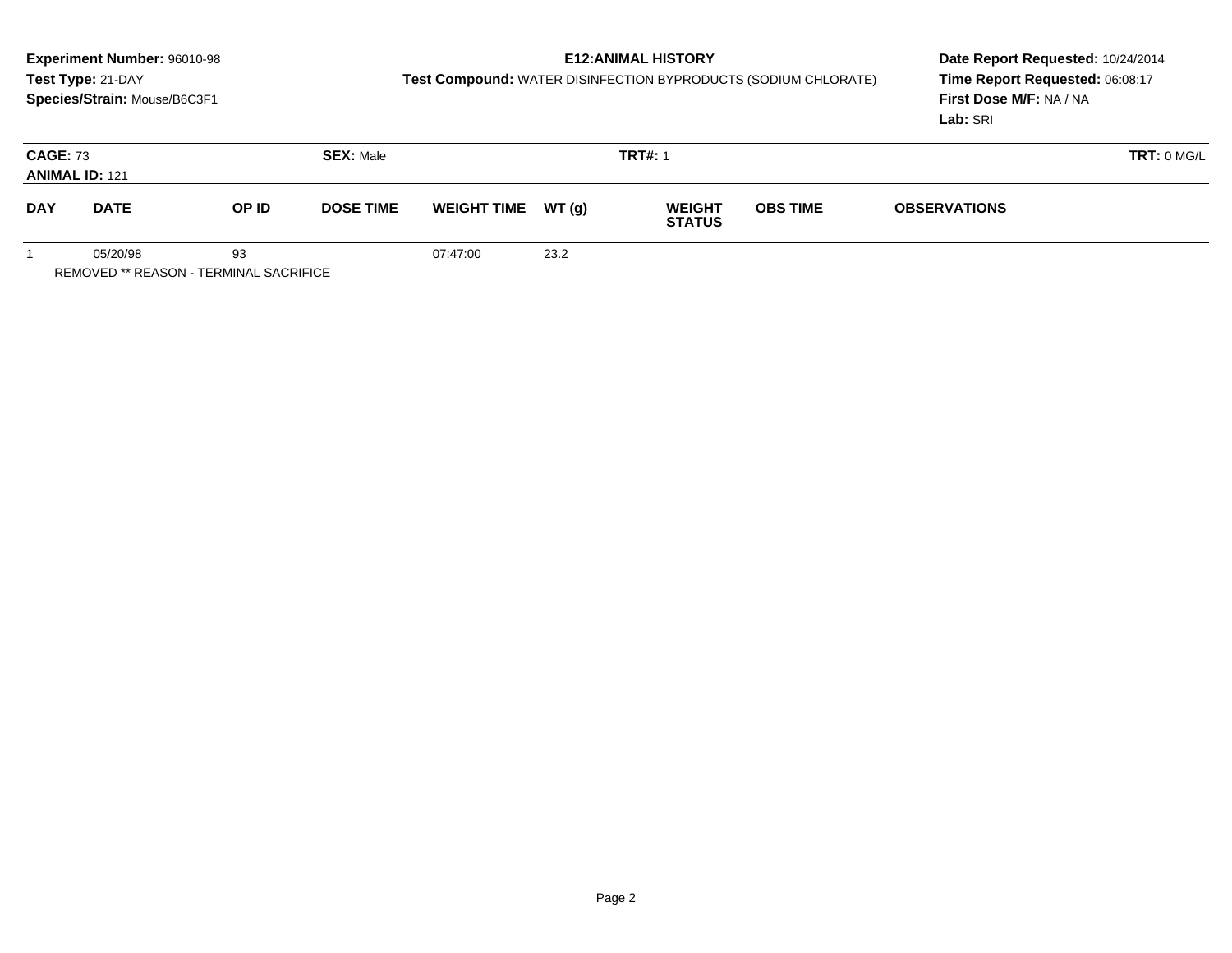# **E12:ANIMAL HISTORY**

**Test Compound:** WATER DISINFECTION BYPRODUCTS (SODIUM CHLORATE)

**Date Report Requested:** 10/24/2014 **Time Report Requested:** 06:08:17**First Dose M/F:** NA / NA**Lab:** SRI

| <b>CAGE: 74</b><br><b>SEX: Male</b><br><b>ANIMAL ID: 122</b> |             |       |                  |                    | <b>TRT#: 1</b> |                                | <b>TRT: 0 MG/L</b> |                     |  |
|--------------------------------------------------------------|-------------|-------|------------------|--------------------|----------------|--------------------------------|--------------------|---------------------|--|
| <b>DAY</b>                                                   | <b>DATE</b> | OP ID | <b>DOSE TIME</b> | <b>WEIGHT TIME</b> | WT(g)          | <b>WEIGHT</b><br><b>STATUS</b> | <b>OBS TIME</b>    | <b>OBSERVATIONS</b> |  |
|                                                              | 05/20/98    | 93    |                  | 07:47:00           | 25.2           |                                |                    |                     |  |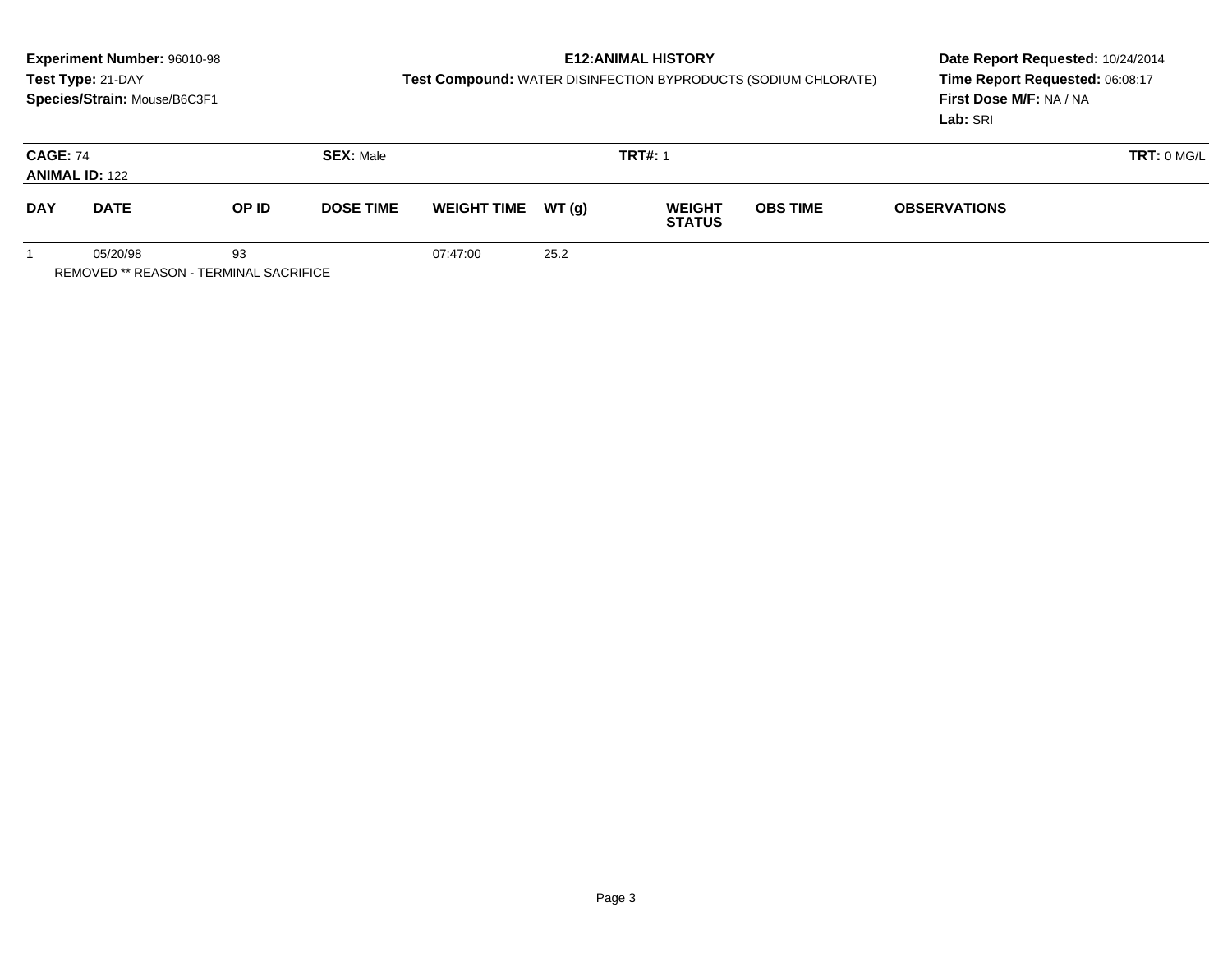# **E12:ANIMAL HISTORY**

**Test Compound:** WATER DISINFECTION BYPRODUCTS (SODIUM CHLORATE)

**Date Report Requested:** 10/24/2014 **Time Report Requested:** 06:08:17**First Dose M/F:** NA / NA**Lab:** SRI

| <b>CAGE: 75</b><br><b>ANIMAL ID: 123</b> |             |       | <b>SEX: Male</b> |                    |        | <b>TRT#: 1</b>                 |                 | <b>TRT: 0 MG/L</b>  |  |
|------------------------------------------|-------------|-------|------------------|--------------------|--------|--------------------------------|-----------------|---------------------|--|
| <b>DAY</b>                               | <b>DATE</b> | OP ID | <b>DOSE TIME</b> | <b>WEIGHT TIME</b> | WT (g) | <b>WEIGHT</b><br><b>STATUS</b> | <b>OBS TIME</b> | <b>OBSERVATIONS</b> |  |
|                                          | 05/20/98    | 93    |                  | 07:47:02           | 22.1   |                                |                 |                     |  |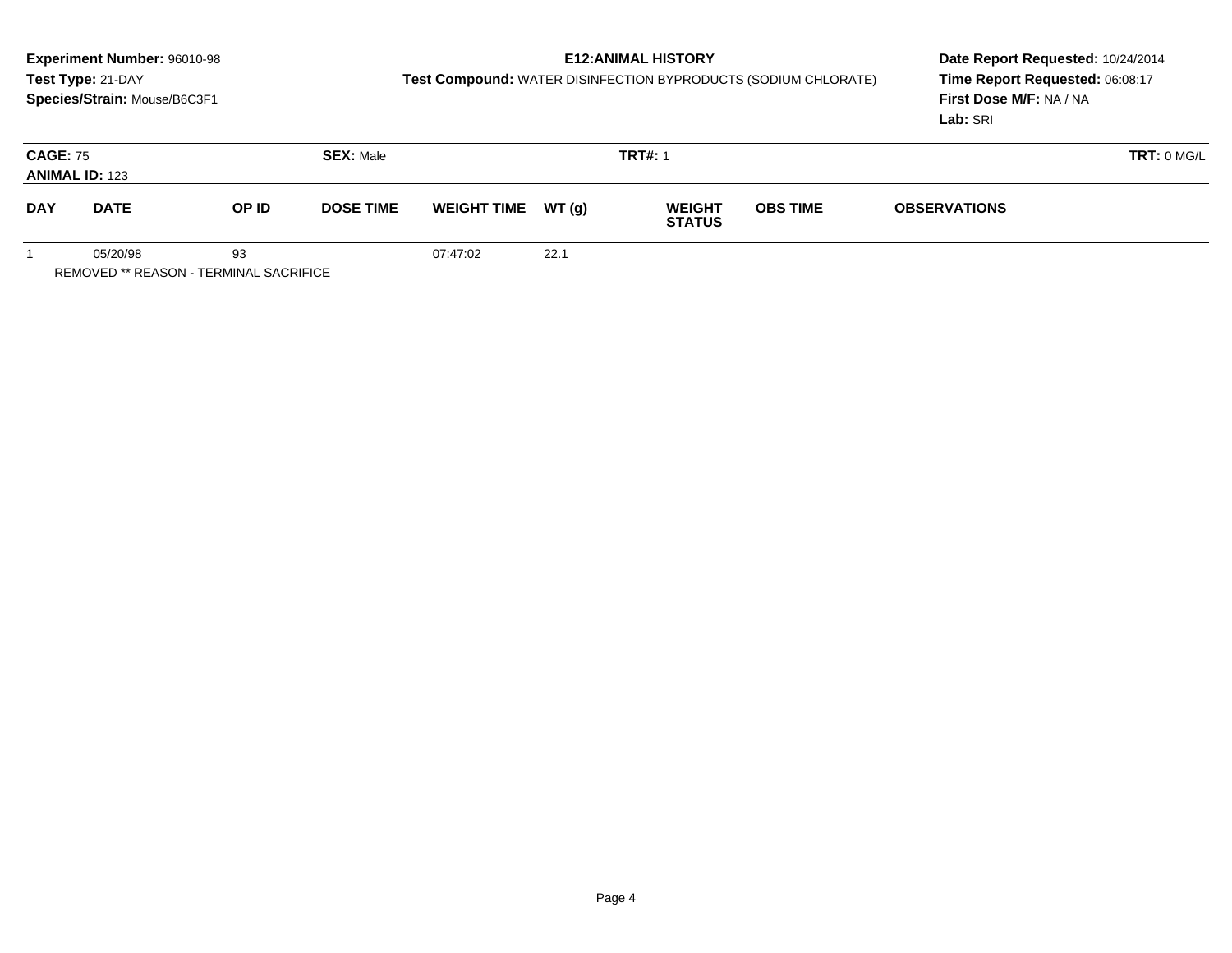# **E12:ANIMAL HISTORY**

**Test Compound:** WATER DISINFECTION BYPRODUCTS (SODIUM CHLORATE)

**Date Report Requested:** 10/24/2014 **Time Report Requested:** 06:08:17**First Dose M/F:** NA / NA**Lab:** SRI

| <b>CAGE: 76</b><br><b>SEX: Male</b><br><b>ANIMAL ID: 124</b> |             |       |                  |                     | <b>TRT#: 1</b> |                                | TRT: 0 MG/L     |                     |  |
|--------------------------------------------------------------|-------------|-------|------------------|---------------------|----------------|--------------------------------|-----------------|---------------------|--|
| <b>DAY</b>                                                   | <b>DATE</b> | OP ID | <b>DOSE TIME</b> | WEIGHT TIME $WT(g)$ |                | <b>WEIGHT</b><br><b>STATUS</b> | <b>OBS TIME</b> | <b>OBSERVATIONS</b> |  |
|                                                              | 05/20/98    | 93    |                  | 07:47:06            | 23.6           |                                |                 |                     |  |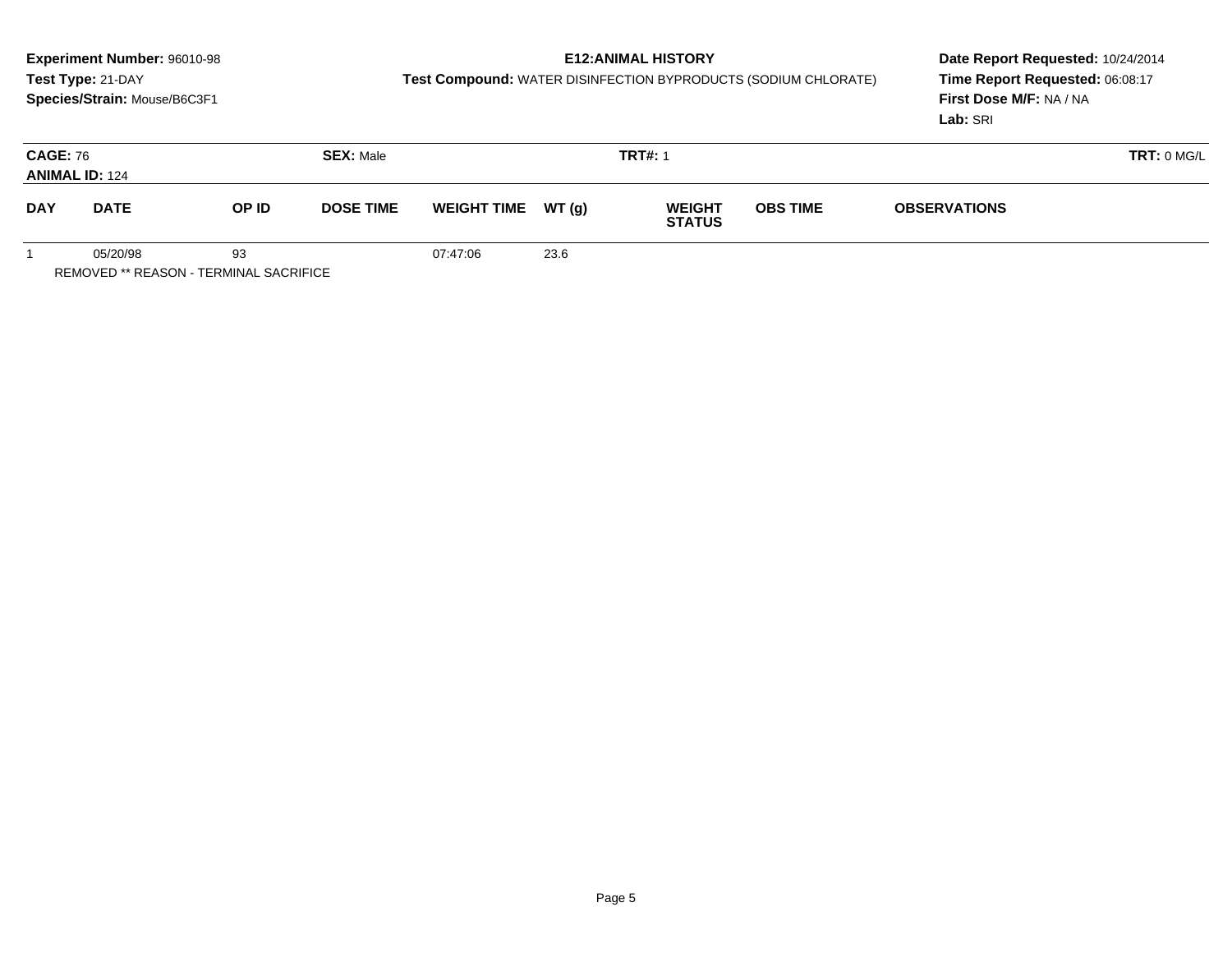# **E12:ANIMAL HISTORY**

**Test Compound:** WATER DISINFECTION BYPRODUCTS (SODIUM CHLORATE)

**Date Report Requested:** 10/24/2014 **Time Report Requested:** 06:08:17**First Dose M/F:** NA / NA**Lab:** SRI

| <b>CAGE: 77</b><br><b>SEX: Male</b><br><b>ANIMAL ID: 125</b> |             |       |                  |                     |      | <b>TRT#: 1</b>                 |                 | TRT: 0 MG/L         |  |
|--------------------------------------------------------------|-------------|-------|------------------|---------------------|------|--------------------------------|-----------------|---------------------|--|
| <b>DAY</b>                                                   | <b>DATE</b> | OP ID | <b>DOSE TIME</b> | WEIGHT TIME $WT(g)$ |      | <b>WEIGHT</b><br><b>STATUS</b> | <b>OBS TIME</b> | <b>OBSERVATIONS</b> |  |
|                                                              | 05/20/98    | 93    |                  | 07:47:08            | 23.6 |                                |                 |                     |  |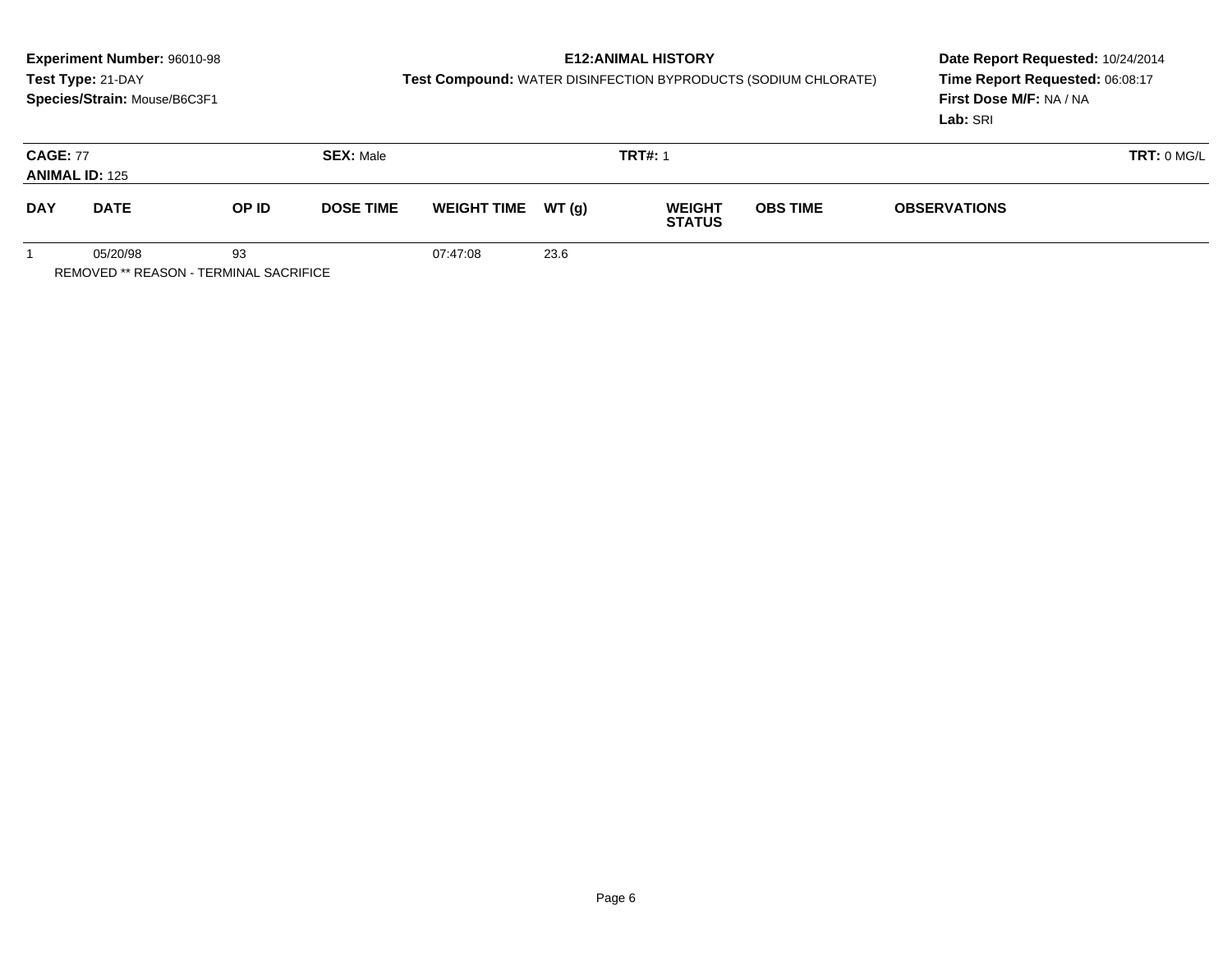# **E12:ANIMAL HISTORY**

**Test Compound:** WATER DISINFECTION BYPRODUCTS (SODIUM CHLORATE)

**Date Report Requested:** 10/24/2014 **Time Report Requested:** 06:08:17**First Dose M/F:** NA / NA**Lab:** SRI

| <b>CAGE: 78</b><br><b>SEX: Male</b><br><b>ANIMAL ID: 126</b> |             |       |                  |                     | <b>TRT#: 1</b> |                                | TRT: 0 MG/L     |                     |  |
|--------------------------------------------------------------|-------------|-------|------------------|---------------------|----------------|--------------------------------|-----------------|---------------------|--|
| <b>DAY</b>                                                   | <b>DATE</b> | OP ID | <b>DOSE TIME</b> | WEIGHT TIME $WT(g)$ |                | <b>WEIGHT</b><br><b>STATUS</b> | <b>OBS TIME</b> | <b>OBSERVATIONS</b> |  |
|                                                              | 05/20/98    | 93    |                  | 07:47:10            | 23.0           |                                |                 |                     |  |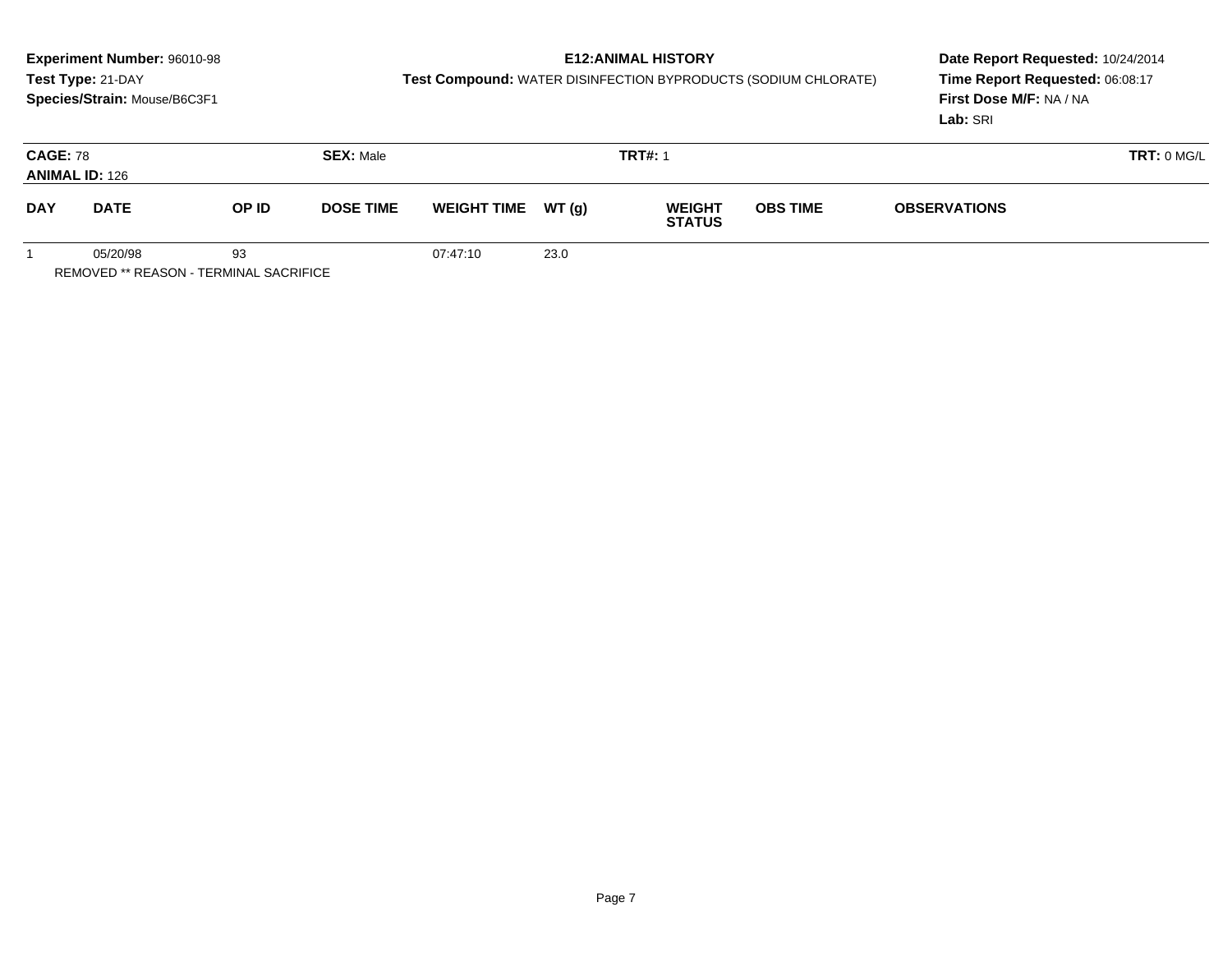# **E12:ANIMAL HISTORY**

**Test Compound:** WATER DISINFECTION BYPRODUCTS (SODIUM CHLORATE)

**Date Report Requested:** 10/24/2014 **Time Report Requested:** 06:08:17**First Dose M/F:** NA / NA**Lab:** SRI

| <b>CAGE: 79</b><br><b>SEX: Male</b><br><b>ANIMAL ID: 127</b> |             |       |                  |                     | <b>TRT#: 1</b> |                                | TRT: 0 MG/L     |                     |  |
|--------------------------------------------------------------|-------------|-------|------------------|---------------------|----------------|--------------------------------|-----------------|---------------------|--|
| <b>DAY</b>                                                   | <b>DATE</b> | OP ID | <b>DOSE TIME</b> | WEIGHT TIME $WT(g)$ |                | <b>WEIGHT</b><br><b>STATUS</b> | <b>OBS TIME</b> | <b>OBSERVATIONS</b> |  |
|                                                              | 05/20/98    | 93    |                  | 07:47:12            | 23.5           |                                |                 |                     |  |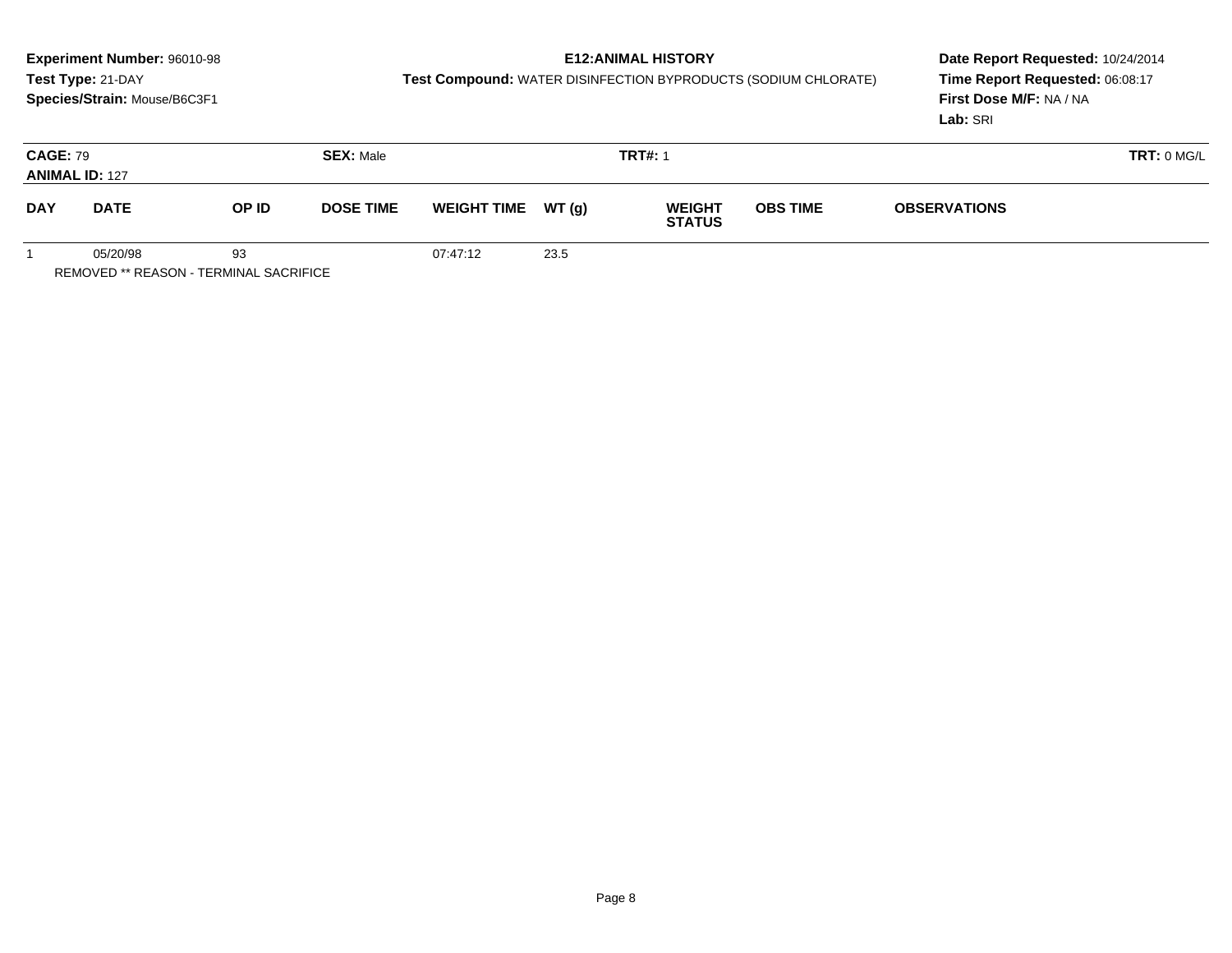# **E12:ANIMAL HISTORY**

**Test Compound:** WATER DISINFECTION BYPRODUCTS (SODIUM CHLORATE)

**Date Report Requested:** 10/24/2014 **Time Report Requested:** 06:08:17**First Dose M/F:** NA / NA**Lab:** SRI

| <b>CAGE: 80</b><br><b>SEX: Male</b><br><b>ANIMAL ID: 128</b> |             |       |                  |                     | <b>TRT#: 1</b> | TRT: 0 MG/L                    |                 |                     |  |
|--------------------------------------------------------------|-------------|-------|------------------|---------------------|----------------|--------------------------------|-----------------|---------------------|--|
| <b>DAY</b>                                                   | <b>DATE</b> | OP ID | <b>DOSE TIME</b> | WEIGHT TIME $WT(g)$ |                | <b>WEIGHT</b><br><b>STATUS</b> | <b>OBS TIME</b> | <b>OBSERVATIONS</b> |  |
|                                                              | 05/20/98    | 93    |                  | 07:47:14            | 25.5           |                                |                 |                     |  |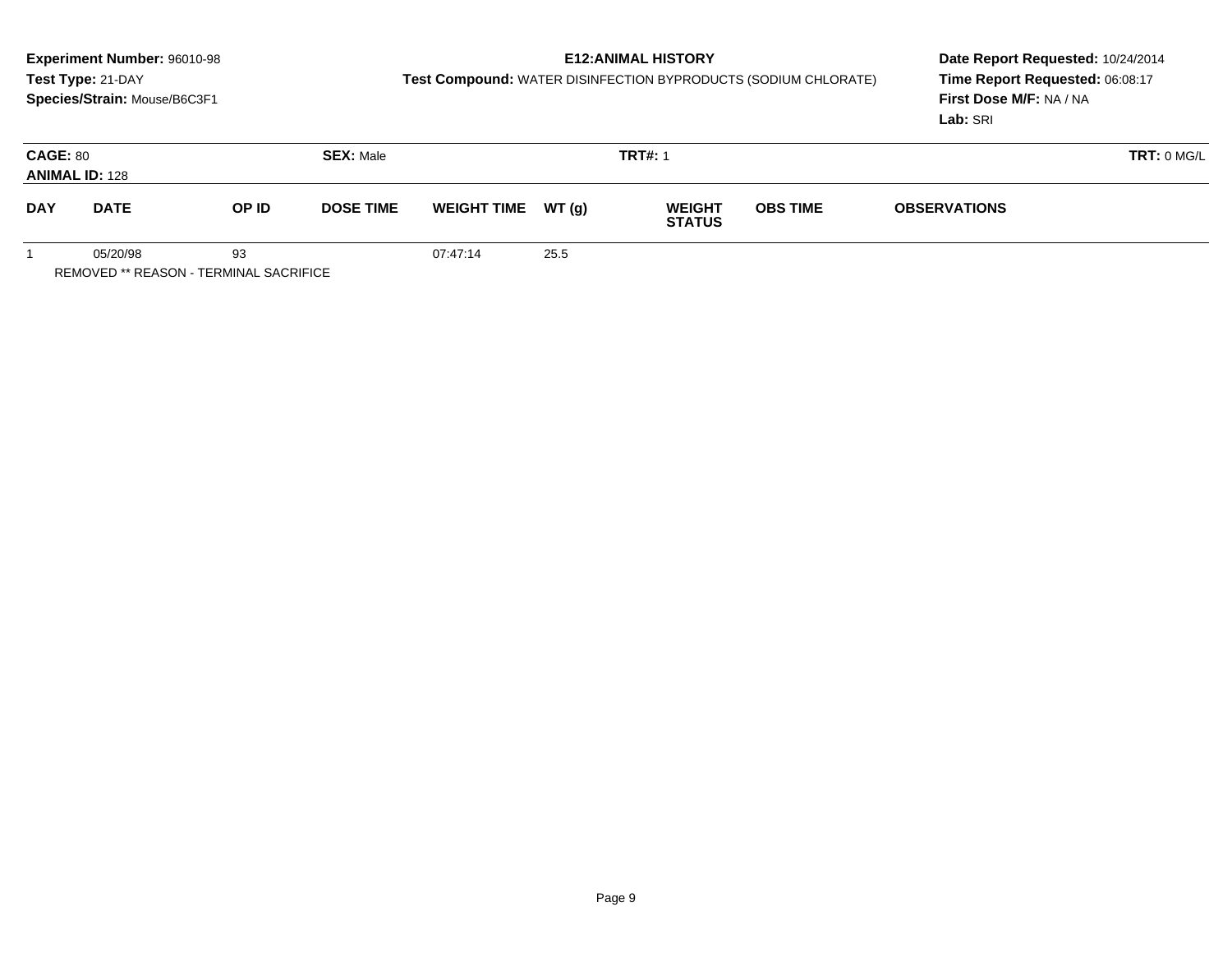# **E12:ANIMAL HISTORY**

**Test Compound:** WATER DISINFECTION BYPRODUCTS (SODIUM CHLORATE)

**Date Report Requested:** 10/24/2014 **Time Report Requested:** 06:08:17**First Dose M/F:** NA / NA**Lab:** SRI

| <b>CAGE: 81</b><br><b>SEX: Male</b><br><b>ANIMAL ID: 129</b> |             |       |                  |                    | <b>TRT#: 1</b> |                                | <b>TRT: 0 MG/L</b> |                     |  |
|--------------------------------------------------------------|-------------|-------|------------------|--------------------|----------------|--------------------------------|--------------------|---------------------|--|
| <b>DAY</b>                                                   | <b>DATE</b> | OP ID | <b>DOSE TIME</b> | <b>WEIGHT TIME</b> | WT(g)          | <b>WEIGHT</b><br><b>STATUS</b> | <b>OBS TIME</b>    | <b>OBSERVATIONS</b> |  |
|                                                              | 05/20/98    | 93    |                  | 07:47:16           | 23.9           |                                |                    |                     |  |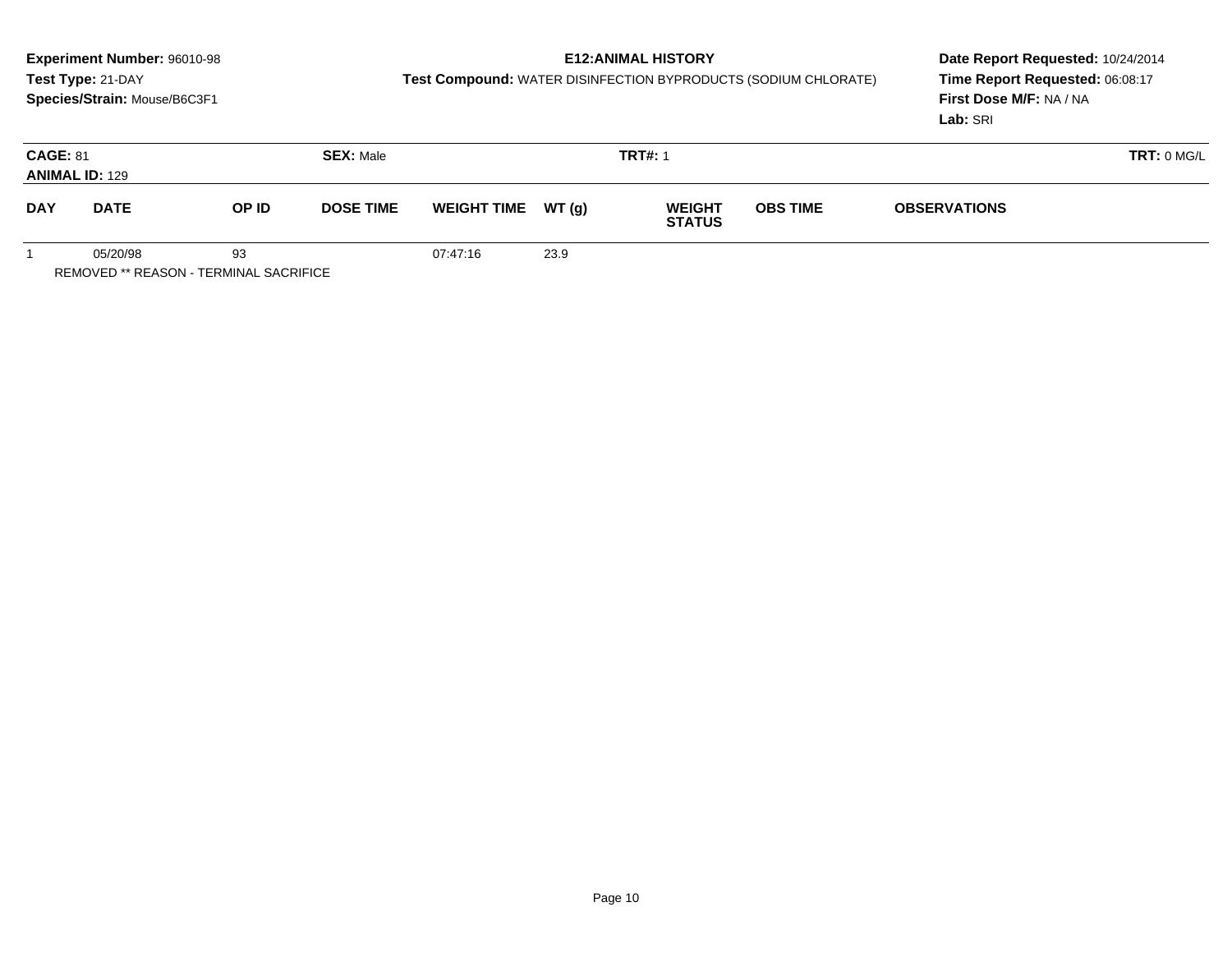# **E12:ANIMAL HISTORY**

**Test Compound:** WATER DISINFECTION BYPRODUCTS (SODIUM CHLORATE)

**Date Report Requested:** 10/24/2014 **Time Report Requested:** 06:08:17**First Dose M/F:** NA / NA**Lab:** SRI

| <b>CAGE: 82</b><br><b>SEX: Male</b><br><b>ANIMAL ID: 130</b> |             |       |                  |                     | <b>TRT#: 1</b> |                                | TRT: 0 MG/L     |                     |  |
|--------------------------------------------------------------|-------------|-------|------------------|---------------------|----------------|--------------------------------|-----------------|---------------------|--|
| <b>DAY</b>                                                   | <b>DATE</b> | OP ID | <b>DOSE TIME</b> | WEIGHT TIME $WT(g)$ |                | <b>WEIGHT</b><br><b>STATUS</b> | <b>OBS TIME</b> | <b>OBSERVATIONS</b> |  |
|                                                              | 05/20/98    | 93    |                  | 07:47:18            | 22.9           |                                |                 |                     |  |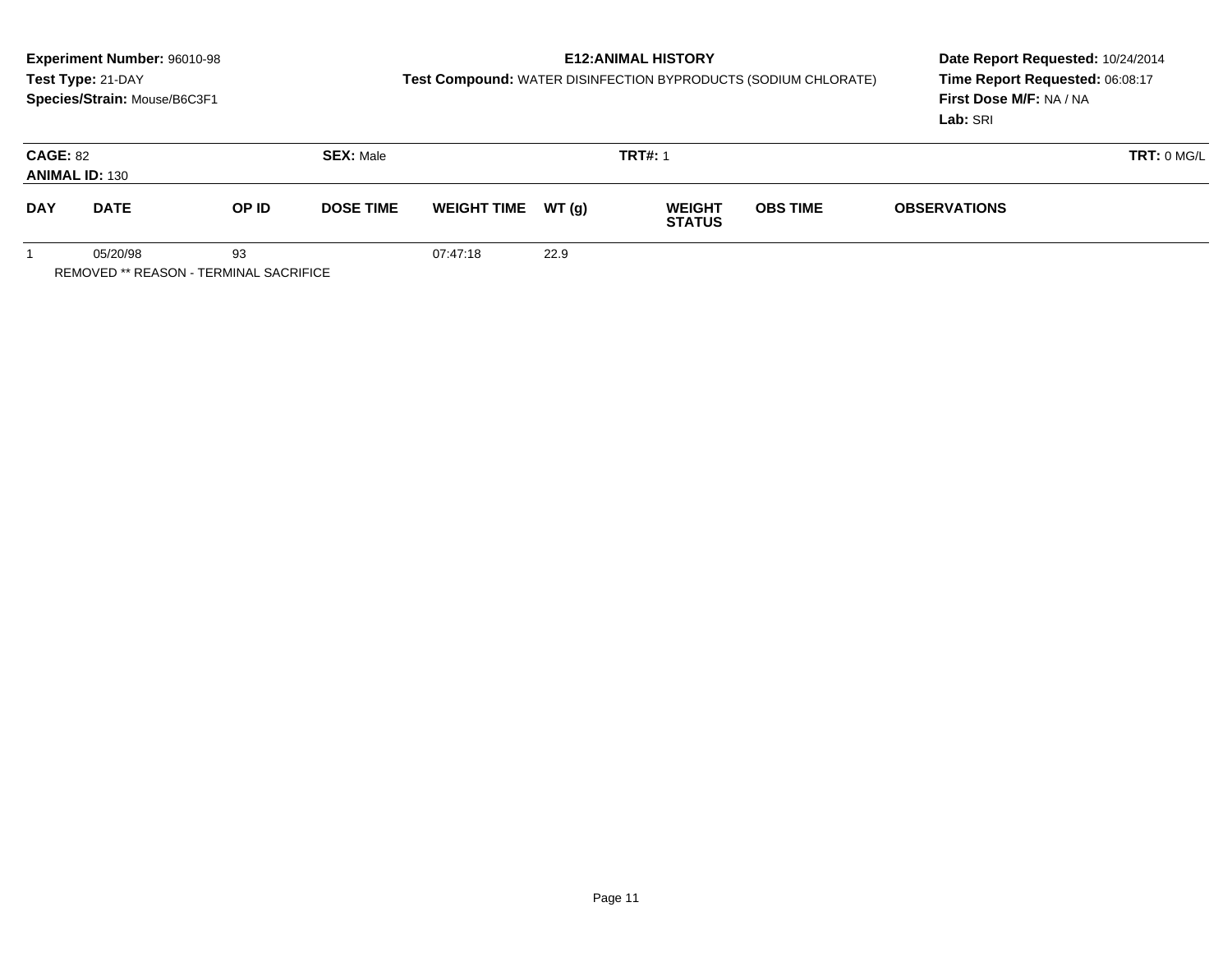# **E12:ANIMAL HISTORY**

**Test Compound:** WATER DISINFECTION BYPRODUCTS (SODIUM CHLORATE)

**Date Report Requested:** 10/24/2014 **Time Report Requested:** 06:08:17**First Dose M/F:** NA / NA**Lab:** SRI

| <b>CAGE: 83</b><br><b>SEX: Male</b><br><b>ANIMAL ID: 131</b> |             |       |                  |                     |      | TRT#: 3                        |                 | <b>TRT: 125 MG/L</b> |  |
|--------------------------------------------------------------|-------------|-------|------------------|---------------------|------|--------------------------------|-----------------|----------------------|--|
| <b>DAY</b>                                                   | <b>DATE</b> | OP ID | <b>DOSE TIME</b> | WEIGHT TIME $WT(g)$ |      | <b>WEIGHT</b><br><b>STATUS</b> | <b>OBS TIME</b> | <b>OBSERVATIONS</b>  |  |
|                                                              | 05/20/98    | 93    |                  | 07:47:20            | 22.4 |                                |                 |                      |  |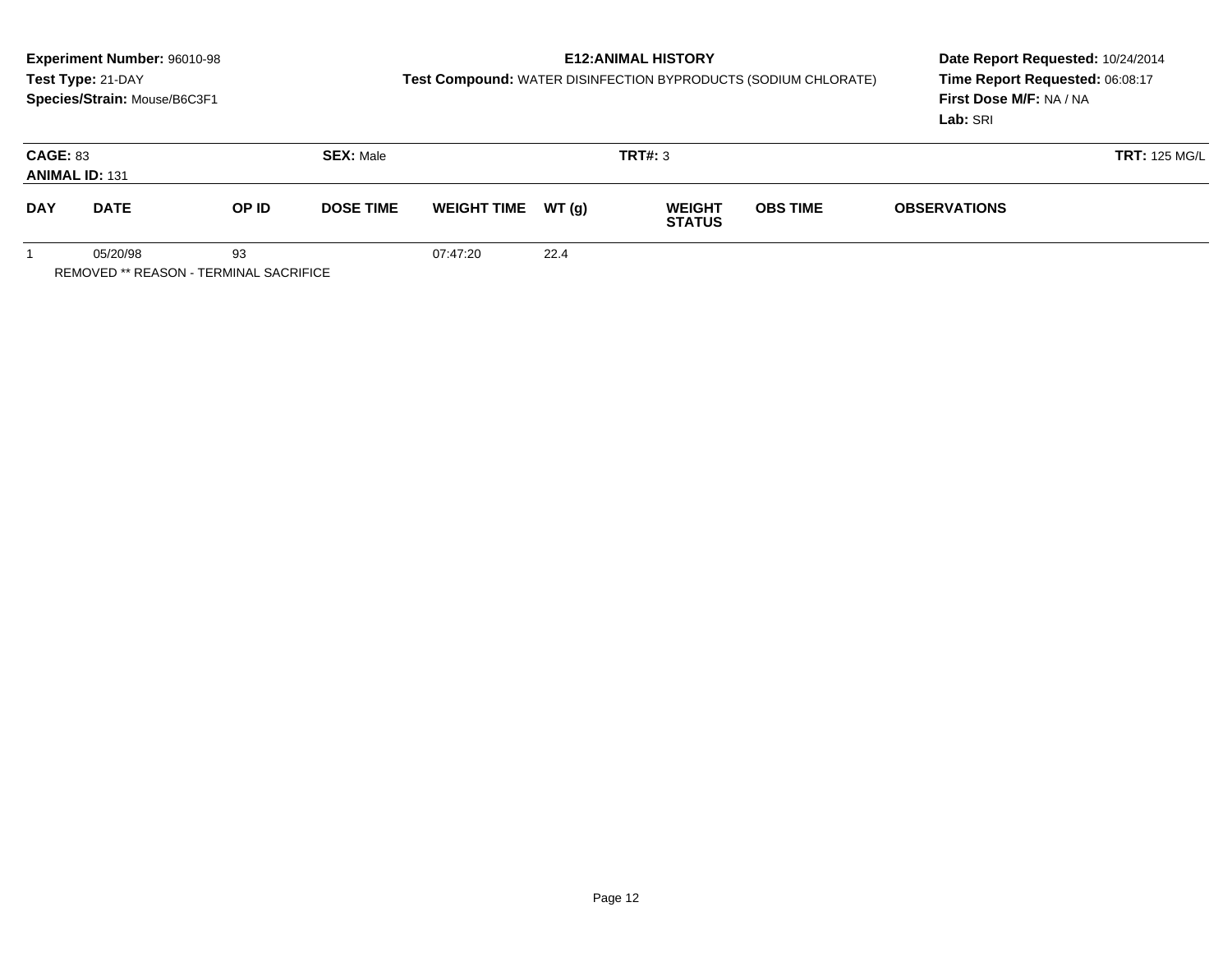# **E12:ANIMAL HISTORY**

**Test Compound:** WATER DISINFECTION BYPRODUCTS (SODIUM CHLORATE)

**Date Report Requested:** 10/24/2014 **Time Report Requested:** 06:08:17**First Dose M/F:** NA / NA**Lab:** SRI

| <b>CAGE: 84</b>           | <b>ANIMAL ID: 132</b> |                           | <b>SEX: Male</b> |                    |               | <b>TRT#: 3</b>                 |                                        | <b>TRT: 125 MG/L</b> |  |
|---------------------------|-----------------------|---------------------------|------------------|--------------------|---------------|--------------------------------|----------------------------------------|----------------------|--|
| <b>DAY</b><br><b>DATE</b> |                       | OP ID<br><b>DOSE TIME</b> |                  | <b>WEIGHT TIME</b> | <b>WT (g)</b> | <b>WEIGHT</b><br><b>STATUS</b> | <b>OBS TIME</b><br><b>OBSERVATIONS</b> |                      |  |
|                           | 05/20/98              | 93                        |                  | 07:47:22           | 22.4          |                                |                                        |                      |  |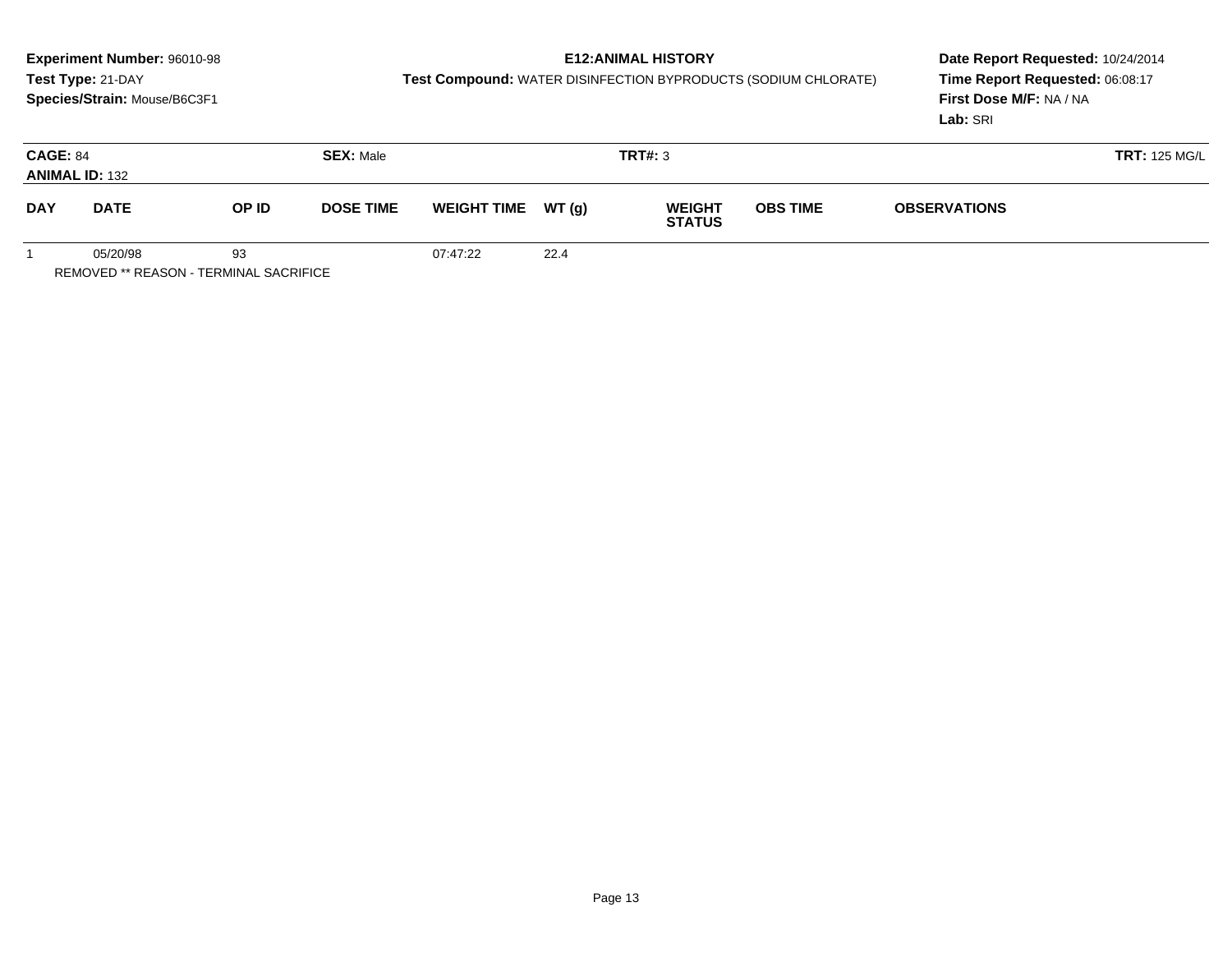# **E12:ANIMAL HISTORY**

**Test Compound:** WATER DISINFECTION BYPRODUCTS (SODIUM CHLORATE)

**Date Report Requested:** 10/24/2014 **Time Report Requested:** 06:08:17**First Dose M/F:** NA / NA**Lab:** SRI

| <b>CAGE: 85</b> | <b>ANIMAL ID: 133</b> |                           | <b>SEX: Male</b> |                     |      | TRT#: 3                        |                 |                     | <b>TRT: 125 MG/L</b> |
|-----------------|-----------------------|---------------------------|------------------|---------------------|------|--------------------------------|-----------------|---------------------|----------------------|
| <b>DAY</b>      | <b>DATE</b>           | OP ID<br><b>DOSE TIME</b> |                  | WEIGHT TIME $WT(g)$ |      | <b>WEIGHT</b><br><b>STATUS</b> | <b>OBS TIME</b> | <b>OBSERVATIONS</b> |                      |
|                 | 05/20/98              | 93                        |                  | 07:47:24            | 25.0 |                                |                 |                     |                      |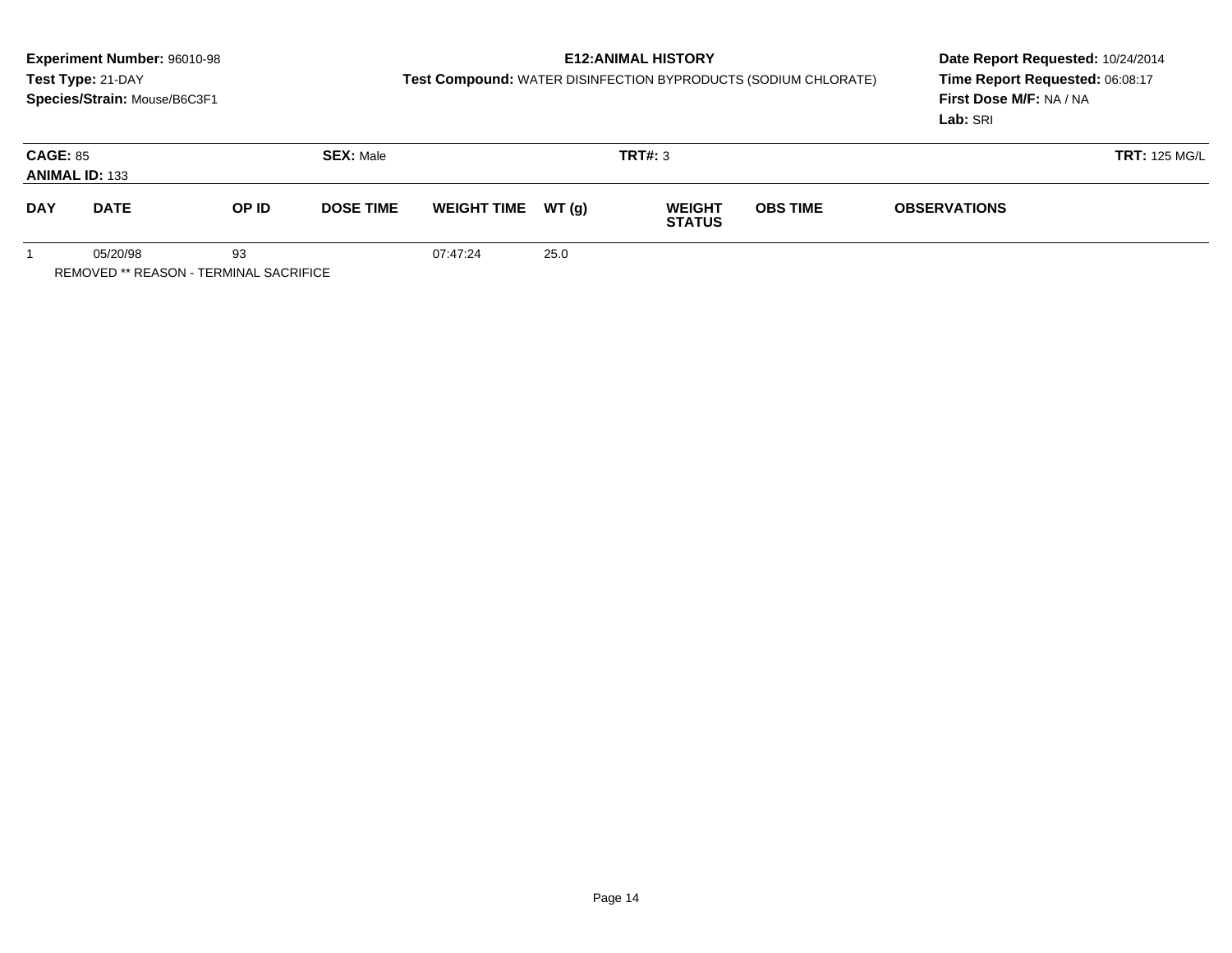# **E12:ANIMAL HISTORY**

**Test Compound:** WATER DISINFECTION BYPRODUCTS (SODIUM CHLORATE)

**Date Report Requested:** 10/24/2014 **Time Report Requested:** 06:08:17**First Dose M/F:** NA / NA**Lab:** SRI

| <b>CAGE: 86</b> | <b>ANIMAL ID: 134</b> |                           | <b>SEX: Male</b> |                    |               | TRT#: 3                        |                                        |  | <b>TRT: 125 MG/L</b> |
|-----------------|-----------------------|---------------------------|------------------|--------------------|---------------|--------------------------------|----------------------------------------|--|----------------------|
| <b>DAY</b>      | <b>DATE</b>           | OP ID<br><b>DOSE TIME</b> |                  | <b>WEIGHT TIME</b> | <b>WT (g)</b> | <b>WEIGHT</b><br><b>STATUS</b> | <b>OBS TIME</b><br><b>OBSERVATIONS</b> |  |                      |
|                 | 05/20/98              | 93                        |                  | 07:47:26           | 25.7          |                                |                                        |  |                      |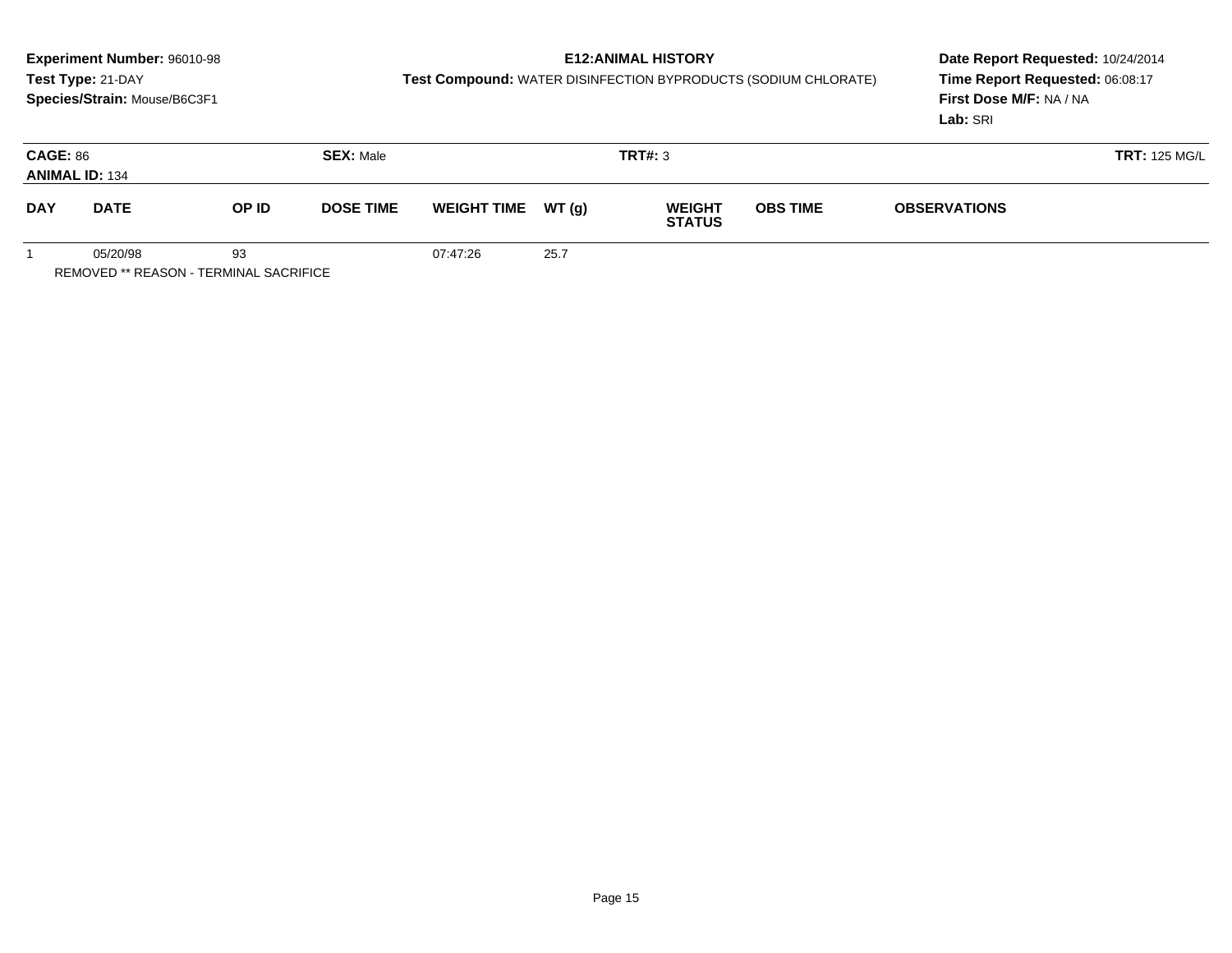# **E12:ANIMAL HISTORY**

**Test Compound:** WATER DISINFECTION BYPRODUCTS (SODIUM CHLORATE)

**Date Report Requested:** 10/24/2014 **Time Report Requested:** 06:08:17**First Dose M/F:** NA / NA**Lab:** SRI

| <b>CAGE: 87</b> | <b>ANIMAL ID: 135</b> |                           | <b>SEX: Male</b> |                    |               | <b>TRT#: 3</b>                 |                 |                     | <b>TRT: 125 MG/L</b> |
|-----------------|-----------------------|---------------------------|------------------|--------------------|---------------|--------------------------------|-----------------|---------------------|----------------------|
| <b>DAY</b>      | <b>DATE</b>           | OP ID<br><b>DOSE TIME</b> |                  | <b>WEIGHT TIME</b> | <b>WT (g)</b> | <b>WEIGHT</b><br><b>STATUS</b> | <b>OBS TIME</b> | <b>OBSERVATIONS</b> |                      |
|                 | 05/20/98              | 93                        |                  | 07:47:28           | 24.1          |                                |                 |                     |                      |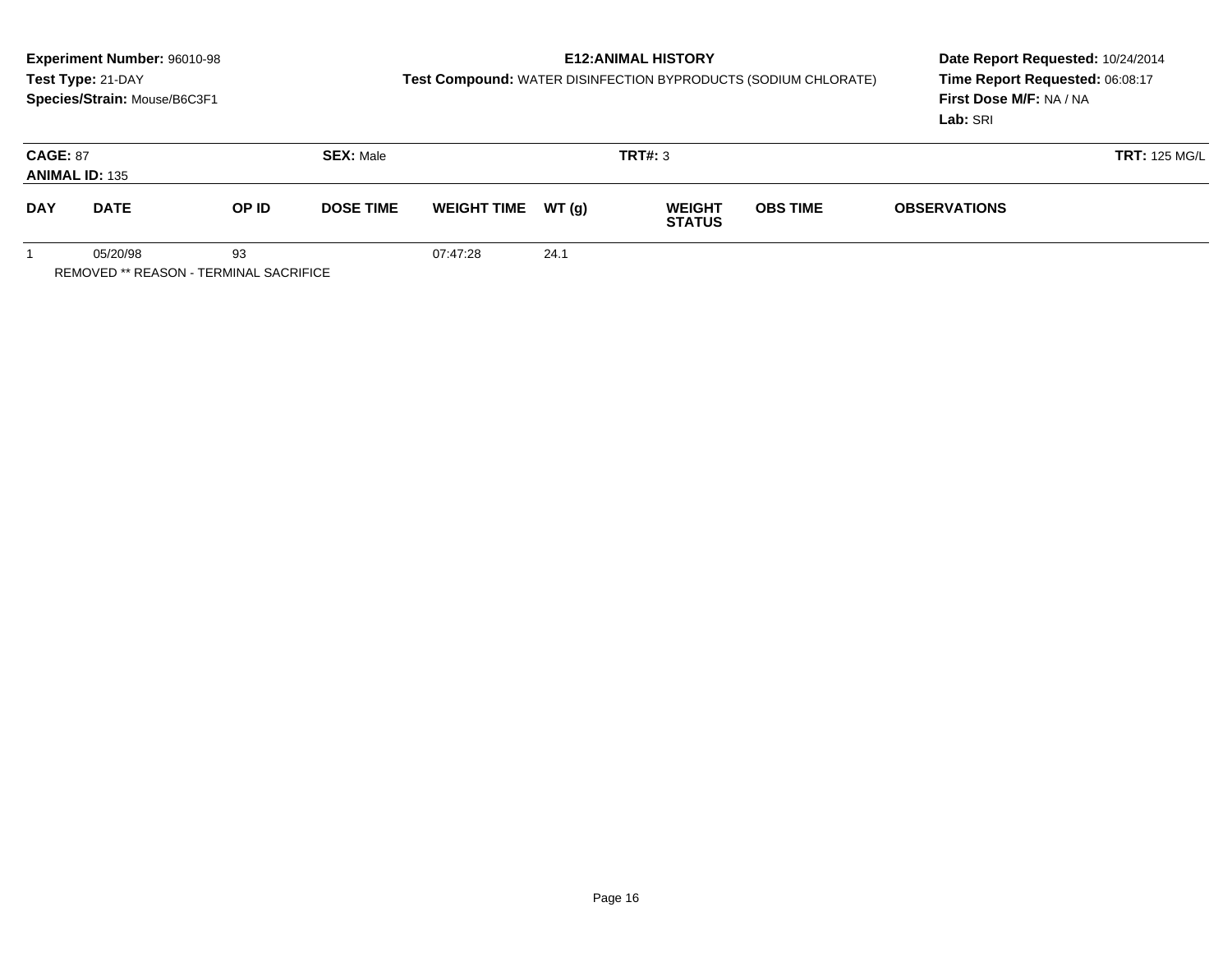# **E12:ANIMAL HISTORY**

**Test Compound:** WATER DISINFECTION BYPRODUCTS (SODIUM CHLORATE)

**Date Report Requested:** 10/24/2014 **Time Report Requested:** 06:08:17**First Dose M/F:** NA / NA**Lab:** SRI

| <b>CAGE: 88</b> | <b>ANIMAL ID: 136</b> |                           | <b>SEX: Male</b> |                    |       | <b>TRT#: 3</b>                 |  | <b>TRT: 125 MG/L</b>                   |  |
|-----------------|-----------------------|---------------------------|------------------|--------------------|-------|--------------------------------|--|----------------------------------------|--|
| <b>DAY</b>      | <b>DATE</b>           | OP ID<br><b>DOSE TIME</b> |                  | <b>WEIGHT TIME</b> | WT(g) | <b>WEIGHT</b><br><b>STATUS</b> |  | <b>OBS TIME</b><br><b>OBSERVATIONS</b> |  |
|                 | 05/20/98              | 93                        |                  | 07:47:30           | 25.4  |                                |  |                                        |  |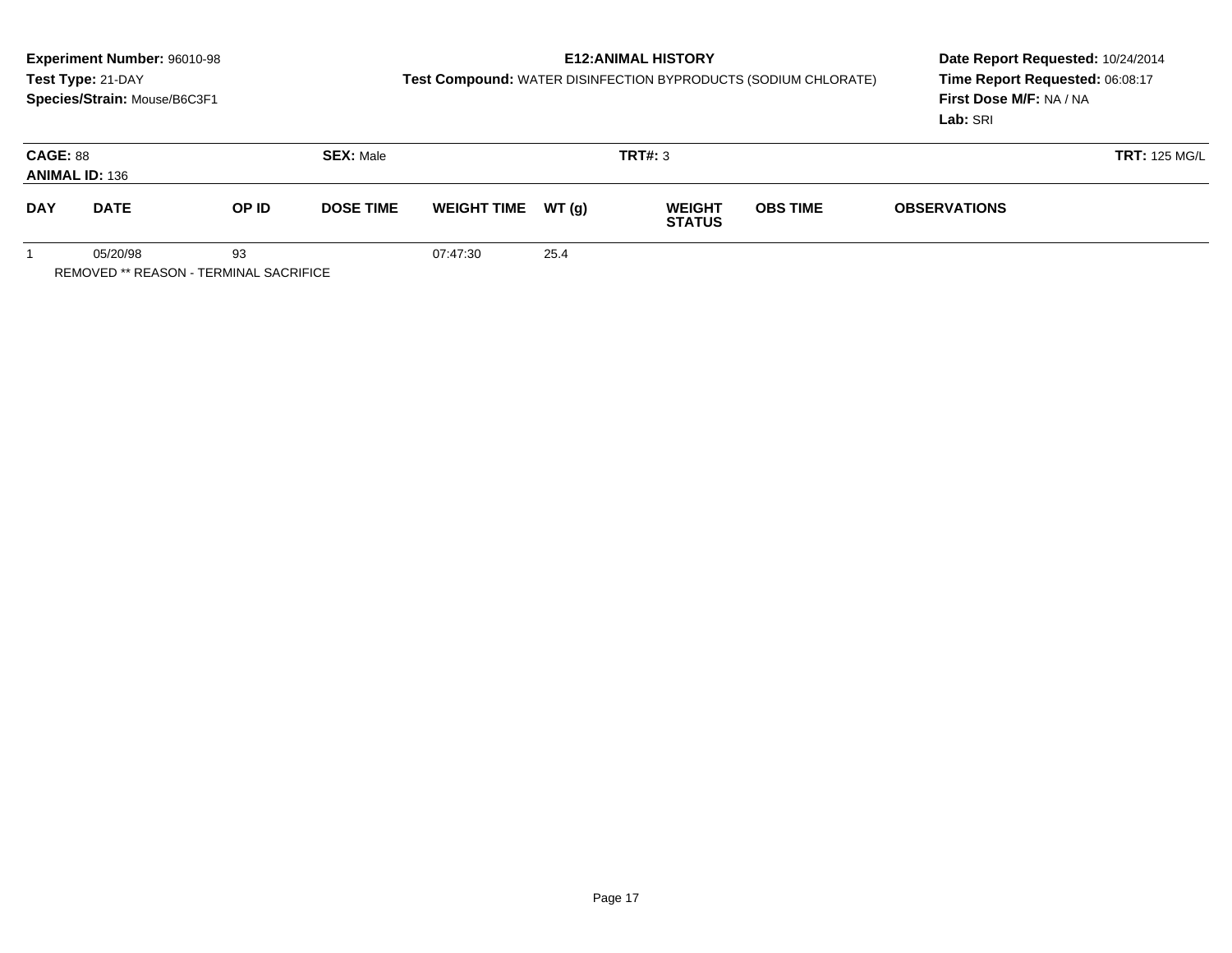# **E12:ANIMAL HISTORY**

**Test Compound:** WATER DISINFECTION BYPRODUCTS (SODIUM CHLORATE)

**Date Report Requested:** 10/24/2014 **Time Report Requested:** 06:08:17**First Dose M/F:** NA / NA**Lab:** SRI

| <b>CAGE: 89</b>           | <b>ANIMAL ID: 137</b> |                           | <b>SEX: Male</b> | TRT#: 3            |        |                                |                 |                     |  |  |
|---------------------------|-----------------------|---------------------------|------------------|--------------------|--------|--------------------------------|-----------------|---------------------|--|--|
| <b>DAY</b><br><b>DATE</b> |                       | OP ID<br><b>DOSE TIME</b> |                  | <b>WEIGHT TIME</b> | WT (g) | <b>WEIGHT</b><br><b>STATUS</b> | <b>OBS TIME</b> | <b>OBSERVATIONS</b> |  |  |
|                           | 05/20/98              | 93                        |                  | 07:47:32           | 22.2   |                                |                 |                     |  |  |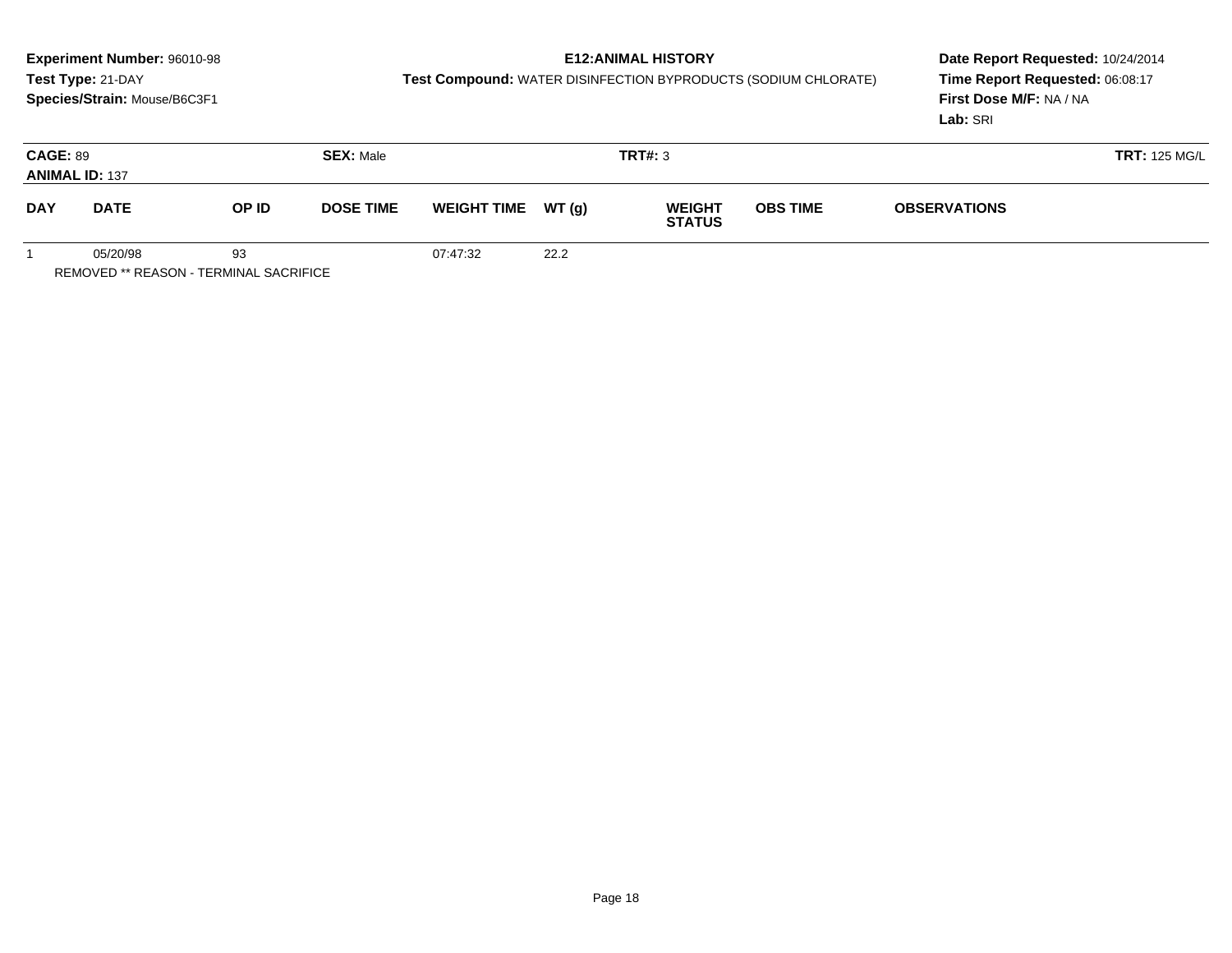# **E12:ANIMAL HISTORY**

**Test Compound:** WATER DISINFECTION BYPRODUCTS (SODIUM CHLORATE)

**Date Report Requested:** 10/24/2014 **Time Report Requested:** 06:08:17**First Dose M/F:** NA / NA**Lab:** SRI

| <b>CAGE: 90</b> | <b>ANIMAL ID: 138</b> |                           | <b>SEX: Male</b> |                    |       | <b>TRT#: 3</b>                 |                                        |  | <b>TRT: 125 MG/L</b> |
|-----------------|-----------------------|---------------------------|------------------|--------------------|-------|--------------------------------|----------------------------------------|--|----------------------|
| <b>DAY</b>      | <b>DATE</b>           | OP ID<br><b>DOSE TIME</b> |                  | <b>WEIGHT TIME</b> | WT(g) | <b>WEIGHT</b><br><b>STATUS</b> | <b>OBS TIME</b><br><b>OBSERVATIONS</b> |  |                      |
|                 | 05/20/98              | 93                        |                  | 07:47:34           | 23.9  |                                |                                        |  |                      |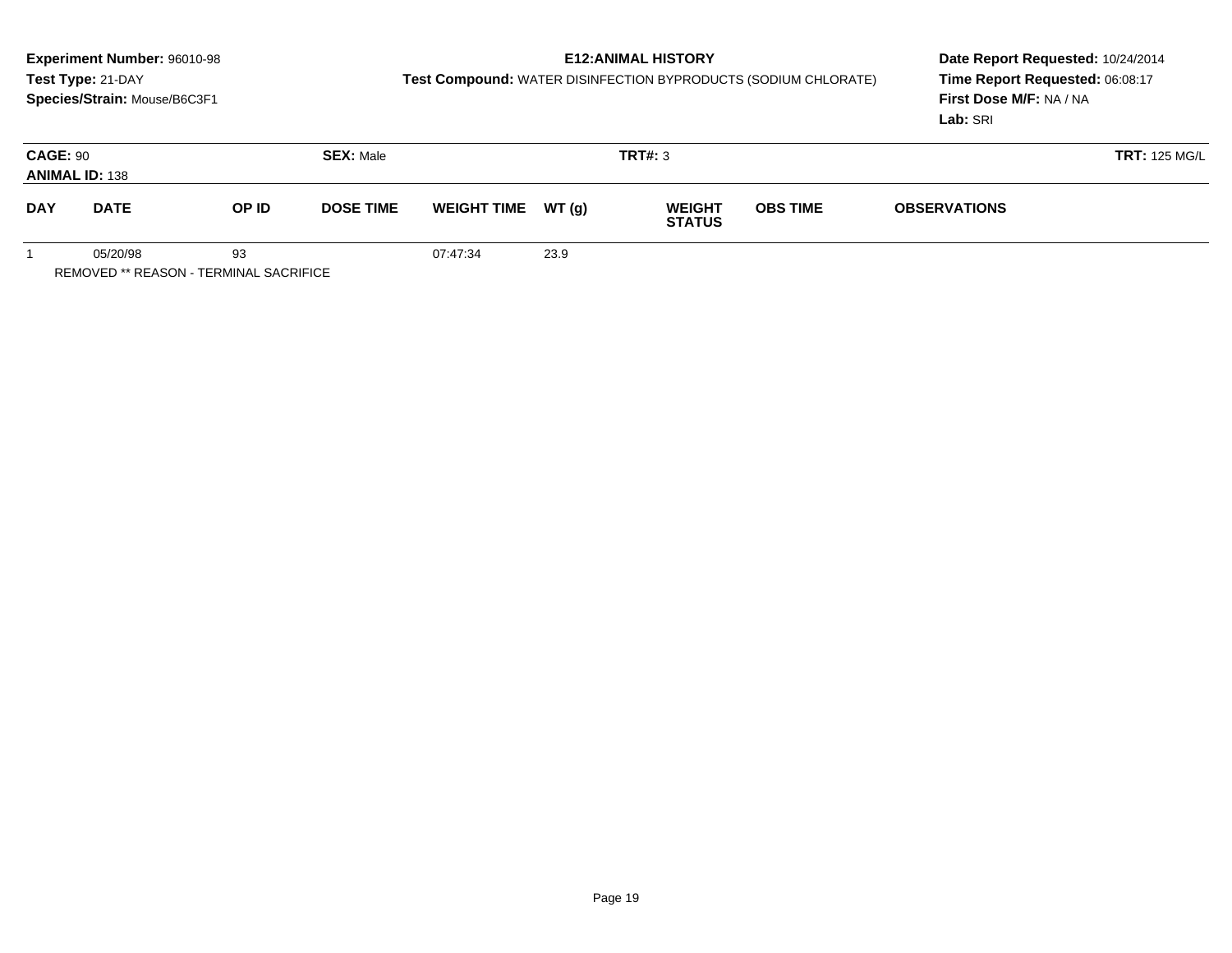## **E12:ANIMAL HISTORY**

**Test Compound:** WATER DISINFECTION BYPRODUCTS (SODIUM CHLORATE)

**Date Report Requested:** 10/24/2014 **Time Report Requested:** 06:08:17**First Dose M/F:** NA / NA**Lab:** SRI

| <b>CAGE: 91</b> | <b>ANIMAL ID: 139</b> |                           | <b>SEX: Male</b> |                     |      | TRT#: 3                                           |  |                     | <b>TRT: 125 MG/L</b> |
|-----------------|-----------------------|---------------------------|------------------|---------------------|------|---------------------------------------------------|--|---------------------|----------------------|
| <b>DAY</b>      | <b>DATE</b>           | OP ID<br><b>DOSE TIME</b> |                  | WEIGHT TIME $WT(g)$ |      | <b>OBS TIME</b><br><b>WEIGHT</b><br><b>STATUS</b> |  | <b>OBSERVATIONS</b> |                      |
|                 | 05/20/98              | 93                        |                  | 07:47:36            | 22.8 |                                                   |  |                     |                      |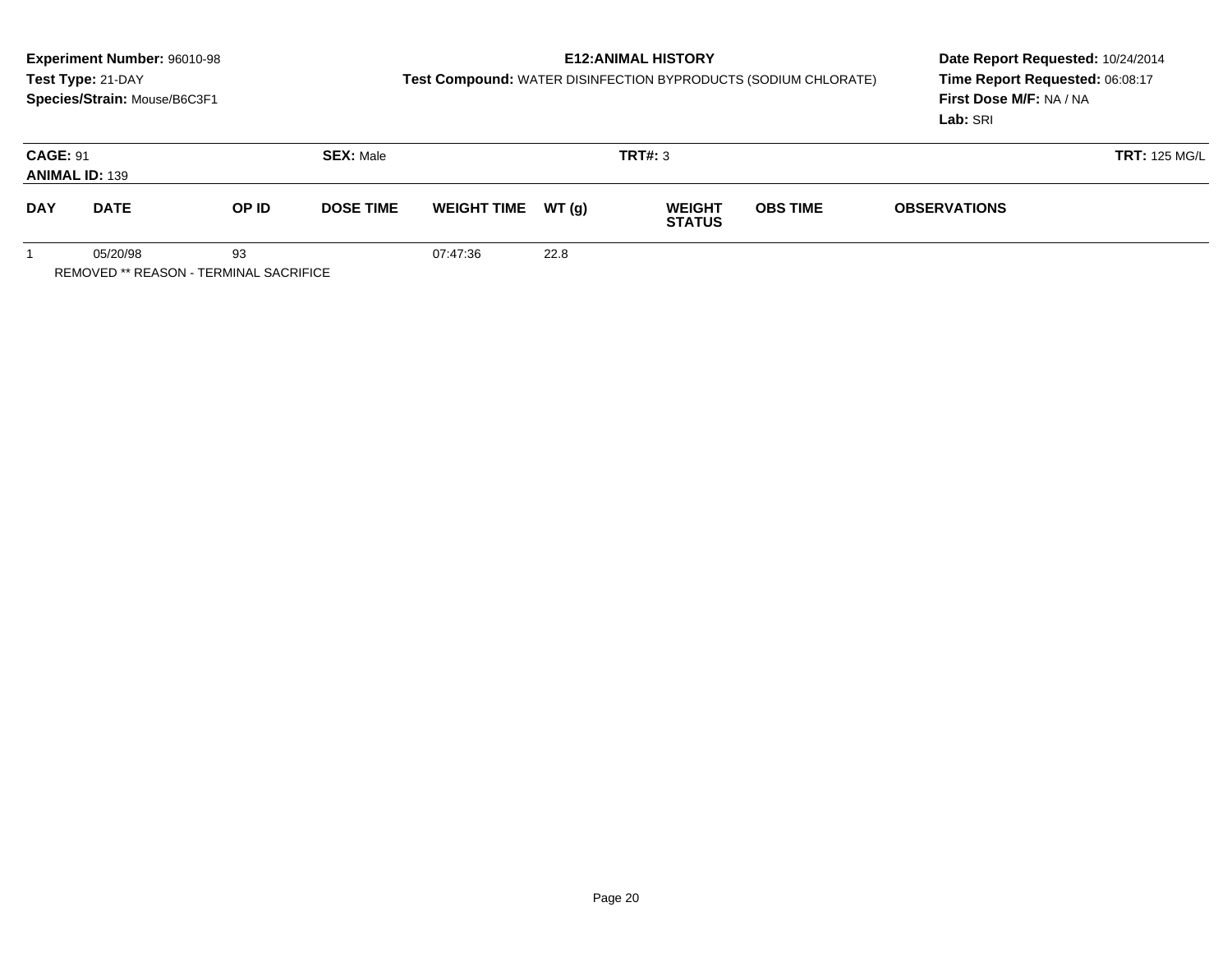# **E12:ANIMAL HISTORY**

**Test Compound:** WATER DISINFECTION BYPRODUCTS (SODIUM CHLORATE)

**Date Report Requested:** 10/24/2014 **Time Report Requested:** 06:08:17**First Dose M/F:** NA / NA**Lab:** SRI

| <b>CAGE: 92</b>           | <b>ANIMAL ID: 140</b> |                           | <b>SEX: Male</b> |          |                                                       | TRT#: 3 |  | <b>TRT: 125 MG/L</b> |  |
|---------------------------|-----------------------|---------------------------|------------------|----------|-------------------------------------------------------|---------|--|----------------------|--|
| <b>DAY</b><br><b>DATE</b> |                       | OP ID<br><b>DOSE TIME</b> |                  |          | WEIGHT TIME $WT(g)$<br><b>WEIGHT</b><br><b>STATUS</b> |         |  | <b>OBSERVATIONS</b>  |  |
|                           | 05/20/98              | 93                        |                  | 07:47:38 | 25.5                                                  |         |  |                      |  |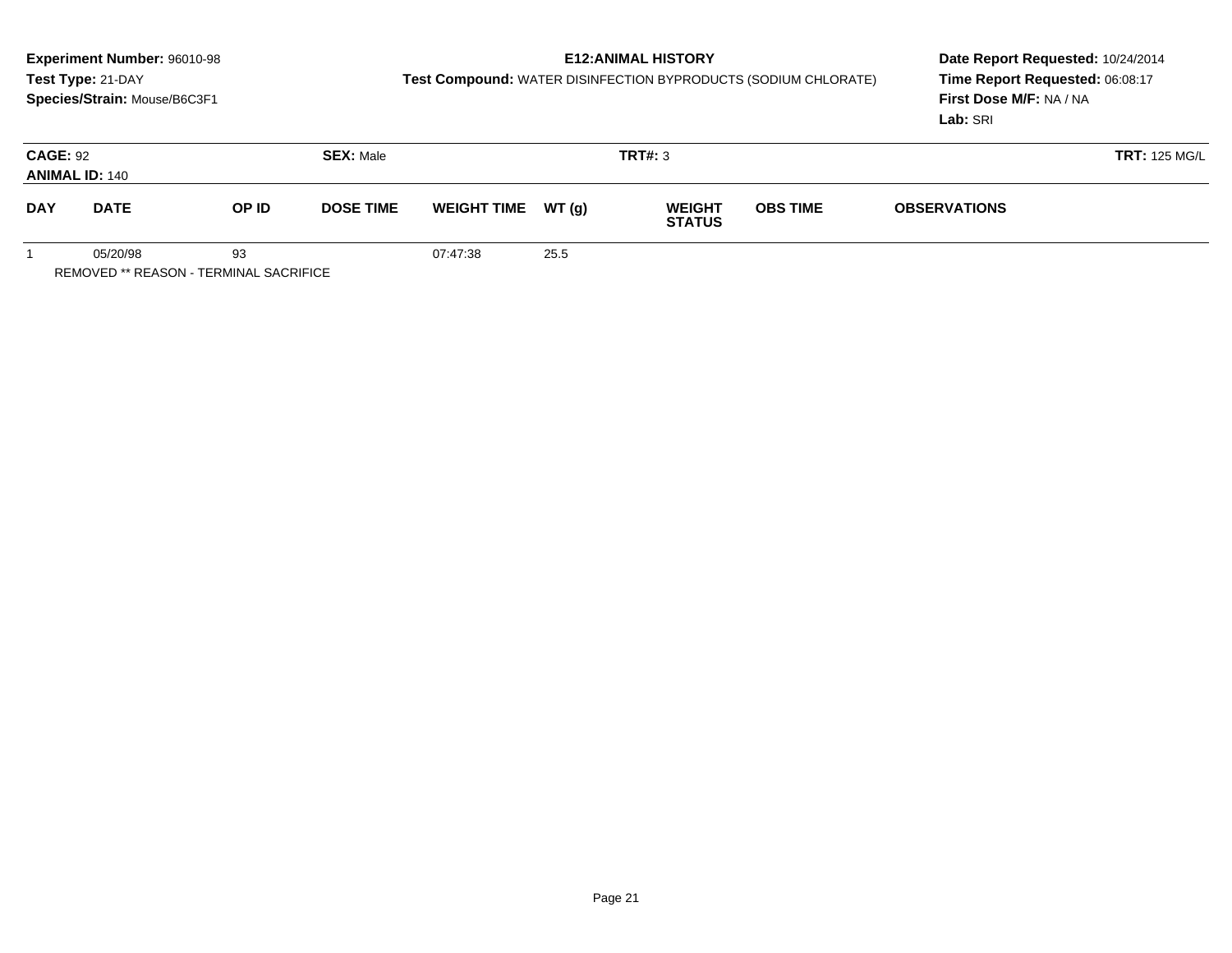# **E12:ANIMAL HISTORY**

**Test Compound:** WATER DISINFECTION BYPRODUCTS (SODIUM CHLORATE)

**Date Report Requested:** 10/24/2014 **Time Report Requested:** 06:08:17**First Dose M/F:** NA / NA**Lab:** SRI

| <b>CAGE: 93</b><br><b>ANIMAL ID: 141</b> |          |       | <b>SEX: Male</b> | <b>TRT#: 5</b>     |       |                                |                 | <b>TRT: 250 MG/L</b> |  |  |
|------------------------------------------|----------|-------|------------------|--------------------|-------|--------------------------------|-----------------|----------------------|--|--|
| <b>DAY</b><br><b>DATE</b>                |          | OP ID | <b>DOSE TIME</b> | <b>WEIGHT TIME</b> | WT(g) | <b>WEIGHT</b><br><b>STATUS</b> | <b>OBS TIME</b> | <b>OBSERVATIONS</b>  |  |  |
|                                          | 05/20/98 | 93    |                  | 07:47:40           | 22.6  |                                |                 |                      |  |  |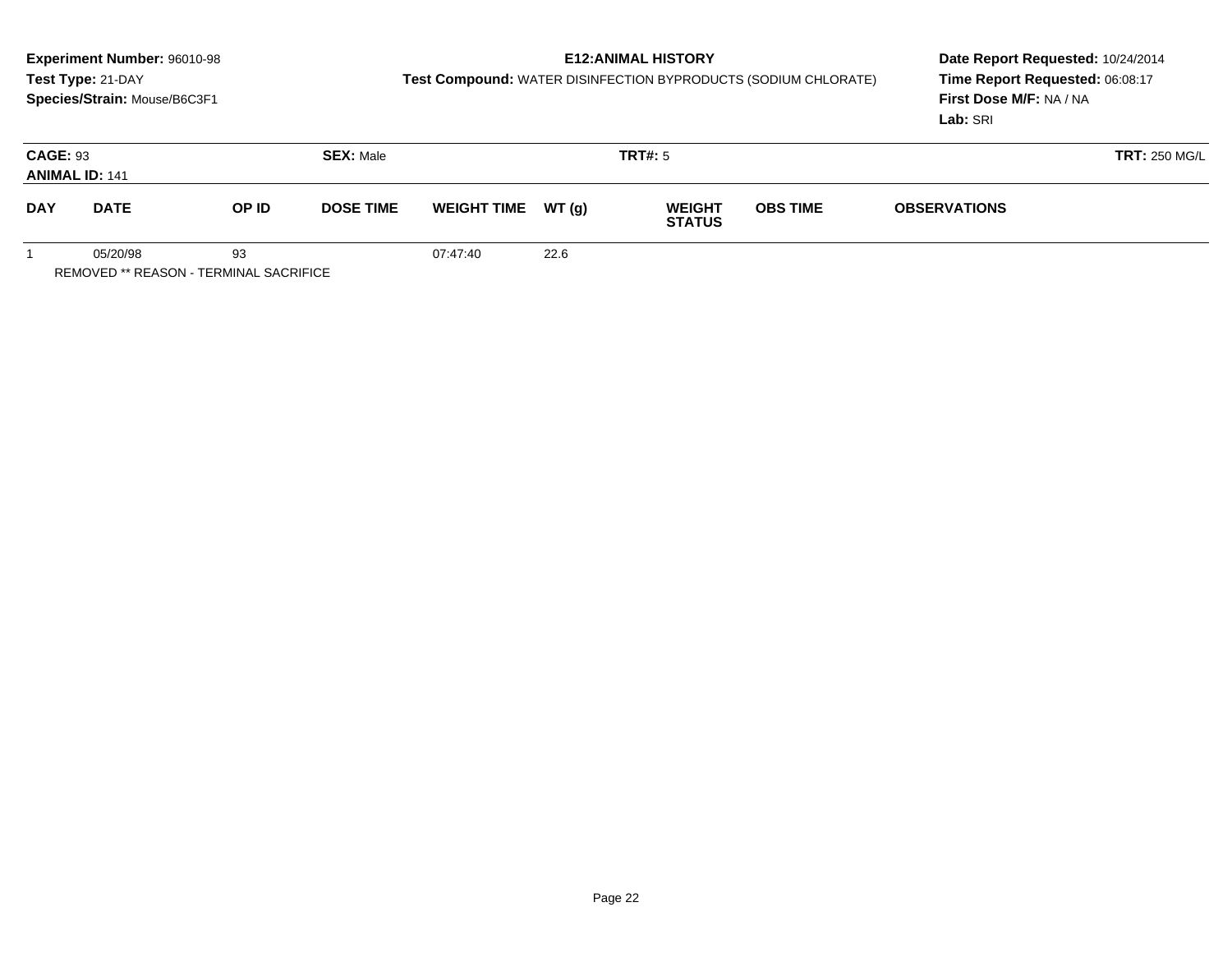# **E12:ANIMAL HISTORY**

**Test Compound:** WATER DISINFECTION BYPRODUCTS (SODIUM CHLORATE)

**Date Report Requested:** 10/24/2014 **Time Report Requested:** 06:08:17**First Dose M/F:** NA / NA**Lab:** SRI

| <b>CAGE: 94</b><br><b>ANIMAL ID: 142</b> |          | <b>SEX: Male</b> |                  |                     | TRT#: 5 |                                |                 | <b>TRT: 250 MG/L</b> |  |  |
|------------------------------------------|----------|------------------|------------------|---------------------|---------|--------------------------------|-----------------|----------------------|--|--|
| <b>DAY</b><br><b>DATE</b>                |          | OP ID            | <b>DOSE TIME</b> | WEIGHT TIME $WT(g)$ |         | <b>WEIGHT</b><br><b>STATUS</b> | <b>OBS TIME</b> | <b>OBSERVATIONS</b>  |  |  |
|                                          | 05/20/98 | 93               |                  | 07:47:42            | 24.6    |                                |                 |                      |  |  |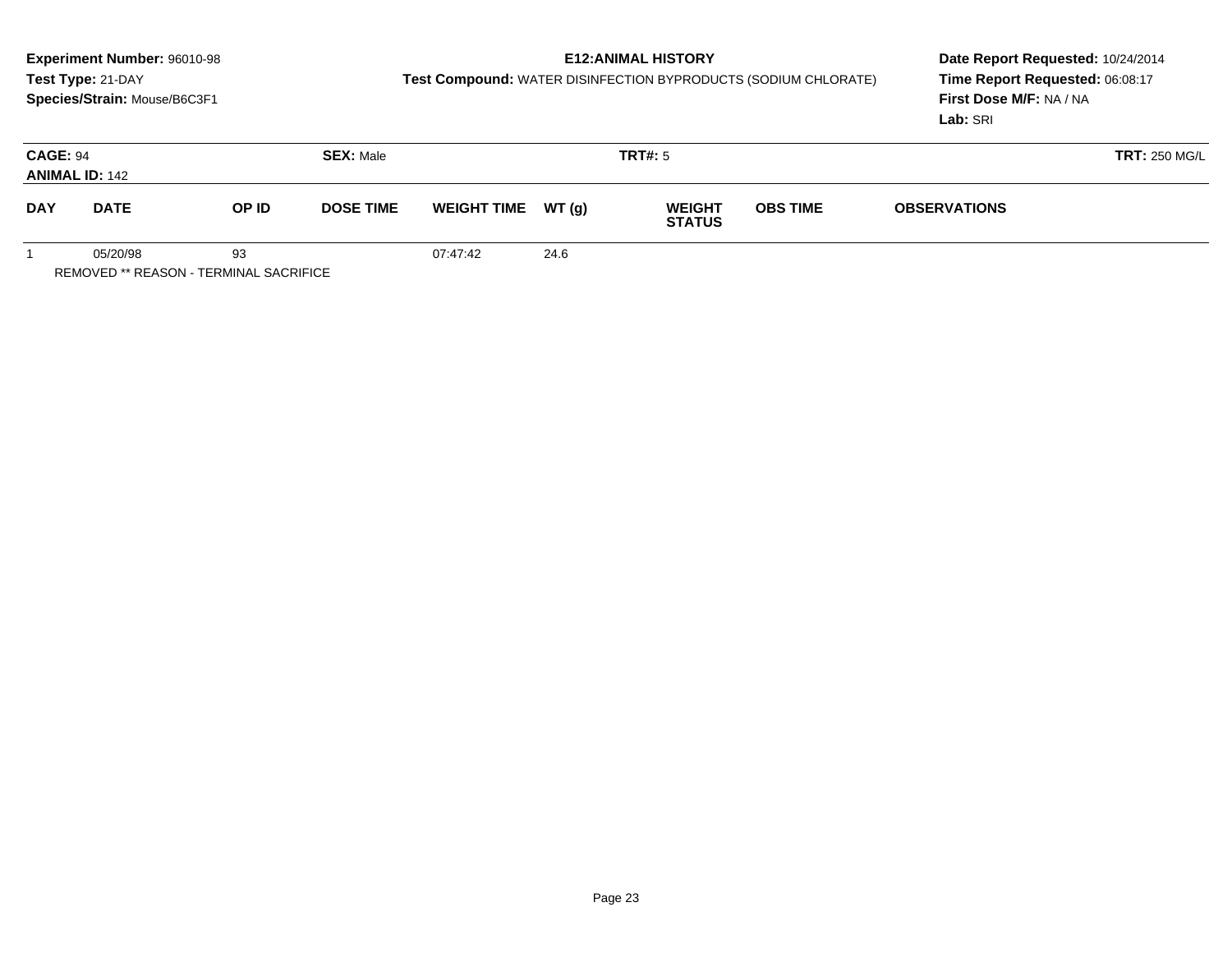# **E12:ANIMAL HISTORY**

**Test Compound:** WATER DISINFECTION BYPRODUCTS (SODIUM CHLORATE)

**Date Report Requested:** 10/24/2014 **Time Report Requested:** 06:08:17**First Dose M/F:** NA / NA**Lab:** SRI

| <b>CAGE: 95</b><br><b>ANIMAL ID: 143</b> |             |                           | <b>SEX: Male</b> | <b>TRT#: 5</b>                                        |      |  | <b>TRT: 250 MG/L</b> |                     |  |
|------------------------------------------|-------------|---------------------------|------------------|-------------------------------------------------------|------|--|----------------------|---------------------|--|
| <b>DAY</b>                               | <b>DATE</b> | OP ID<br><b>DOSE TIME</b> |                  | WEIGHT TIME $WT(g)$<br><b>WEIGHT</b><br><b>STATUS</b> |      |  | <b>OBS TIME</b>      | <b>OBSERVATIONS</b> |  |
|                                          | 05/20/98    | 93                        |                  | 07:47:44                                              | 23.3 |  |                      |                     |  |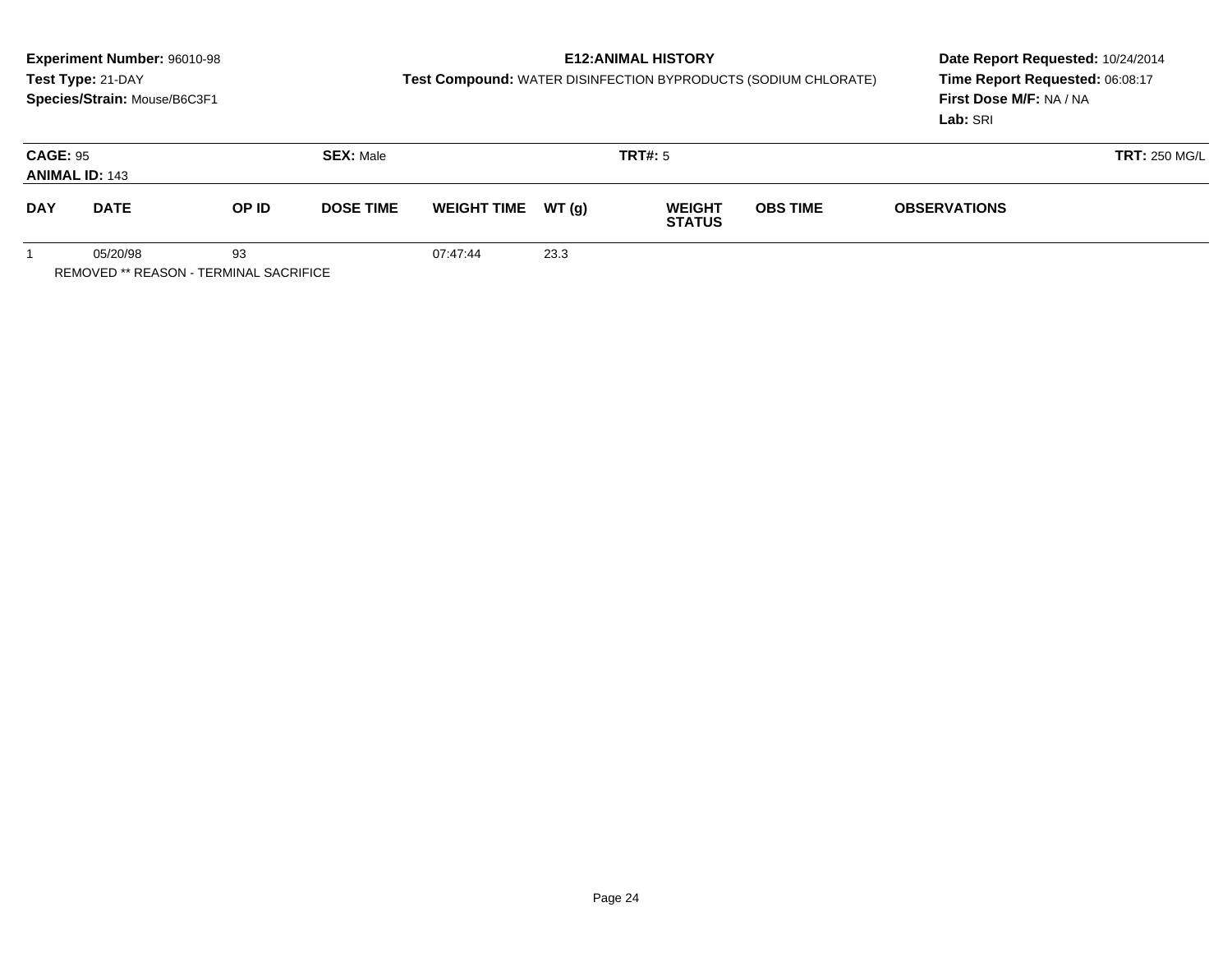# **E12:ANIMAL HISTORY**

**Test Compound:** WATER DISINFECTION BYPRODUCTS (SODIUM CHLORATE)

**Date Report Requested:** 10/24/2014 **Time Report Requested:** 06:08:17**First Dose M/F:** NA / NA**Lab:** SRI

| <b>CAGE: 96</b><br><b>ANIMAL ID: 144</b> |             |                           | <b>SEX: Male</b> |          |                                                       | TRT#: 5 |  | <b>TRT: 250 MG/L</b> |  |
|------------------------------------------|-------------|---------------------------|------------------|----------|-------------------------------------------------------|---------|--|----------------------|--|
| <b>DAY</b>                               | <b>DATE</b> | OP ID<br><b>DOSE TIME</b> |                  |          | WEIGHT TIME $WT(g)$<br><b>WEIGHT</b><br><b>STATUS</b> |         |  | <b>OBSERVATIONS</b>  |  |
|                                          | 05/20/98    | 93                        |                  | 07:47:46 | 23.2                                                  |         |  |                      |  |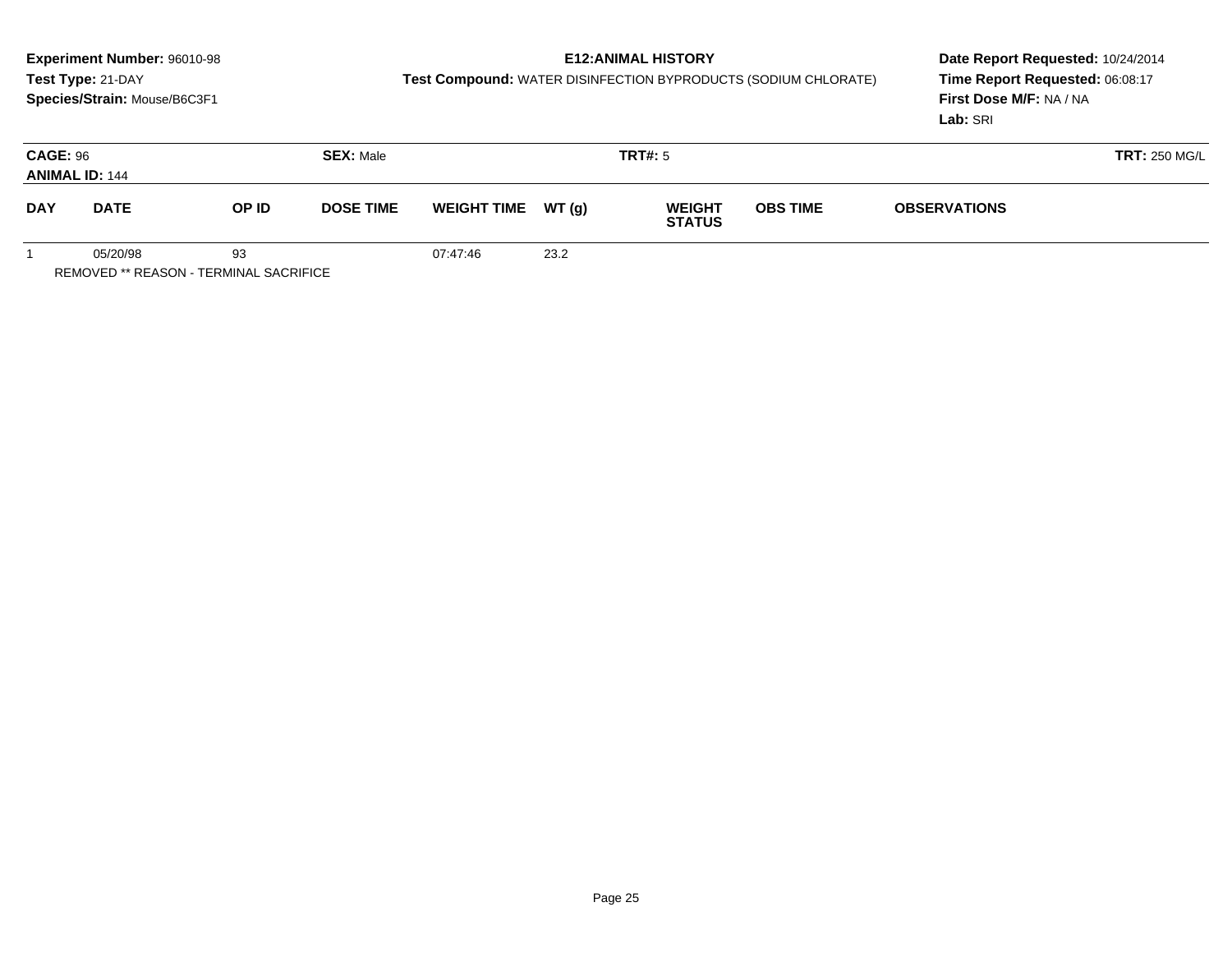# **E12:ANIMAL HISTORY**

**Test Compound:** WATER DISINFECTION BYPRODUCTS (SODIUM CHLORATE)

**Date Report Requested:** 10/24/2014 **Time Report Requested:** 06:08:17**First Dose M/F:** NA / NA**Lab:** SRI

| <b>CAGE: 97</b> | <b>ANIMAL ID: 145</b> |                           | <b>SEX: Male</b> |          |                                                       | TRT#: 5 |  | <b>TRT: 250 MG/L</b> |  |
|-----------------|-----------------------|---------------------------|------------------|----------|-------------------------------------------------------|---------|--|----------------------|--|
| <b>DAY</b>      | <b>DATE</b>           | OP ID<br><b>DOSE TIME</b> |                  |          | WEIGHT TIME $WT(g)$<br><b>WEIGHT</b><br><b>STATUS</b> |         |  | <b>OBSERVATIONS</b>  |  |
|                 | 05/20/98              | 93                        |                  | 07:47:48 | 22.8                                                  |         |  |                      |  |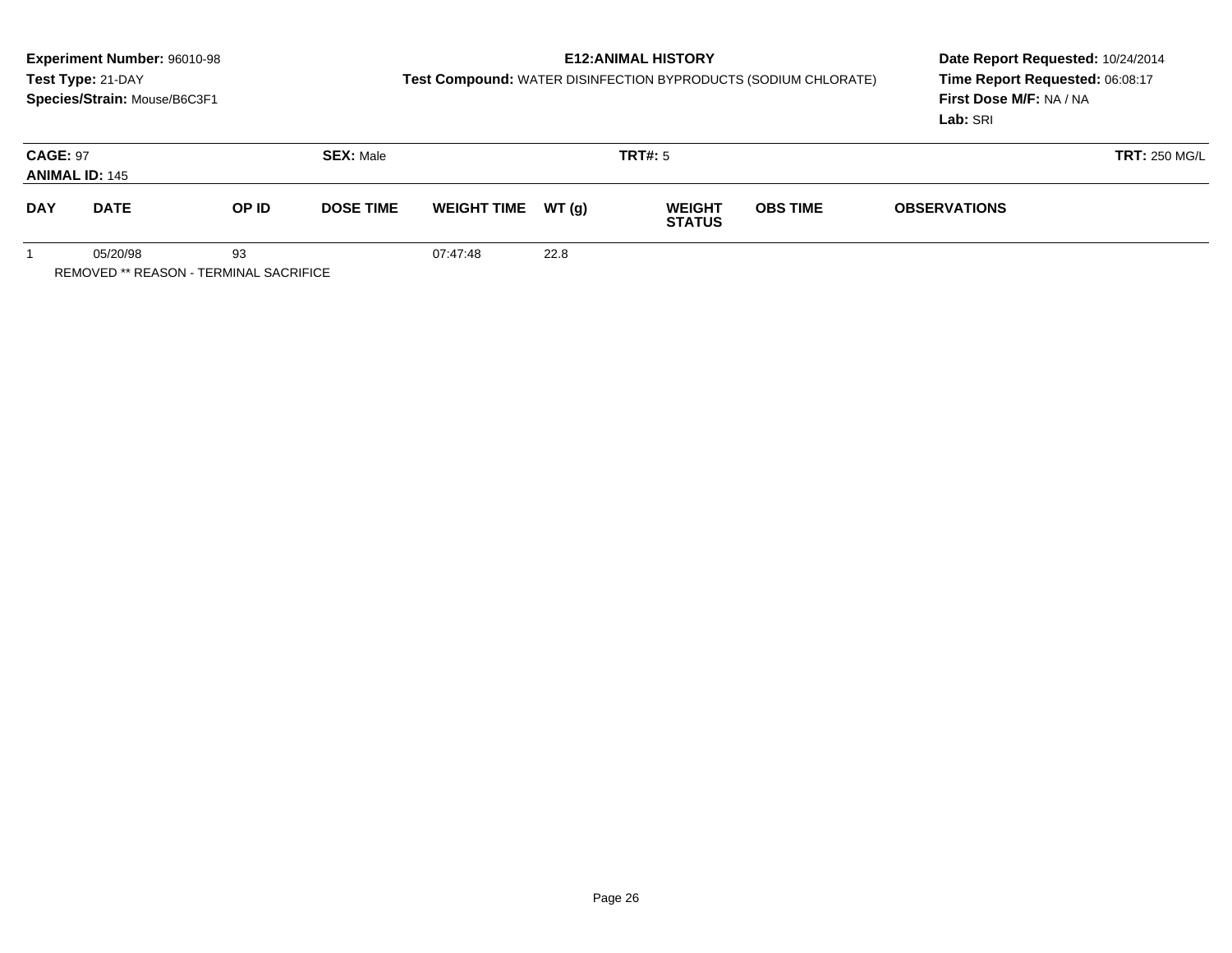# **E12:ANIMAL HISTORY**

**Test Compound:** WATER DISINFECTION BYPRODUCTS (SODIUM CHLORATE)

**Date Report Requested:** 10/24/2014 **Time Report Requested:** 06:08:17**First Dose M/F:** NA / NA**Lab:** SRI

| <b>CAGE: 98</b><br><b>ANIMAL ID: 146</b> |             |       | <b>SEX: Male</b> |                    |        | <b>TRT#: 5</b>                 | <b>TRT: 250 MG/L</b>                   |  |  |
|------------------------------------------|-------------|-------|------------------|--------------------|--------|--------------------------------|----------------------------------------|--|--|
| <b>DAY</b>                               | <b>DATE</b> | OP ID | <b>DOSE TIME</b> | <b>WEIGHT TIME</b> | WT (g) | <b>WEIGHT</b><br><b>STATUS</b> | <b>OBS TIME</b><br><b>OBSERVATIONS</b> |  |  |
|                                          | 05/20/98    | 93    |                  | 07:47:50           | 24.3   |                                |                                        |  |  |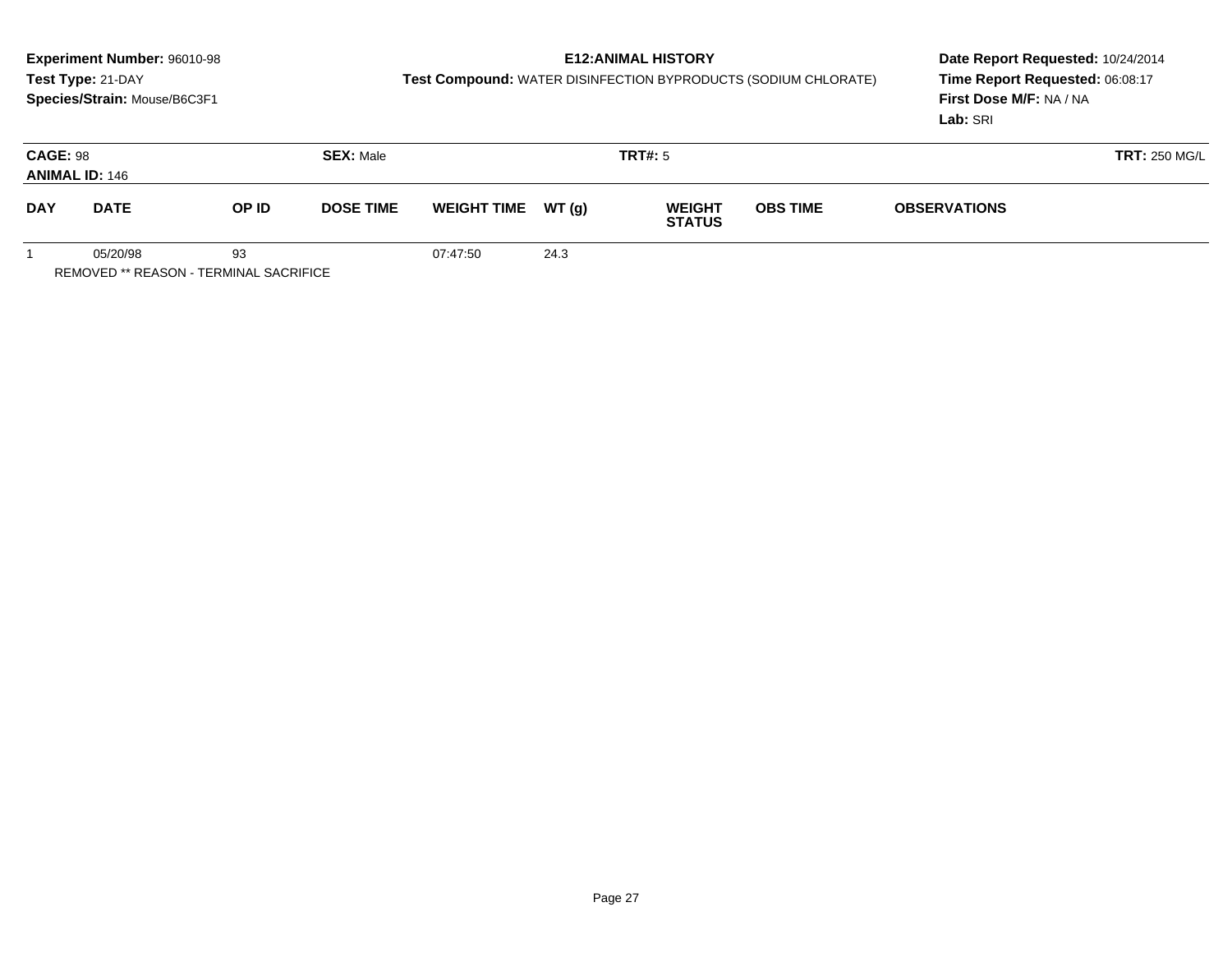# **E12:ANIMAL HISTORY**

**Test Compound:** WATER DISINFECTION BYPRODUCTS (SODIUM CHLORATE)

**Date Report Requested:** 10/24/2014 **Time Report Requested:** 06:08:17**First Dose M/F:** NA / NA**Lab:** SRI

| <b>CAGE: 99</b><br><b>ANIMAL ID: 147</b> |             |                           | <b>SEX: Male</b> |                     |      | <b>TRT#: 5</b>                 |                                        |  | <b>TRT: 250 MG/L</b> |
|------------------------------------------|-------------|---------------------------|------------------|---------------------|------|--------------------------------|----------------------------------------|--|----------------------|
| <b>DAY</b>                               | <b>DATE</b> | OP ID<br><b>DOSE TIME</b> |                  | WEIGHT TIME $WT(g)$ |      | <b>WEIGHT</b><br><b>STATUS</b> | <b>OBS TIME</b><br><b>OBSERVATIONS</b> |  |                      |
|                                          | 05/20/98    | 93                        |                  | 07:47:52            | 21.5 |                                |                                        |  |                      |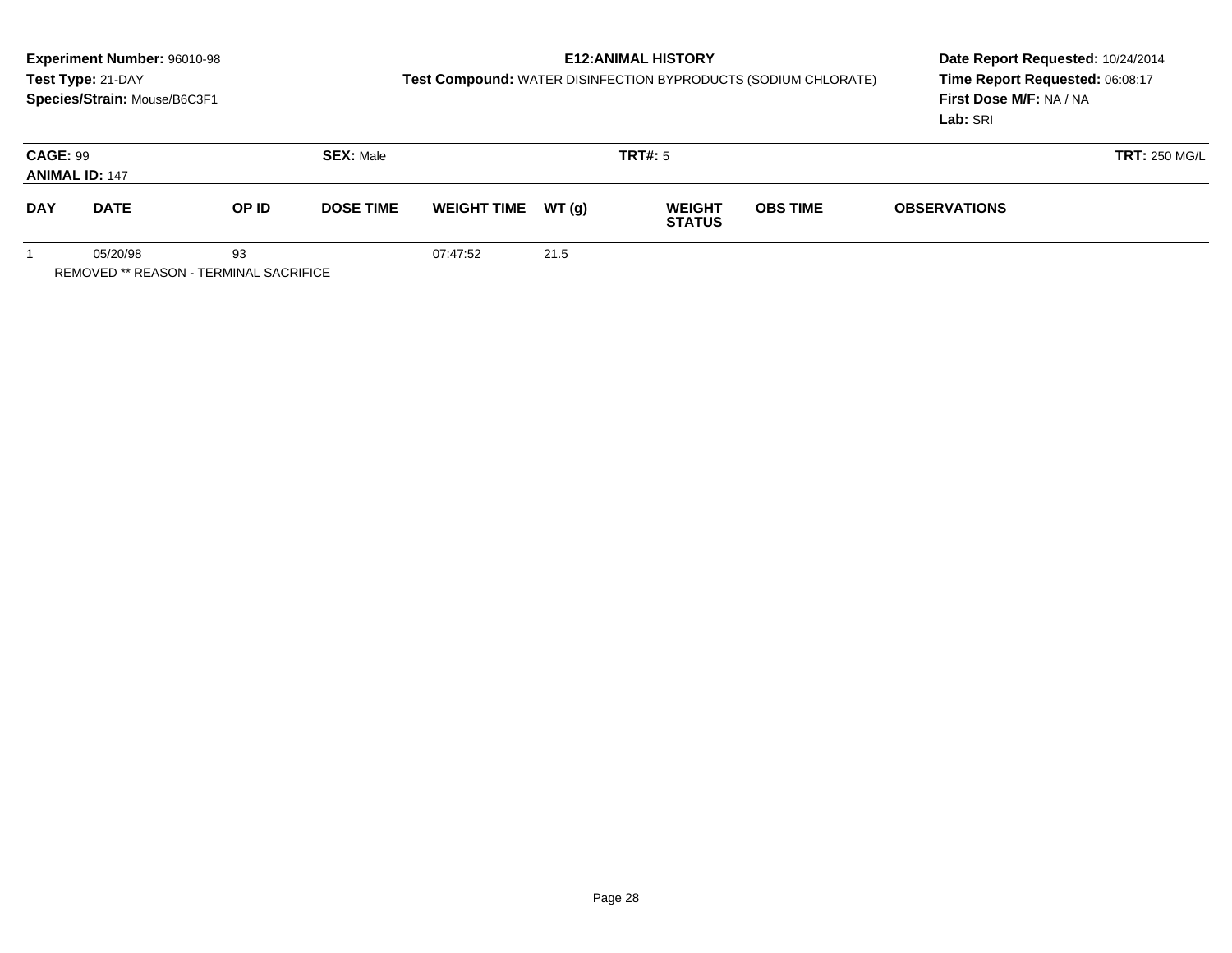# **E12:ANIMAL HISTORY**

**Test Compound:** WATER DISINFECTION BYPRODUCTS (SODIUM CHLORATE)

**Date Report Requested:** 10/24/2014 **Time Report Requested:** 06:08:17**First Dose M/F:** NA / NA**Lab:** SRI

| <b>CAGE: 100</b><br><b>ANIMAL ID: 148</b> |             |       | <b>SEX: Male</b> |                    |               | <b>TRT#: 5</b>                 |                                        | <b>TRT: 250 MG/L</b> |  |
|-------------------------------------------|-------------|-------|------------------|--------------------|---------------|--------------------------------|----------------------------------------|----------------------|--|
| <b>DAY</b>                                | <b>DATE</b> | OP ID | <b>DOSE TIME</b> | <b>WEIGHT TIME</b> | <b>WT (g)</b> | <b>WEIGHT</b><br><b>STATUS</b> | <b>OBS TIME</b><br><b>OBSERVATIONS</b> |                      |  |
|                                           | 05/20/98    | 93    |                  | 07:47:54           | 23.0          |                                |                                        |                      |  |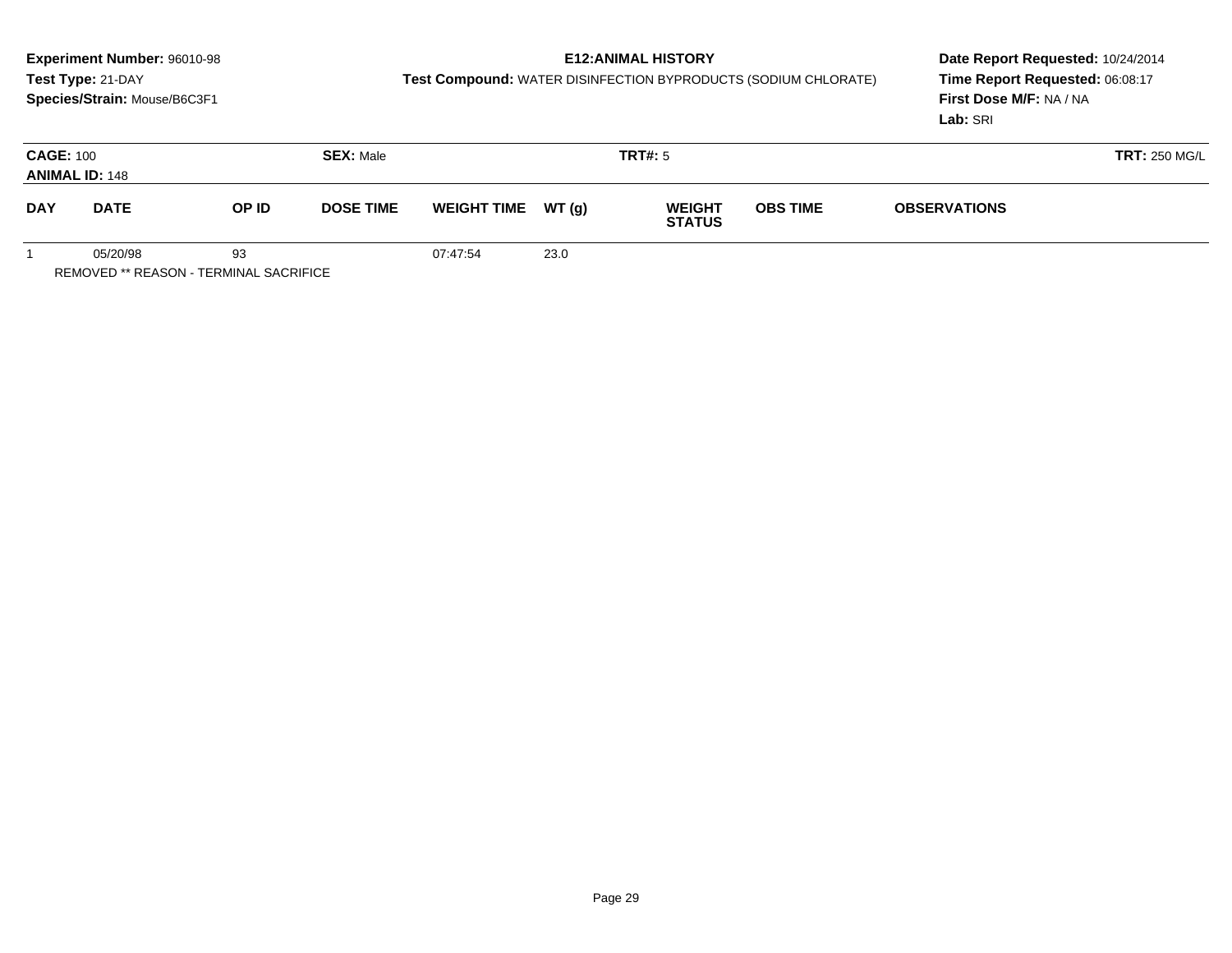# **E12:ANIMAL HISTORY**

**Test Compound:** WATER DISINFECTION BYPRODUCTS (SODIUM CHLORATE)

**Date Report Requested:** 10/24/2014 **Time Report Requested:** 06:08:17**First Dose M/F:** NA / NA**Lab:** SRI

| <b>CAGE: 101</b> | <b>ANIMAL ID: 149</b> |                           | <b>SEX: Male</b> |                                                       |      | TRT#: 5 |                 | <b>TRT: 250 MG/L</b> |  |
|------------------|-----------------------|---------------------------|------------------|-------------------------------------------------------|------|---------|-----------------|----------------------|--|
| <b>DAY</b>       | <b>DATE</b>           | OP ID<br><b>DOSE TIME</b> |                  | WEIGHT TIME $WT(g)$<br><b>WEIGHT</b><br><b>STATUS</b> |      |         | <b>OBS TIME</b> | <b>OBSERVATIONS</b>  |  |
|                  | 05/20/98              | 93                        |                  | 07:47:56                                              | 22.1 |         |                 |                      |  |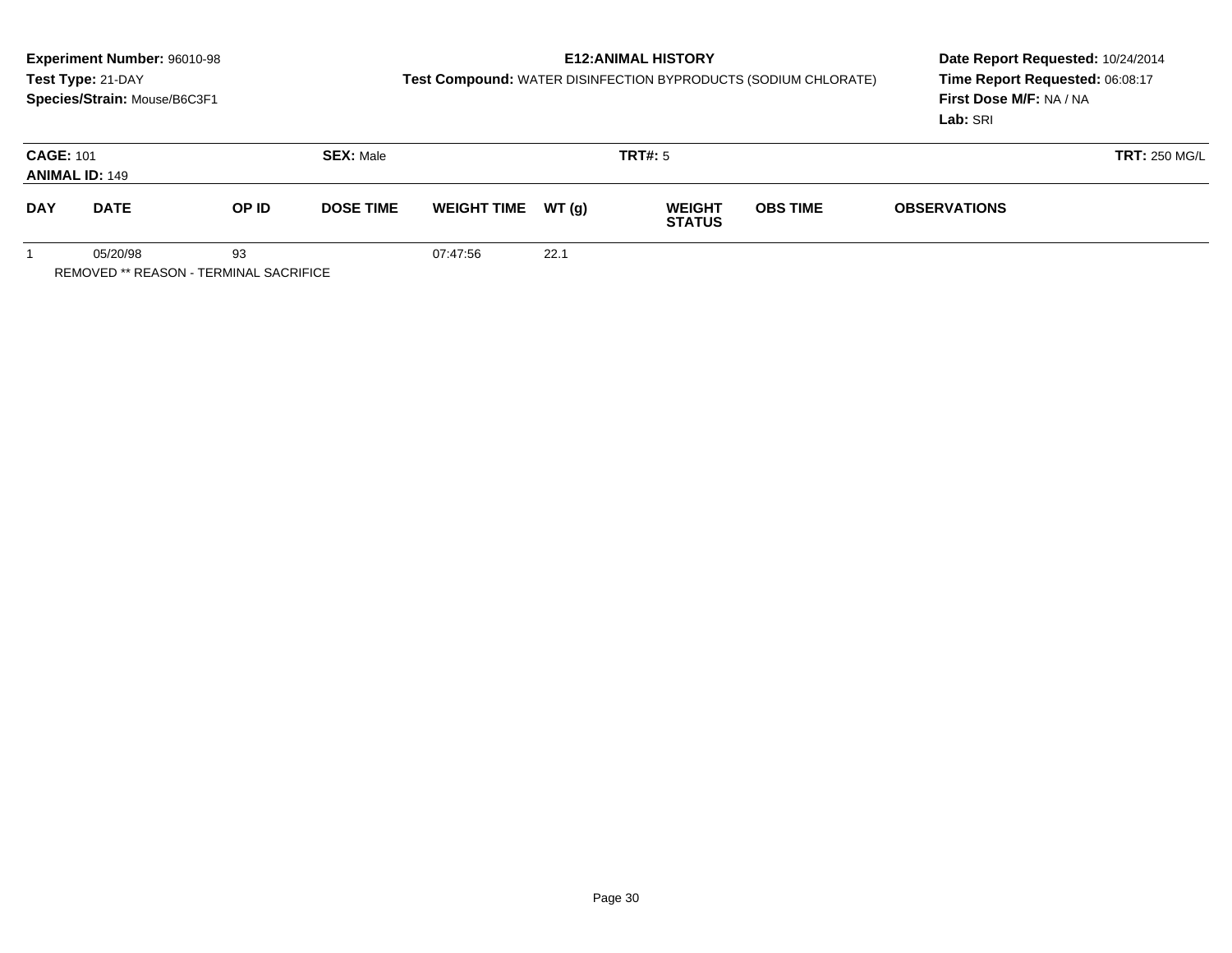# **E12:ANIMAL HISTORY**

**Test Compound:** WATER DISINFECTION BYPRODUCTS (SODIUM CHLORATE)

**Date Report Requested:** 10/24/2014 **Time Report Requested:** 06:08:17**First Dose M/F:** NA / NA**Lab:** SRI

| <b>CAGE: 102</b><br><b>ANIMAL ID: 150</b> |             |       | <b>SEX: Male</b> |                     |      | TRT#: 5                        |                 | <b>TRT: 250 MG/L</b> |  |  |
|-------------------------------------------|-------------|-------|------------------|---------------------|------|--------------------------------|-----------------|----------------------|--|--|
| <b>DAY</b>                                | <b>DATE</b> | OP ID | <b>DOSE TIME</b> | WEIGHT TIME $WT(g)$ |      | <b>WEIGHT</b><br><b>STATUS</b> | <b>OBS TIME</b> | <b>OBSERVATIONS</b>  |  |  |
|                                           | 05/20/98    | 93    |                  | 07:47:58            | 23.7 |                                |                 |                      |  |  |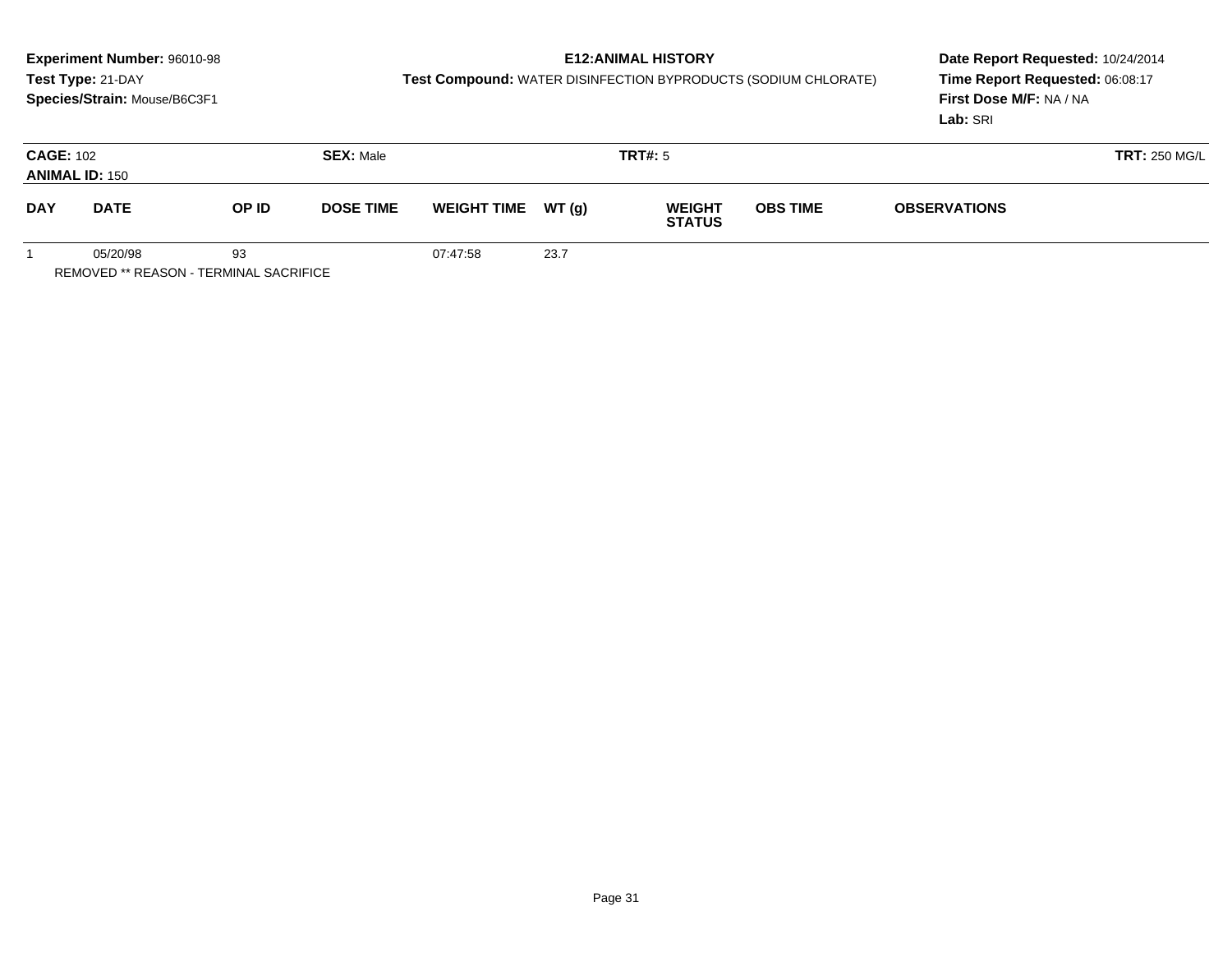# **E12:ANIMAL HISTORY**

**Test Compound:** WATER DISINFECTION BYPRODUCTS (SODIUM CHLORATE)

**Date Report Requested:** 10/24/2014 **Time Report Requested:** 06:08:17**First Dose M/F:** NA / NA**Lab:** SRI

| <b>CAGE: 103</b><br><b>ANIMAL ID: 151</b> |          |                  | <b>SEX: Male</b>            | <b>TRT#: 7</b> |                                |                 |  | <b>TRT: 500 MG/L</b> |  |  |
|-------------------------------------------|----------|------------------|-----------------------------|----------------|--------------------------------|-----------------|--|----------------------|--|--|
| <b>DAY</b><br>OP ID<br><b>DATE</b>        |          | <b>DOSE TIME</b> | WT(g)<br><b>WEIGHT TIME</b> |                | <b>WEIGHT</b><br><b>STATUS</b> | <b>OBS TIME</b> |  |                      |  |  |
|                                           | 05/20/98 | 93               |                             | 07:48:00       | 22.8                           |                 |  |                      |  |  |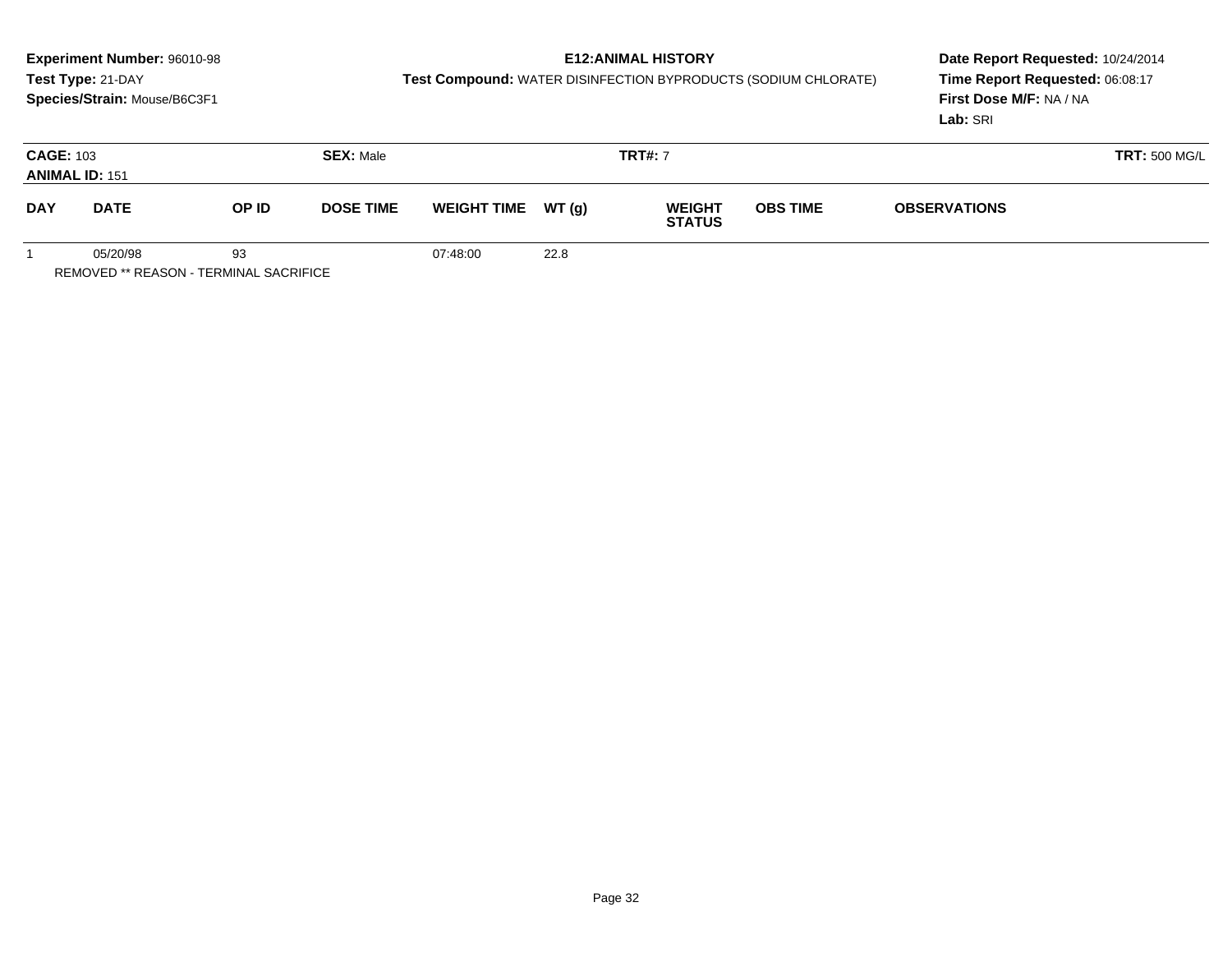# **E12:ANIMAL HISTORY**

**Test Compound:** WATER DISINFECTION BYPRODUCTS (SODIUM CHLORATE)

**Date Report Requested:** 10/24/2014 **Time Report Requested:** 06:08:17**First Dose M/F:** NA / NA**Lab:** SRI

| <b>CAGE: 104</b><br><b>ANIMAL ID: 152</b> |                      |    | <b>SEX: Male</b> | <b>TRT#: 7</b>                               |      |               |                 |                     | <b>TRT: 500 MG/L</b> |
|-------------------------------------------|----------------------|----|------------------|----------------------------------------------|------|---------------|-----------------|---------------------|----------------------|
| <b>DAY</b>                                | OP ID<br><b>DATE</b> |    | <b>DOSE TIME</b> | WT(g)<br><b>WEIGHT TIME</b><br><b>WEIGHT</b> |      | <b>STATUS</b> | <b>OBS TIME</b> | <b>OBSERVATIONS</b> |                      |
|                                           | 05/20/98             | 93 |                  | 07:48:06                                     | 23.2 |               |                 |                     |                      |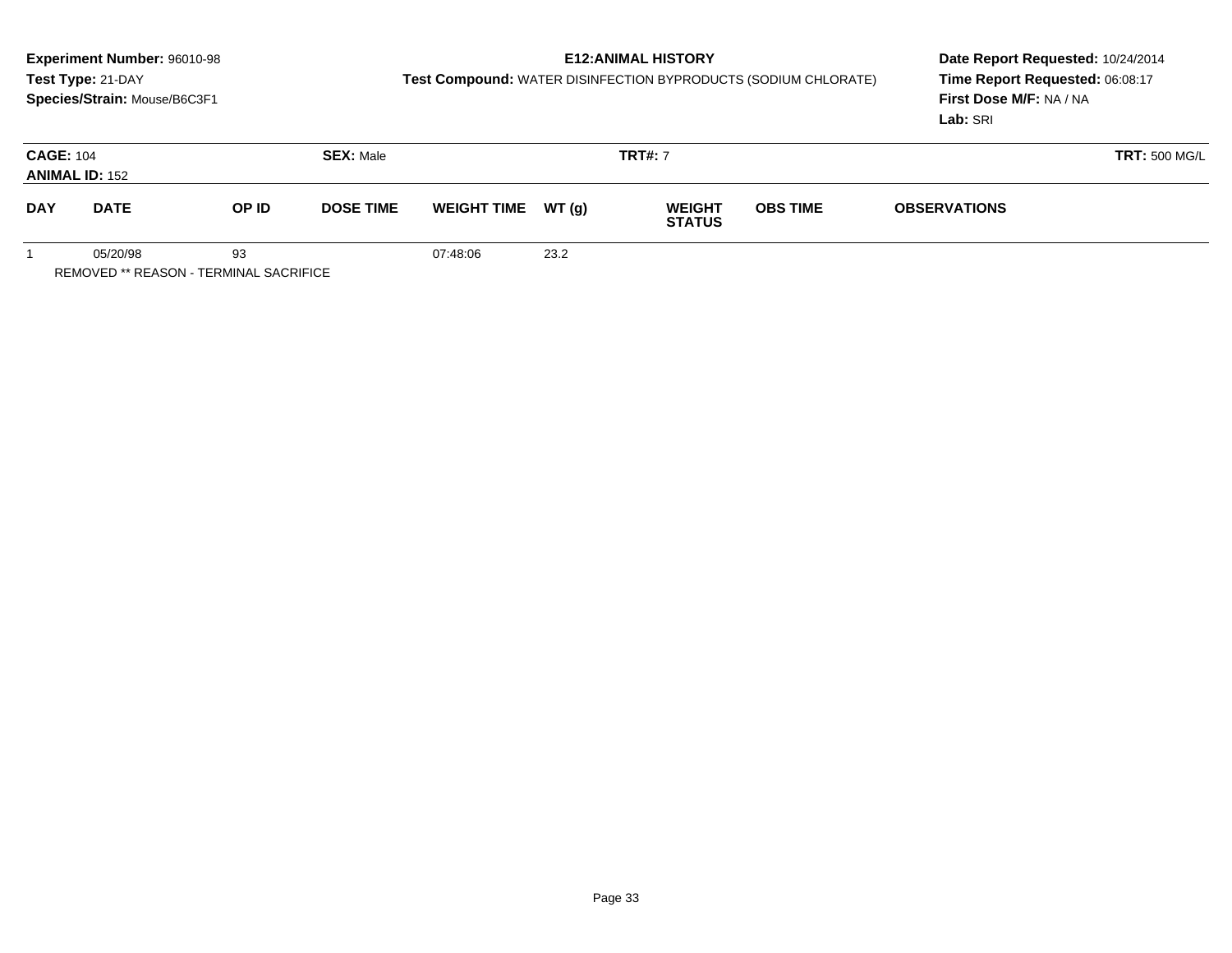# **E12:ANIMAL HISTORY**

**Test Compound:** WATER DISINFECTION BYPRODUCTS (SODIUM CHLORATE)

**Date Report Requested:** 10/24/2014 **Time Report Requested:** 06:08:17**First Dose M/F:** NA / NA**Lab:** SRI

| <b>CAGE: 105</b><br><b>ANIMAL ID: 153</b> |                      |    | <b>SEX: Male</b> | <b>TRT#: 7</b>     |       |                                |                 | <b>TRT: 500 MG/L</b> |  |  |
|-------------------------------------------|----------------------|----|------------------|--------------------|-------|--------------------------------|-----------------|----------------------|--|--|
| <b>DAY</b>                                | OP ID<br><b>DATE</b> |    | <b>DOSE TIME</b> | <b>WEIGHT TIME</b> | WT(g) | <b>WEIGHT</b><br><b>STATUS</b> | <b>OBS TIME</b> | <b>OBSERVATIONS</b>  |  |  |
|                                           | 05/20/98             | 93 |                  | 07:48:08           | 25.7  |                                |                 |                      |  |  |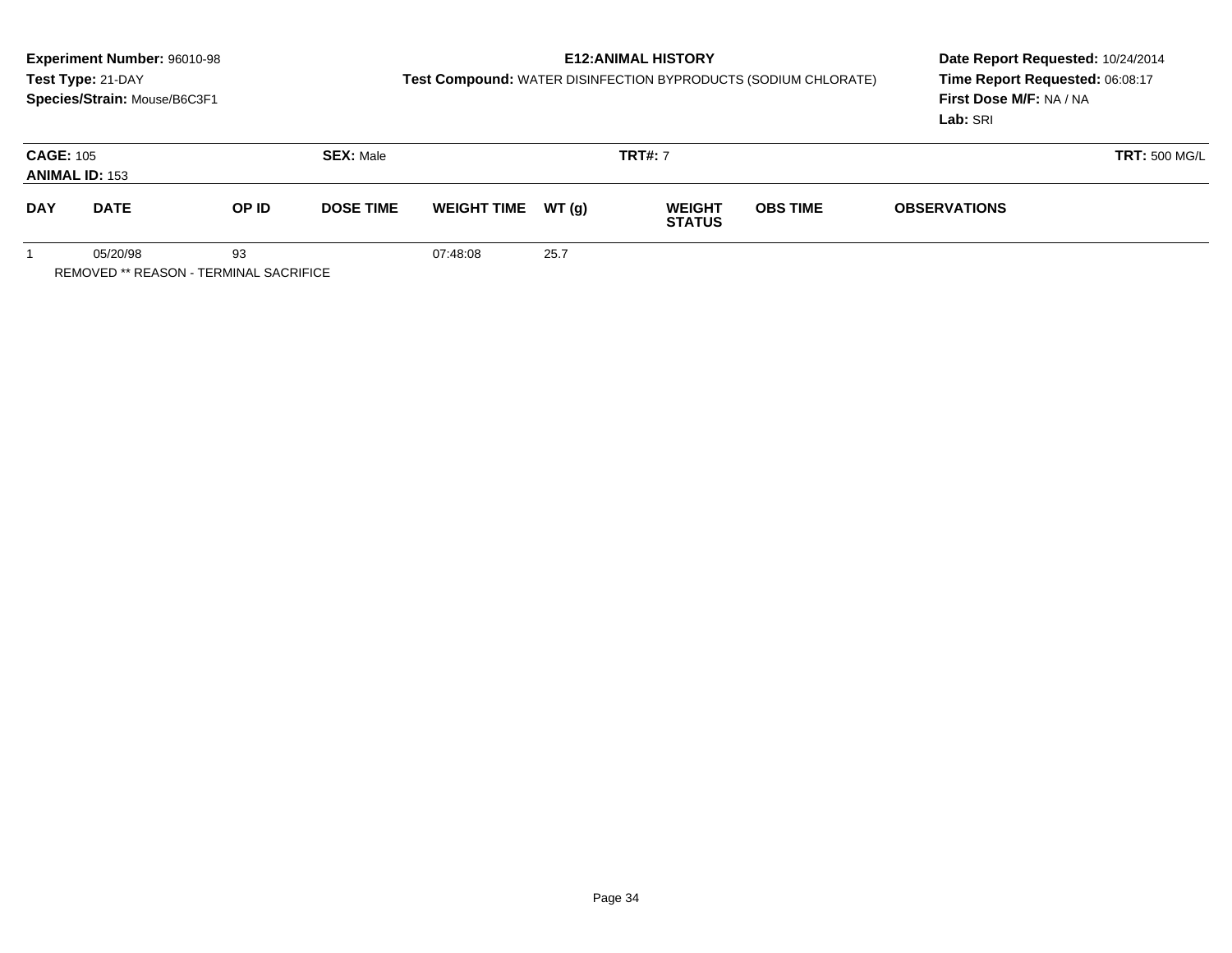# **E12:ANIMAL HISTORY**

**Test Compound:** WATER DISINFECTION BYPRODUCTS (SODIUM CHLORATE)

**Date Report Requested:** 10/24/2014 **Time Report Requested:** 06:08:17**First Dose M/F:** NA / NA**Lab:** SRI

| <b>CAGE: 106</b><br><b>ANIMAL ID: 154</b> |          |                  | <b>SEX: Male</b>   | <b>TRT#: 7</b> |                                |                 |                     | <b>TRT: 500 MG/L</b> |  |  |
|-------------------------------------------|----------|------------------|--------------------|----------------|--------------------------------|-----------------|---------------------|----------------------|--|--|
| <b>DAY</b><br>OP ID<br><b>DATE</b>        |          | <b>DOSE TIME</b> | <b>WEIGHT TIME</b> | WT(g)          | <b>WEIGHT</b><br><b>STATUS</b> | <b>OBS TIME</b> | <b>OBSERVATIONS</b> |                      |  |  |
|                                           | 05/20/98 | 93               |                    | 07:48:10       | 23.2                           |                 |                     |                      |  |  |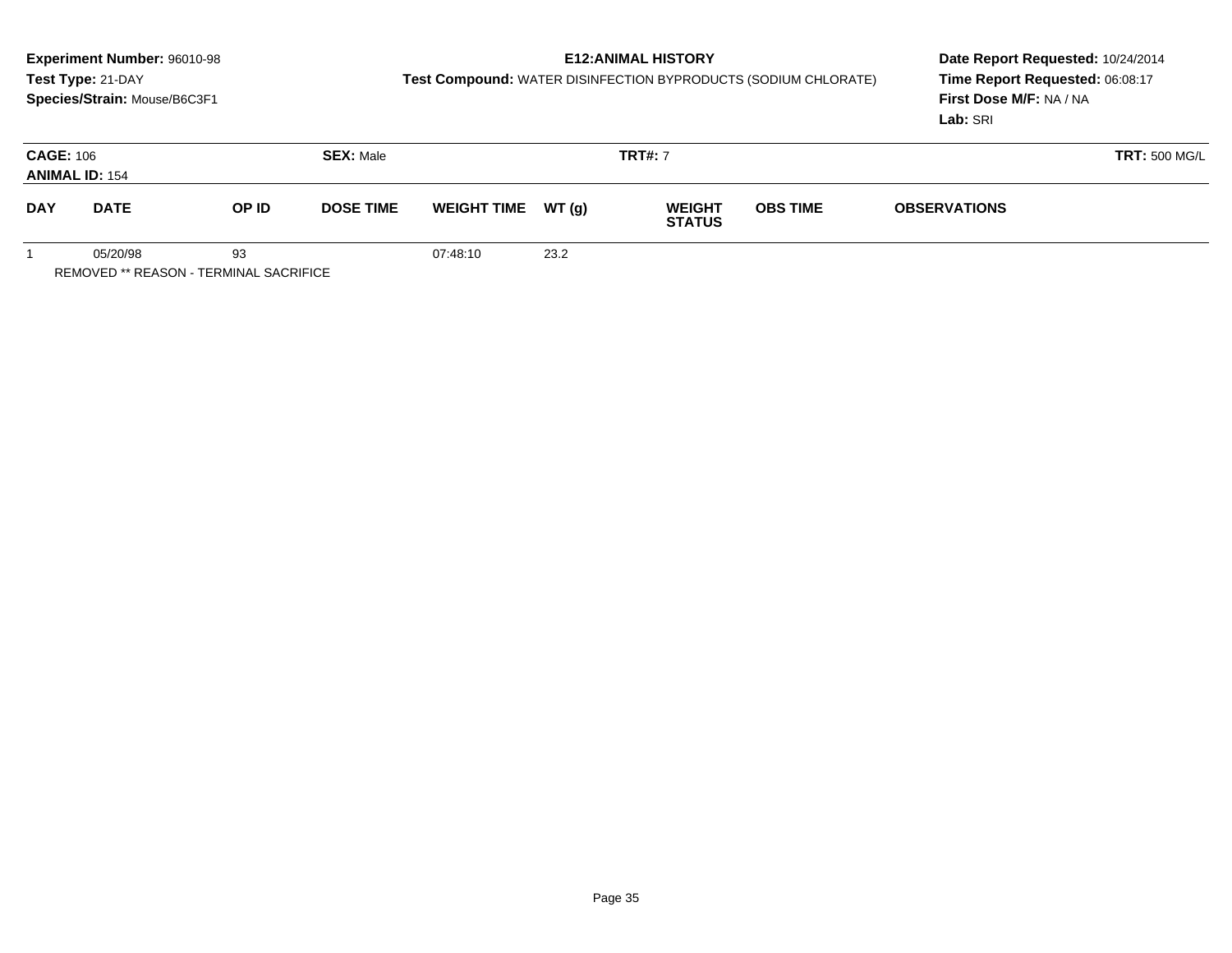# **E12:ANIMAL HISTORY**

**Test Compound:** WATER DISINFECTION BYPRODUCTS (SODIUM CHLORATE)

**Date Report Requested:** 10/24/2014 **Time Report Requested:** 06:08:17**First Dose M/F:** NA / NA**Lab:** SRI

| <b>CAGE: 107</b> | <b>ANIMAL ID: 155</b> |       | <b>SEX: Male</b> |                    |      | <b>TRT#: 7</b>                           |  | <b>TRT: 500 MG/L</b> |  |  |
|------------------|-----------------------|-------|------------------|--------------------|------|------------------------------------------|--|----------------------|--|--|
| <b>DAY</b>       | <b>DATE</b>           | OP ID | <b>DOSE TIME</b> | <b>WEIGHT TIME</b> |      | WT (g)<br><b>WEIGHT</b><br><b>STATUS</b> |  | <b>OBSERVATIONS</b>  |  |  |
|                  | 05/20/98              | 93    |                  | 07:48:12           | 22.4 |                                          |  |                      |  |  |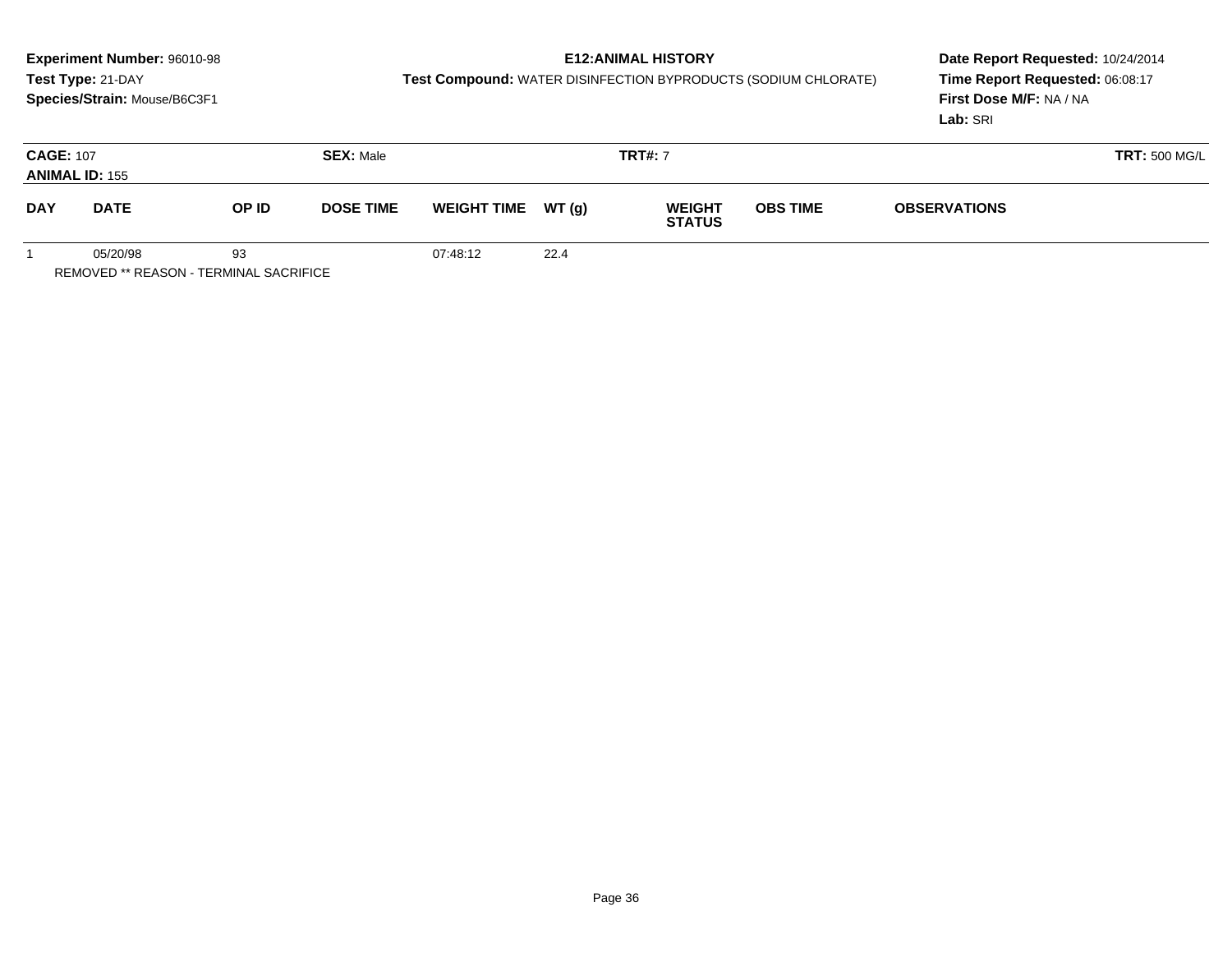# **E12:ANIMAL HISTORY**

**Test Compound:** WATER DISINFECTION BYPRODUCTS (SODIUM CHLORATE)

**Date Report Requested:** 10/24/2014 **Time Report Requested:** 06:08:17**First Dose M/F:** NA / NA**Lab:** SRI

| <b>CAGE: 108</b><br><b>ANIMAL ID: 156</b> |          |                           | <b>SEX: Male</b> |                    |        | <b>TRT#: 7</b>                 |                 | <b>TRT: 500 MG/L</b> |  |  |
|-------------------------------------------|----------|---------------------------|------------------|--------------------|--------|--------------------------------|-----------------|----------------------|--|--|
| <b>DAY</b><br><b>DATE</b>                 |          | <b>DOSE TIME</b><br>OP ID |                  | <b>WEIGHT TIME</b> | WT (g) | <b>WEIGHT</b><br><b>STATUS</b> | <b>OBS TIME</b> | <b>OBSERVATIONS</b>  |  |  |
|                                           | 05/20/98 | 93                        |                  | 07:48:14           | 22.9   |                                |                 |                      |  |  |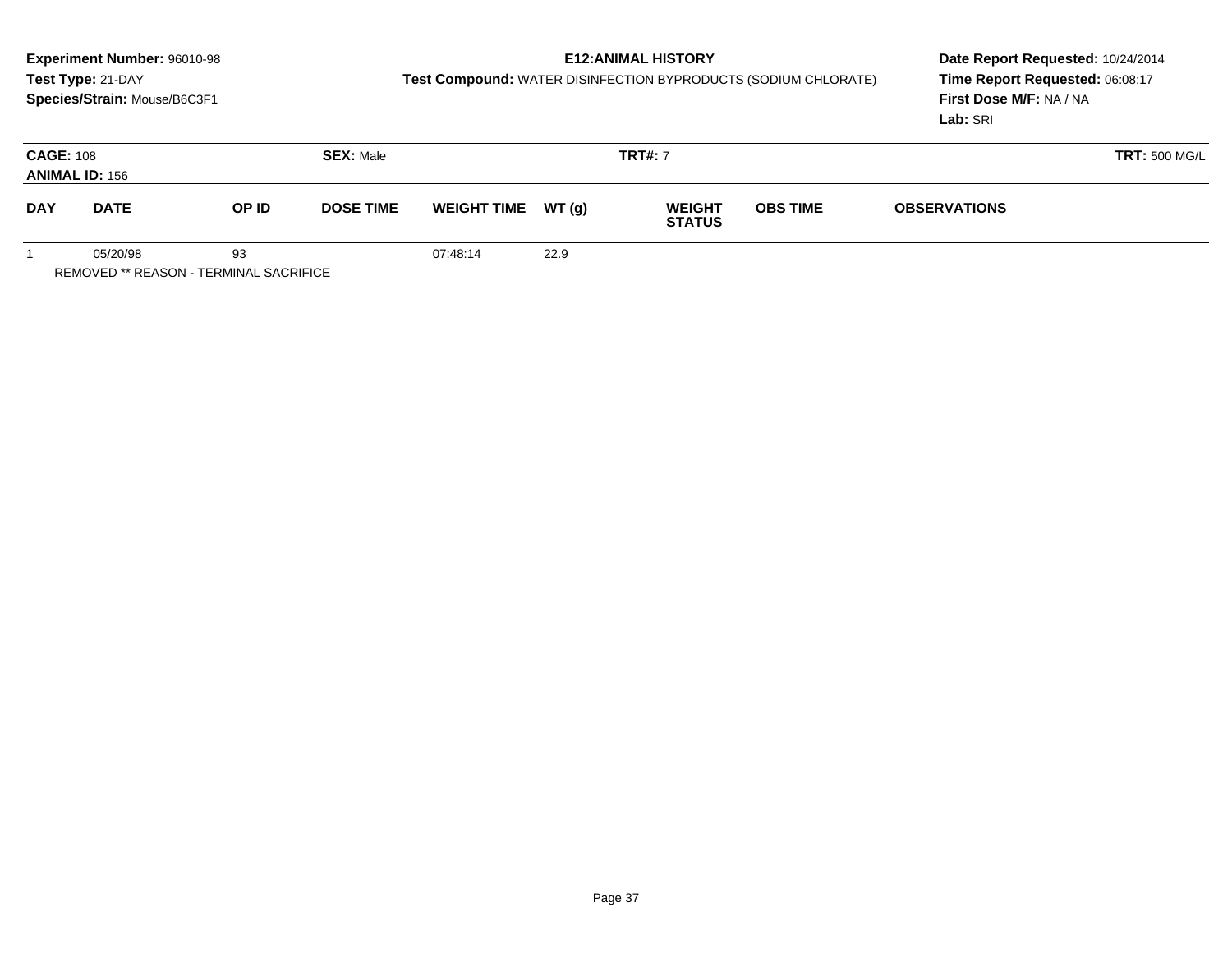# **E12:ANIMAL HISTORY**

**Test Compound:** WATER DISINFECTION BYPRODUCTS (SODIUM CHLORATE)

**Date Report Requested:** 10/24/2014 **Time Report Requested:** 06:08:17**First Dose M/F:** NA / NA**Lab:** SRI

| <b>CAGE: 109</b><br><b>ANIMAL ID: 157</b> |          |                           | <b>SEX: Male</b> |          |                                                               | <b>TRT#: 7</b> |  |                     | <b>TRT: 500 MG/L</b> |
|-------------------------------------------|----------|---------------------------|------------------|----------|---------------------------------------------------------------|----------------|--|---------------------|----------------------|
| <b>DAY</b><br><b>DATE</b>                 |          | OP ID<br><b>DOSE TIME</b> |                  |          | WT(g)<br><b>WEIGHT</b><br><b>WEIGHT TIME</b><br><b>STATUS</b> |                |  | <b>OBSERVATIONS</b> |                      |
|                                           | 05/20/98 | 93                        |                  | 07:48:16 | 23.2                                                          |                |  |                     |                      |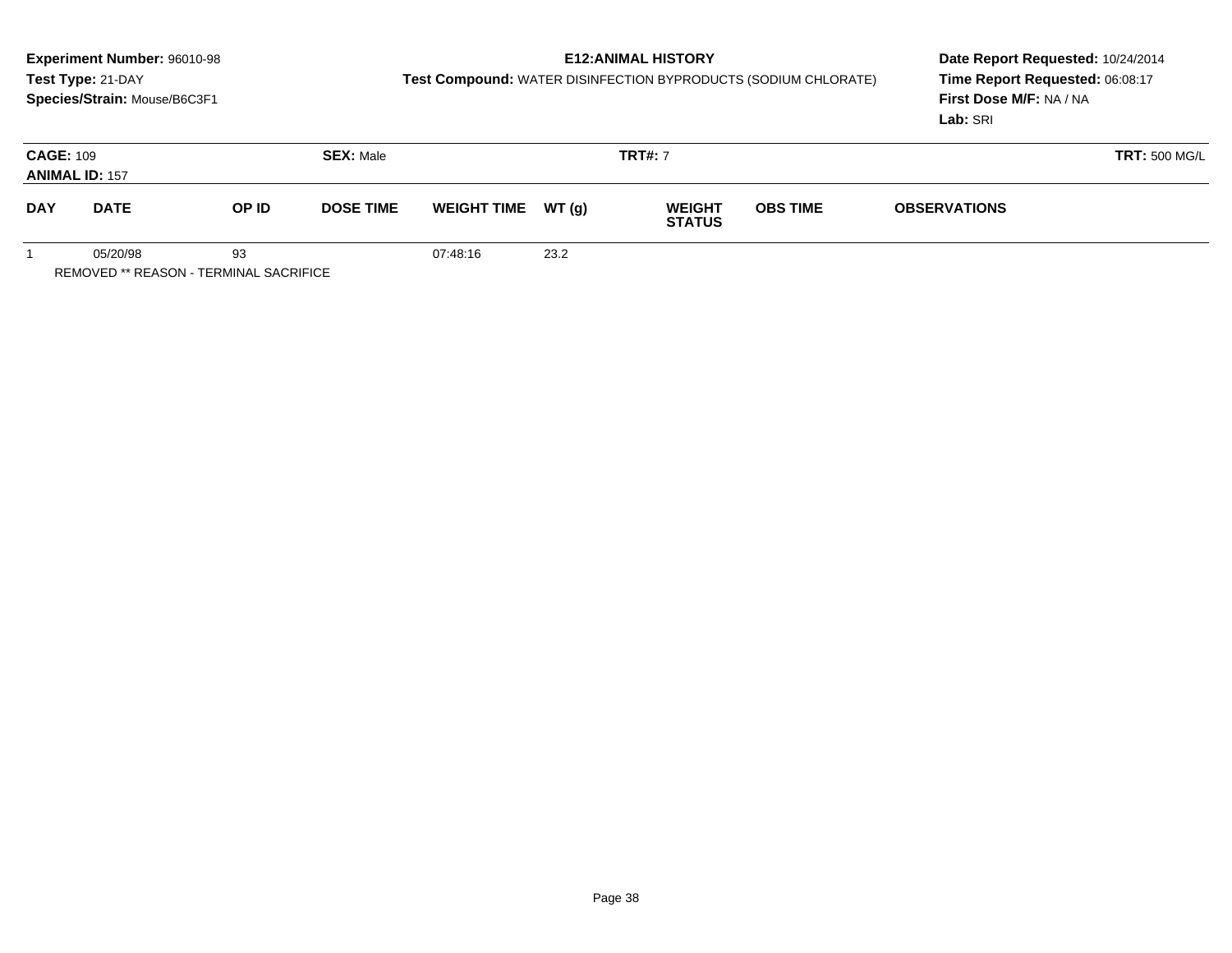# **E12:ANIMAL HISTORY**

**Test Compound:** WATER DISINFECTION BYPRODUCTS (SODIUM CHLORATE)

**Date Report Requested:** 10/24/2014 **Time Report Requested:** 06:08:17**First Dose M/F:** NA / NA**Lab:** SRI

| <b>CAGE: 110</b><br><b>ANIMAL ID: 158</b> |          |                           | <b>SEX: Male</b> |                    |       | <b>TRT#: 7</b>                 |                 |                     | <b>TRT: 500 MG/L</b> |
|-------------------------------------------|----------|---------------------------|------------------|--------------------|-------|--------------------------------|-----------------|---------------------|----------------------|
| <b>DAY</b><br><b>DATE</b>                 |          | OP ID<br><b>DOSE TIME</b> |                  | <b>WEIGHT TIME</b> | WT(g) | <b>WEIGHT</b><br><b>STATUS</b> | <b>OBS TIME</b> | <b>OBSERVATIONS</b> |                      |
|                                           | 05/20/98 | 93                        |                  | 07:48:20           | 22.7  |                                |                 |                     |                      |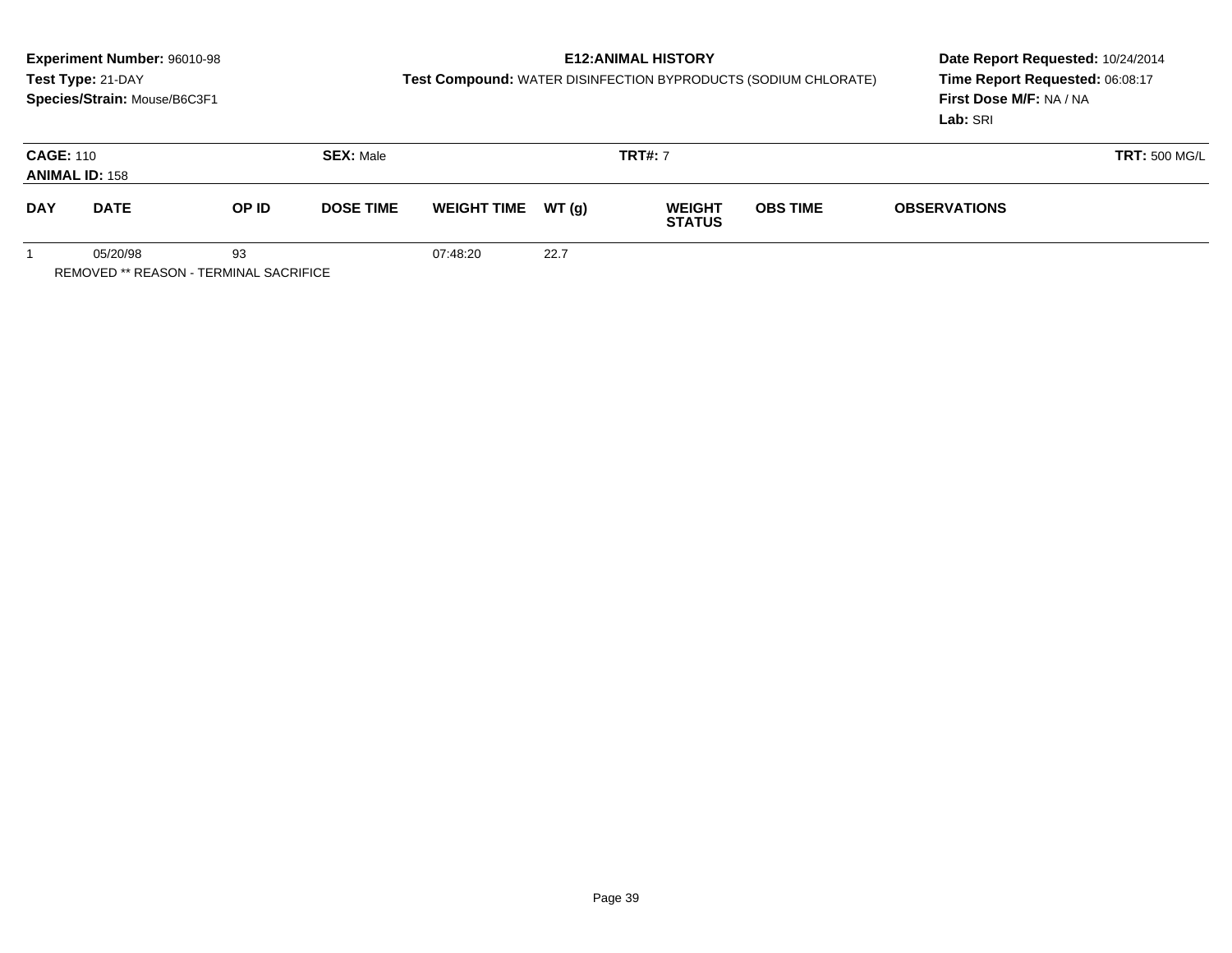# **E12:ANIMAL HISTORY**

**Test Compound:** WATER DISINFECTION BYPRODUCTS (SODIUM CHLORATE)

**Date Report Requested:** 10/24/2014 **Time Report Requested:** 06:08:17**First Dose M/F:** NA / NA**Lab:** SRI

| <b>CAGE: 111</b><br><b>ANIMAL ID: 159</b> |          |       | <b>SEX: Male</b>                       | <b>TRT#: 7</b> |                                                 |  |                 |                     |  |  |
|-------------------------------------------|----------|-------|----------------------------------------|----------------|-------------------------------------------------|--|-----------------|---------------------|--|--|
| <b>DAY</b><br><b>DATE</b>                 |          | OP ID | <b>WEIGHT TIME</b><br><b>DOSE TIME</b> |                | <b>WT (g)</b><br><b>WEIGHT</b><br><b>STATUS</b> |  | <b>OBS TIME</b> | <b>OBSERVATIONS</b> |  |  |
|                                           | 05/20/98 | 93    |                                        | 07:48:22       | 25.5                                            |  |                 |                     |  |  |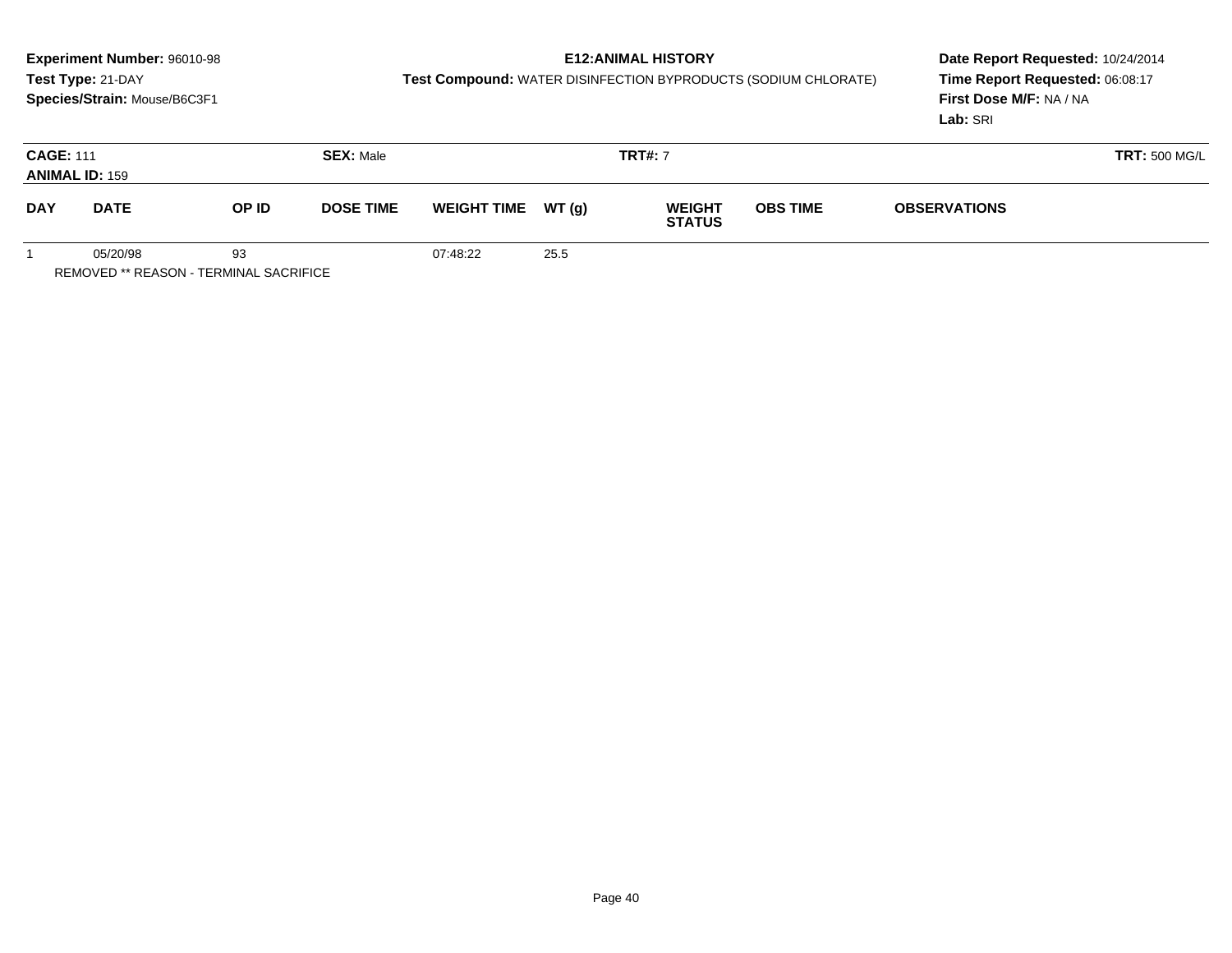# **E12:ANIMAL HISTORY**

**Test Compound:** WATER DISINFECTION BYPRODUCTS (SODIUM CHLORATE)

**Date Report Requested:** 10/24/2014 **Time Report Requested:** 06:08:17**First Dose M/F:** NA / NA**Lab:** SRI

| <b>CAGE: 112</b><br><b>ANIMAL ID: 160</b> |          |                           | <b>SEX: Male</b> | <b>TRT#: 7</b> |                                                                       |  |  | <b>TRT: 500 MG/L</b> |  |  |
|-------------------------------------------|----------|---------------------------|------------------|----------------|-----------------------------------------------------------------------|--|--|----------------------|--|--|
| <b>DAY</b><br><b>DATE</b>                 |          | OP ID<br><b>DOSE TIME</b> |                  |                | <b>WT (g)</b><br><b>WEIGHT TIME</b><br><b>WEIGHT</b><br><b>STATUS</b> |  |  | <b>OBSERVATIONS</b>  |  |  |
|                                           | 05/20/98 | 93                        |                  | 07:48:24       | 25.6                                                                  |  |  |                      |  |  |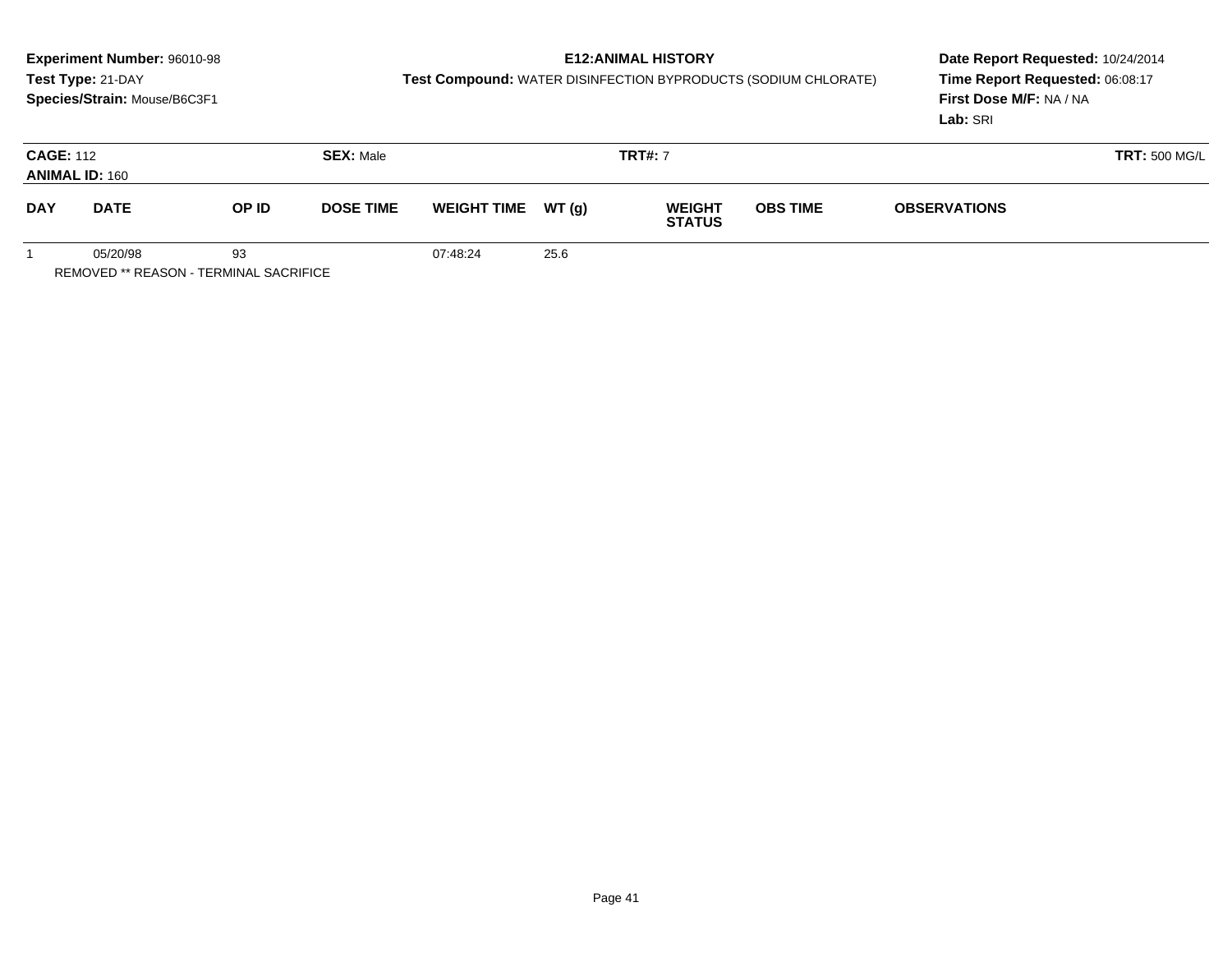# **E12:ANIMAL HISTORY**

**Test Compound:** WATER DISINFECTION BYPRODUCTS (SODIUM CHLORATE)

**Date Report Requested:** 10/24/2014 **Time Report Requested:** 06:08:17**First Dose M/F:** NA / NA**Lab:** SRI

| <b>CAGE: 113</b><br><b>ANIMAL ID: 161</b> |             |                           | <b>SEX: Male</b> |                     |      | <b>TRT#: 9</b>                 |                                        |  | <b>TRT: 1000MG/L</b> |
|-------------------------------------------|-------------|---------------------------|------------------|---------------------|------|--------------------------------|----------------------------------------|--|----------------------|
| <b>DAY</b>                                | <b>DATE</b> | OP ID<br><b>DOSE TIME</b> |                  | WEIGHT TIME $WT(g)$ |      | <b>WEIGHT</b><br><b>STATUS</b> | <b>OBS TIME</b><br><b>OBSERVATIONS</b> |  |                      |
|                                           | 05/20/98    | 93                        |                  | 07:48:26            | 22.5 |                                |                                        |  |                      |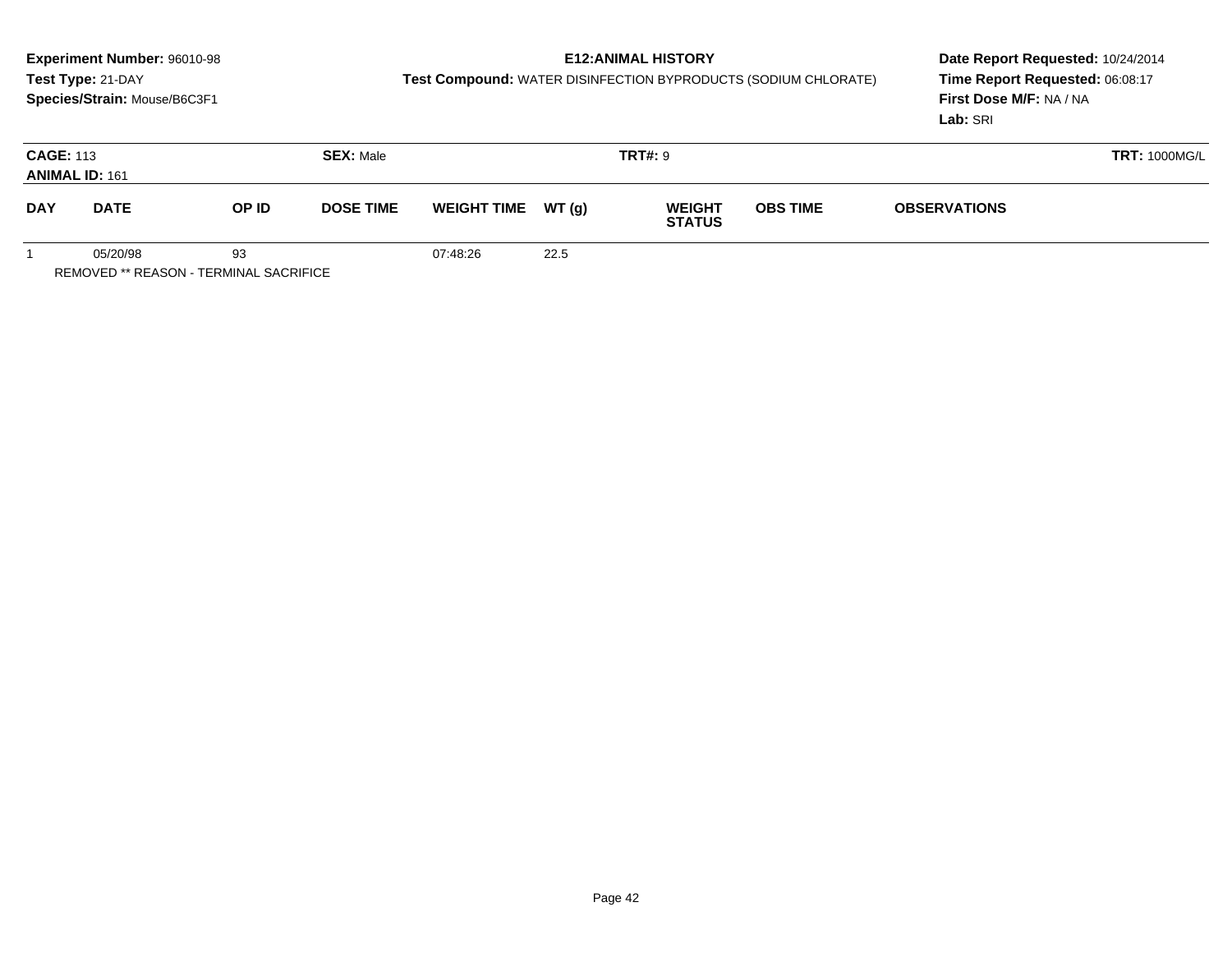# **E12:ANIMAL HISTORY**

**Test Compound:** WATER DISINFECTION BYPRODUCTS (SODIUM CHLORATE)

**Date Report Requested:** 10/24/2014 **Time Report Requested:** 06:08:17**First Dose M/F:** NA / NA**Lab:** SRI

| <b>CAGE: 114</b> | <b>ANIMAL ID: 162</b> |       | <b>SEX: Male</b> |          |                                                                                          | <b>TRT#: 9</b> |  | <b>TRT: 1000MG/L</b> |  |  |
|------------------|-----------------------|-------|------------------|----------|------------------------------------------------------------------------------------------|----------------|--|----------------------|--|--|
| <b>DAY</b>       | <b>DATE</b>           | OP ID | <b>DOSE TIME</b> |          | <b>WT (g)</b><br><b>WEIGHT TIME</b><br><b>OBS TIME</b><br><b>WEIGHT</b><br><b>STATUS</b> |                |  | <b>OBSERVATIONS</b>  |  |  |
|                  | 05/20/98              | 93    |                  | 07:48:28 | 23.1                                                                                     |                |  |                      |  |  |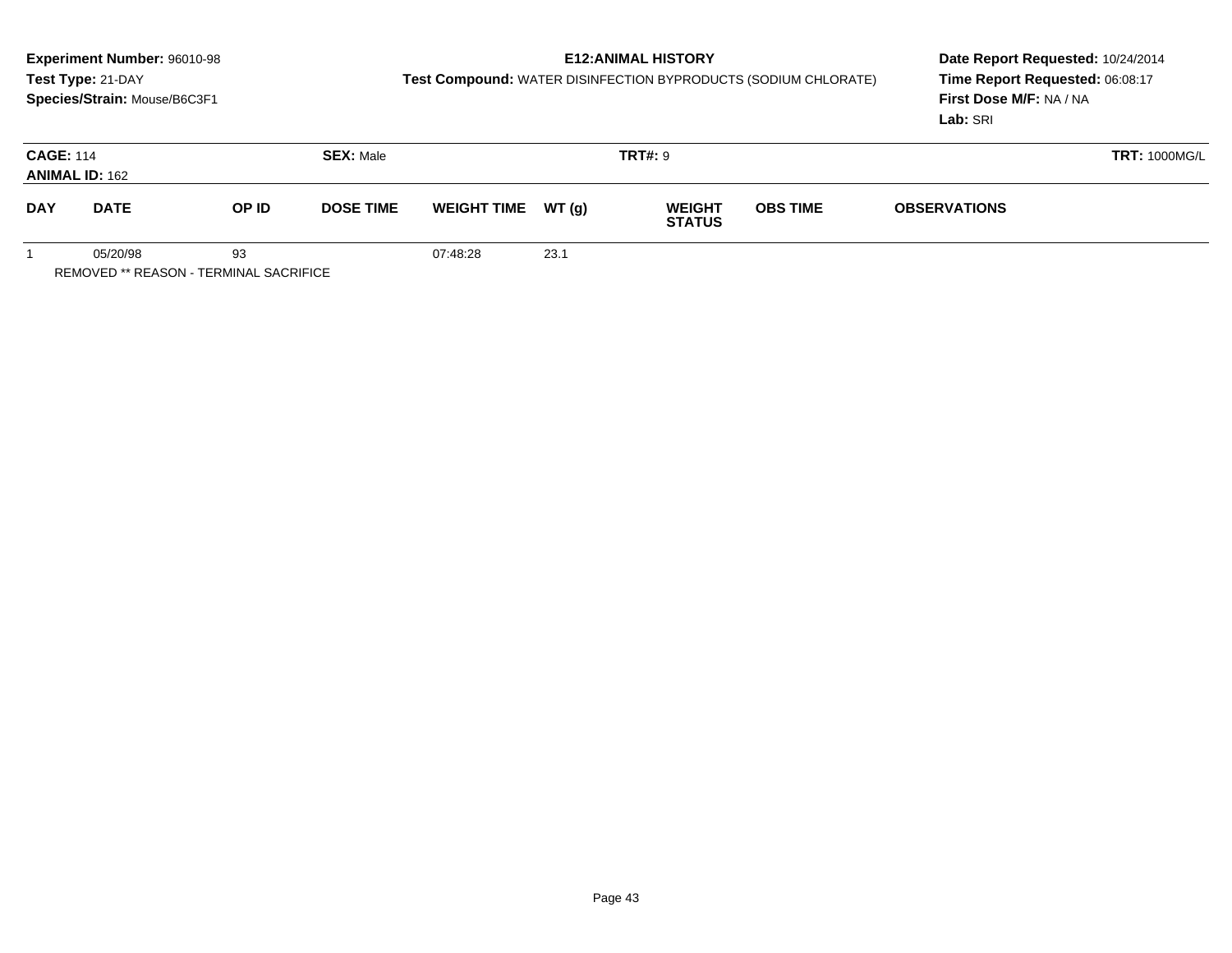# **E12:ANIMAL HISTORY**

**Test Compound:** WATER DISINFECTION BYPRODUCTS (SODIUM CHLORATE)

**Date Report Requested:** 10/24/2014 **Time Report Requested:** 06:08:17**First Dose M/F:** NA / NA**Lab:** SRI

| <b>CAGE: 115</b><br><b>ANIMAL ID: 163</b> |          |       | <b>SEX: Male</b> |                    |      | <b>TRT#: 9</b>                 |                 | <b>TRT: 1000MG/L</b> |  |
|-------------------------------------------|----------|-------|------------------|--------------------|------|--------------------------------|-----------------|----------------------|--|
| <b>DAY</b><br><b>DATE</b>                 |          | OP ID | <b>DOSE TIME</b> | WEIGHT TIME WT (g) |      | <b>WEIGHT</b><br><b>STATUS</b> | <b>OBS TIME</b> | <b>OBSERVATIONS</b>  |  |
|                                           | 05/20/98 | 93    |                  | 07:48:30           | 23.8 |                                |                 |                      |  |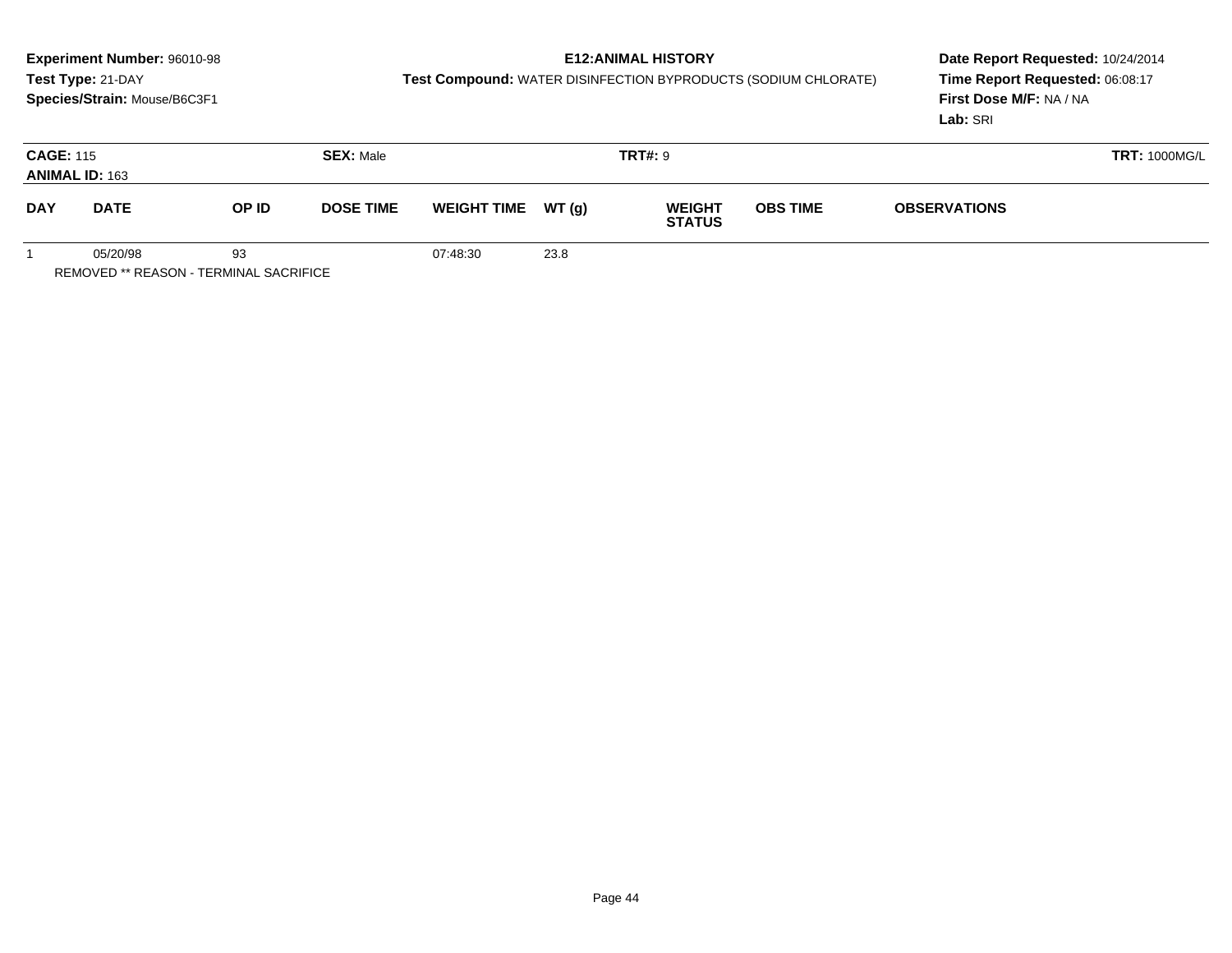# **E12:ANIMAL HISTORY**

**Test Compound:** WATER DISINFECTION BYPRODUCTS (SODIUM CHLORATE)

**Date Report Requested:** 10/24/2014 **Time Report Requested:** 06:08:17**First Dose M/F:** NA / NA**Lab:** SRI

| <b>CAGE: 116</b><br><b>ANIMAL ID: 164</b> |             |                           | <b>SEX: Male</b> |                     |      | <b>TRT#: 9</b>                 | <b>TRT: 1000MG/L</b>                   |  |  |
|-------------------------------------------|-------------|---------------------------|------------------|---------------------|------|--------------------------------|----------------------------------------|--|--|
| <b>DAY</b>                                | <b>DATE</b> | OP ID<br><b>DOSE TIME</b> |                  | WEIGHT TIME $WT(g)$ |      | <b>WEIGHT</b><br><b>STATUS</b> | <b>OBS TIME</b><br><b>OBSERVATIONS</b> |  |  |
|                                           | 05/20/98    | 93                        |                  | 07:48:32            | 23.2 |                                |                                        |  |  |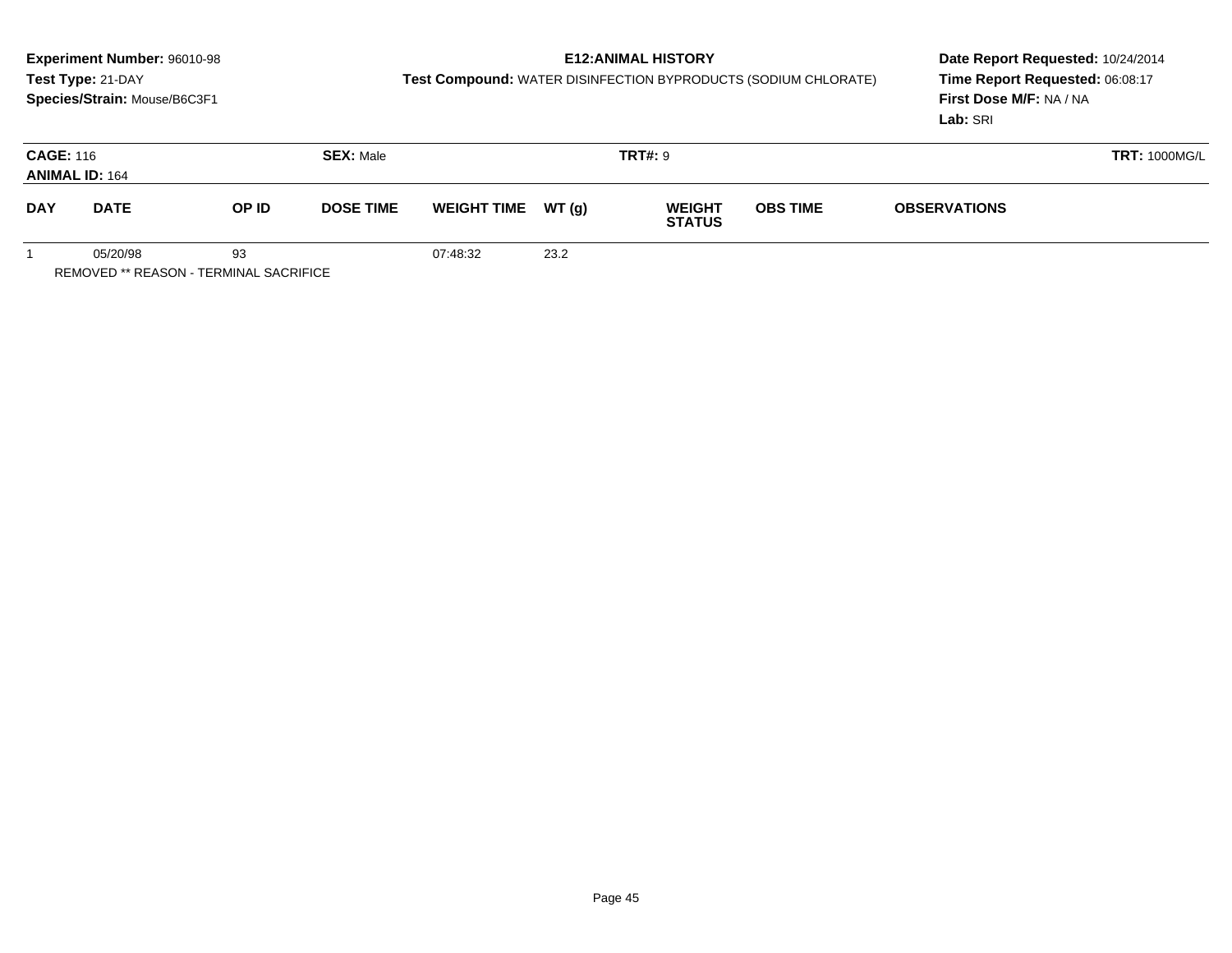# **E12:ANIMAL HISTORY**

**Test Compound:** WATER DISINFECTION BYPRODUCTS (SODIUM CHLORATE)

**Date Report Requested:** 10/24/2014 **Time Report Requested:** 06:08:17**First Dose M/F:** NA / NA**Lab:** SRI

| <b>CAGE: 117</b>          | <b>ANIMAL ID: 165</b> |                           | <b>SEX: Male</b> |                    |      | <b>TRT#: 9</b>                 |                                        | <b>TRT: 1000MG/L</b> |  |
|---------------------------|-----------------------|---------------------------|------------------|--------------------|------|--------------------------------|----------------------------------------|----------------------|--|
| <b>DAY</b><br><b>DATE</b> |                       | OP ID<br><b>DOSE TIME</b> |                  | WEIGHT TIME WT (g) |      | <b>WEIGHT</b><br><b>STATUS</b> | <b>OBS TIME</b><br><b>OBSERVATIONS</b> |                      |  |
|                           | 05/20/98              | 93                        |                  | 07:48:34           | 24.9 |                                |                                        |                      |  |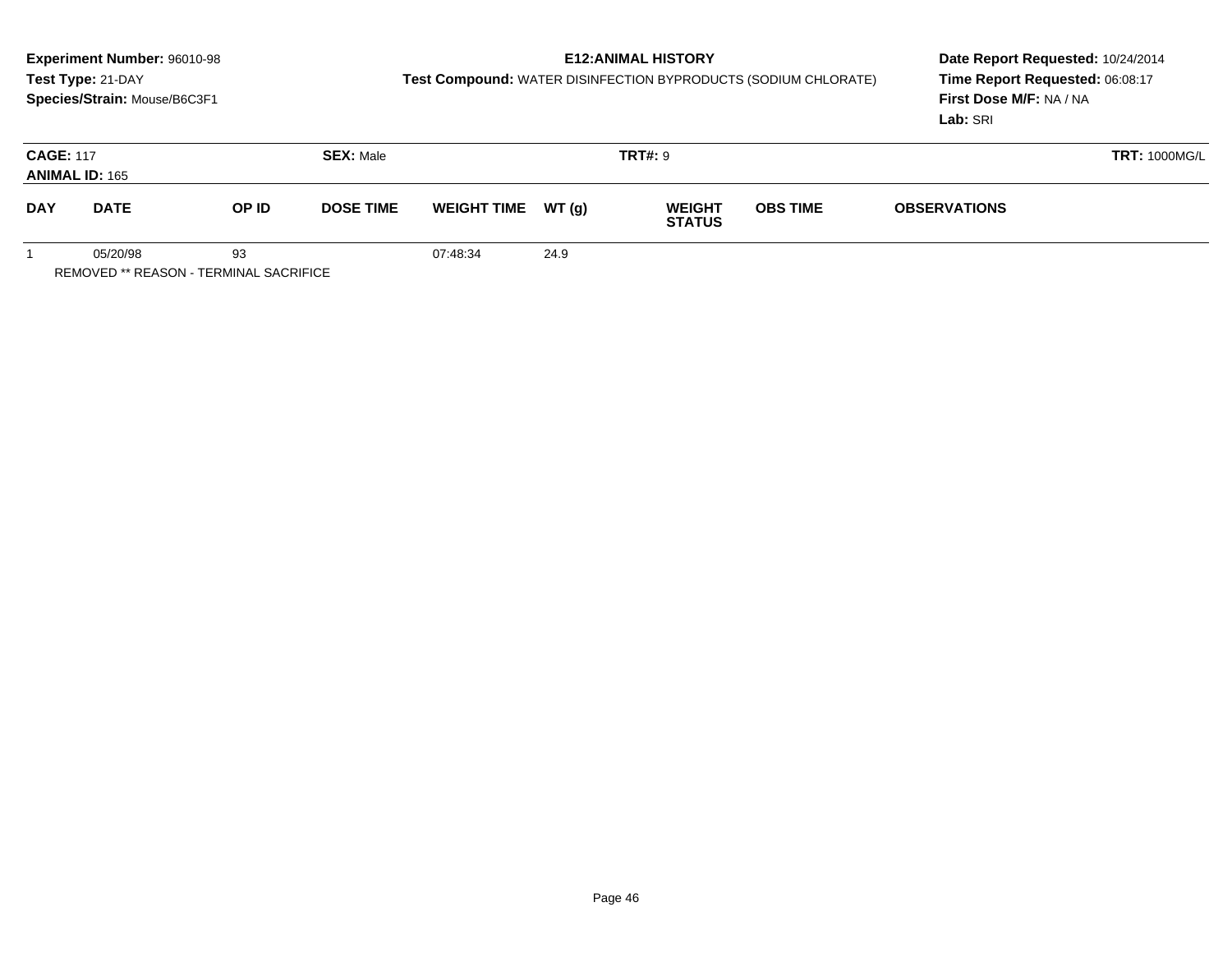# **E12:ANIMAL HISTORY**

**Test Compound:** WATER DISINFECTION BYPRODUCTS (SODIUM CHLORATE)

**Date Report Requested:** 10/24/2014 **Time Report Requested:** 06:08:17**First Dose M/F:** NA / NA**Lab:** SRI

| <b>CAGE: 118</b><br><b>ANIMAL ID: 166</b> |             |              | <b>SEX: Male</b> |                                         |      | <b>TRT#: 9</b>                 |                                        | <b>TRT: 1000MG/L</b> |  |
|-------------------------------------------|-------------|--------------|------------------|-----------------------------------------|------|--------------------------------|----------------------------------------|----------------------|--|
| <b>DAY</b>                                | <b>DATE</b> | <b>OP ID</b> |                  | WEIGHT TIME $WT(g)$<br><b>DOSE TIME</b> |      | <b>WEIGHT</b><br><b>STATUS</b> | <b>OBS TIME</b><br><b>OBSERVATIONS</b> |                      |  |
|                                           | 05/20/98    | 93           |                  | 07:48:36                                | 22.3 |                                |                                        |                      |  |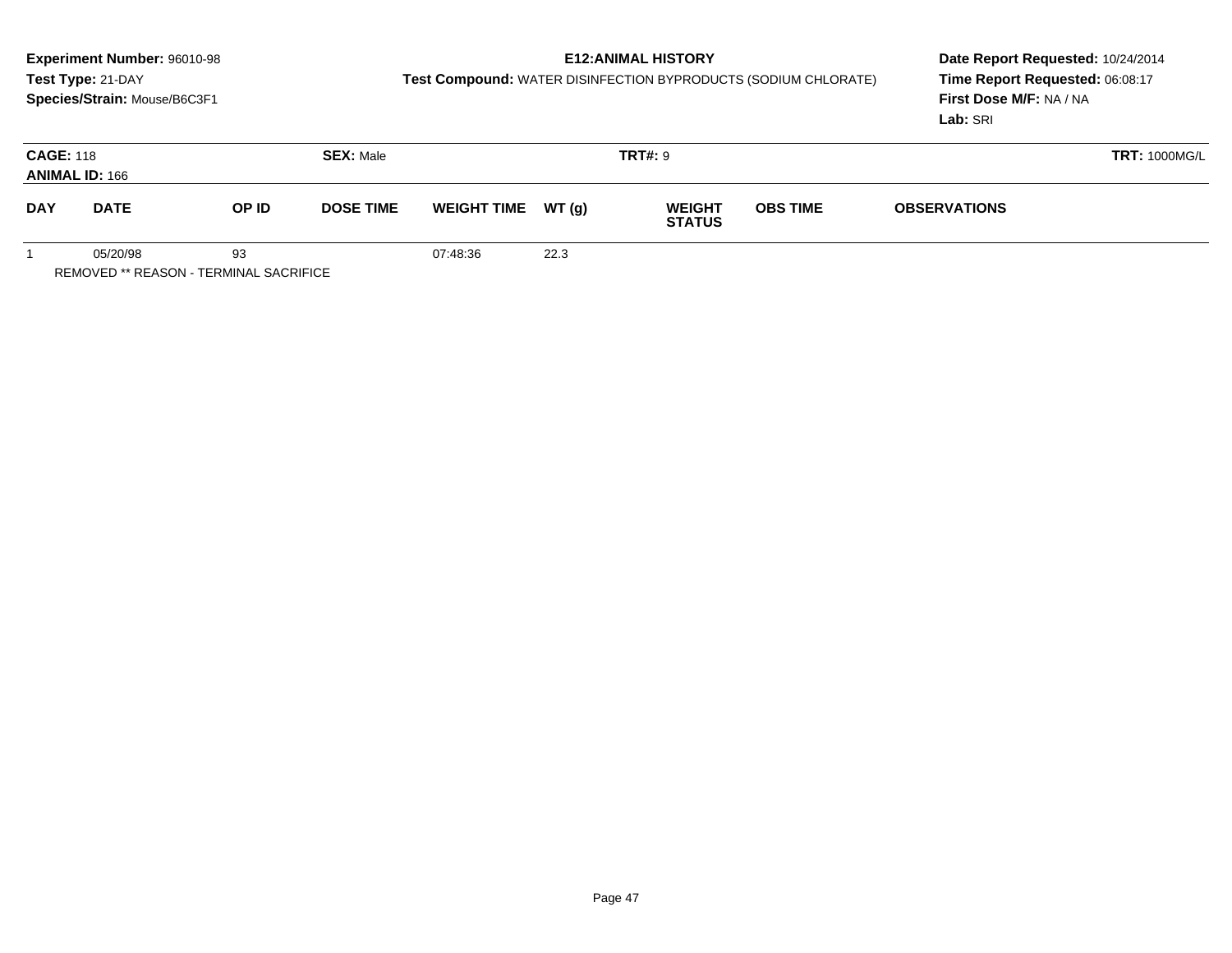# **E12:ANIMAL HISTORY**

**Test Compound:** WATER DISINFECTION BYPRODUCTS (SODIUM CHLORATE)

|            | <b>CAGE: 119</b><br><b>SEX: Male</b><br><b>ANIMAL ID: 167</b> |                                              |                  |                     |      | <b>TRT#: 9</b>                 |                 | <b>TRT: 1000MG/L</b> |  |
|------------|---------------------------------------------------------------|----------------------------------------------|------------------|---------------------|------|--------------------------------|-----------------|----------------------|--|
| <b>DAY</b> | <b>DATE</b>                                                   | OP ID                                        | <b>DOSE TIME</b> | WEIGHT TIME $WT(g)$ |      | <b>WEIGHT</b><br><b>STATUS</b> | <b>OBS TIME</b> | <b>OBSERVATIONS</b>  |  |
|            | 05/20/98                                                      | 93<br>REMOVED ** REASON - TERMINAL SACRIFICE |                  | 07:48:38            | 23.3 |                                |                 |                      |  |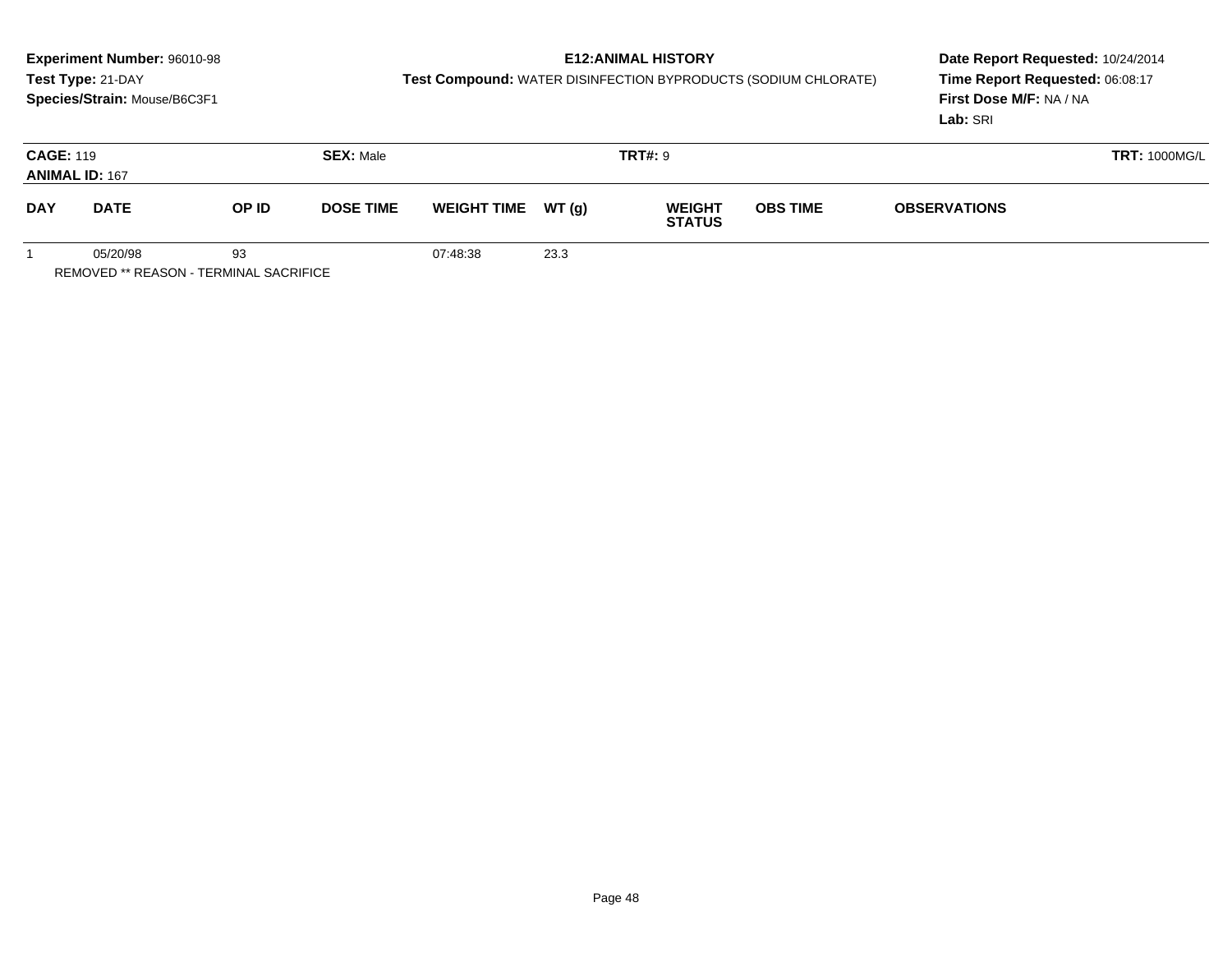# **E12:ANIMAL HISTORY**

**Test Compound:** WATER DISINFECTION BYPRODUCTS (SODIUM CHLORATE)

**Date Report Requested:** 10/24/2014 **Time Report Requested:** 06:08:17**First Dose M/F:** NA / NA**Lab:** SRI

| <b>CAGE: 120</b><br><b>ANIMAL ID: 168</b> |             | <b>SEX: Male</b> |                  |                     | <b>TRT#: 9</b> |                                |                                        | <b>TRT: 1000MG/L</b> |  |
|-------------------------------------------|-------------|------------------|------------------|---------------------|----------------|--------------------------------|----------------------------------------|----------------------|--|
| <b>DAY</b>                                | <b>DATE</b> | OP ID            | <b>DOSE TIME</b> | WEIGHT TIME $WT(g)$ |                | <b>WEIGHT</b><br><b>STATUS</b> | <b>OBS TIME</b><br><b>OBSERVATIONS</b> |                      |  |
|                                           | 05/20/98    | 93               |                  | 07:48:40            | 22.5           |                                |                                        |                      |  |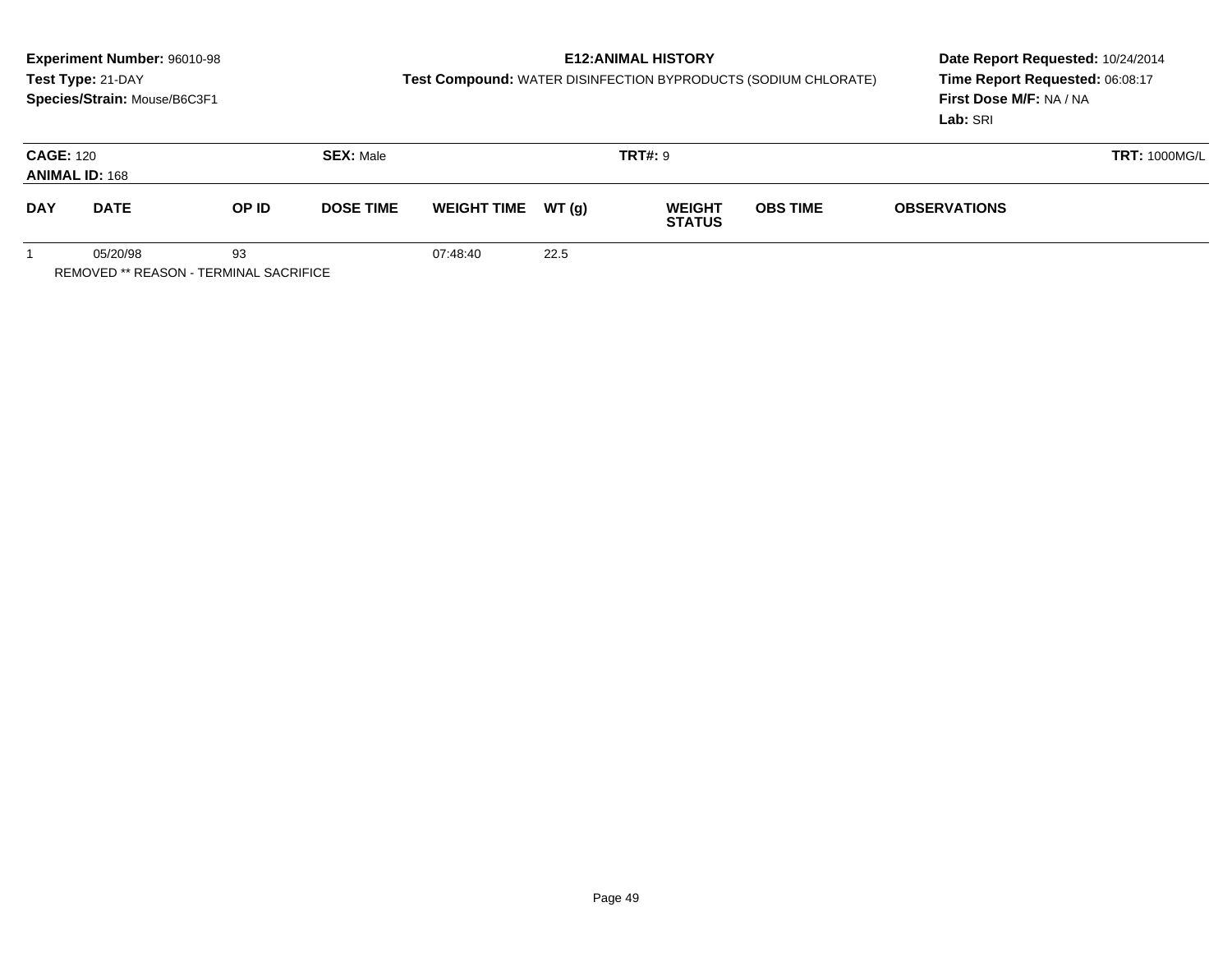# **E12:ANIMAL HISTORY**

**Test Compound:** WATER DISINFECTION BYPRODUCTS (SODIUM CHLORATE)

**Date Report Requested:** 10/24/2014 **Time Report Requested:** 06:08:17**First Dose M/F:** NA / NA**Lab:** SRI

| <b>CAGE: 121</b><br><b>ANIMAL ID: 169</b> |             | <b>SEX: Male</b> |                  |                     | <b>TRT#: 9</b> |                                |                 | <b>TRT: 1000MG/L</b> |  |  |
|-------------------------------------------|-------------|------------------|------------------|---------------------|----------------|--------------------------------|-----------------|----------------------|--|--|
| <b>DAY</b>                                | <b>DATE</b> | OP ID            | <b>DOSE TIME</b> | WEIGHT TIME $WT(g)$ |                | <b>WEIGHT</b><br><b>STATUS</b> | <b>OBS TIME</b> | <b>OBSERVATIONS</b>  |  |  |
|                                           | 05/20/98    | 93               |                  | 07:48:42            | 25.6           |                                |                 |                      |  |  |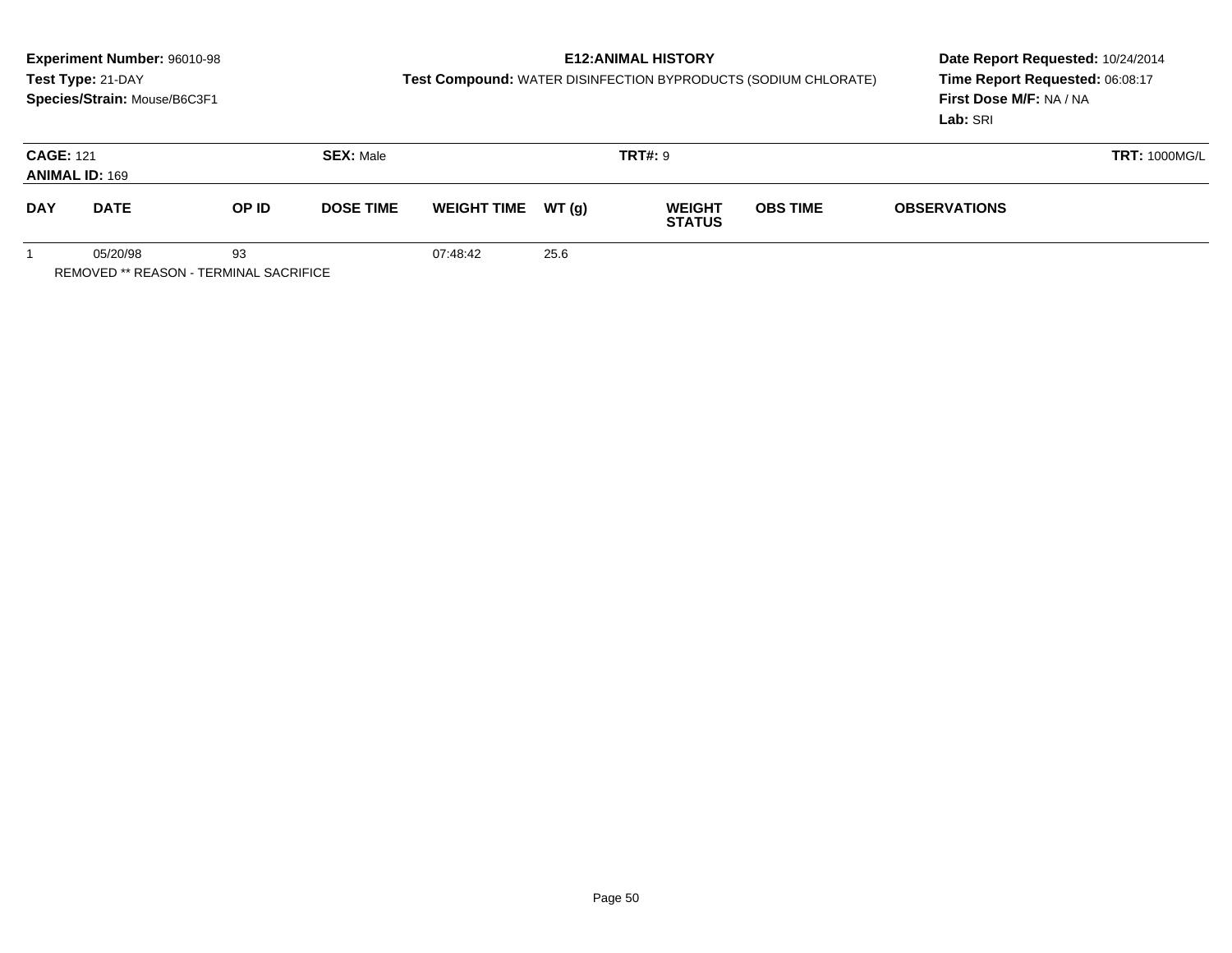# **E12:ANIMAL HISTORY**

**Test Compound:** WATER DISINFECTION BYPRODUCTS (SODIUM CHLORATE)

**Date Report Requested:** 10/24/2014 **Time Report Requested:** 06:08:17**First Dose M/F:** NA / NA**Lab:** SRI

| <b>CAGE: 122</b><br><b>ANIMAL ID: 170</b> |             |    | <b>SEX: Male</b> |                    | <b>TRT#: 9</b> |                                |                 | <b>TRT: 1000MG/L</b> |  |  |
|-------------------------------------------|-------------|----|------------------|--------------------|----------------|--------------------------------|-----------------|----------------------|--|--|
| <b>DAY</b>                                | <b>DATE</b> |    | <b>DOSE TIME</b> | WEIGHT TIME WT (g) |                | <b>WEIGHT</b><br><b>STATUS</b> | <b>OBS TIME</b> | <b>OBSERVATIONS</b>  |  |  |
|                                           | 05/20/98    | 93 |                  | 07:48:44           | 25.5           |                                |                 |                      |  |  |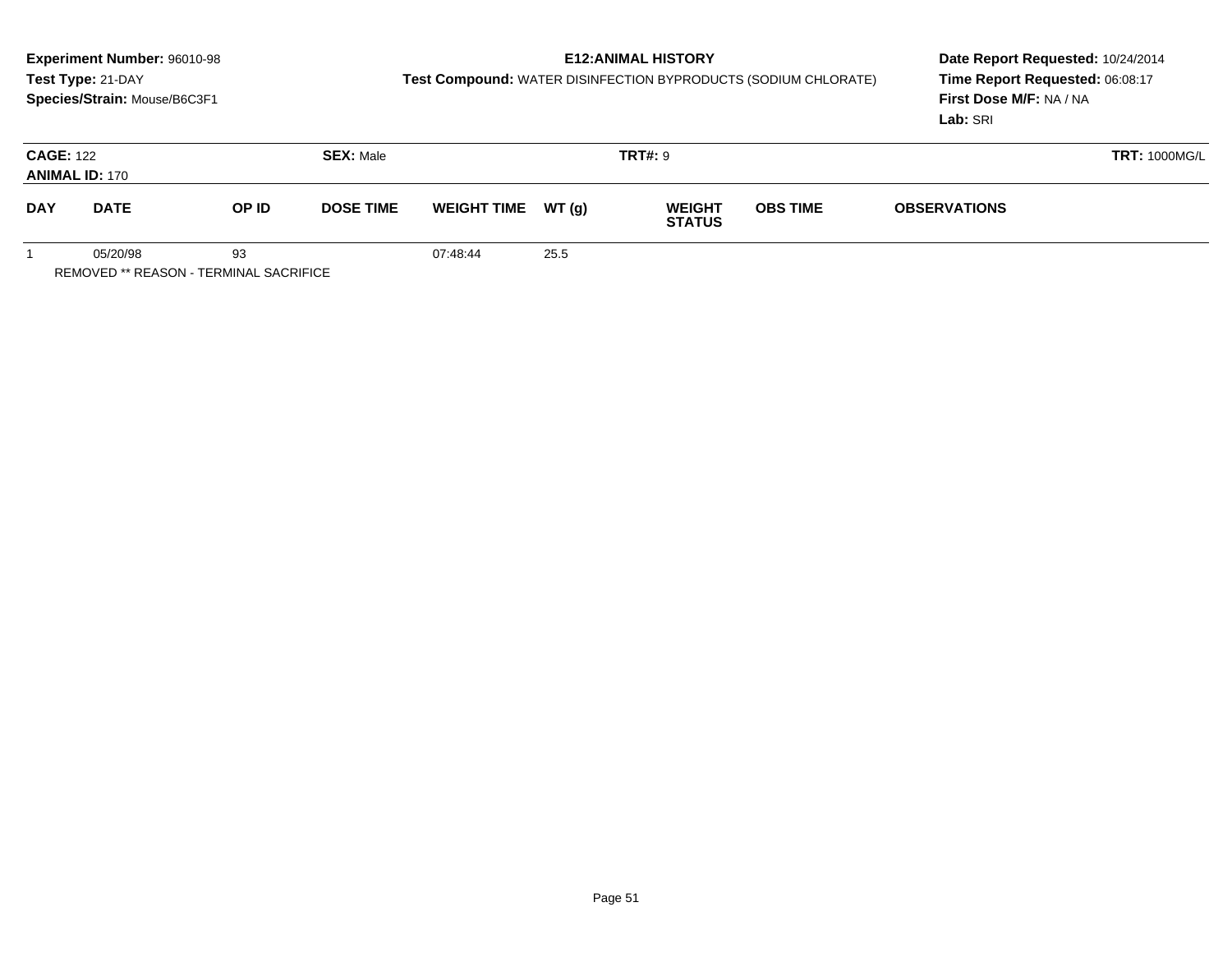# **E12:ANIMAL HISTORY**

**Test Compound:** WATER DISINFECTION BYPRODUCTS (SODIUM CHLORATE)

**Date Report Requested:** 10/24/2014 **Time Report Requested:** 06:08:17**First Dose M/F:** NA / NA**Lab:** SRI

| <b>CAGE: 123</b><br><b>ANIMAL ID: 171</b> |          |                           | <b>SEX: Male</b> |                                                      | <b>TRT#: 11</b> |  |                 | <b>TRT: 2000MG/L</b> |  |  |
|-------------------------------------------|----------|---------------------------|------------------|------------------------------------------------------|-----------------|--|-----------------|----------------------|--|--|
| <b>DAY</b><br><b>DATE</b>                 |          | OP ID<br><b>DOSE TIME</b> |                  | WEIGHT TIME WT (g)<br><b>WEIGHT</b><br><b>STATUS</b> |                 |  | <b>OBS TIME</b> | <b>OBSERVATIONS</b>  |  |  |
|                                           | 05/20/98 | 93                        |                  | 07:48:46                                             | 24.7            |  |                 |                      |  |  |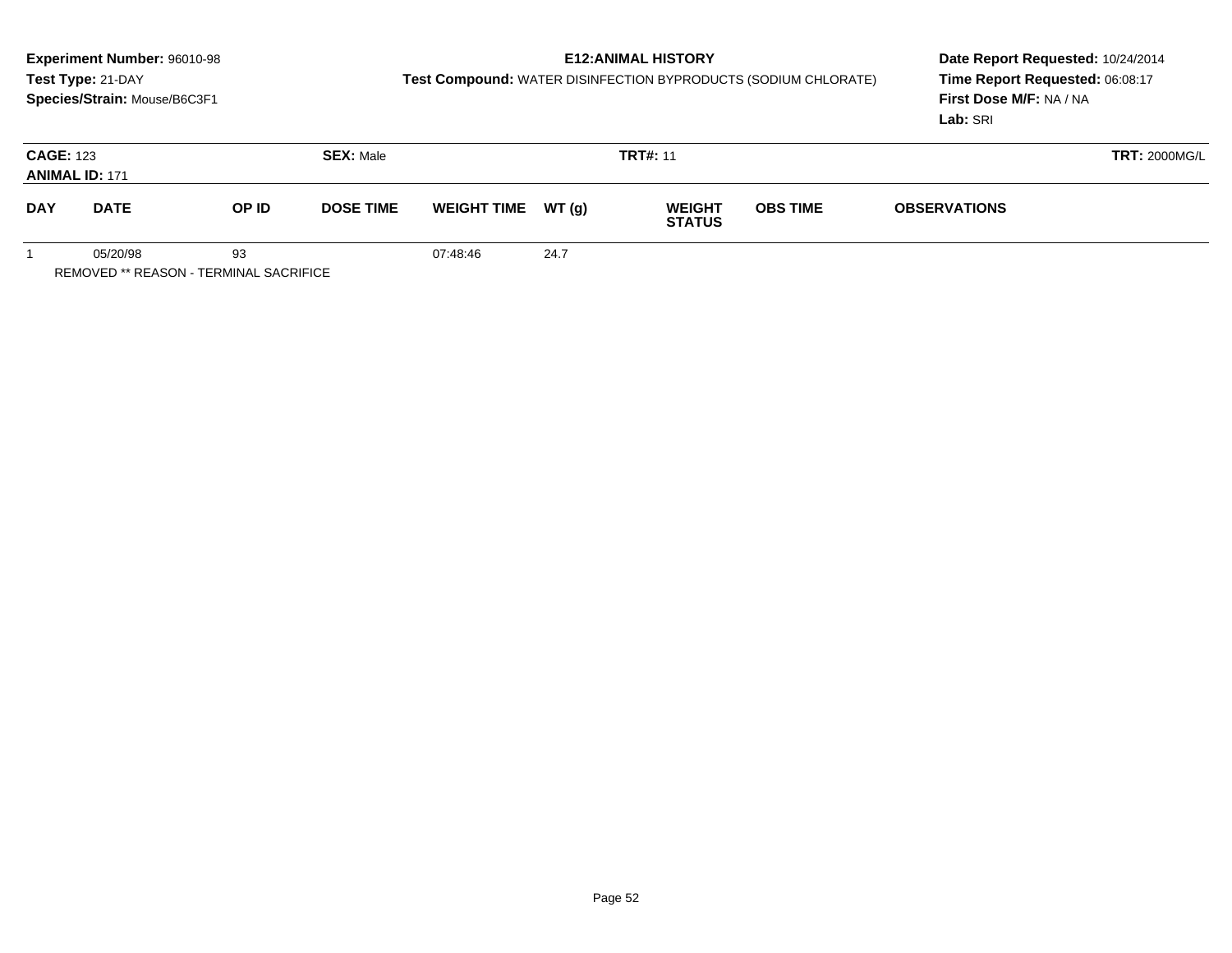# **E12:ANIMAL HISTORY**

**Test Compound:** WATER DISINFECTION BYPRODUCTS (SODIUM CHLORATE)

| <b>CAGE: 124</b> | <b>ANIMAL ID: 172</b> |                                                     | <b>SEX: Male</b> |          |                     | <b>TRT#: 11</b>                | <b>TRT: 2000MG/L</b> |                     |  |
|------------------|-----------------------|-----------------------------------------------------|------------------|----------|---------------------|--------------------------------|----------------------|---------------------|--|
| <b>DAY</b>       | <b>DATE</b>           | OP ID                                               | <b>DOSE TIME</b> |          | WEIGHT TIME $WT(g)$ | <b>WEIGHT</b><br><b>STATUS</b> | <b>OBS TIME</b>      | <b>OBSERVATIONS</b> |  |
|                  | 05/20/98              | 93<br><b>REMOVED ** REASON - TERMINAL SACRIFICE</b> |                  | 07:48:48 | 23.8                |                                |                      |                     |  |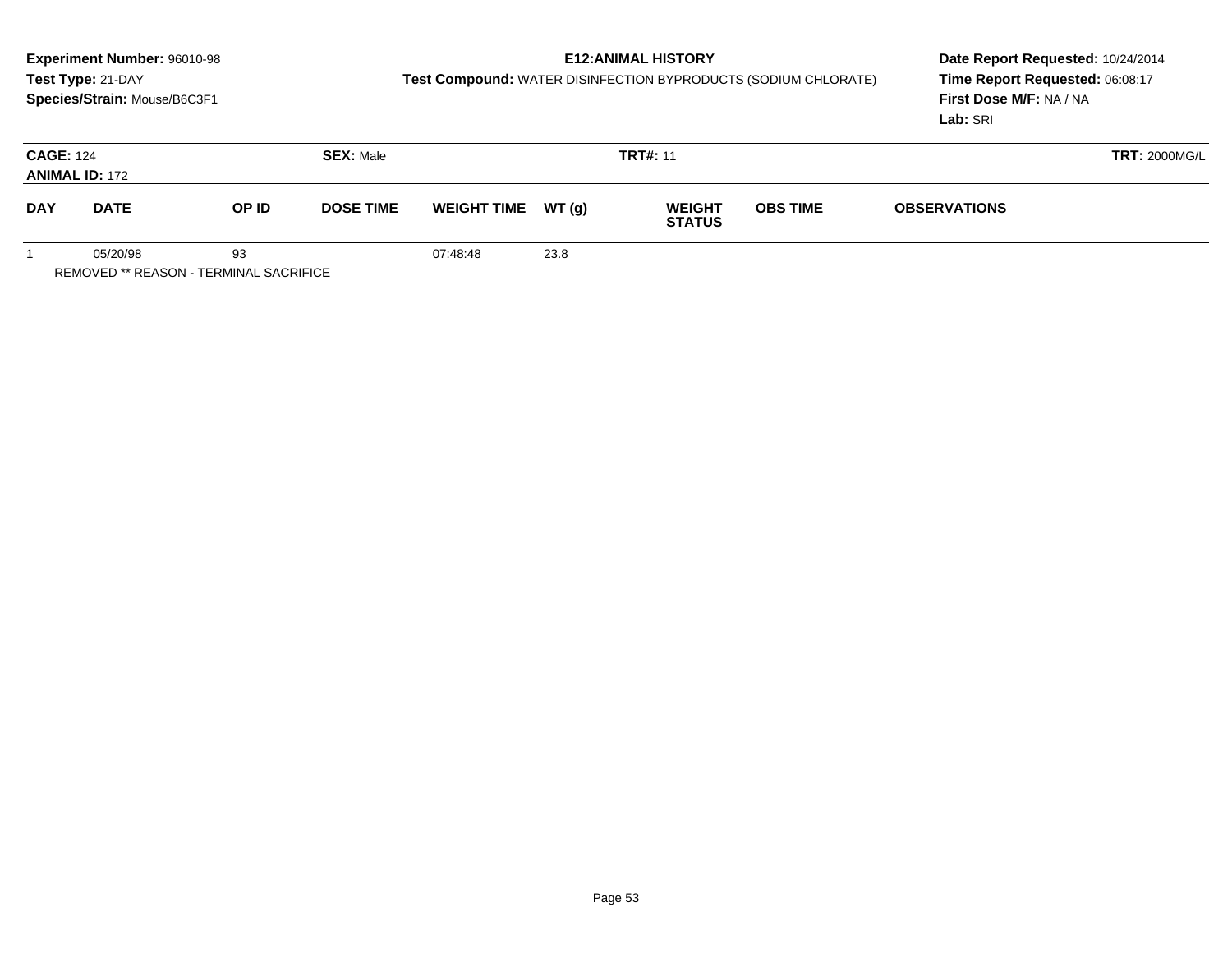# **E12:ANIMAL HISTORY**

**Test Compound:** WATER DISINFECTION BYPRODUCTS (SODIUM CHLORATE)

|            | <b>CAGE: 125</b><br><b>SEX: Male</b><br><b>ANIMAL ID: 173</b> |       |                  |          |                     | <b>TRT#: 11</b>                | <b>TRT: 2000MG/L</b> |  |  |
|------------|---------------------------------------------------------------|-------|------------------|----------|---------------------|--------------------------------|----------------------|--|--|
| <b>DAY</b> | <b>DATE</b>                                                   | OP ID | <b>DOSE TIME</b> |          | WEIGHT TIME $WT(g)$ | <b>WEIGHT</b><br><b>STATUS</b> | <b>OBS TIME</b>      |  |  |
|            | 05/20/98<br><b>REMOVED ** REASON - TERMINAL SACRIFICE</b>     | 93    |                  | 07:48:50 | 23.3                |                                |                      |  |  |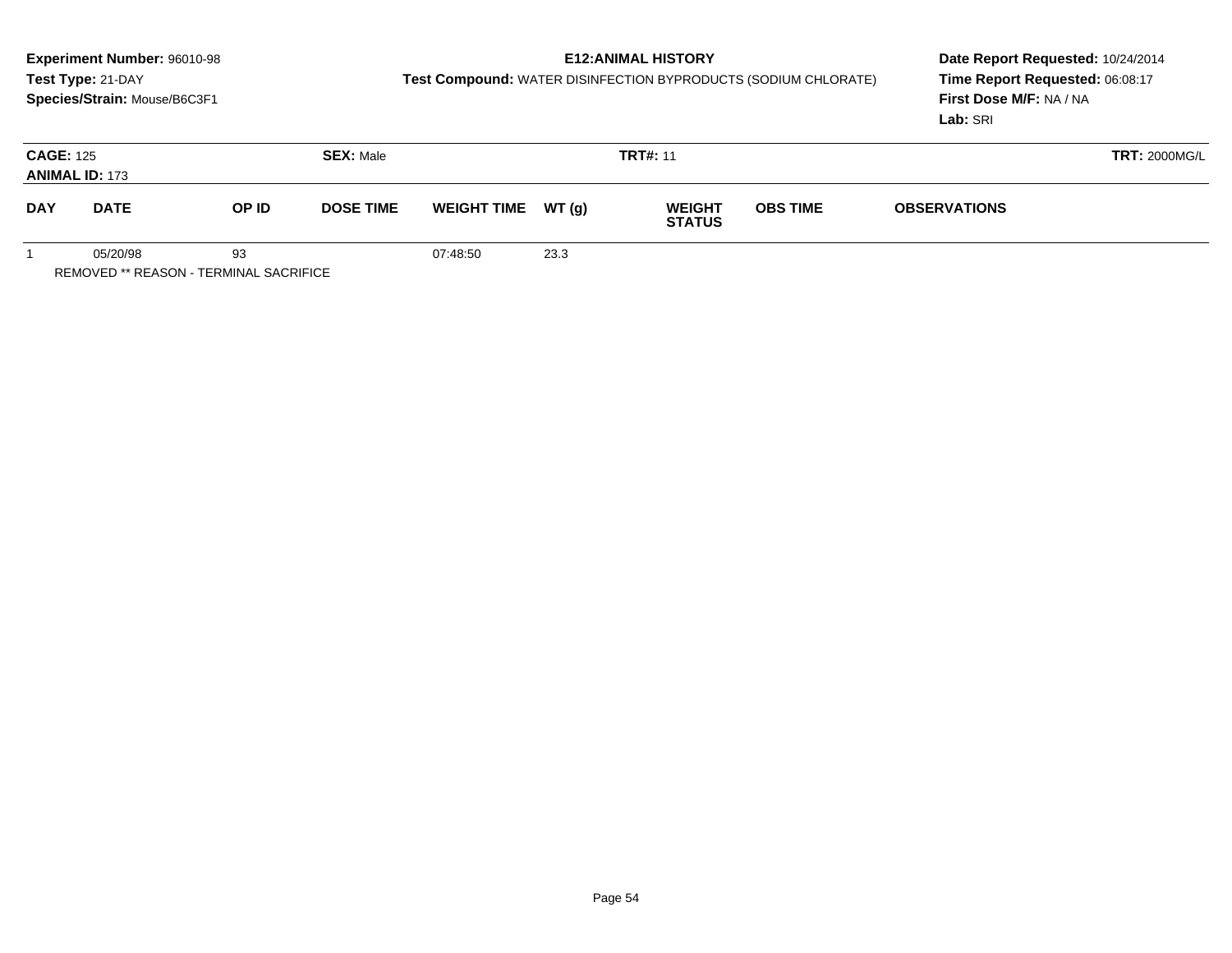# **E12:ANIMAL HISTORY**

**Test Compound:** WATER DISINFECTION BYPRODUCTS (SODIUM CHLORATE)

| <b>CAGE: 126</b> | <b>ANIMAL ID: 174</b> |                                              | <b>SEX: Male</b> |                     |      | <b>TRT#: 11</b>                |  | <b>TRT: 2000MG/L</b>                   |  |
|------------------|-----------------------|----------------------------------------------|------------------|---------------------|------|--------------------------------|--|----------------------------------------|--|
| <b>DAY</b>       | <b>DATE</b>           | OP ID<br><b>DOSE TIME</b>                    |                  | WEIGHT TIME $WT(g)$ |      | <b>WEIGHT</b><br><b>STATUS</b> |  | <b>OBS TIME</b><br><b>OBSERVATIONS</b> |  |
|                  | 05/20/98              | 93<br>REMOVED ** REASON - TERMINAL SACRIFICE |                  | 07:48:52            | 25.1 |                                |  |                                        |  |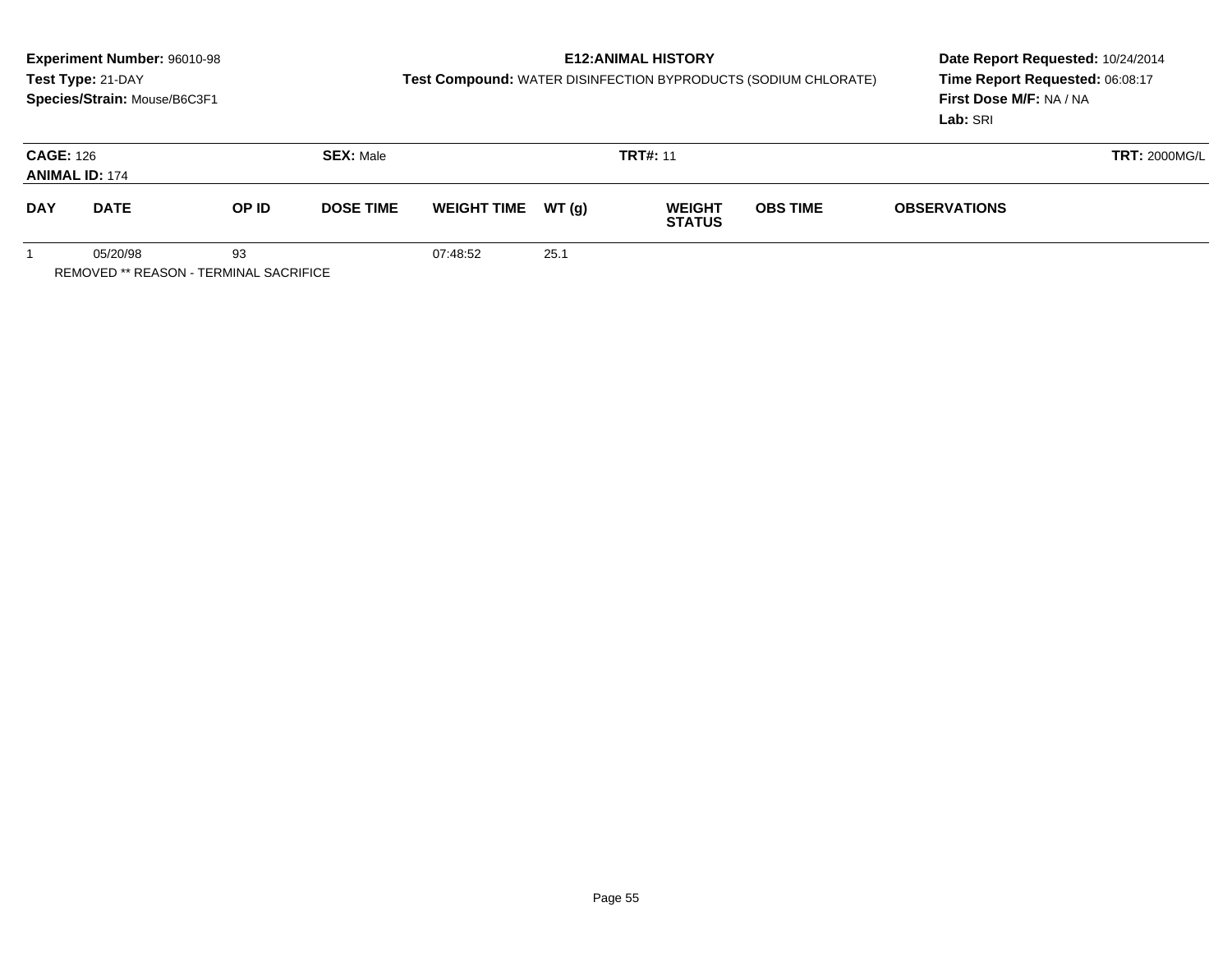# **E12:ANIMAL HISTORY**

**Test Compound:** WATER DISINFECTION BYPRODUCTS (SODIUM CHLORATE)

**Date Report Requested:** 10/24/2014 **Time Report Requested:** 06:08:17**First Dose M/F:** NA / NA**Lab:** SRI

| <b>CAGE: 127</b><br><b>ANIMAL ID: 175</b> |          |       | <b>SEX: Male</b> |          |                                                                         | <b>TRT#: 11</b> |  | <b>TRT: 2000MG/L</b> |  |
|-------------------------------------------|----------|-------|------------------|----------|-------------------------------------------------------------------------|-----------------|--|----------------------|--|
| <b>DAY</b><br><b>DATE</b>                 |          | OP ID | <b>DOSE TIME</b> |          | WEIGHT TIME WT (g)<br><b>OBS TIME</b><br><b>WEIGHT</b><br><b>STATUS</b> |                 |  | <b>OBSERVATIONS</b>  |  |
|                                           | 05/20/98 | 93    |                  | 07:48:56 | 22.7                                                                    |                 |  |                      |  |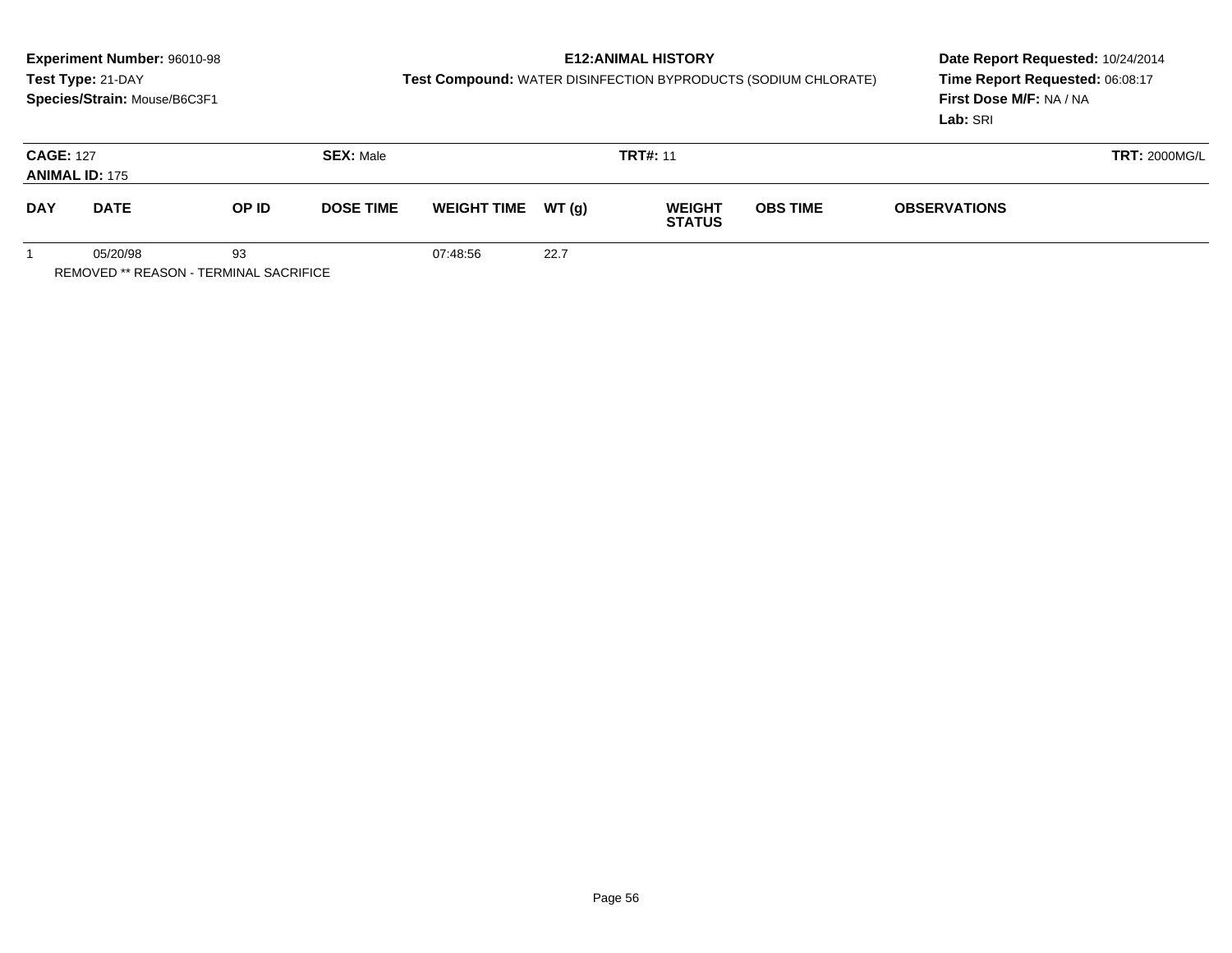# **E12:ANIMAL HISTORY**

**Test Compound:** WATER DISINFECTION BYPRODUCTS (SODIUM CHLORATE)

| <b>CAGE: 128</b> | <b>ANIMAL ID: 176</b>                                     |       | <b>SEX: Male</b> |          |                     | <b>TRT#: 11</b>                | <b>TRT: 2000MG/L</b> |                     |  |
|------------------|-----------------------------------------------------------|-------|------------------|----------|---------------------|--------------------------------|----------------------|---------------------|--|
| <b>DAY</b>       | <b>DATE</b>                                               | OP ID | <b>DOSE TIME</b> |          | WEIGHT TIME $WT(g)$ | <b>WEIGHT</b><br><b>STATUS</b> | <b>OBS TIME</b>      | <b>OBSERVATIONS</b> |  |
|                  | 05/20/98<br><b>REMOVED ** REASON - TERMINAL SACRIFICE</b> | 93    |                  | 07:48:58 | 25.1                |                                |                      |                     |  |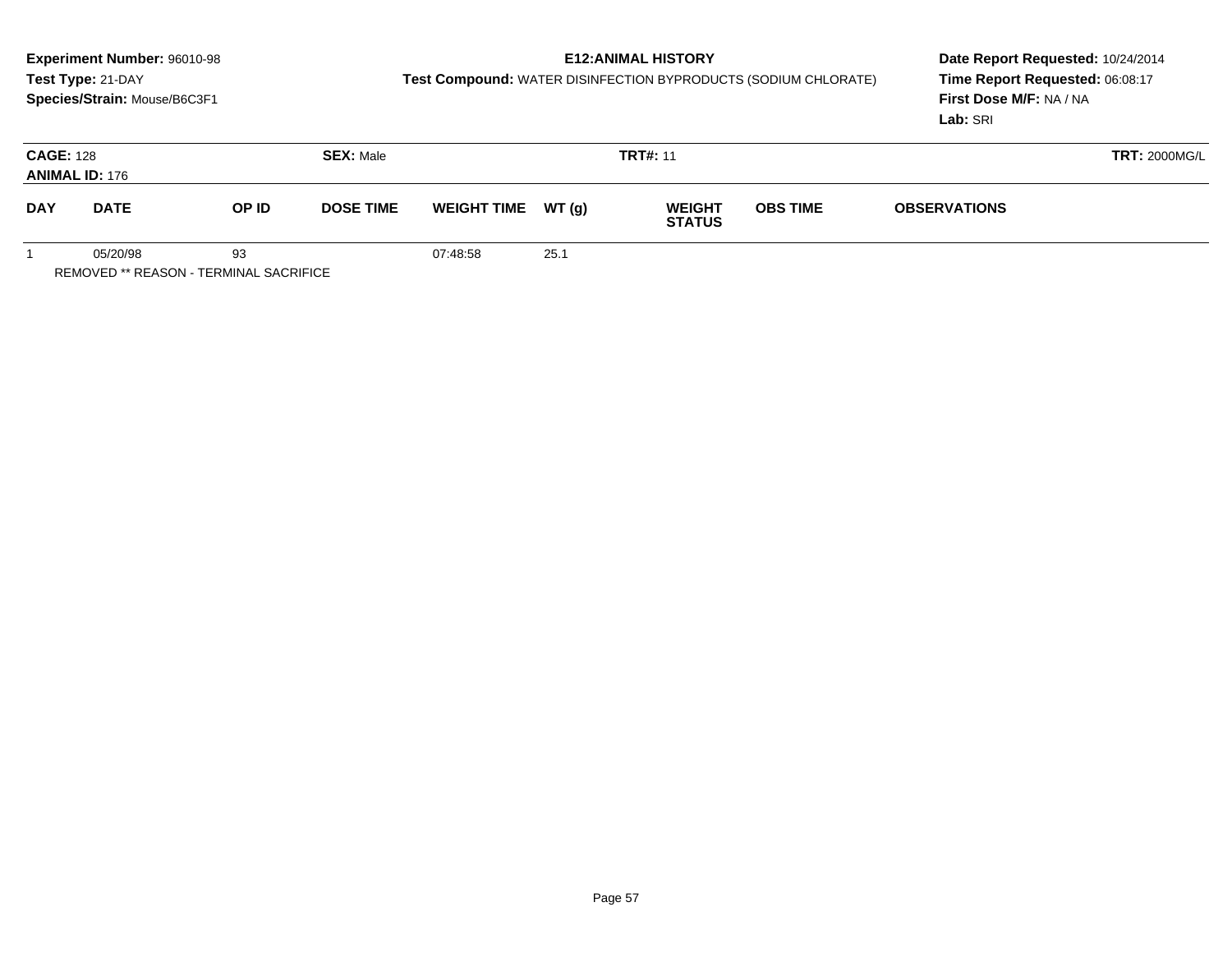# **E12:ANIMAL HISTORY**

**Test Compound:** WATER DISINFECTION BYPRODUCTS (SODIUM CHLORATE)

**Date Report Requested:** 10/24/2014 **Time Report Requested:** 06:08:17**First Dose M/F:** NA / NA**Lab:** SRI

| <b>CAGE: 129</b> | <b>ANIMAL ID: 177</b>                              |                           | <b>SEX: Male</b> | <b>TRT#: 11</b> |                                                      |  |  | <b>TRT: 2000MG/L</b> |  |  |
|------------------|----------------------------------------------------|---------------------------|------------------|-----------------|------------------------------------------------------|--|--|----------------------|--|--|
| <b>DAY</b>       | <b>DATE</b>                                        | OP ID<br><b>DOSE TIME</b> |                  |                 | WEIGHT TIME WT (g)<br><b>WEIGHT</b><br><b>STATUS</b> |  |  | <b>OBSERVATIONS</b>  |  |  |
|                  | 05/20/98<br>DEMOVED ** DEAGONL TEDMINIAL OAGDIELOE | 93                        |                  | 07:49:00        | 25.9                                                 |  |  |                      |  |  |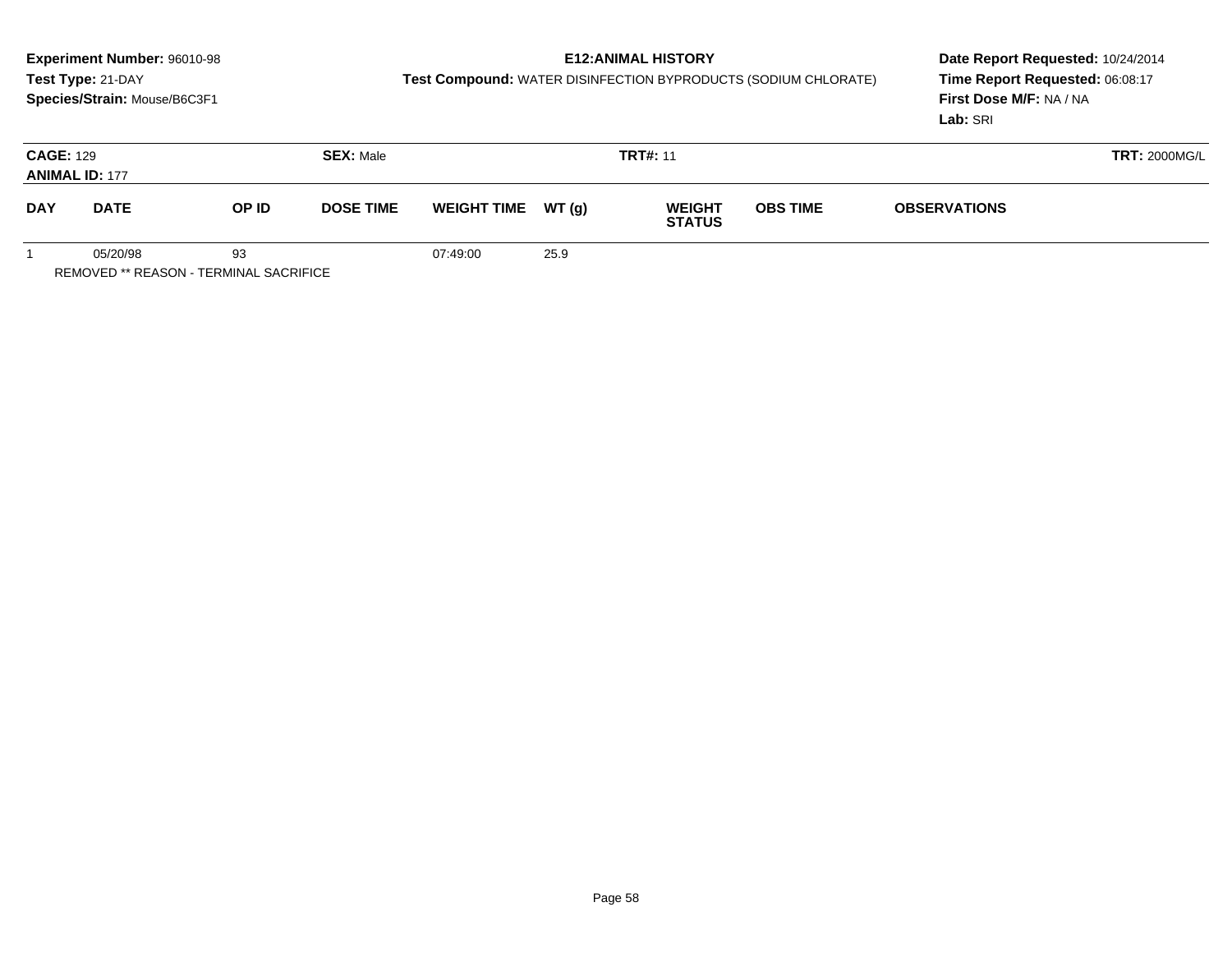# **E12:ANIMAL HISTORY**

**Test Compound:** WATER DISINFECTION BYPRODUCTS (SODIUM CHLORATE)

| <b>CAGE: 130</b> | <b>ANIMAL ID: 178</b> |                                              | <b>SEX: Male</b> | <b>TRT#: 11</b>     |      |                                |                 |                     | <b>TRT: 2000MG/L</b> |  |
|------------------|-----------------------|----------------------------------------------|------------------|---------------------|------|--------------------------------|-----------------|---------------------|----------------------|--|
| <b>DAY</b>       | <b>DATE</b>           | OP ID<br><b>DOSE TIME</b>                    |                  | WEIGHT TIME $WT(g)$ |      | <b>WEIGHT</b><br><b>STATUS</b> | <b>OBS TIME</b> | <b>OBSERVATIONS</b> |                      |  |
|                  | 05/20/98              | 93<br>REMOVED ** REASON - TERMINAL SACRIFICE |                  | 07:49:02            | 23.1 |                                |                 |                     |                      |  |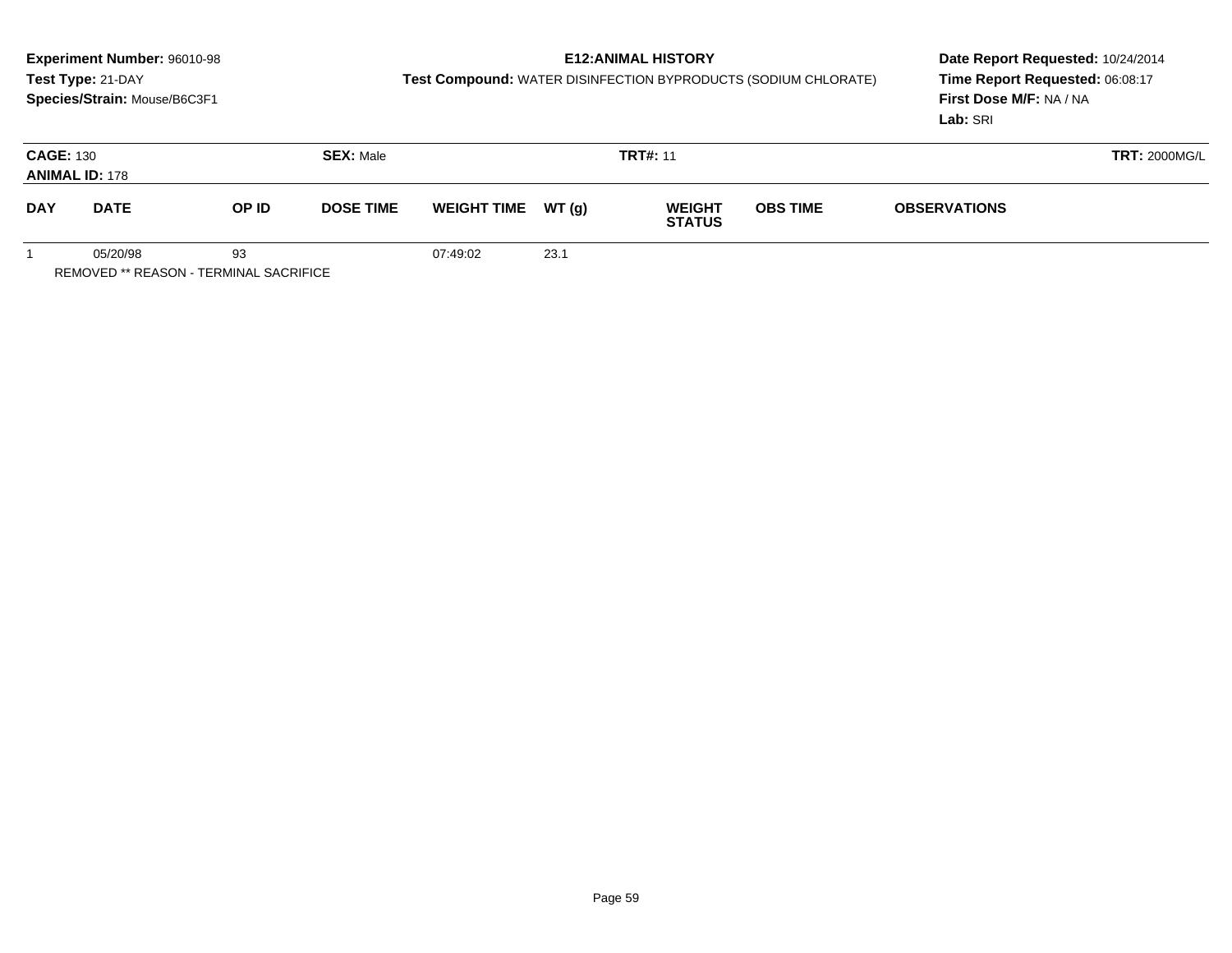# **E12:ANIMAL HISTORY**

**Test Compound:** WATER DISINFECTION BYPRODUCTS (SODIUM CHLORATE)

**Date Report Requested:** 10/24/2014 **Time Report Requested:** 06:08:17**First Dose M/F:** NA / NA**Lab:** SRI

| <b>CAGE: 131</b><br><b>ANIMAL ID: 179</b> |          |       | <b>SEX: Male</b> | <b>TRT#: 11</b>     |      |                                |                 |                     | <b>TRT: 2000MG/L</b> |
|-------------------------------------------|----------|-------|------------------|---------------------|------|--------------------------------|-----------------|---------------------|----------------------|
| <b>DAY</b><br><b>DATE</b>                 |          | OP ID | <b>DOSE TIME</b> | WEIGHT TIME $WT(g)$ |      | <b>WEIGHT</b><br><b>STATUS</b> | <b>OBS TIME</b> | <b>OBSERVATIONS</b> |                      |
|                                           | 05/20/98 | 93    |                  | 07:49:04            | 22.8 |                                |                 |                     |                      |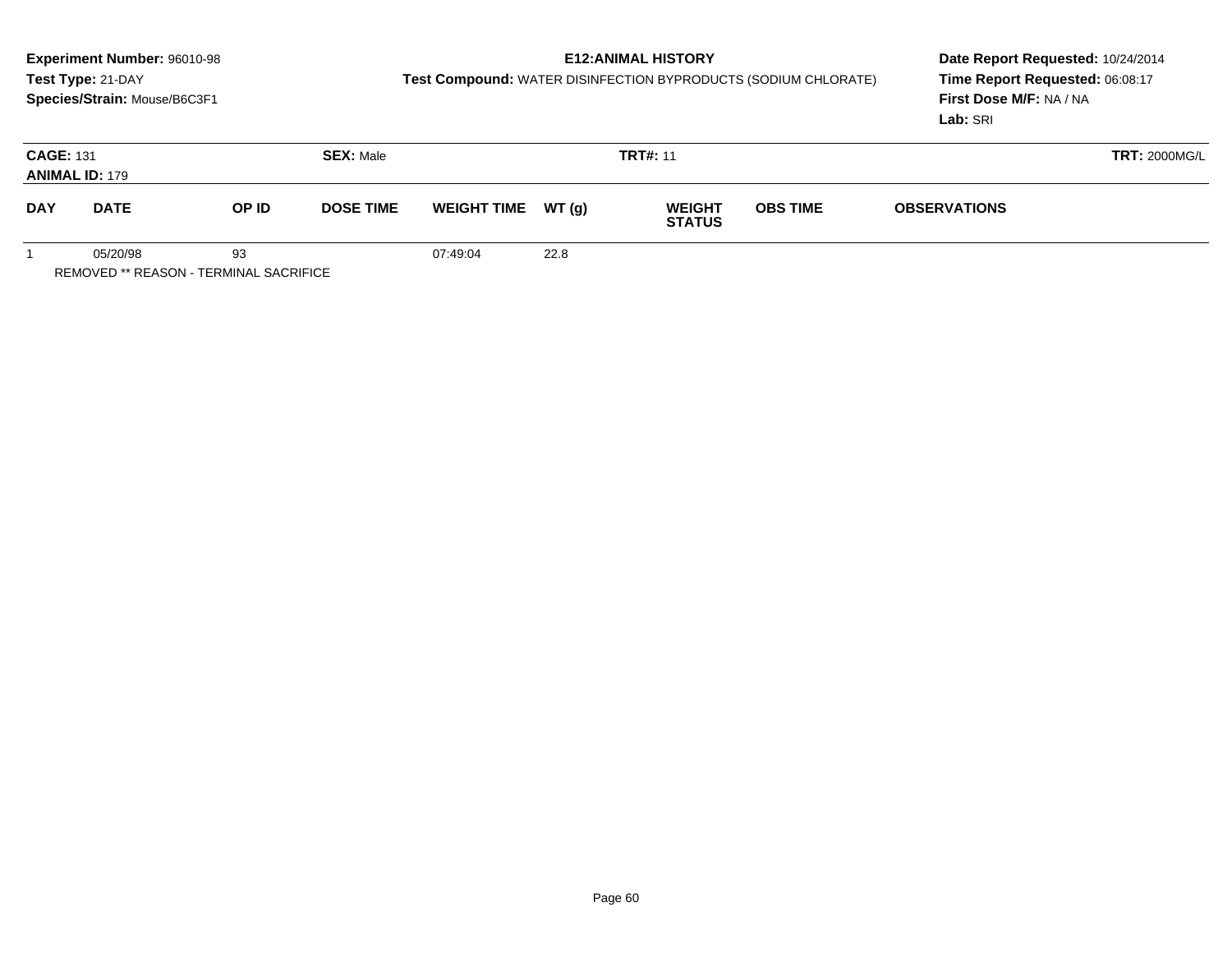# **E12:ANIMAL HISTORY**

**Test Compound:** WATER DISINFECTION BYPRODUCTS (SODIUM CHLORATE)

**Date Report Requested:** 10/24/2014 **Time Report Requested:** 06:08:17**First Dose M/F:** NA / NA**Lab:** SRI

|            | <b>CAGE: 132</b><br><b>SEX: Male</b><br><b>ANIMAL ID: 180</b> |       |                  |          |                                                       | <b>TRT#: 11</b> |  | <b>TRT: 2000MG/L</b> |  |  |
|------------|---------------------------------------------------------------|-------|------------------|----------|-------------------------------------------------------|-----------------|--|----------------------|--|--|
| <b>DAY</b> | <b>DATE</b>                                                   | OP ID | <b>DOSE TIME</b> |          | WEIGHT TIME $WT(g)$<br><b>WEIGHT</b><br><b>STATUS</b> |                 |  | <b>OBSERVATIONS</b>  |  |  |
|            | 05/20/98<br>DEMOVED ** DEAGONL TEDMINIAL OAGDIEIGE            | 93    |                  | 07:49:06 | 23.8                                                  |                 |  |                      |  |  |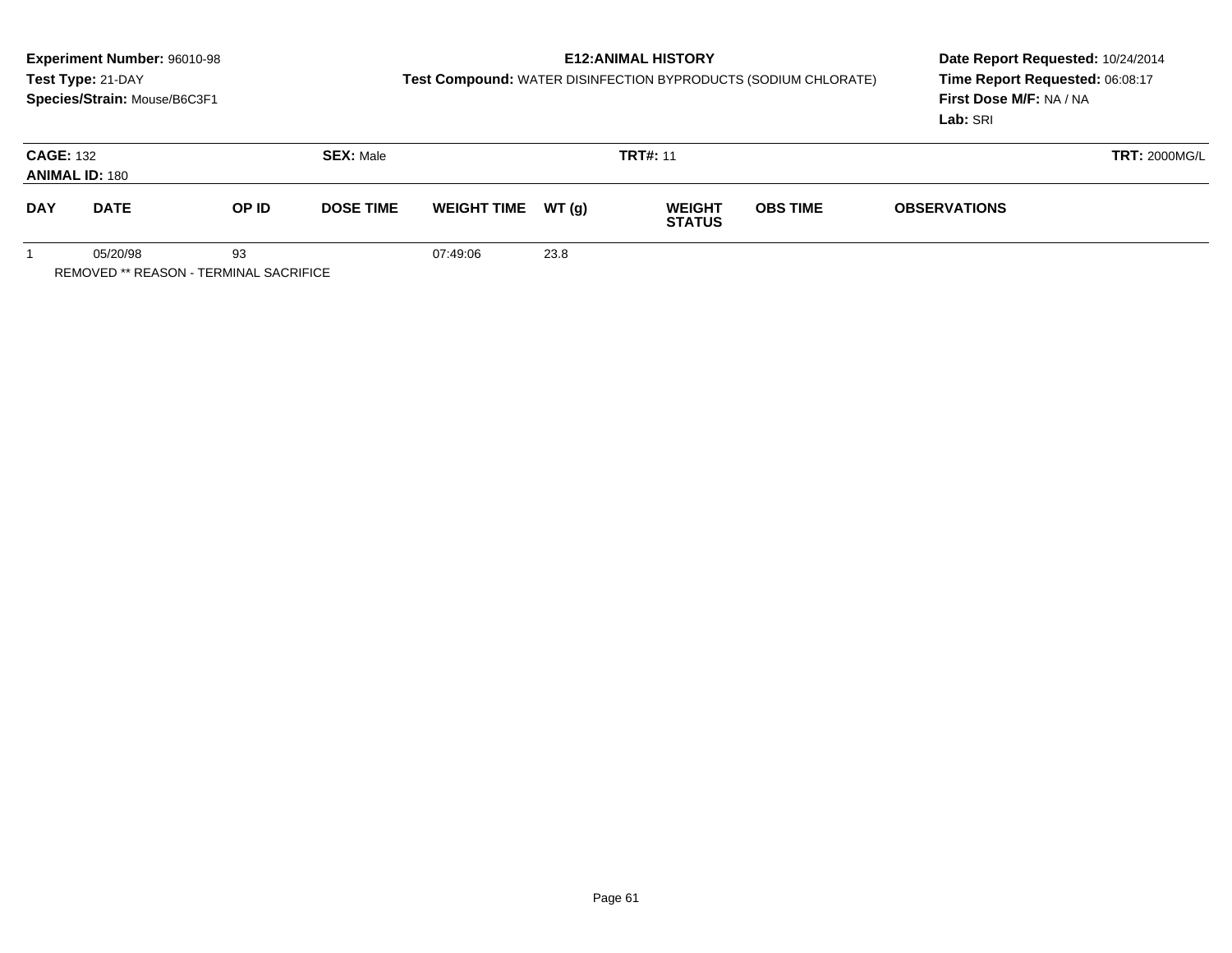# **E12:ANIMAL HISTORY**

**Test Compound:** WATER DISINFECTION BYPRODUCTS (SODIUM CHLORATE)

**Date Report Requested:** 10/24/2014 **Time Report Requested:** 06:08:17**First Dose M/F:** NA / NA**Lab:** SRI

| <b>CAGE: 133</b><br><b>ANIMAL ID: 181</b> |             |       | <b>SEX: Female</b> |                     |      | <b>TRT#: 2</b>                 |                 |                     | TRT: 0 MG/L |
|-------------------------------------------|-------------|-------|--------------------|---------------------|------|--------------------------------|-----------------|---------------------|-------------|
| <b>DAY</b>                                | <b>DATE</b> | OP ID | <b>DOSE TIME</b>   | WEIGHT TIME $WT(g)$ |      | <b>WEIGHT</b><br><b>STATUS</b> | <b>OBS TIME</b> | <b>OBSERVATIONS</b> |             |
|                                           | 05/21/98    | 93    |                    | 08:15:00            | 19.8 |                                |                 |                     |             |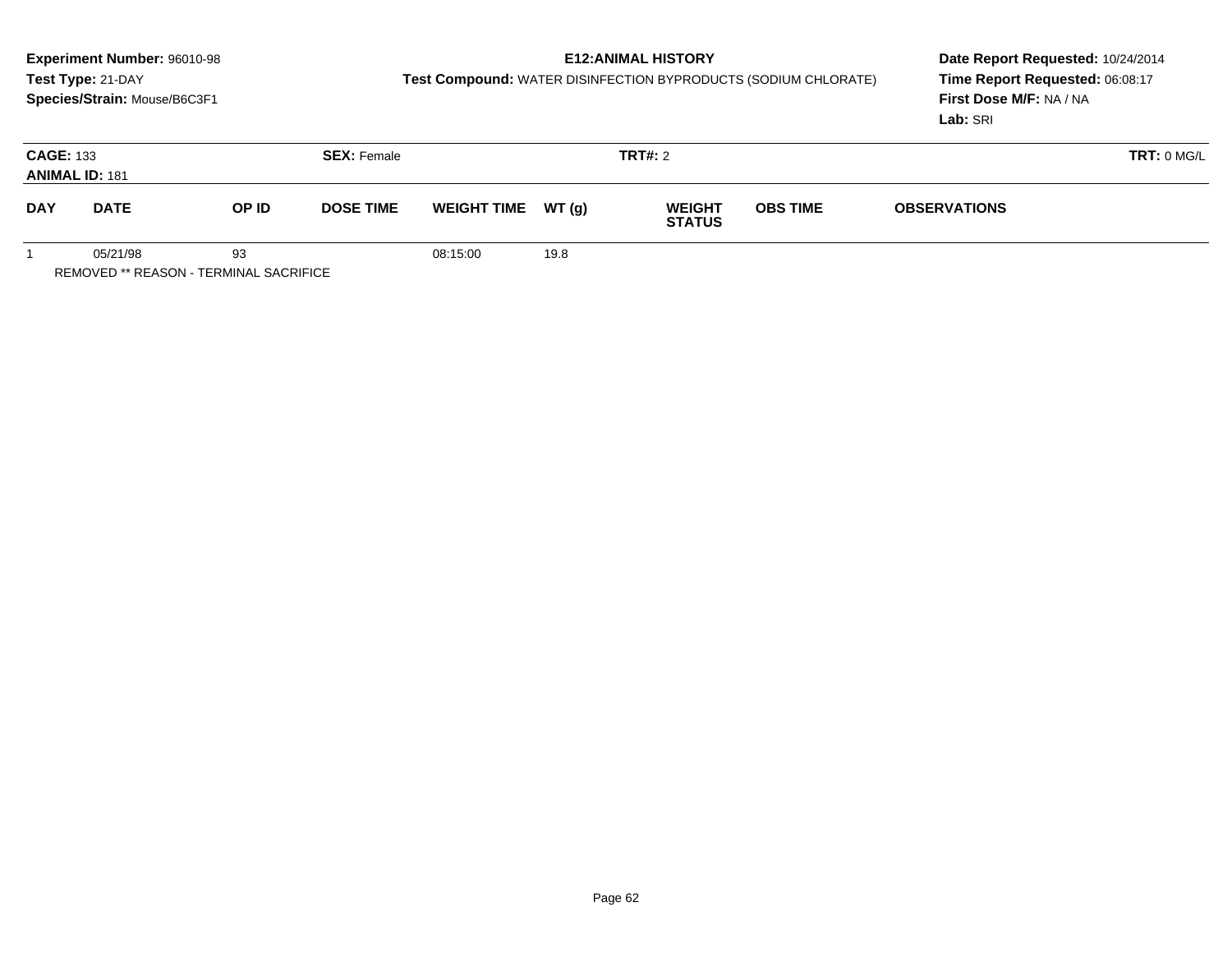## **E12:ANIMAL HISTORY**

**Test Compound:** WATER DISINFECTION BYPRODUCTS (SODIUM CHLORATE)

**Date Report Requested:** 10/24/2014 **Time Report Requested:** 06:08:17**First Dose M/F:** NA / NA**Lab:** SRI

|            | <b>CAGE: 133</b><br><b>ANIMAL ID: 182</b> |       | <b>SEX: Female</b> |                    |       | <b>TRT#: 2</b>                 |                 |                     | <b>TRT: 0 MG/L</b> |
|------------|-------------------------------------------|-------|--------------------|--------------------|-------|--------------------------------|-----------------|---------------------|--------------------|
| <b>DAY</b> | <b>DATE</b>                               | OP ID | <b>DOSE TIME</b>   | <b>WEIGHT TIME</b> | WT(g) | <b>WEIGHT</b><br><b>STATUS</b> | <b>OBS TIME</b> | <b>OBSERVATIONS</b> |                    |
|            | 05/21/98                                  | 93    |                    | 08:15:00           | 17.8  |                                |                 |                     |                    |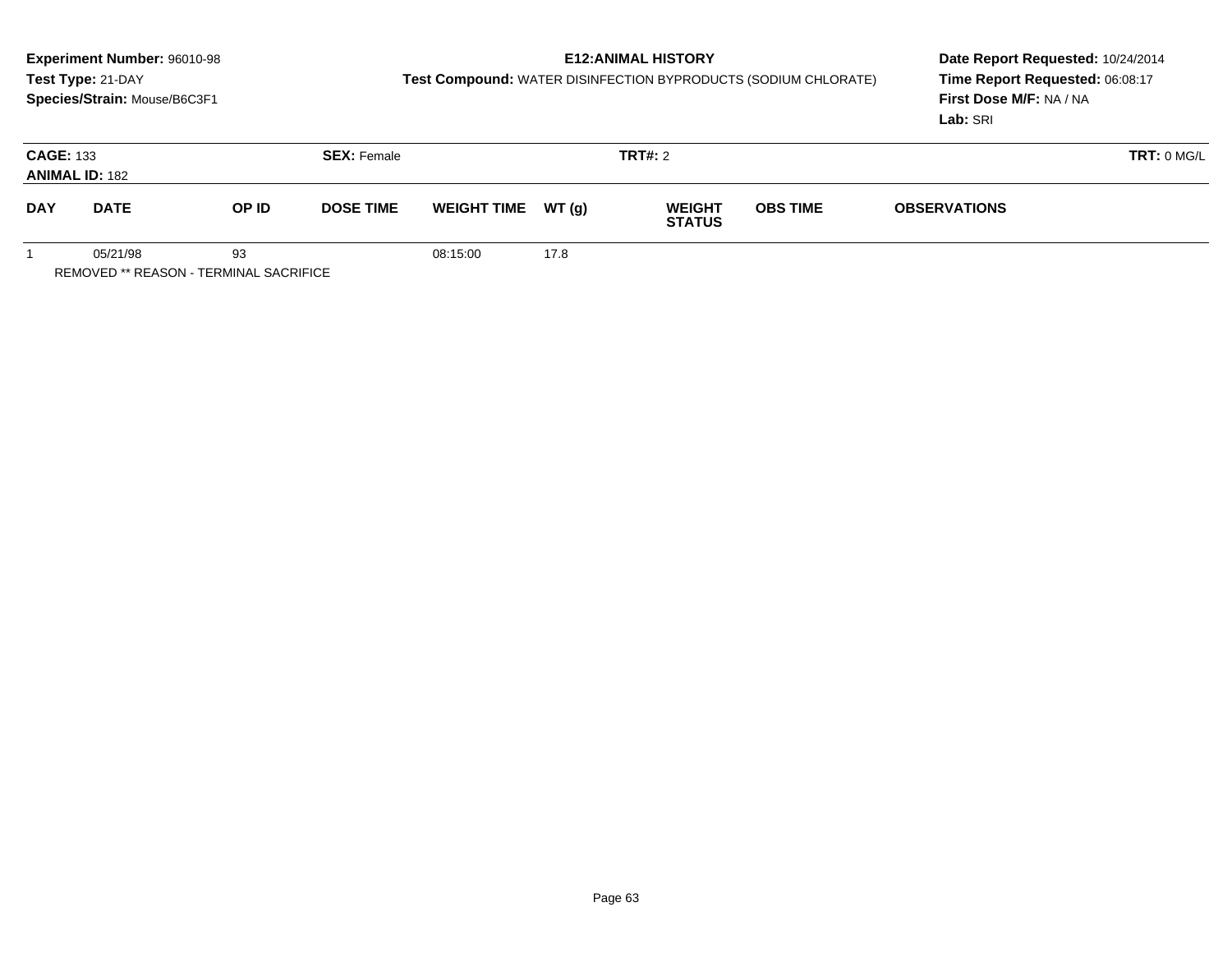## **E12:ANIMAL HISTORY**

**Test Compound:** WATER DISINFECTION BYPRODUCTS (SODIUM CHLORATE)

**Date Report Requested:** 10/24/2014 **Time Report Requested:** 06:08:17**First Dose M/F:** NA / NA**Lab:** SRI

|            | <b>CAGE: 133</b><br><b>SEX: Female</b><br><b>ANIMAL ID: 183</b> |       |                  |                     |      | TRT#: 2                        |                 |                     | TRT: 0 MG/L |
|------------|-----------------------------------------------------------------|-------|------------------|---------------------|------|--------------------------------|-----------------|---------------------|-------------|
| <b>DAY</b> | <b>DATE</b>                                                     | OP ID | <b>DOSE TIME</b> | WEIGHT TIME $WT(g)$ |      | <b>WEIGHT</b><br><b>STATUS</b> | <b>OBS TIME</b> | <b>OBSERVATIONS</b> |             |
|            | 05/21/98                                                        | 93    |                  | 08:15:00            | 19.9 |                                |                 |                     |             |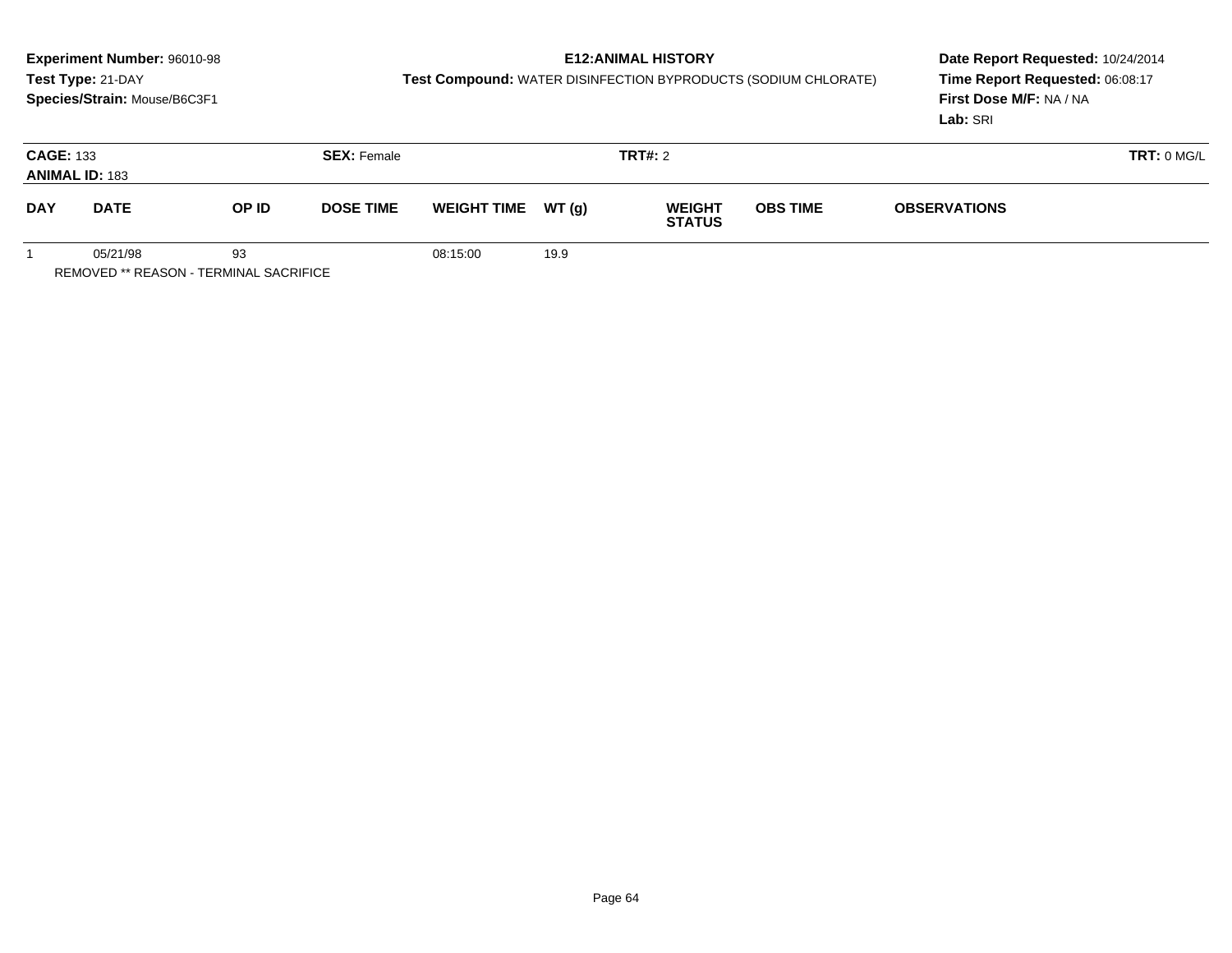## **E12:ANIMAL HISTORY**

**Test Compound:** WATER DISINFECTION BYPRODUCTS (SODIUM CHLORATE)

**Date Report Requested:** 10/24/2014 **Time Report Requested:** 06:08:17**First Dose M/F:** NA / NA**Lab:** SRI

|            | <b>CAGE: 133</b><br><b>ANIMAL ID: 184</b> |       | <b>SEX: Female</b> |                     |      | <b>TRT#: 2</b>                 |                 |                     | TRT: 0 MG/L |
|------------|-------------------------------------------|-------|--------------------|---------------------|------|--------------------------------|-----------------|---------------------|-------------|
| <b>DAY</b> | <b>DATE</b>                               | OP ID | <b>DOSE TIME</b>   | WEIGHT TIME $WT(g)$ |      | <b>WEIGHT</b><br><b>STATUS</b> | <b>OBS TIME</b> | <b>OBSERVATIONS</b> |             |
|            | 05/21/98                                  | 93    |                    | 08:15:00            | 19.6 |                                |                 |                     |             |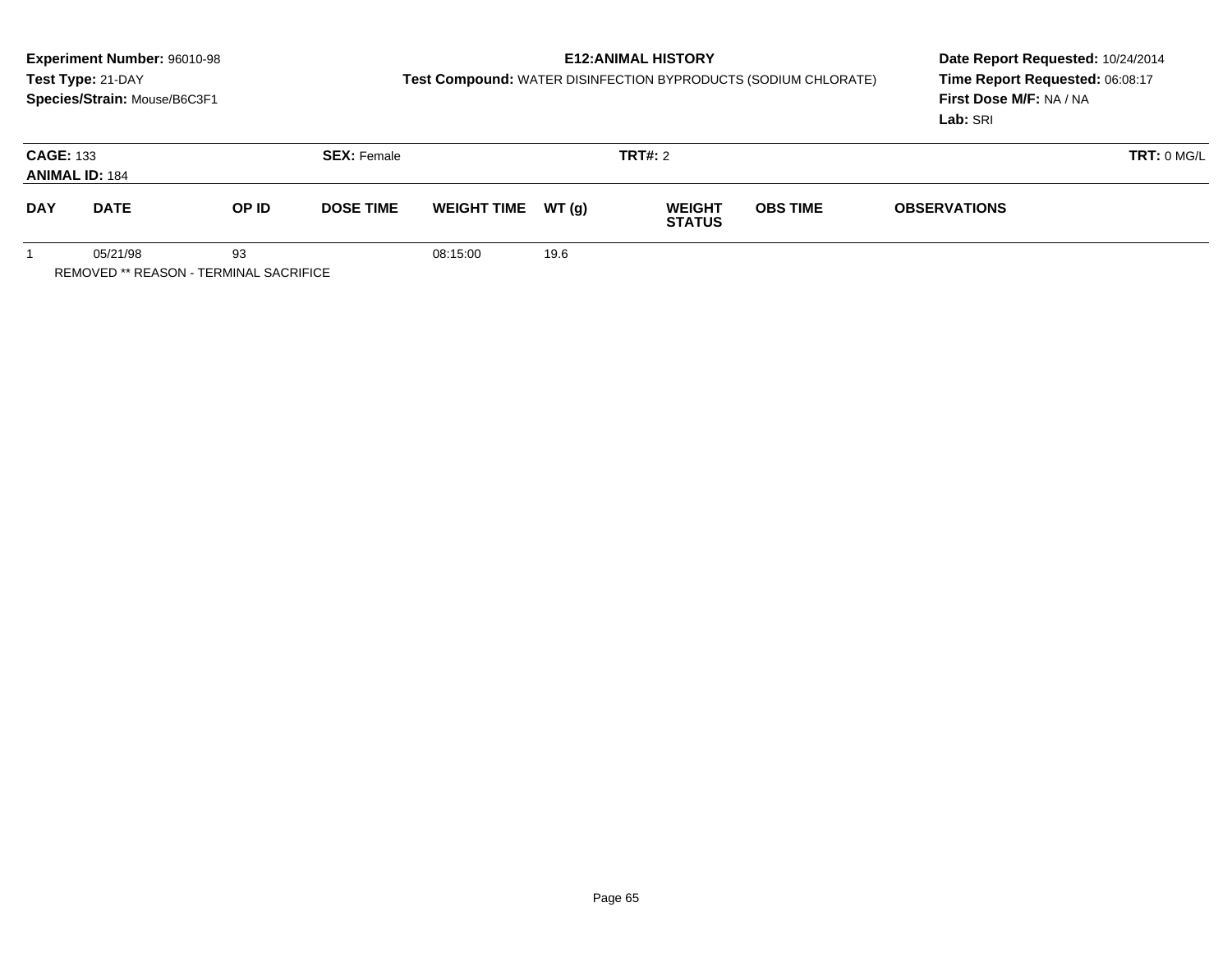## **E12:ANIMAL HISTORY**

**Test Compound:** WATER DISINFECTION BYPRODUCTS (SODIUM CHLORATE)

**Date Report Requested:** 10/24/2014 **Time Report Requested:** 06:08:17**First Dose M/F:** NA / NA**Lab:** SRI

| <b>CAGE: 133</b>          | <b>ANIMAL ID: 185</b> |                           | <b>SEX: Female</b> |                    |        | TRT#: 2                        |                 |                     | TRT: 0 MG/L |
|---------------------------|-----------------------|---------------------------|--------------------|--------------------|--------|--------------------------------|-----------------|---------------------|-------------|
| <b>DAY</b><br><b>DATE</b> |                       | OP ID<br><b>DOSE TIME</b> |                    | <b>WEIGHT TIME</b> | WT (g) | <b>WEIGHT</b><br><b>STATUS</b> | <b>OBS TIME</b> | <b>OBSERVATIONS</b> |             |
|                           | 05/21/98              | 93                        |                    | 08:15:00           | 20.6   |                                |                 |                     |             |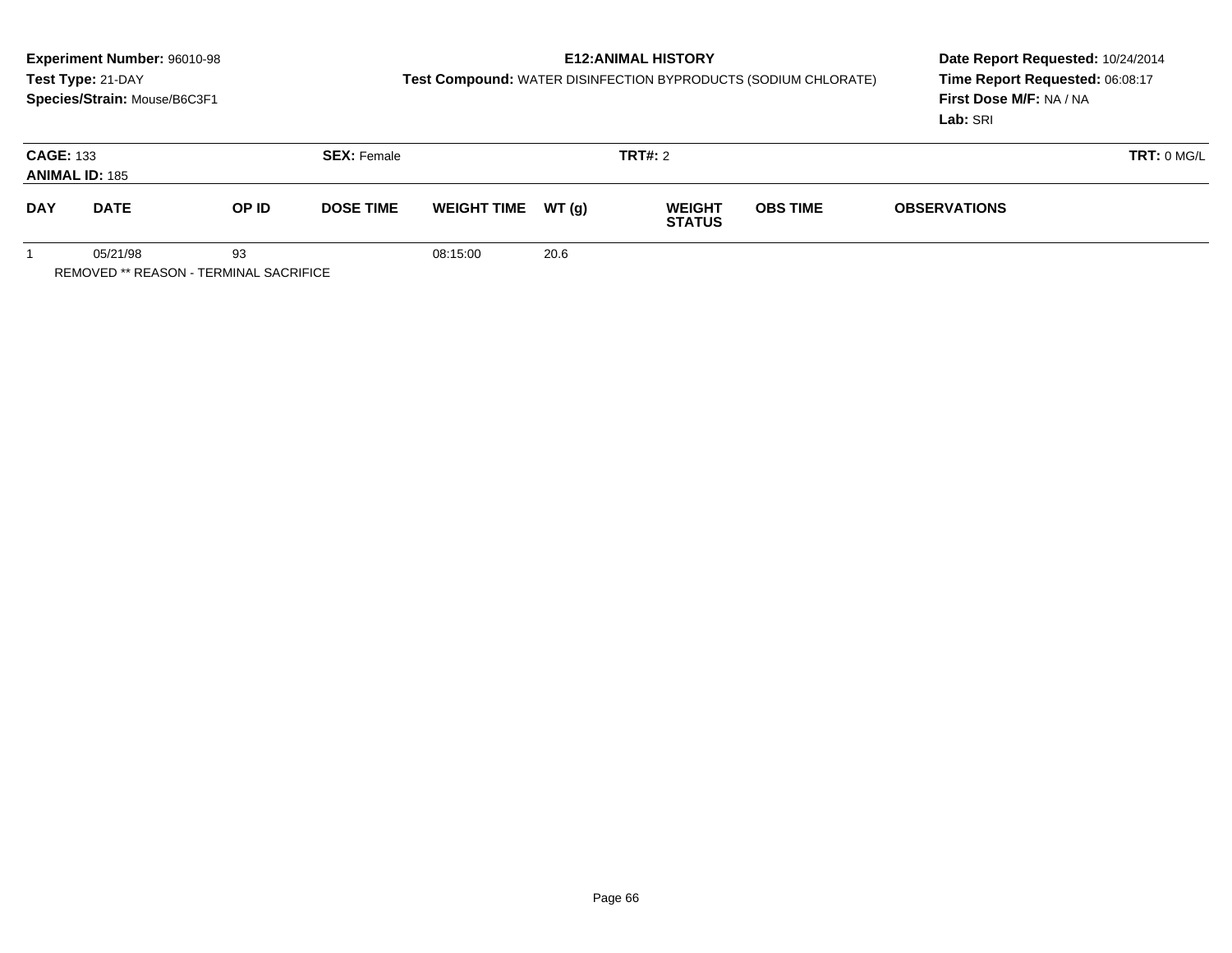## **E12:ANIMAL HISTORY**

**Test Compound:** WATER DISINFECTION BYPRODUCTS (SODIUM CHLORATE)

**Date Report Requested:** 10/24/2014 **Time Report Requested:** 06:08:17**First Dose M/F:** NA / NA**Lab:** SRI

|            | <b>CAGE: 134</b><br><b>ANIMAL ID: 186</b> |                           | <b>SEX: Female</b> |                                     |      | <b>TRT#: 2</b>                 |                 |                     |  |  |
|------------|-------------------------------------------|---------------------------|--------------------|-------------------------------------|------|--------------------------------|-----------------|---------------------|--|--|
| <b>DAY</b> | <b>DATE</b>                               | OP ID<br><b>DOSE TIME</b> |                    | <b>WT (g)</b><br><b>WEIGHT TIME</b> |      | <b>WEIGHT</b><br><b>STATUS</b> | <b>OBS TIME</b> | <b>OBSERVATIONS</b> |  |  |
|            | 05/21/98                                  | 93                        |                    | 08:15:02                            | 20.8 |                                |                 |                     |  |  |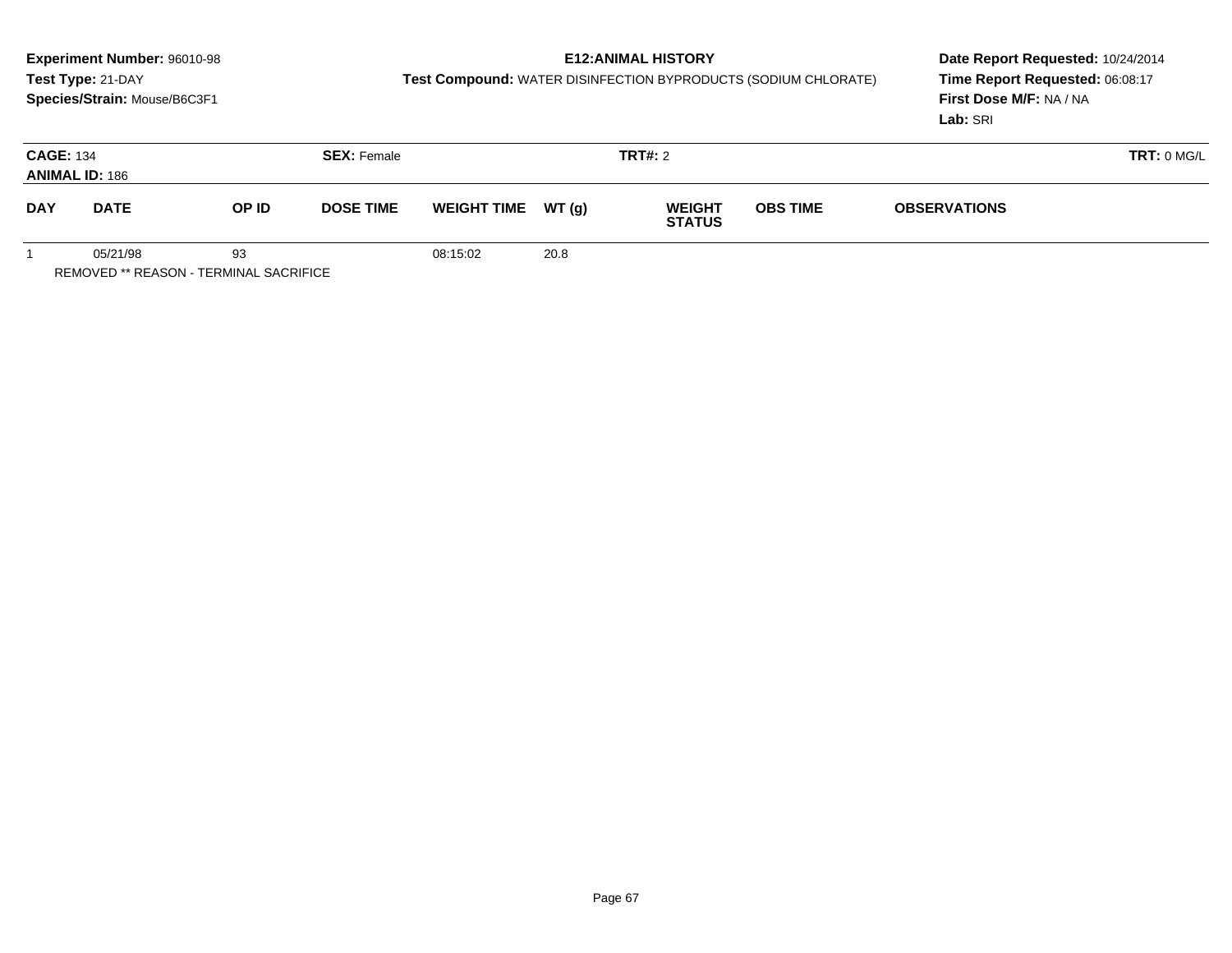## **E12:ANIMAL HISTORY**

**Test Compound:** WATER DISINFECTION BYPRODUCTS (SODIUM CHLORATE)

**Date Report Requested:** 10/24/2014 **Time Report Requested:** 06:08:17**First Dose M/F:** NA / NA**Lab:** SRI

| <b>CAGE: 134</b><br><b>ANIMAL ID: 187</b> |             |       | <b>SEX: Female</b> |                    |       | <b>TRT#: 2</b>                 |                 |                     | <b>TRT: 0 MG/L</b> |
|-------------------------------------------|-------------|-------|--------------------|--------------------|-------|--------------------------------|-----------------|---------------------|--------------------|
| <b>DAY</b>                                | <b>DATE</b> | OP ID | <b>DOSE TIME</b>   | <b>WEIGHT TIME</b> | WT(g) | <b>WEIGHT</b><br><b>STATUS</b> | <b>OBS TIME</b> | <b>OBSERVATIONS</b> |                    |
|                                           | 05/21/98    | 93    |                    | 08:15:02           | 19.6  |                                |                 |                     |                    |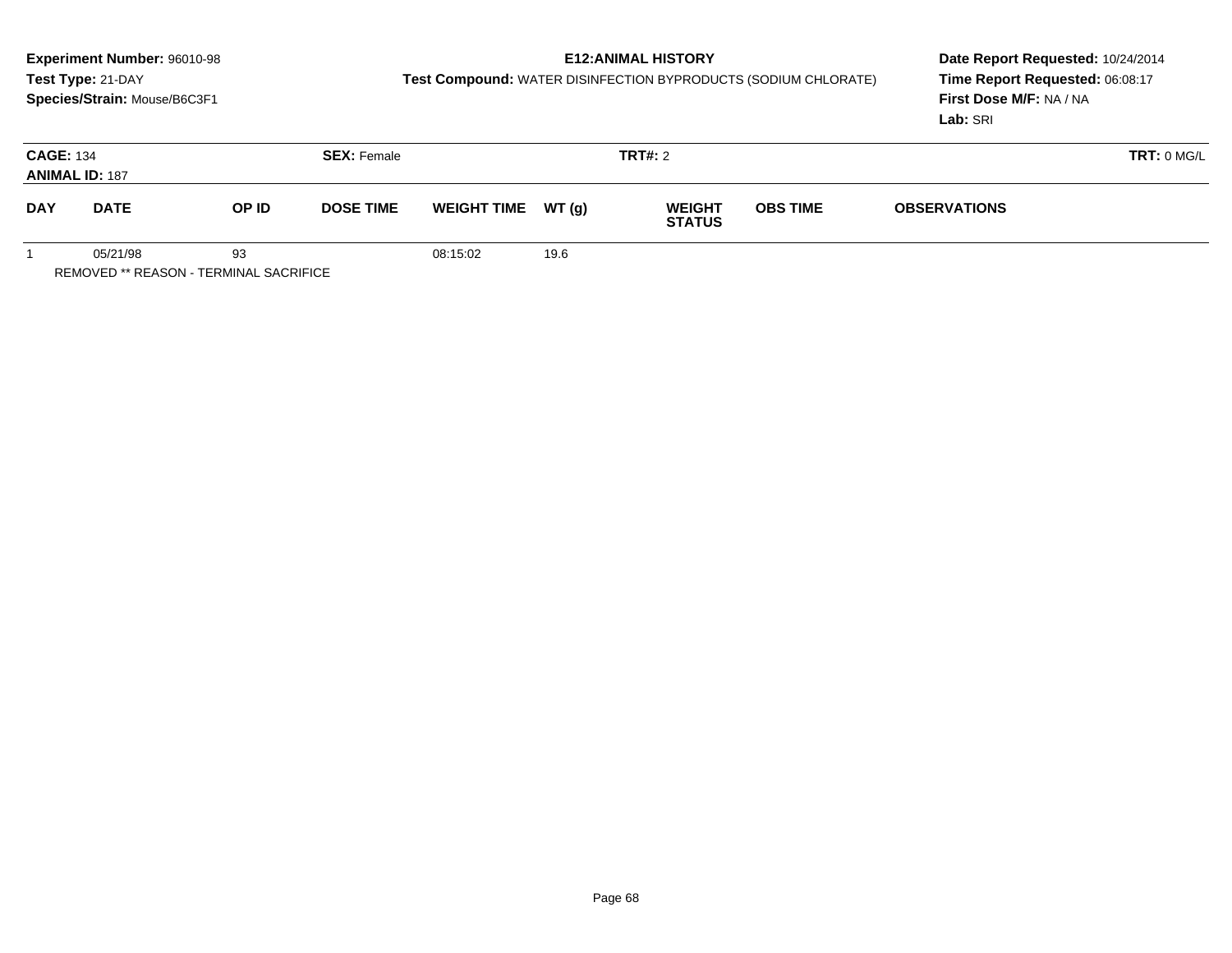## **E12:ANIMAL HISTORY**

**Test Compound:** WATER DISINFECTION BYPRODUCTS (SODIUM CHLORATE)

**Date Report Requested:** 10/24/2014 **Time Report Requested:** 06:08:17**First Dose M/F:** NA / NA**Lab:** SRI

| <b>CAGE: 134</b><br><b>ANIMAL ID: 188</b> |             |       | <b>SEX: Female</b> | TRT#: 2             |      |                                |                 |                     | TRT: 0 MG/L |
|-------------------------------------------|-------------|-------|--------------------|---------------------|------|--------------------------------|-----------------|---------------------|-------------|
| <b>DAY</b>                                | <b>DATE</b> | OP ID | <b>DOSE TIME</b>   | WEIGHT TIME $WT(g)$ |      | <b>WEIGHT</b><br><b>STATUS</b> | <b>OBS TIME</b> | <b>OBSERVATIONS</b> |             |
|                                           | 05/21/98    | 93    |                    | 08:15:02            | 19.7 |                                |                 |                     |             |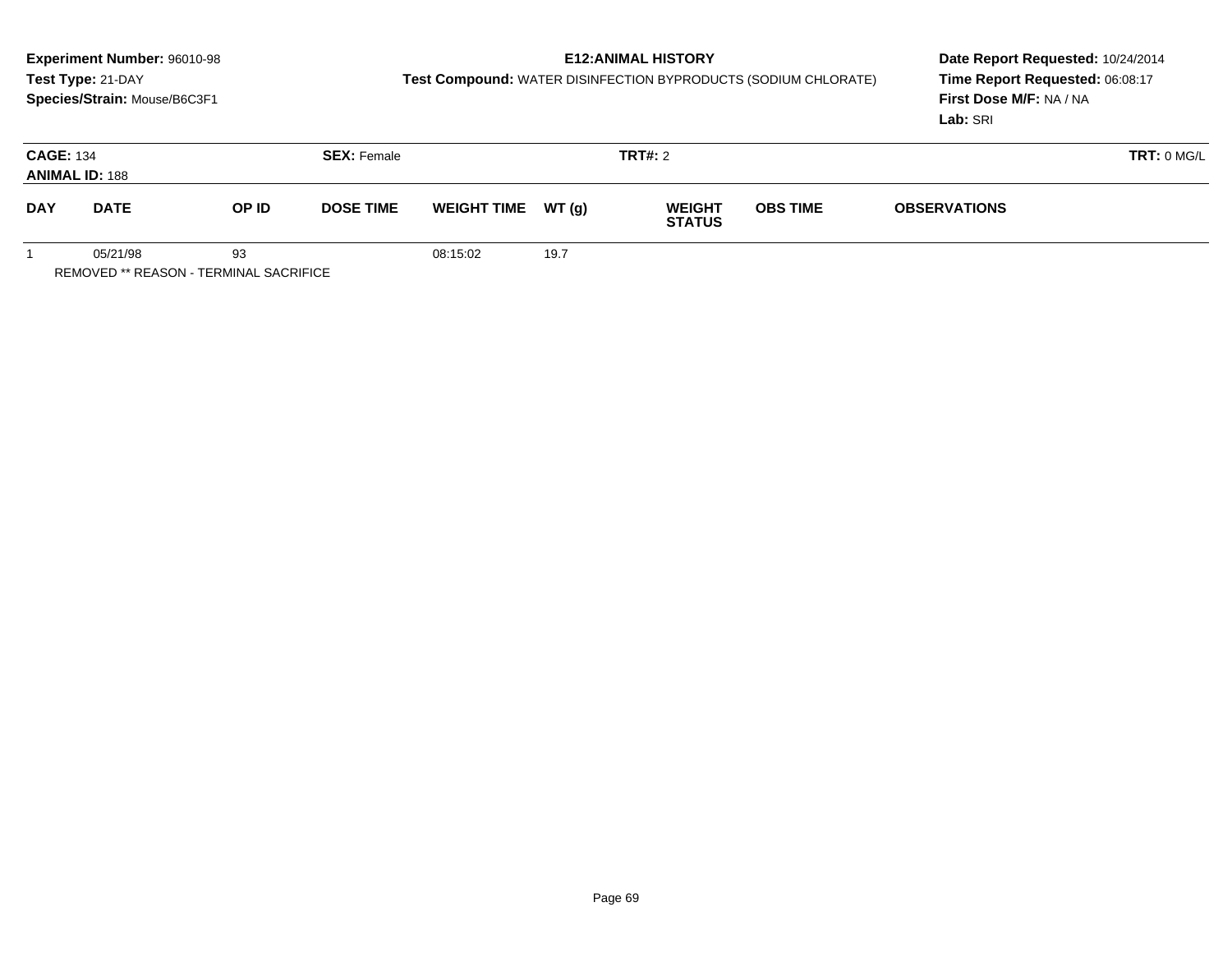## **E12:ANIMAL HISTORY**

**Test Compound:** WATER DISINFECTION BYPRODUCTS (SODIUM CHLORATE)

**Date Report Requested:** 10/24/2014 **Time Report Requested:** 06:08:17**First Dose M/F:** NA / NA**Lab:** SRI

| <b>CAGE: 134</b><br><b>ANIMAL ID: 189</b> |             |       | <b>SEX: Female</b> |                     |      | TRT#: 2                        |                 |                     | TRT: 0 MG/L |
|-------------------------------------------|-------------|-------|--------------------|---------------------|------|--------------------------------|-----------------|---------------------|-------------|
| <b>DAY</b>                                | <b>DATE</b> | OP ID | <b>DOSE TIME</b>   | WEIGHT TIME $WT(g)$ |      | <b>WEIGHT</b><br><b>STATUS</b> | <b>OBS TIME</b> | <b>OBSERVATIONS</b> |             |
|                                           | 05/21/98    | 93    |                    | 08:15:02            | 19.3 |                                |                 |                     |             |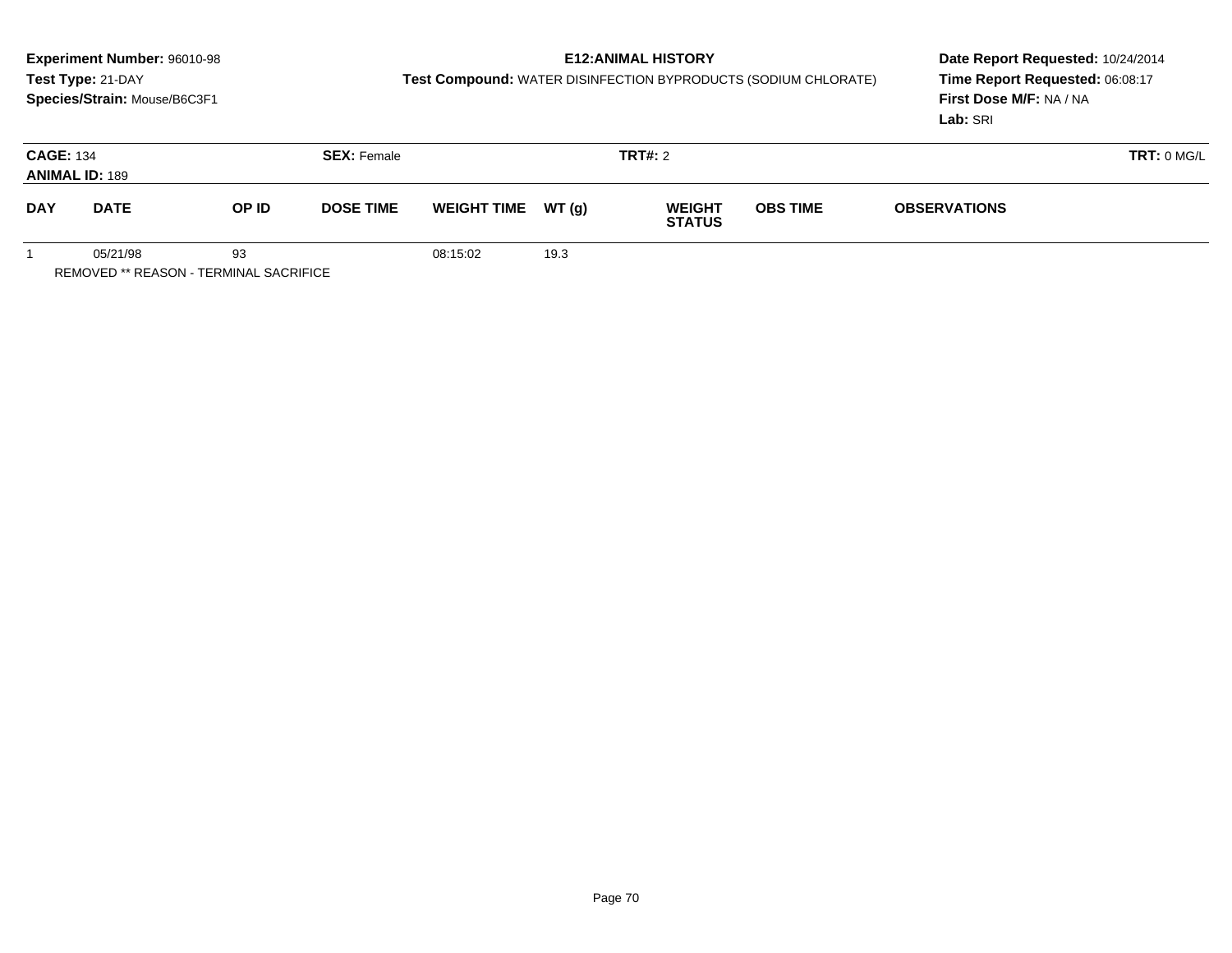## **E12:ANIMAL HISTORY**

**Test Compound:** WATER DISINFECTION BYPRODUCTS (SODIUM CHLORATE)

**Date Report Requested:** 10/24/2014 **Time Report Requested:** 06:08:17**First Dose M/F:** NA / NA**Lab:** SRI

| <b>CAGE: 134</b><br><b>ANIMAL ID: 190</b> |             |       | <b>SEX: Female</b> | TRT#: 2             |      |                                |                 |                     |  |  |
|-------------------------------------------|-------------|-------|--------------------|---------------------|------|--------------------------------|-----------------|---------------------|--|--|
| <b>DAY</b>                                | <b>DATE</b> | OP ID | <b>DOSE TIME</b>   | WEIGHT TIME $WT(g)$ |      | <b>WEIGHT</b><br><b>STATUS</b> | <b>OBS TIME</b> | <b>OBSERVATIONS</b> |  |  |
|                                           | 05/21/98    | 93    |                    | 08:15:02            | 17.1 |                                |                 |                     |  |  |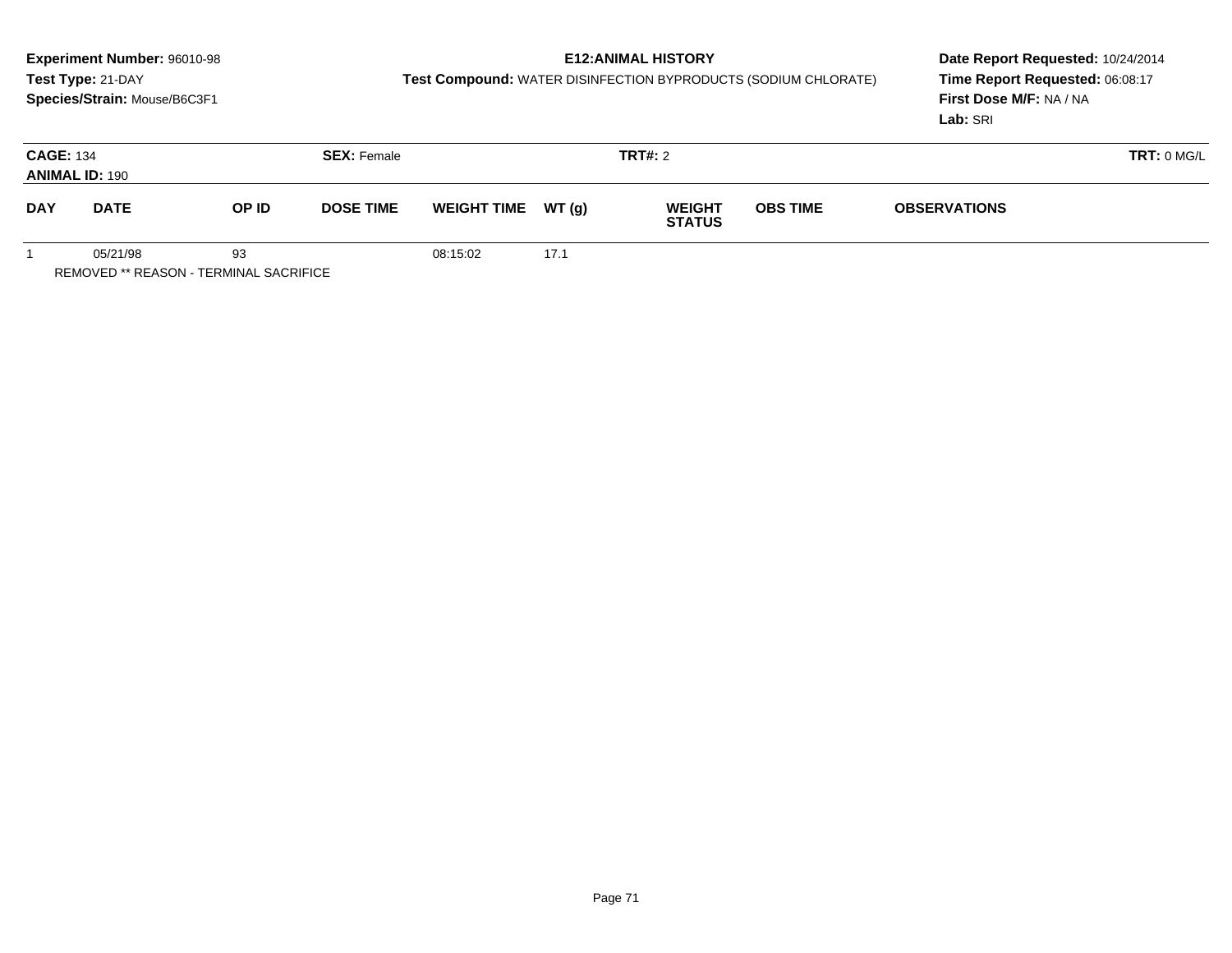## **E12:ANIMAL HISTORY**

**Test Compound:** WATER DISINFECTION BYPRODUCTS (SODIUM CHLORATE)

**Date Report Requested:** 10/24/2014 **Time Report Requested:** 06:08:17**First Dose M/F:** NA / NA**Lab:** SRI

| <b>CAGE: 135</b><br><b>ANIMAL ID: 191</b> |             |                           | <b>SEX: Female</b> |                     |      | <b>TRT#: 4</b>                 |                 | <b>TRT: 125 MG/L</b> |  |  |
|-------------------------------------------|-------------|---------------------------|--------------------|---------------------|------|--------------------------------|-----------------|----------------------|--|--|
| <b>DAY</b>                                | <b>DATE</b> | OP ID<br><b>DOSE TIME</b> |                    | WEIGHT TIME $WT(g)$ |      | <b>WEIGHT</b><br><b>STATUS</b> | <b>OBS TIME</b> | <b>OBSERVATIONS</b>  |  |  |
|                                           | 05/21/98    | 93                        |                    | 08:15:04            | 20.0 |                                |                 |                      |  |  |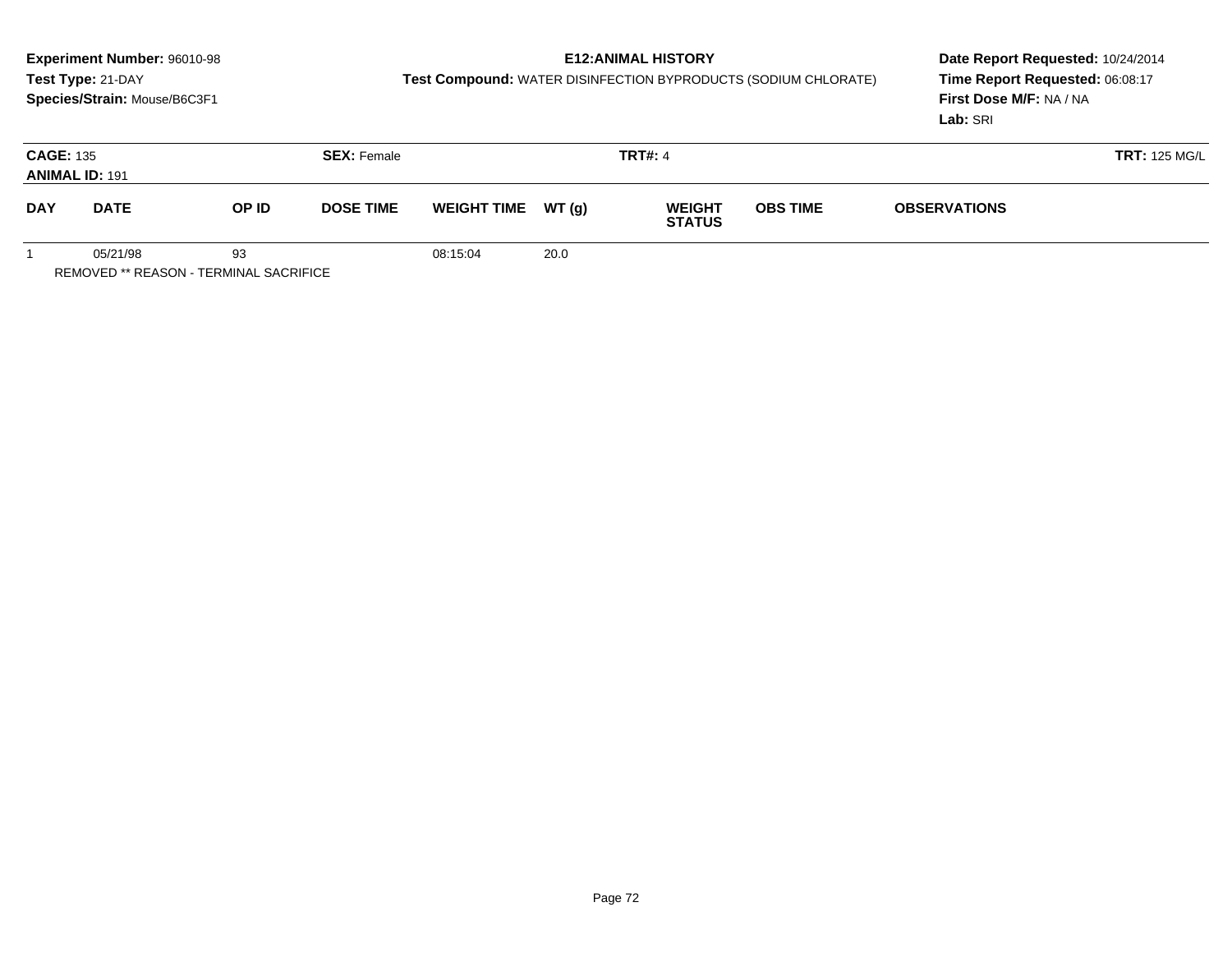# **E12:ANIMAL HISTORY**

**Test Compound:** WATER DISINFECTION BYPRODUCTS (SODIUM CHLORATE)

**Date Report Requested:** 10/24/2014 **Time Report Requested:** 06:08:17**First Dose M/F:** NA / NA**Lab:** SRI

| <b>CAGE: 135</b> | <b>ANIMAL ID: 192</b> |                           | <b>SEX: Female</b> |                     |      | <b>TRT#: 4</b>                 |                 |                     | <b>TRT: 125 MG/L</b> |
|------------------|-----------------------|---------------------------|--------------------|---------------------|------|--------------------------------|-----------------|---------------------|----------------------|
| <b>DAY</b>       | <b>DATE</b>           | OP ID<br><b>DOSE TIME</b> |                    | WEIGHT TIME $WT(g)$ |      | <b>WEIGHT</b><br><b>STATUS</b> | <b>OBS TIME</b> | <b>OBSERVATIONS</b> |                      |
|                  | 05/21/98              | 93                        |                    | 08:15:04            | 18.3 |                                |                 |                     |                      |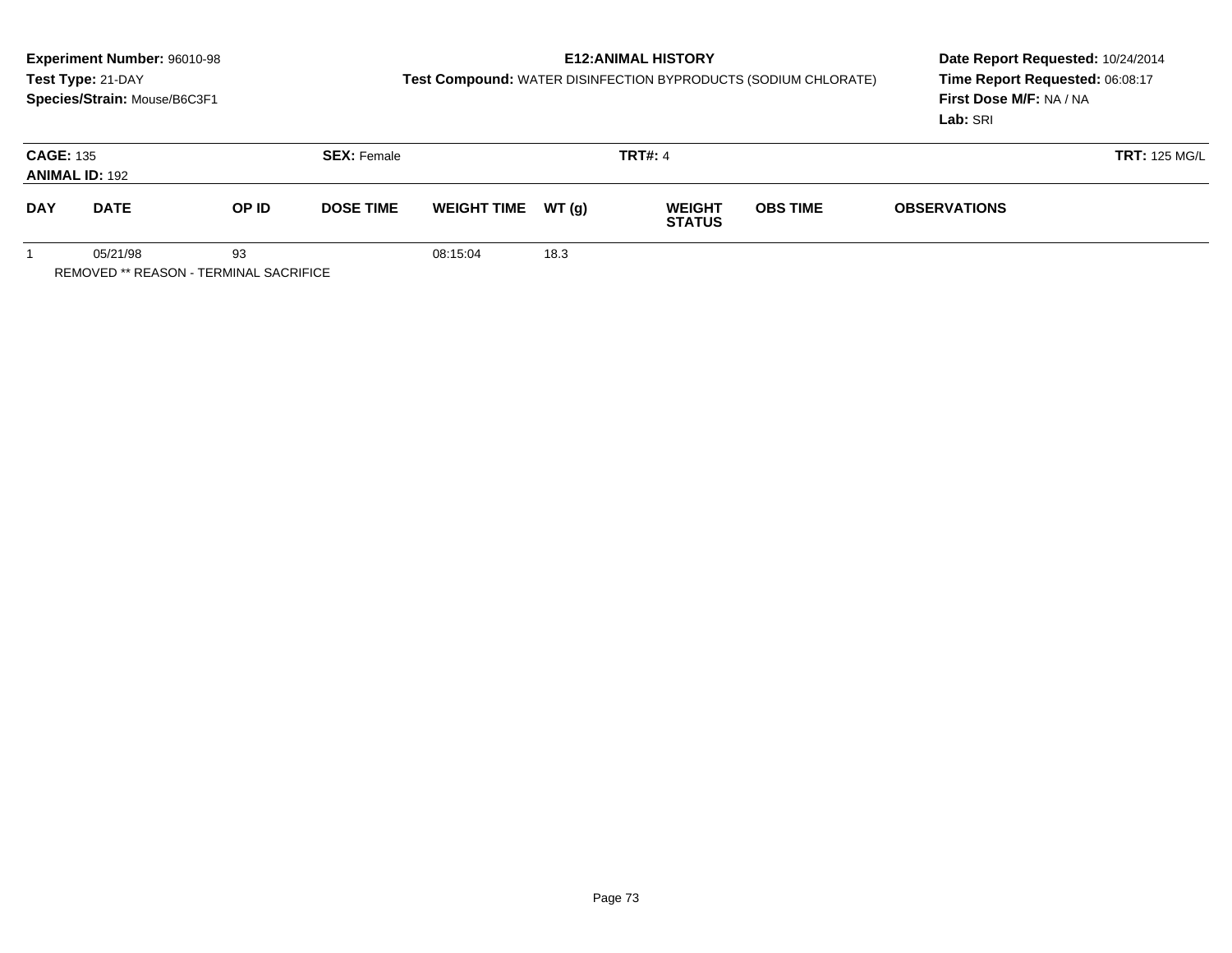# **E12:ANIMAL HISTORY**

**Test Compound:** WATER DISINFECTION BYPRODUCTS (SODIUM CHLORATE)

**Date Report Requested:** 10/24/2014 **Time Report Requested:** 06:08:17**First Dose M/F:** NA / NA**Lab:** SRI

| <b>CAGE: 135</b> | <b>ANIMAL ID: 193</b> |                           | <b>SEX: Female</b> |                    |       | <b>TRT#: 4</b>                 |                                        | <b>TRT: 125 MG/L</b> |  |  |
|------------------|-----------------------|---------------------------|--------------------|--------------------|-------|--------------------------------|----------------------------------------|----------------------|--|--|
| <b>DAY</b>       | <b>DATE</b>           | OP ID<br><b>DOSE TIME</b> |                    | <b>WEIGHT TIME</b> | WT(g) | <b>WEIGHT</b><br><b>STATUS</b> | <b>OBS TIME</b><br><b>OBSERVATIONS</b> |                      |  |  |
|                  | 05/21/98              | 93                        |                    | 08:15:04           | 19.0  |                                |                                        |                      |  |  |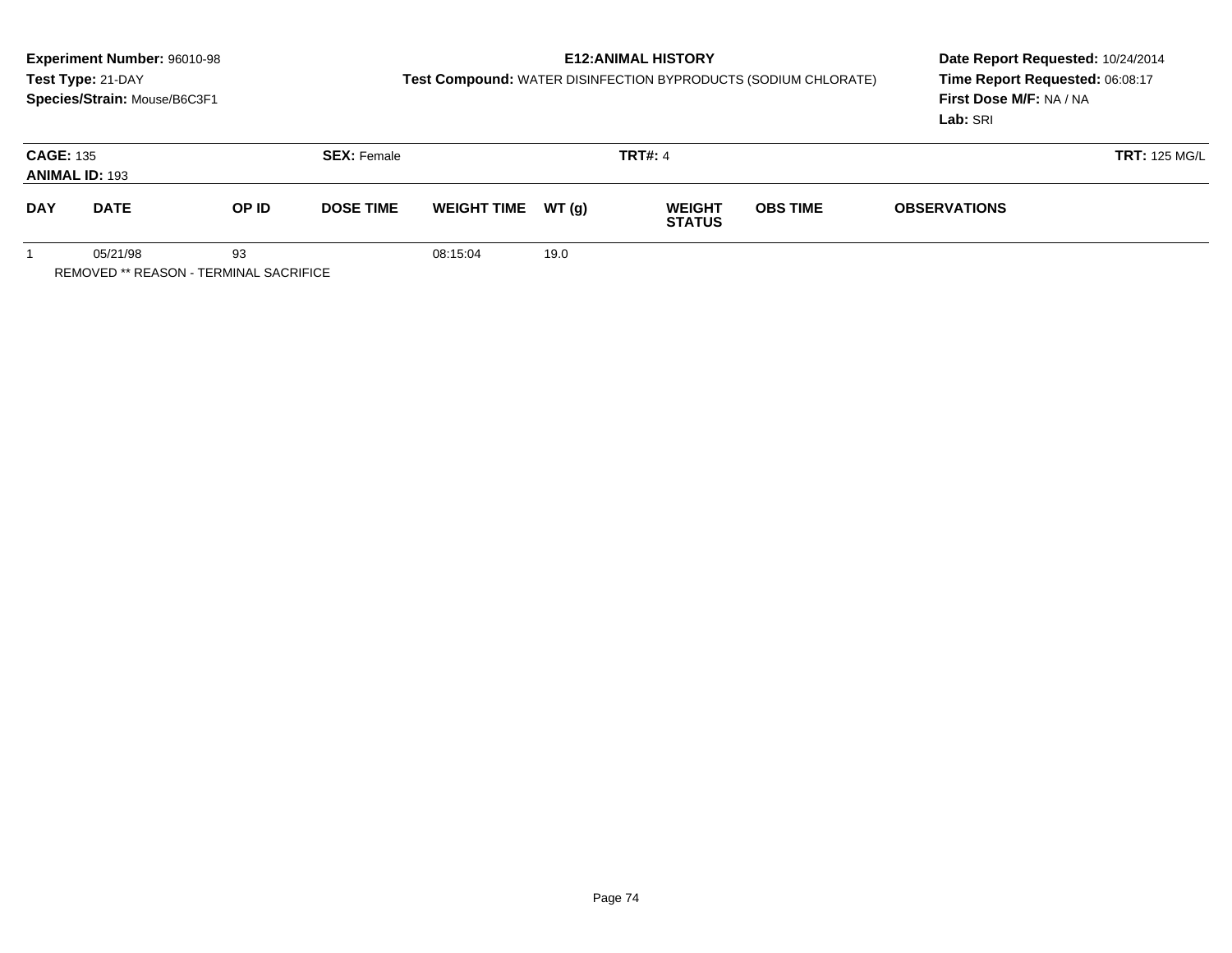# **E12:ANIMAL HISTORY**

**Test Compound:** WATER DISINFECTION BYPRODUCTS (SODIUM CHLORATE)

**Date Report Requested:** 10/24/2014 **Time Report Requested:** 06:08:17**First Dose M/F:** NA / NA**Lab:** SRI

| <b>CAGE: 135</b> | <b>ANIMAL ID: 194</b> |                           | <b>SEX: Female</b> |                    |       | <b>TRT#: 4</b>                 |                 | <b>TRT: 125 MG/L</b> |  |  |
|------------------|-----------------------|---------------------------|--------------------|--------------------|-------|--------------------------------|-----------------|----------------------|--|--|
| <b>DAY</b>       | <b>DATE</b>           | OP ID<br><b>DOSE TIME</b> |                    | <b>WEIGHT TIME</b> | WT(g) | <b>WEIGHT</b><br><b>STATUS</b> | <b>OBS TIME</b> | <b>OBSERVATIONS</b>  |  |  |
|                  | 05/21/98              | 93                        |                    | 08:15:04           | 19.3  |                                |                 |                      |  |  |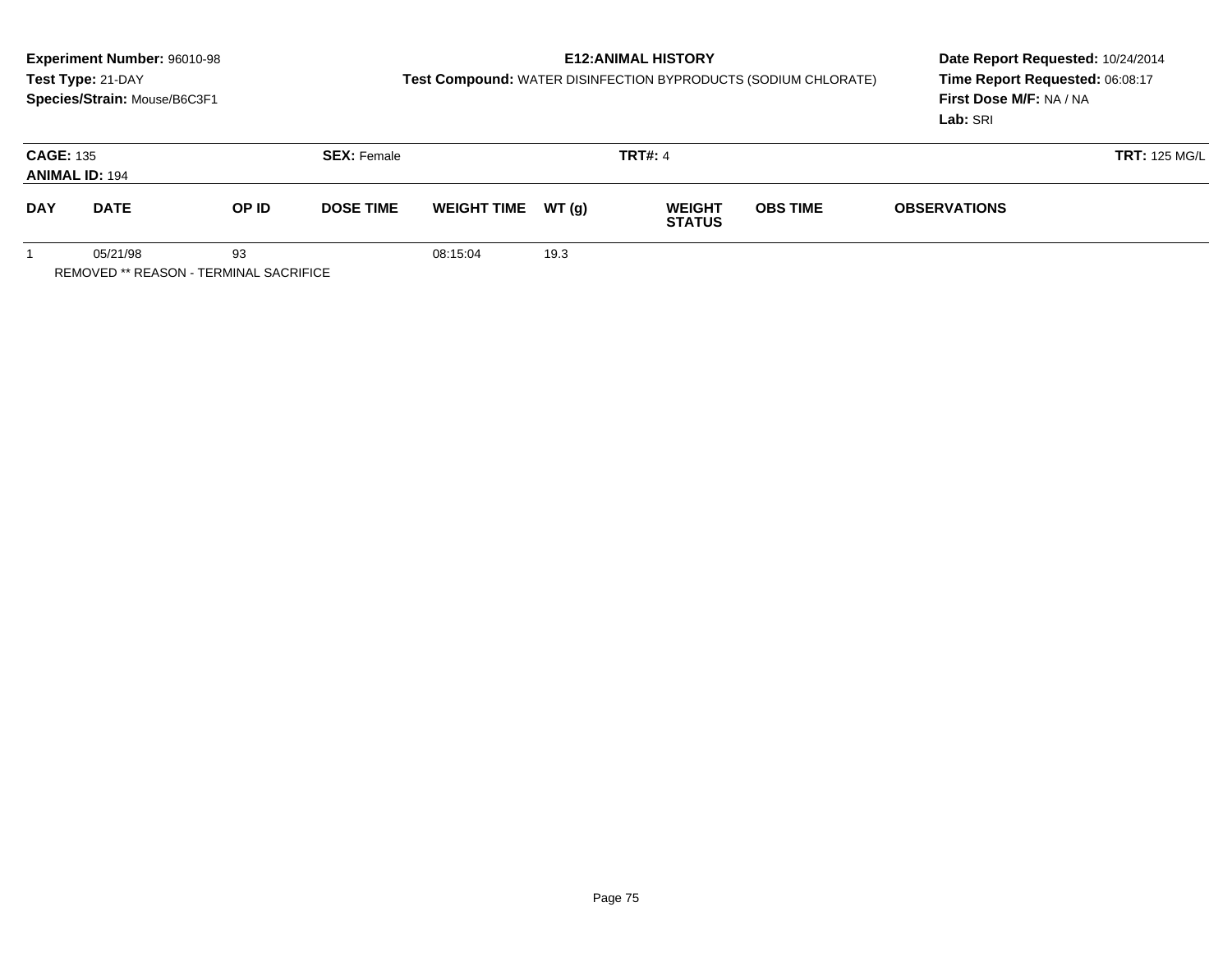# **E12:ANIMAL HISTORY**

**Test Compound:** WATER DISINFECTION BYPRODUCTS (SODIUM CHLORATE)

**Date Report Requested:** 10/24/2014 **Time Report Requested:** 06:08:17**First Dose M/F:** NA / NA**Lab:** SRI

| <b>CAGE: 135</b> | <b>ANIMAL ID: 195</b> | <b>SEX: Female</b>        |  |                     | <b>TRT#: 4</b> |                                                   |  | <b>TRT: 125 MG/L</b> |  |  |
|------------------|-----------------------|---------------------------|--|---------------------|----------------|---------------------------------------------------|--|----------------------|--|--|
| <b>DAY</b>       | <b>DATE</b>           | OP ID<br><b>DOSE TIME</b> |  | WEIGHT TIME $WT(g)$ |                | <b>OBS TIME</b><br><b>WEIGHT</b><br><b>STATUS</b> |  | <b>OBSERVATIONS</b>  |  |  |
|                  | 05/21/98              | 93                        |  | 08:15:04            | 20.8           |                                                   |  |                      |  |  |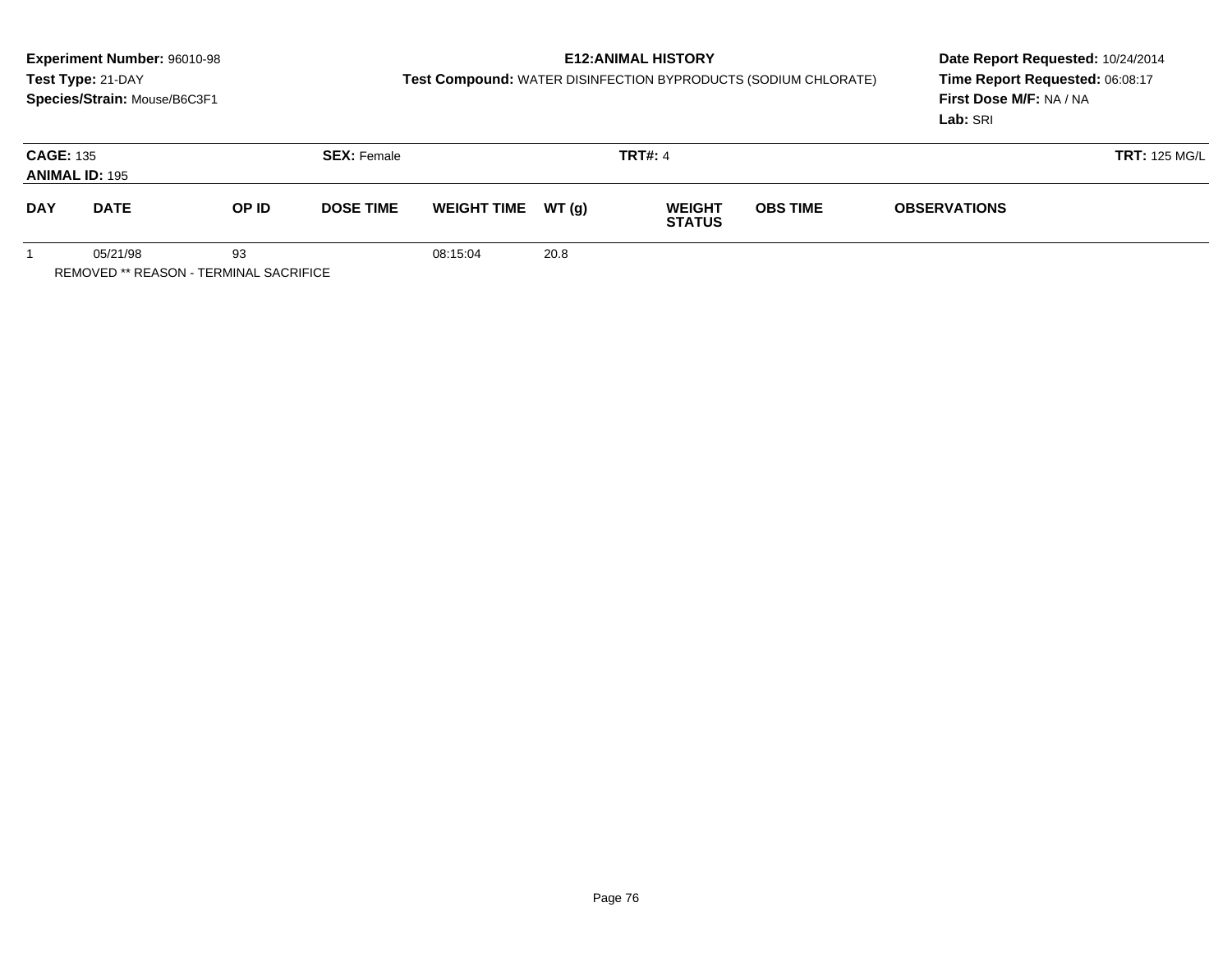# **E12:ANIMAL HISTORY**

**Test Compound:** WATER DISINFECTION BYPRODUCTS (SODIUM CHLORATE)

**Date Report Requested:** 10/24/2014 **Time Report Requested:** 06:08:17**First Dose M/F:** NA / NA**Lab:** SRI

| <b>CAGE: 136</b><br><b>ANIMAL ID: 196</b> |             |       | <b>SEX: Female</b> |                     |      |                                | <b>TRT#: 4</b>  |                     |  |
|-------------------------------------------|-------------|-------|--------------------|---------------------|------|--------------------------------|-----------------|---------------------|--|
| <b>DAY</b>                                | <b>DATE</b> | OP ID | <b>DOSE TIME</b>   | WEIGHT TIME $WT(g)$ |      | <b>WEIGHT</b><br><b>STATUS</b> | <b>OBS TIME</b> | <b>OBSERVATIONS</b> |  |
|                                           | 05/21/98    | 93    |                    | 08:15:06            | 19.9 |                                |                 |                     |  |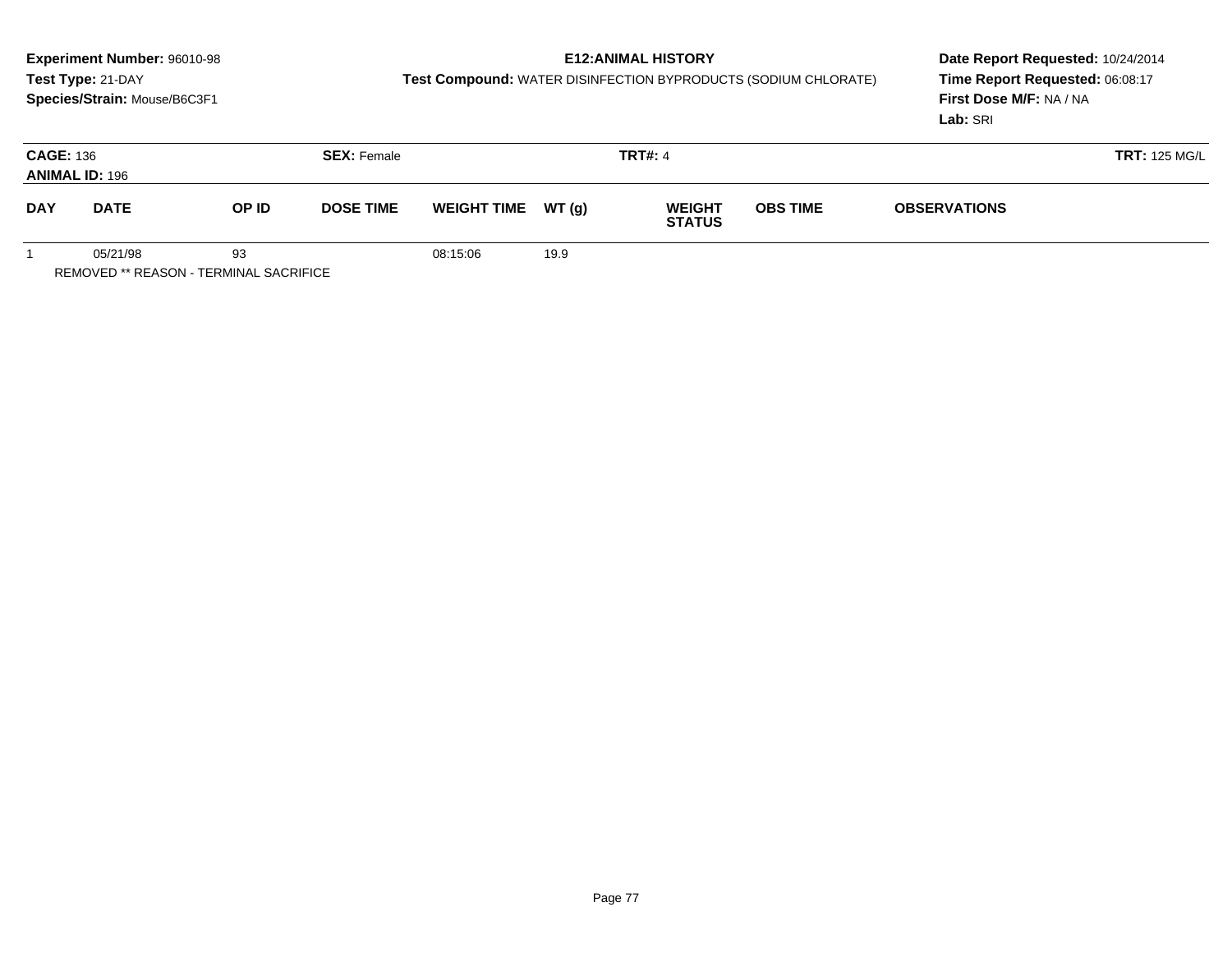# **E12:ANIMAL HISTORY**

**Test Compound:** WATER DISINFECTION BYPRODUCTS (SODIUM CHLORATE)

**Date Report Requested:** 10/24/2014 **Time Report Requested:** 06:08:17**First Dose M/F:** NA / NA**Lab:** SRI

| <b>CAGE: 136</b><br><b>ANIMAL ID: 197</b> |             | <b>SEX: Female</b> |                  |                    | <b>TRT#: 4</b> |                                |                 |                     | <b>TRT: 125 MG/L</b> |
|-------------------------------------------|-------------|--------------------|------------------|--------------------|----------------|--------------------------------|-----------------|---------------------|----------------------|
| <b>DAY</b>                                | <b>DATE</b> | OP ID              | <b>DOSE TIME</b> | <b>WEIGHT TIME</b> | WT(g)          | <b>WEIGHT</b><br><b>STATUS</b> | <b>OBS TIME</b> | <b>OBSERVATIONS</b> |                      |
|                                           | 05/21/98    | 93                 |                  | 08:15:06           | 18.7           |                                |                 |                     |                      |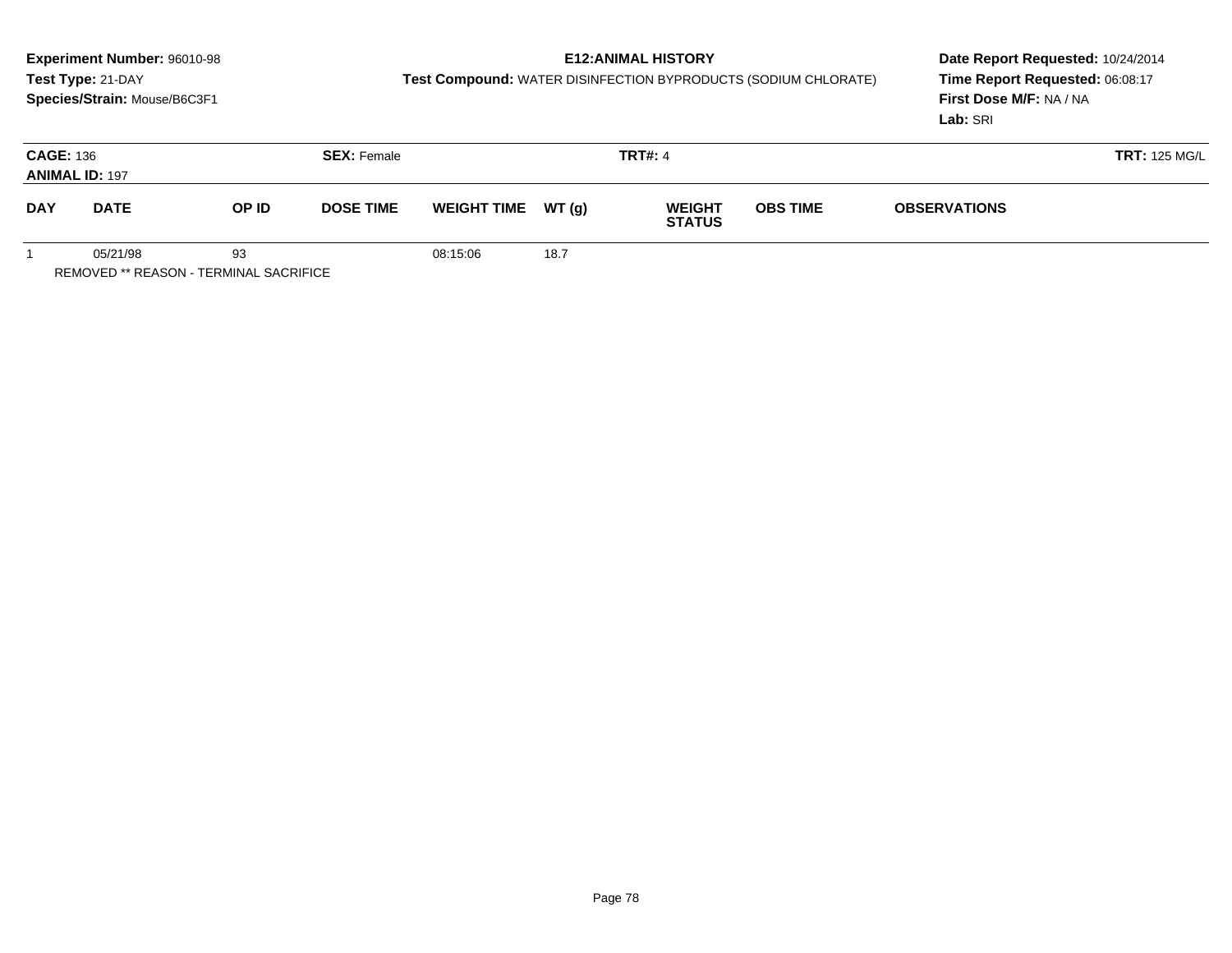# **E12:ANIMAL HISTORY**

**Test Compound:** WATER DISINFECTION BYPRODUCTS (SODIUM CHLORATE)

**Date Report Requested:** 10/24/2014 **Time Report Requested:** 06:08:17**First Dose M/F:** NA / NA**Lab:** SRI

| <b>CAGE: 136</b> | <b>ANIMAL ID: 198</b> |                           | <b>SEX: Female</b> |                     |      | <b>TRT#: 4</b>                 |                                        |  | <b>TRT: 125 MG/L</b> |
|------------------|-----------------------|---------------------------|--------------------|---------------------|------|--------------------------------|----------------------------------------|--|----------------------|
| <b>DAY</b>       | <b>DATE</b>           | OP ID<br><b>DOSE TIME</b> |                    | WEIGHT TIME $WT(g)$ |      | <b>WEIGHT</b><br><b>STATUS</b> | <b>OBS TIME</b><br><b>OBSERVATIONS</b> |  |                      |
|                  | 05/21/98              | 93                        |                    | 08:15:06            | 16.9 |                                |                                        |  |                      |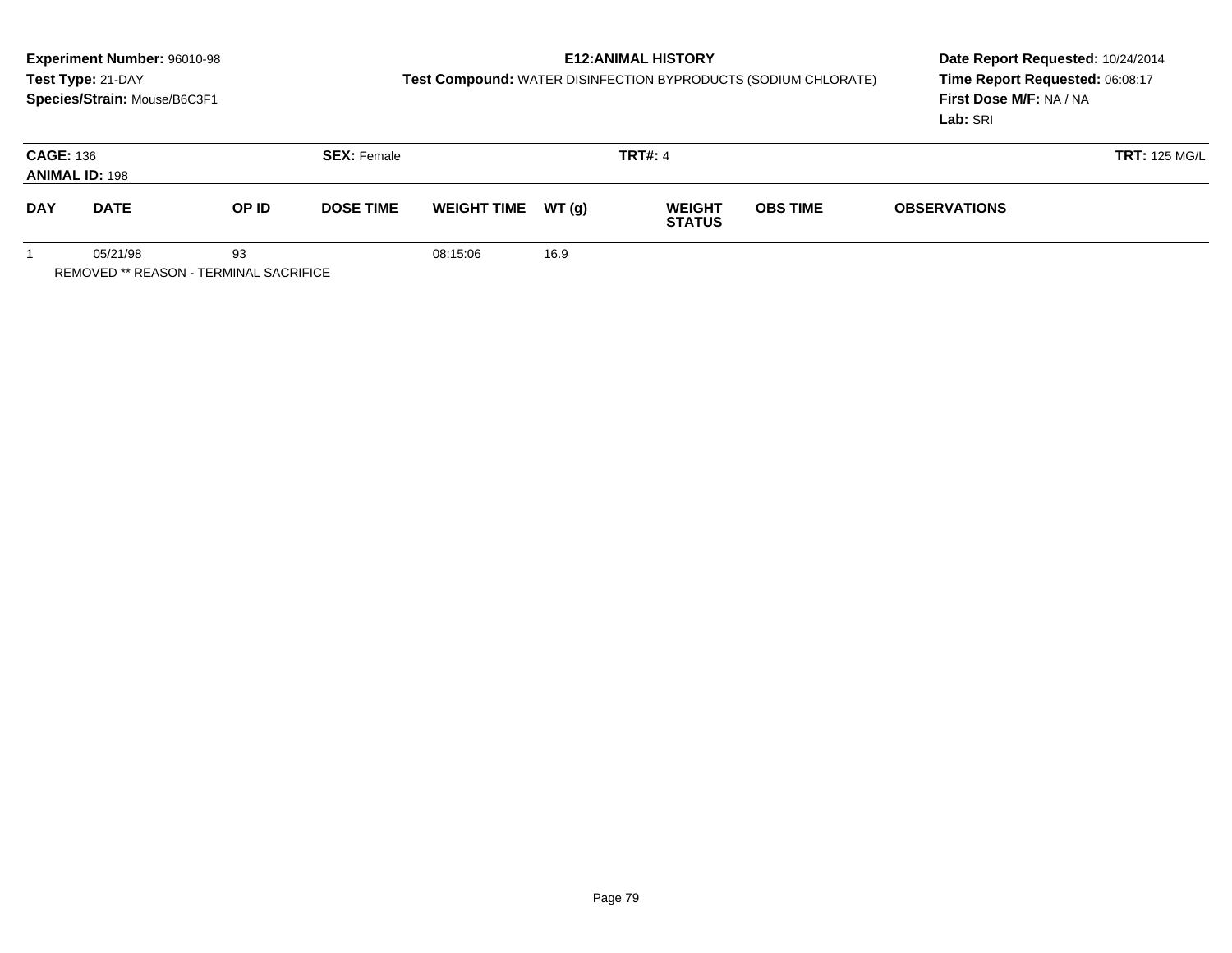# **E12:ANIMAL HISTORY**

**Test Compound:** WATER DISINFECTION BYPRODUCTS (SODIUM CHLORATE)

**Date Report Requested:** 10/24/2014 **Time Report Requested:** 06:08:17**First Dose M/F:** NA / NA**Lab:** SRI

| <b>CAGE: 136</b><br><b>ANIMAL ID: 199</b> |             | <b>SEX: Female</b> |                  |                     |      | <b>TRT#: 4</b>                 |                 | <b>TRT: 125 MG/L</b> |  |  |
|-------------------------------------------|-------------|--------------------|------------------|---------------------|------|--------------------------------|-----------------|----------------------|--|--|
| <b>DAY</b>                                | <b>DATE</b> | OP ID              | <b>DOSE TIME</b> | WEIGHT TIME $WT(g)$ |      | <b>WEIGHT</b><br><b>STATUS</b> | <b>OBS TIME</b> | <b>OBSERVATIONS</b>  |  |  |
|                                           | 05/21/98    | 93                 |                  | 08:15:06            | 20.8 |                                |                 |                      |  |  |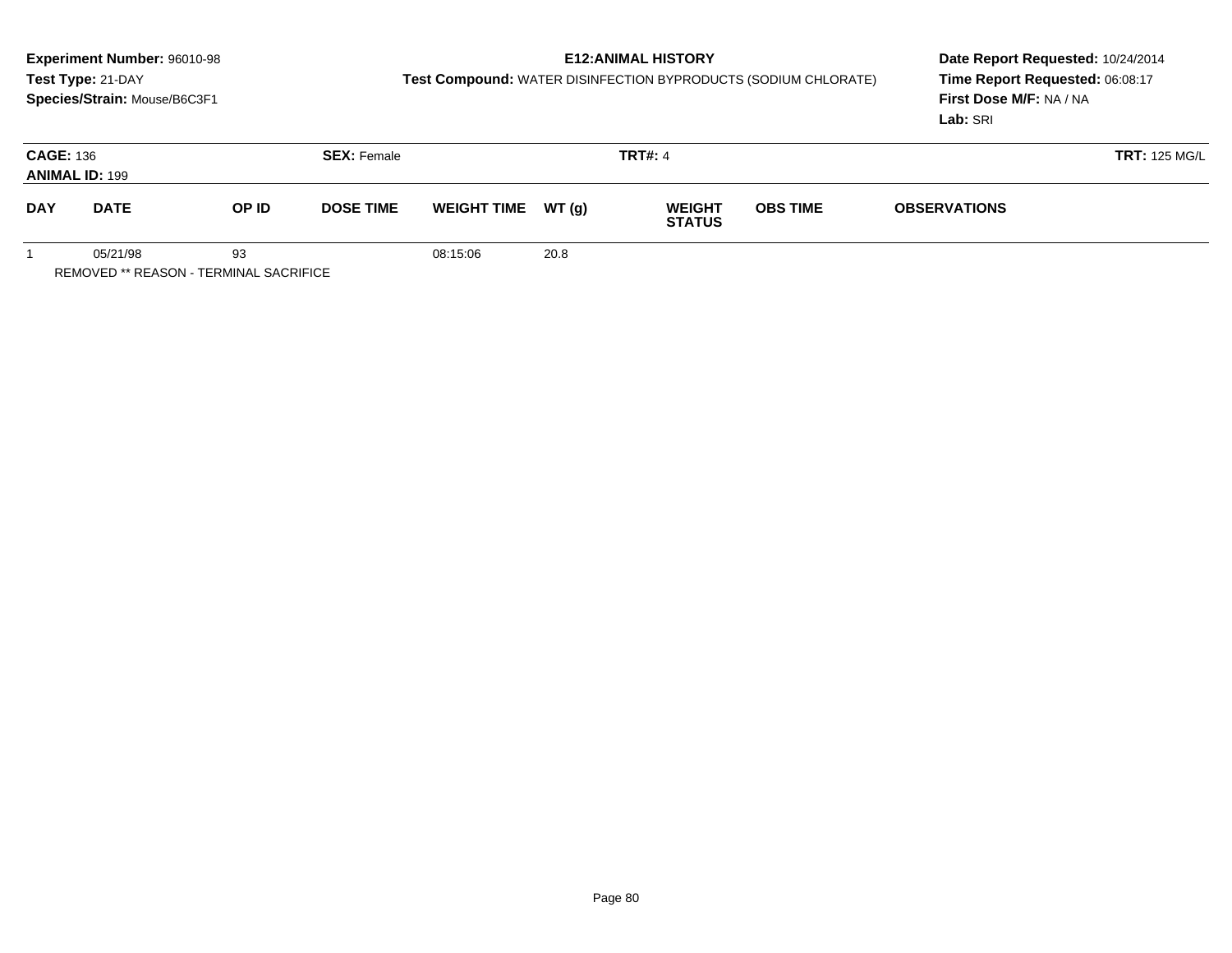### **E12:ANIMAL HISTORY**

**Test Compound:** WATER DISINFECTION BYPRODUCTS (SODIUM CHLORATE)

**Date Report Requested:** 10/24/2014 **Time Report Requested:** 06:08:17**First Dose M/F:** NA / NA**Lab:** SRI

| <b>CAGE: 136</b><br><b>ANIMAL ID: 200</b> |             |                           | <b>SEX: Female</b> | <b>TRT#: 4</b>      |      |                                | <b>TRT: 125 MG/L</b> |                     |  |
|-------------------------------------------|-------------|---------------------------|--------------------|---------------------|------|--------------------------------|----------------------|---------------------|--|
| <b>DAY</b>                                | <b>DATE</b> | OP ID<br><b>DOSE TIME</b> |                    | WEIGHT TIME $WT(g)$ |      | <b>WEIGHT</b><br><b>STATUS</b> | <b>OBS TIME</b>      | <b>OBSERVATIONS</b> |  |
|                                           | 05/21/98    | 93                        |                    | 08:15:06            | 20.1 |                                |                      |                     |  |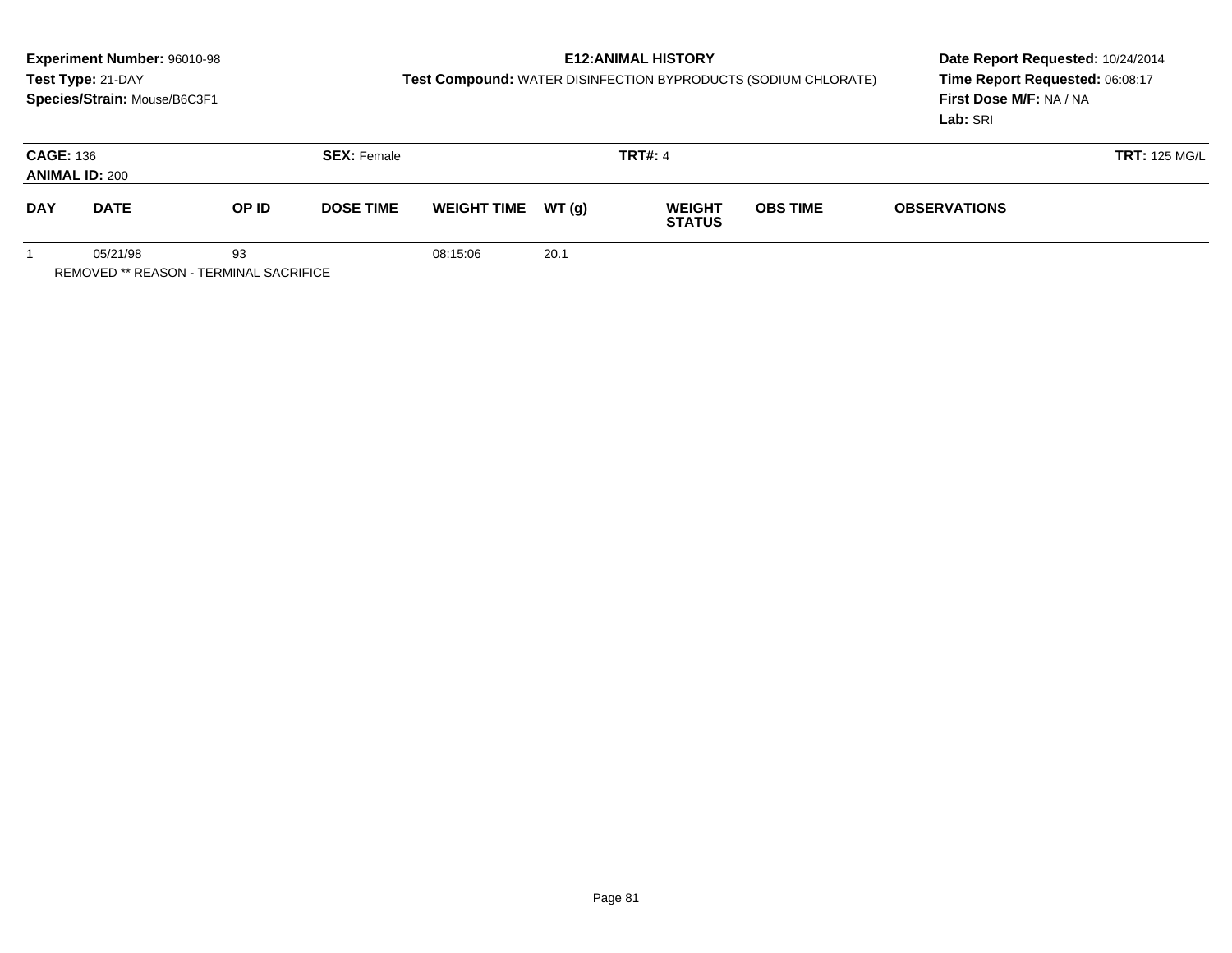# **E12:ANIMAL HISTORY**

**Test Compound:** WATER DISINFECTION BYPRODUCTS (SODIUM CHLORATE)

**Date Report Requested:** 10/24/2014 **Time Report Requested:** 06:08:17**First Dose M/F:** NA / NA**Lab:** SRI

| <b>CAGE: 137</b><br><b>ANIMAL ID: 201</b> |             | <b>SEX: Female</b> |                  |                     | <b>TRT#: 6</b> |                                |                 | <b>TRT: 250 MG/L</b> |  |  |
|-------------------------------------------|-------------|--------------------|------------------|---------------------|----------------|--------------------------------|-----------------|----------------------|--|--|
| <b>DAY</b>                                | <b>DATE</b> | OP ID              | <b>DOSE TIME</b> | WEIGHT TIME $WT(g)$ |                | <b>WEIGHT</b><br><b>STATUS</b> | <b>OBS TIME</b> | <b>OBSERVATIONS</b>  |  |  |
|                                           | 05/21/98    | 93                 |                  | 08:15:08            | 17.1           |                                |                 |                      |  |  |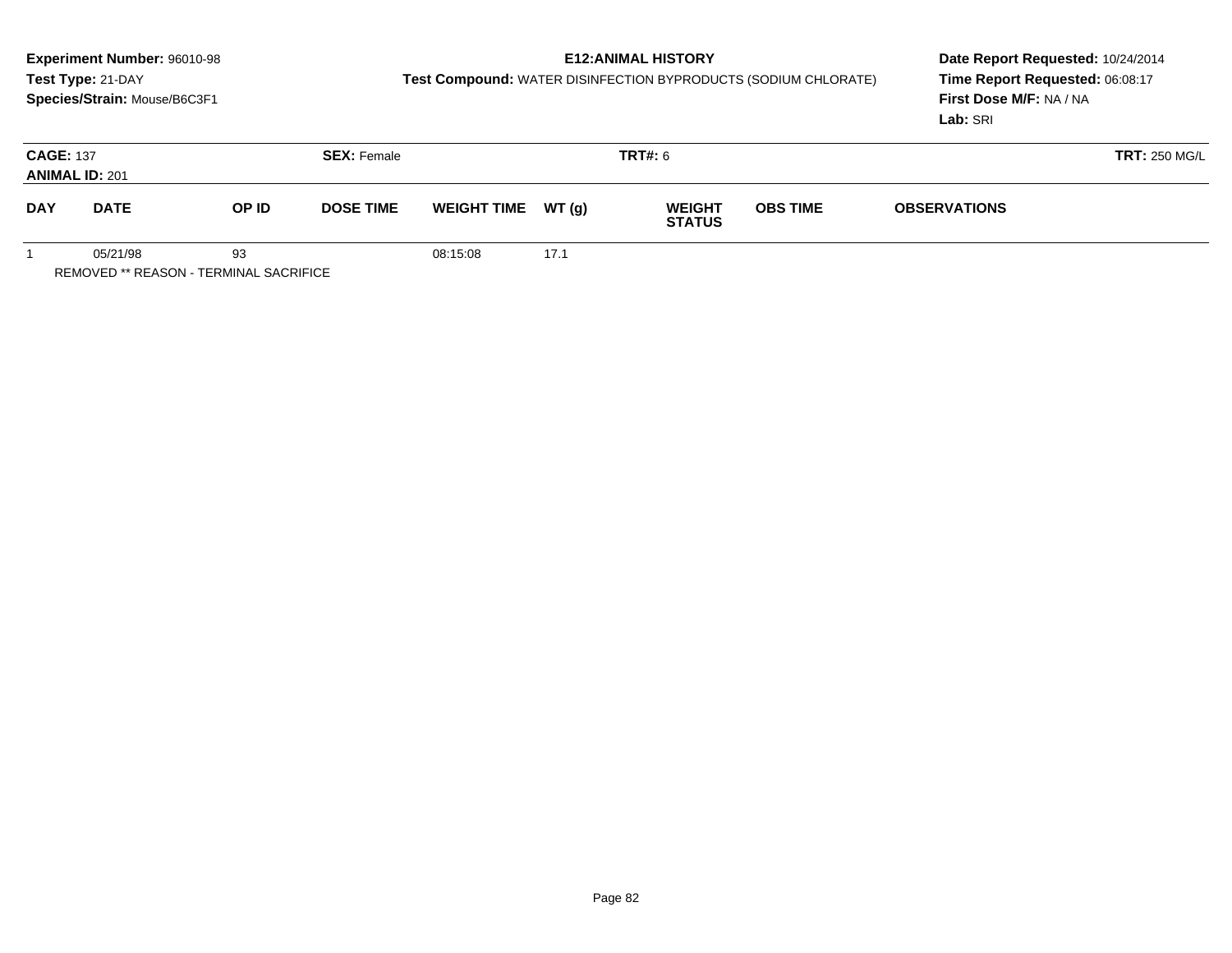# **E12:ANIMAL HISTORY**

**Test Compound:** WATER DISINFECTION BYPRODUCTS (SODIUM CHLORATE)

**Date Report Requested:** 10/24/2014 **Time Report Requested:** 06:08:17**First Dose M/F:** NA / NA**Lab:** SRI

| <b>CAGE: 137</b> | <b>ANIMAL ID: 202</b> |       | <b>SEX: Female</b>                     |          |       | <b>TRT#: 6</b>                 |                 | <b>TRT: 250 MG/L</b> |  |
|------------------|-----------------------|-------|----------------------------------------|----------|-------|--------------------------------|-----------------|----------------------|--|
| <b>DAY</b>       | <b>DATE</b>           | OP ID | <b>WEIGHT TIME</b><br><b>DOSE TIME</b> |          | WT(g) | <b>WEIGHT</b><br><b>STATUS</b> | <b>OBS TIME</b> | <b>OBSERVATIONS</b>  |  |
|                  | 05/21/98              | 93    |                                        | 08:15:08 | 19.3  |                                |                 |                      |  |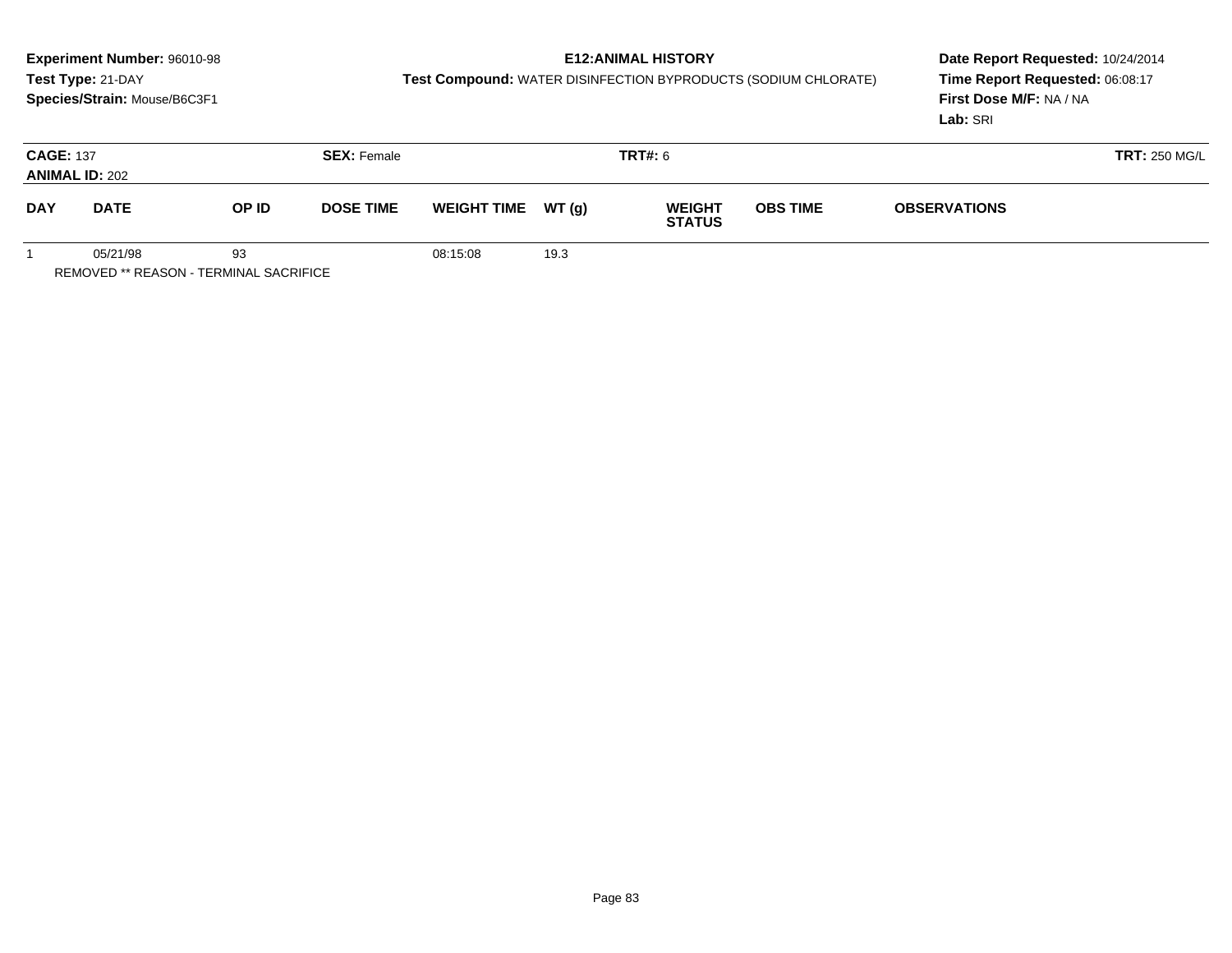# **E12:ANIMAL HISTORY**

**Test Compound:** WATER DISINFECTION BYPRODUCTS (SODIUM CHLORATE)

**Date Report Requested:** 10/24/2014 **Time Report Requested:** 06:08:17**First Dose M/F:** NA / NA**Lab:** SRI

| <b>CAGE: 137</b><br><b>ANIMAL ID: 203</b> |             | <b>SEX: Female</b> |                  |                    | <b>TRT#: 6</b> |                                |                 | <b>TRT: 250 MG/L</b> |  |
|-------------------------------------------|-------------|--------------------|------------------|--------------------|----------------|--------------------------------|-----------------|----------------------|--|
| <b>DAY</b>                                | <b>DATE</b> | OP ID              | <b>DOSE TIME</b> | <b>WEIGHT TIME</b> | <b>WT (g)</b>  | <b>WEIGHT</b><br><b>STATUS</b> | <b>OBS TIME</b> | <b>OBSERVATIONS</b>  |  |
|                                           | 05/21/98    | 93                 |                  | 08:15:08           | 19.8           |                                |                 |                      |  |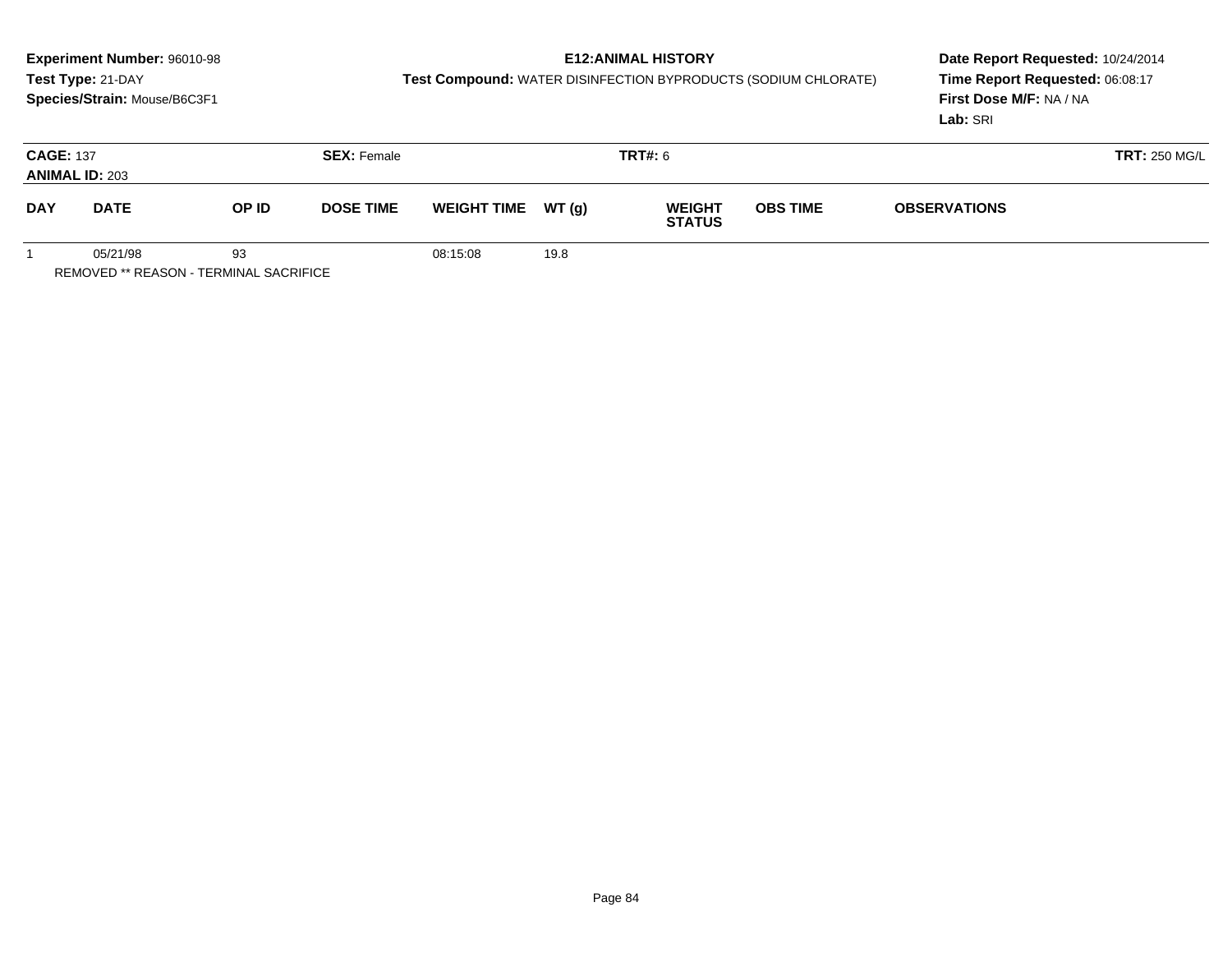# **E12:ANIMAL HISTORY**

**Test Compound:** WATER DISINFECTION BYPRODUCTS (SODIUM CHLORATE)

**Date Report Requested:** 10/24/2014 **Time Report Requested:** 06:08:17**First Dose M/F:** NA / NA**Lab:** SRI

| <b>CAGE: 137</b> | <b>ANIMAL ID: 204</b> |       | <b>SEX: Female</b> |          |                             | <b>TRT#: 6</b>                                                           |  | <b>TRT: 250 MG/L</b> |  |
|------------------|-----------------------|-------|--------------------|----------|-----------------------------|--------------------------------------------------------------------------|--|----------------------|--|
| <b>DAY</b>       | <b>DATE</b>           | OP ID | <b>DOSE TIME</b>   |          | WT(g)<br><b>WEIGHT TIME</b> | <b>OBS TIME</b><br><b>WEIGHT</b><br><b>OBSERVATIONS</b><br><b>STATUS</b> |  |                      |  |
|                  | 05/21/98              | 93    |                    | 08:15:08 | 18.9                        |                                                                          |  |                      |  |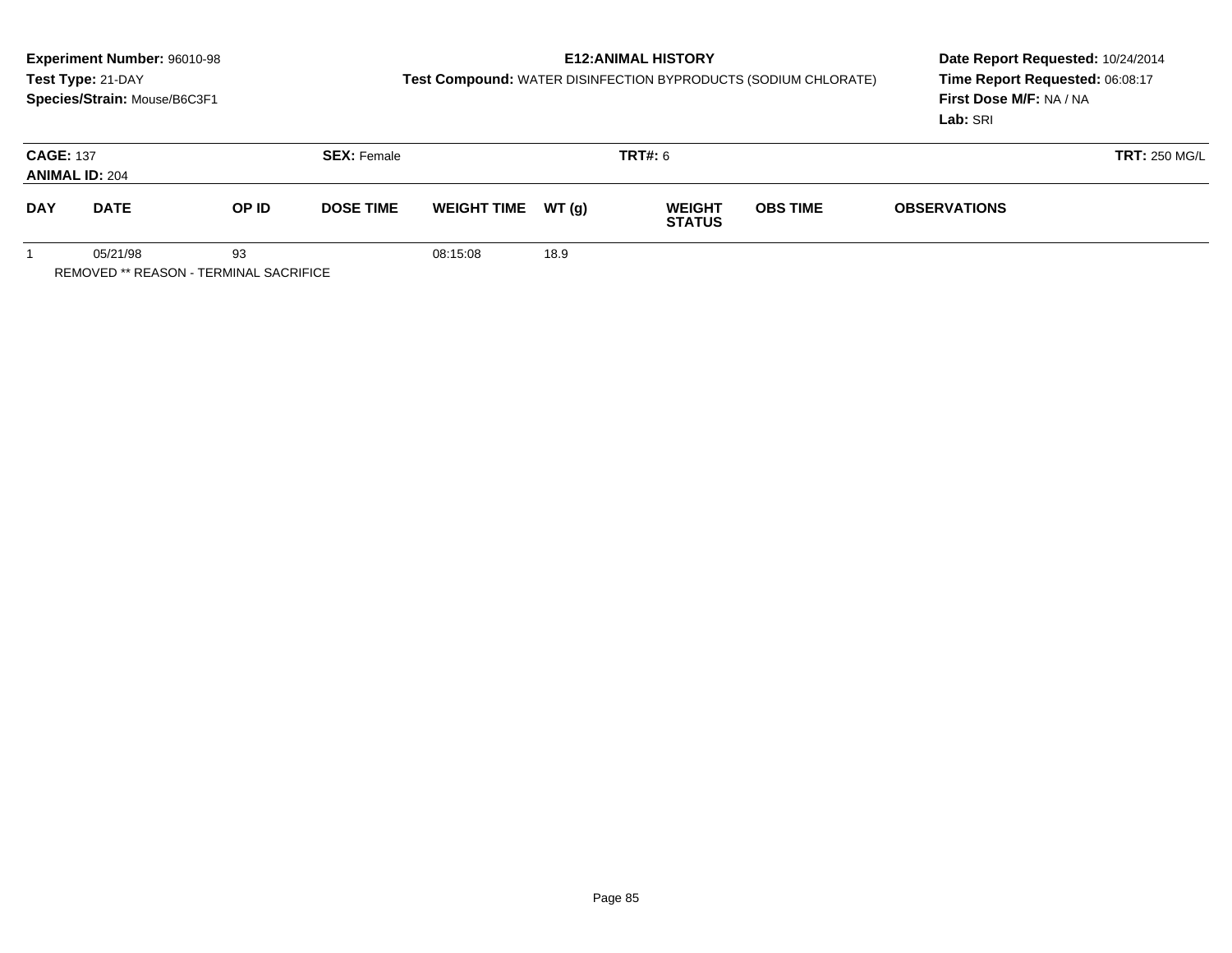# **E12:ANIMAL HISTORY**

**Test Compound:** WATER DISINFECTION BYPRODUCTS (SODIUM CHLORATE)

**Date Report Requested:** 10/24/2014 **Time Report Requested:** 06:08:17**First Dose M/F:** NA / NA**Lab:** SRI

| <b>CAGE: 137</b><br><b>ANIMAL ID: 205</b> |             |    | <b>SEX: Female</b> |                    |       | TRT#: 6                        |                 |                     | <b>TRT: 250 MG/L</b> |
|-------------------------------------------|-------------|----|--------------------|--------------------|-------|--------------------------------|-----------------|---------------------|----------------------|
| <b>DAY</b>                                | <b>DATE</b> |    | <b>DOSE TIME</b>   | <b>WEIGHT TIME</b> | WT(g) | <b>WEIGHT</b><br><b>STATUS</b> | <b>OBS TIME</b> | <b>OBSERVATIONS</b> |                      |
|                                           | 05/21/98    | 93 |                    | 08:15:08           | 18.7  |                                |                 |                     |                      |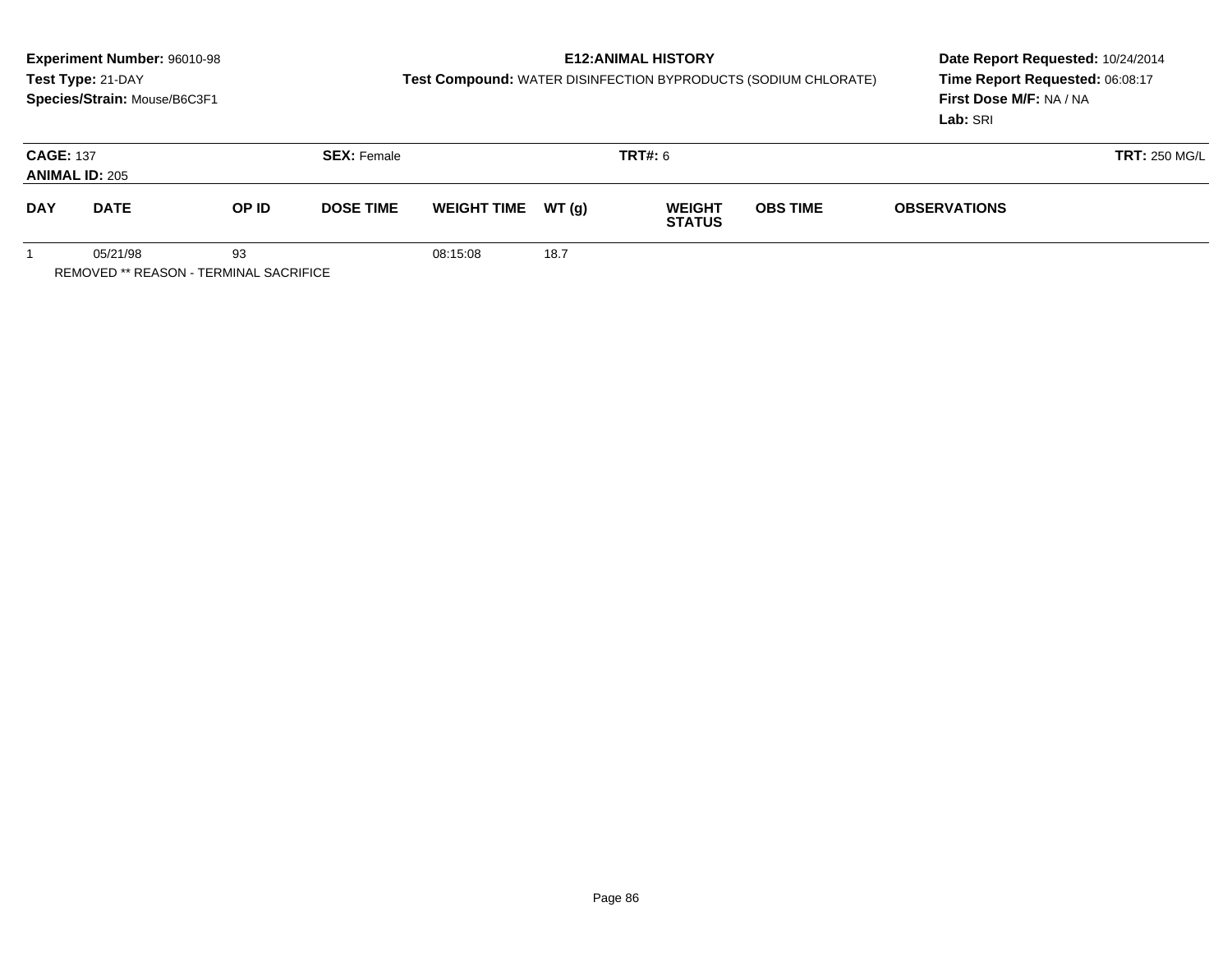# **E12:ANIMAL HISTORY**

**Test Compound:** WATER DISINFECTION BYPRODUCTS (SODIUM CHLORATE)

**Date Report Requested:** 10/24/2014 **Time Report Requested:** 06:08:17**First Dose M/F:** NA / NA**Lab:** SRI

| <b>CAGE: 138</b> | <b>ANIMAL ID: 206</b> |                           | <b>SEX: Female</b> |                     |      | <b>TRT#: 6</b>                 |                 |                     | <b>TRT: 250 MG/L</b> |
|------------------|-----------------------|---------------------------|--------------------|---------------------|------|--------------------------------|-----------------|---------------------|----------------------|
| <b>DAY</b>       | <b>DATE</b>           | OP ID<br><b>DOSE TIME</b> |                    | WEIGHT TIME $WT(g)$ |      | <b>WEIGHT</b><br><b>STATUS</b> | <b>OBS TIME</b> | <b>OBSERVATIONS</b> |                      |
|                  | 05/21/98              | 93                        |                    | 08:15:10            | 21.0 |                                |                 |                     |                      |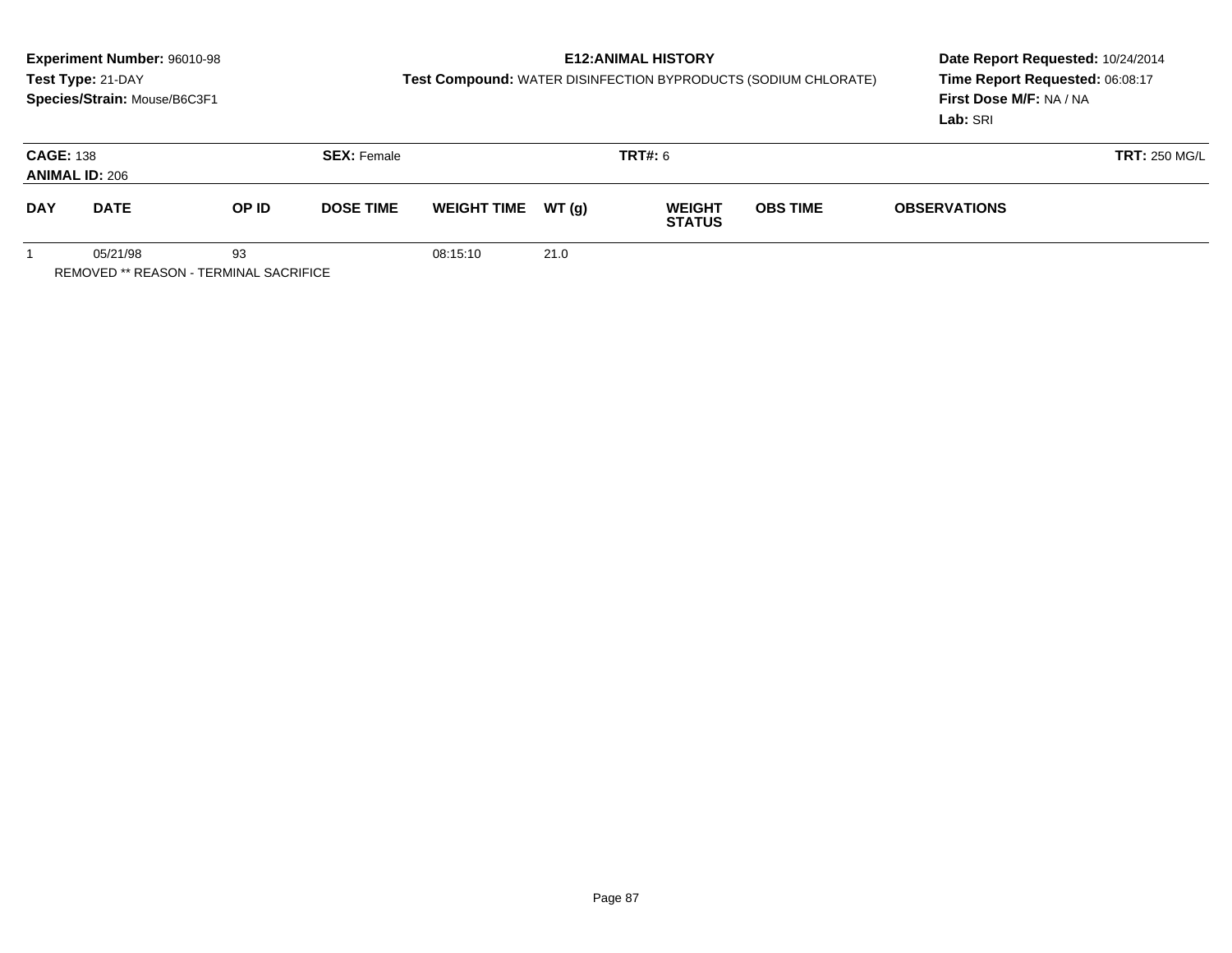# **E12:ANIMAL HISTORY**

**Test Compound:** WATER DISINFECTION BYPRODUCTS (SODIUM CHLORATE)

**Date Report Requested:** 10/24/2014 **Time Report Requested:** 06:08:17**First Dose M/F:** NA / NA**Lab:** SRI

| <b>CAGE: 138</b><br><b>ANIMAL ID: 207</b> |             |       | <b>SEX: Female</b> | <b>TRT#: 6</b>     |       |                                |                                        | <b>TRT: 250 MG/L</b> |  |  |
|-------------------------------------------|-------------|-------|--------------------|--------------------|-------|--------------------------------|----------------------------------------|----------------------|--|--|
| <b>DAY</b>                                | <b>DATE</b> | OP ID | <b>DOSE TIME</b>   | <b>WEIGHT TIME</b> | WT(g) | <b>WEIGHT</b><br><b>STATUS</b> | <b>OBS TIME</b><br><b>OBSERVATIONS</b> |                      |  |  |
|                                           | 05/21/98    | 93    |                    | 08:15:10           | 20.4  |                                |                                        |                      |  |  |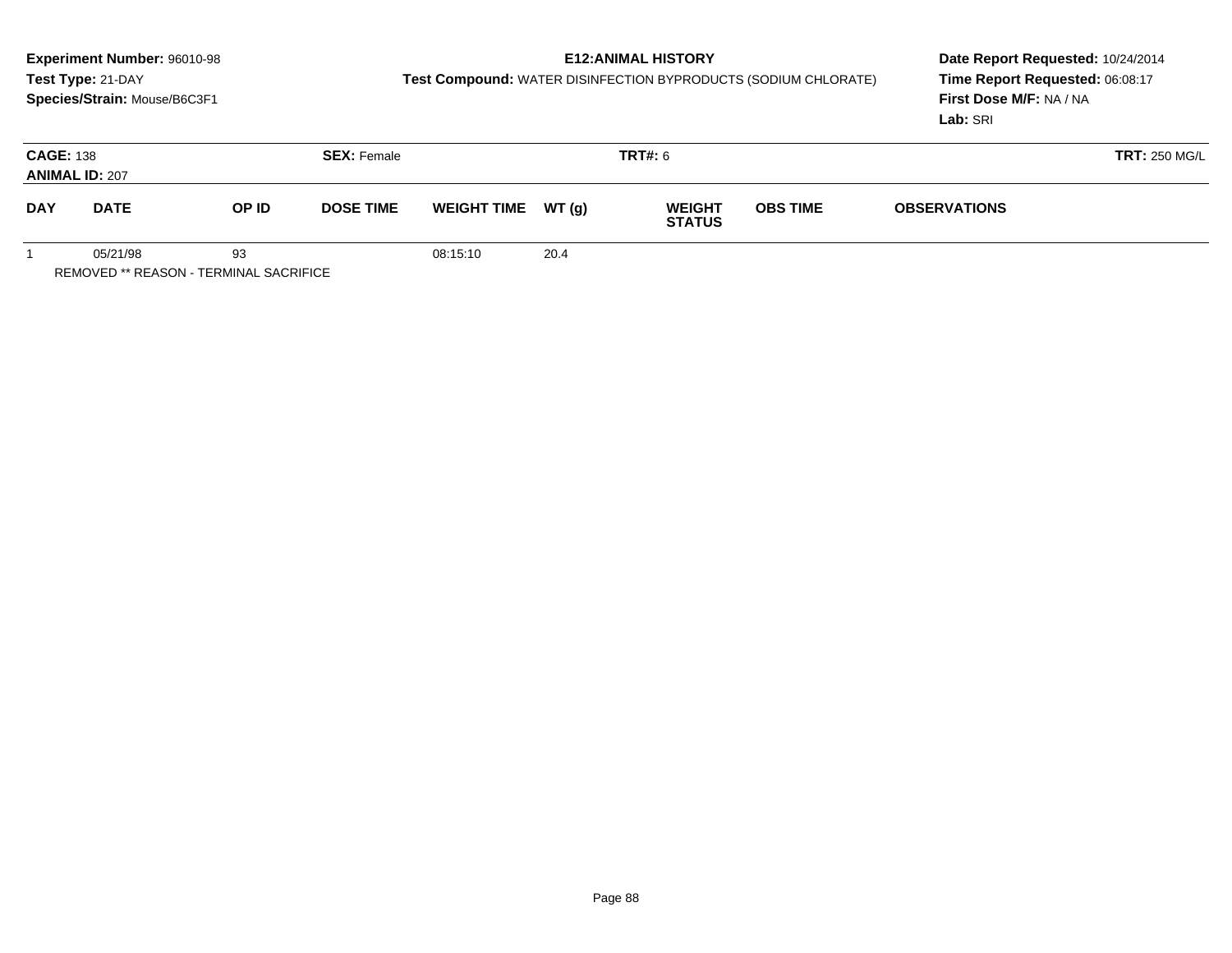# **E12:ANIMAL HISTORY**

**Test Compound:** WATER DISINFECTION BYPRODUCTS (SODIUM CHLORATE)

**Date Report Requested:** 10/24/2014 **Time Report Requested:** 06:08:17**First Dose M/F:** NA / NA**Lab:** SRI

| <b>CAGE: 138</b><br><b>ANIMAL ID: 208</b> |                      |    | <b>SEX: Female</b> | <b>TRT#:</b> 6      |      |                                | <b>TRT: 250 MG/L</b> |                     |  |
|-------------------------------------------|----------------------|----|--------------------|---------------------|------|--------------------------------|----------------------|---------------------|--|
| <b>DAY</b>                                | OP ID<br><b>DATE</b> |    | <b>DOSE TIME</b>   | WEIGHT TIME $WT(g)$ |      | <b>WEIGHT</b><br><b>STATUS</b> | <b>OBS TIME</b>      | <b>OBSERVATIONS</b> |  |
|                                           | 05/21/98             | 93 |                    | 08:15:10            | 17.0 |                                |                      |                     |  |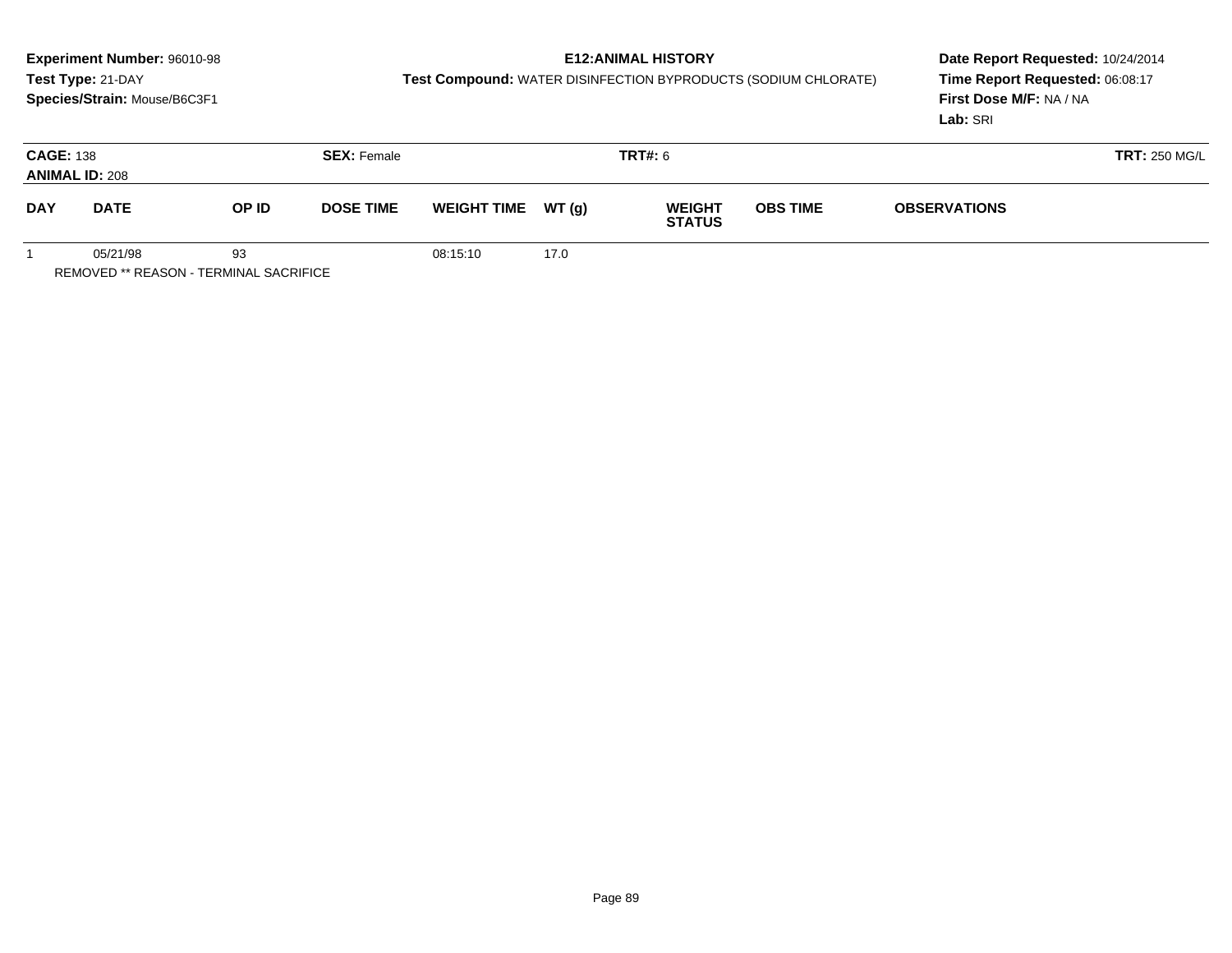# **E12:ANIMAL HISTORY**

**Test Compound:** WATER DISINFECTION BYPRODUCTS (SODIUM CHLORATE)

**Date Report Requested:** 10/24/2014 **Time Report Requested:** 06:08:17**First Dose M/F:** NA / NA**Lab:** SRI

| <b>CAGE: 138</b><br><b>ANIMAL ID: 209</b> |             |       | <b>SEX: Female</b> |                    |       | TRT#: 6                        |                 |                     | <b>TRT: 250 MG/L</b> |
|-------------------------------------------|-------------|-------|--------------------|--------------------|-------|--------------------------------|-----------------|---------------------|----------------------|
| <b>DAY</b>                                | <b>DATE</b> | OP ID | <b>DOSE TIME</b>   | <b>WEIGHT TIME</b> | WT(g) | <b>WEIGHT</b><br><b>STATUS</b> | <b>OBS TIME</b> | <b>OBSERVATIONS</b> |                      |
|                                           | 05/21/98    | 93    |                    | 08:15:10           | 17.2  |                                |                 |                     |                      |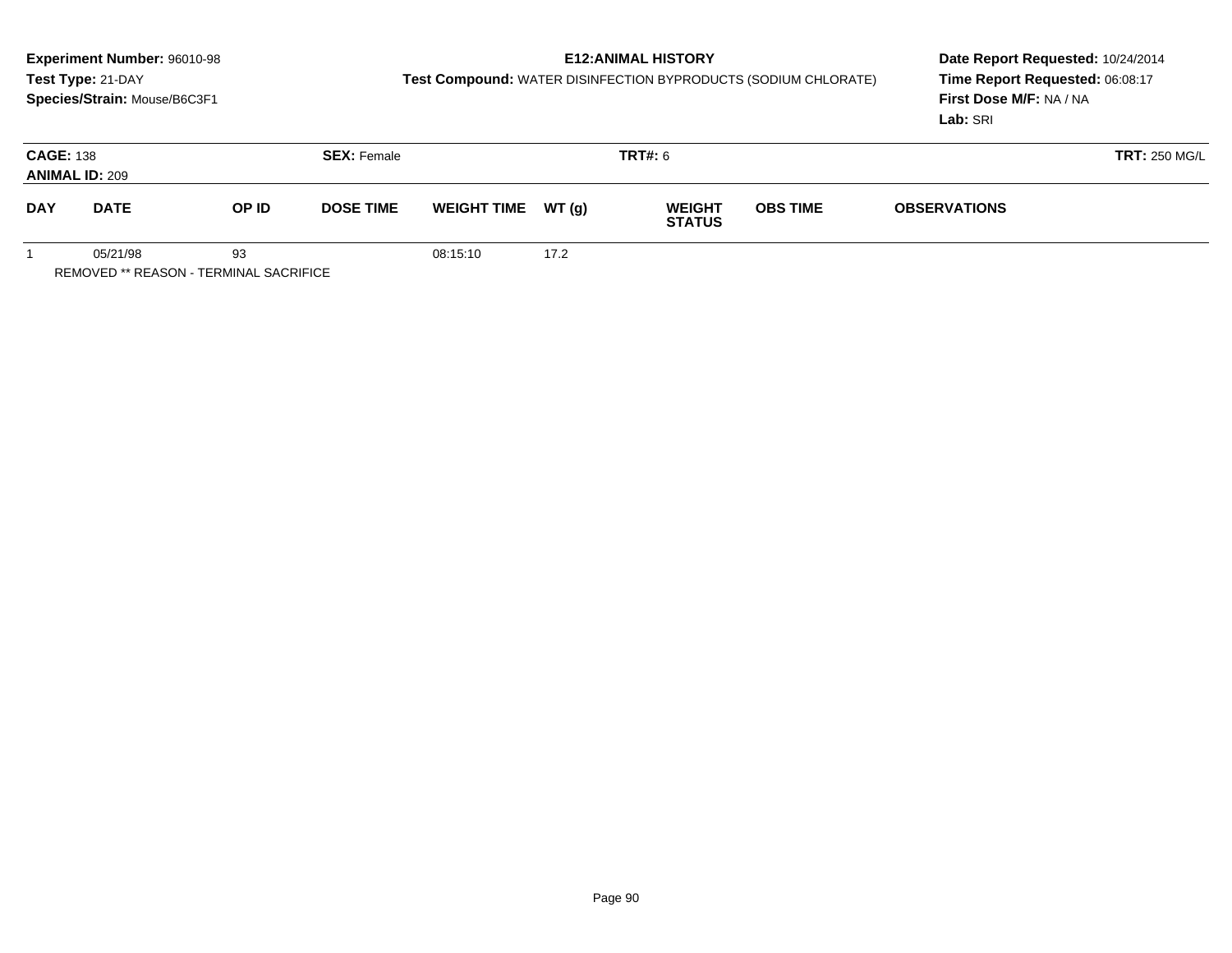# **E12:ANIMAL HISTORY**

**Test Compound:** WATER DISINFECTION BYPRODUCTS (SODIUM CHLORATE)

**Date Report Requested:** 10/24/2014 **Time Report Requested:** 06:08:17**First Dose M/F:** NA / NA**Lab:** SRI

| <b>CAGE: 138</b><br><b>ANIMAL ID: 210</b> |             |       | <b>SEX: Female</b> | <b>TRT#: 6</b>     |       |                                |                 | <b>TRT: 250 MG/L</b> |  |  |
|-------------------------------------------|-------------|-------|--------------------|--------------------|-------|--------------------------------|-----------------|----------------------|--|--|
| <b>DAY</b>                                | <b>DATE</b> | OP ID | <b>DOSE TIME</b>   | <b>WEIGHT TIME</b> | WT(g) | <b>WEIGHT</b><br><b>STATUS</b> | <b>OBS TIME</b> | <b>OBSERVATIONS</b>  |  |  |
|                                           | 05/21/98    | 93    |                    | 08:15:10           | 20.0  |                                |                 |                      |  |  |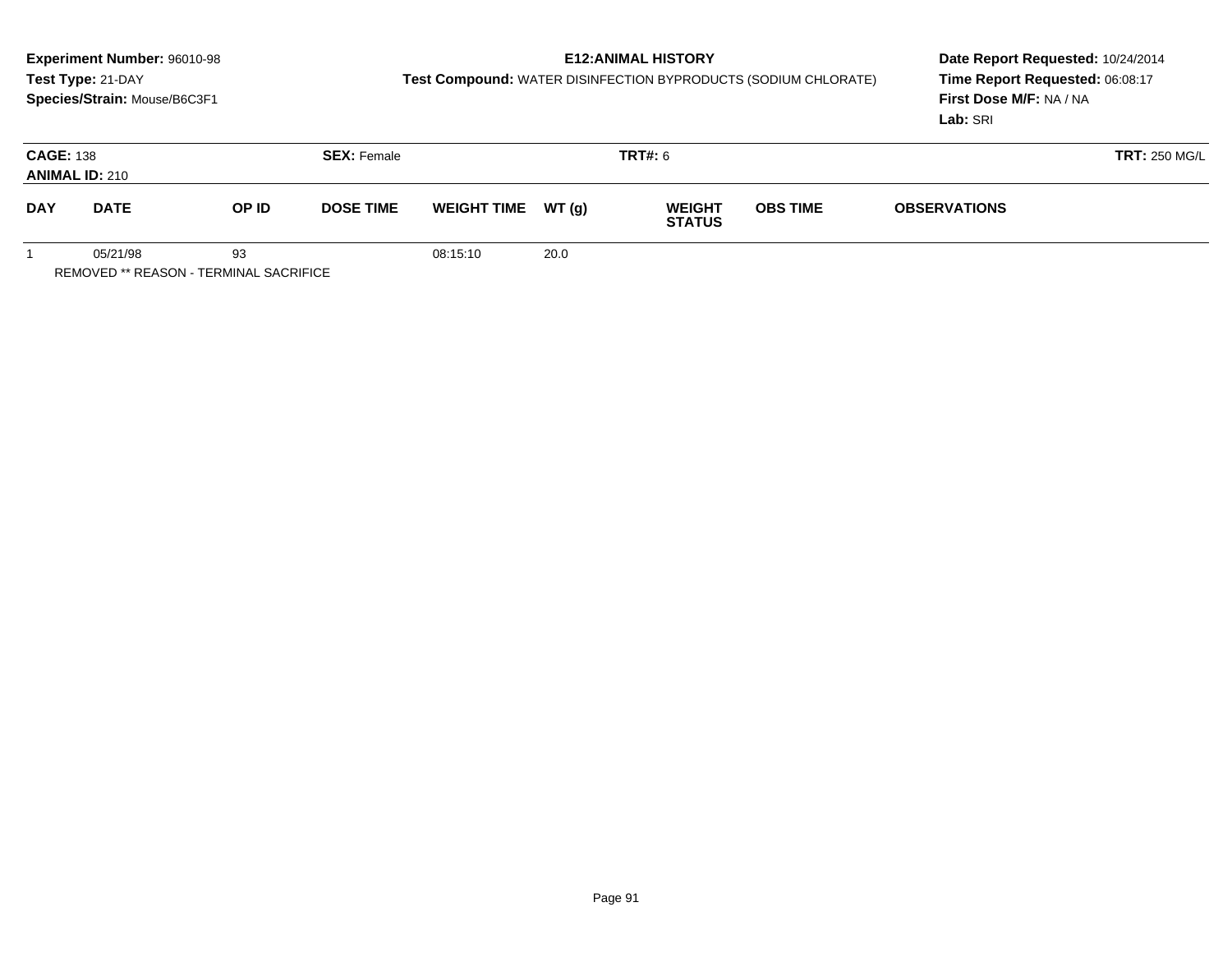# **E12:ANIMAL HISTORY**

**Test Compound:** WATER DISINFECTION BYPRODUCTS (SODIUM CHLORATE)

**Date Report Requested:** 10/24/2014 **Time Report Requested:** 06:08:17**First Dose M/F:** NA / NA**Lab:** SRI

| <b>CAGE: 139</b><br><b>ANIMAL ID: 211</b> |             |       | <b>SEX: Female</b> |          |                     | <b>TRT#: 8</b>                                                           |  | <b>TRT: 500 MG/L</b> |  |
|-------------------------------------------|-------------|-------|--------------------|----------|---------------------|--------------------------------------------------------------------------|--|----------------------|--|
| <b>DAY</b>                                | <b>DATE</b> | OP ID | <b>DOSE TIME</b>   |          | WEIGHT TIME $WT(g)$ | <b>OBS TIME</b><br><b>WEIGHT</b><br><b>OBSERVATIONS</b><br><b>STATUS</b> |  |                      |  |
|                                           | 05/21/98    | 93    |                    | 08:15:12 | 17.8                |                                                                          |  |                      |  |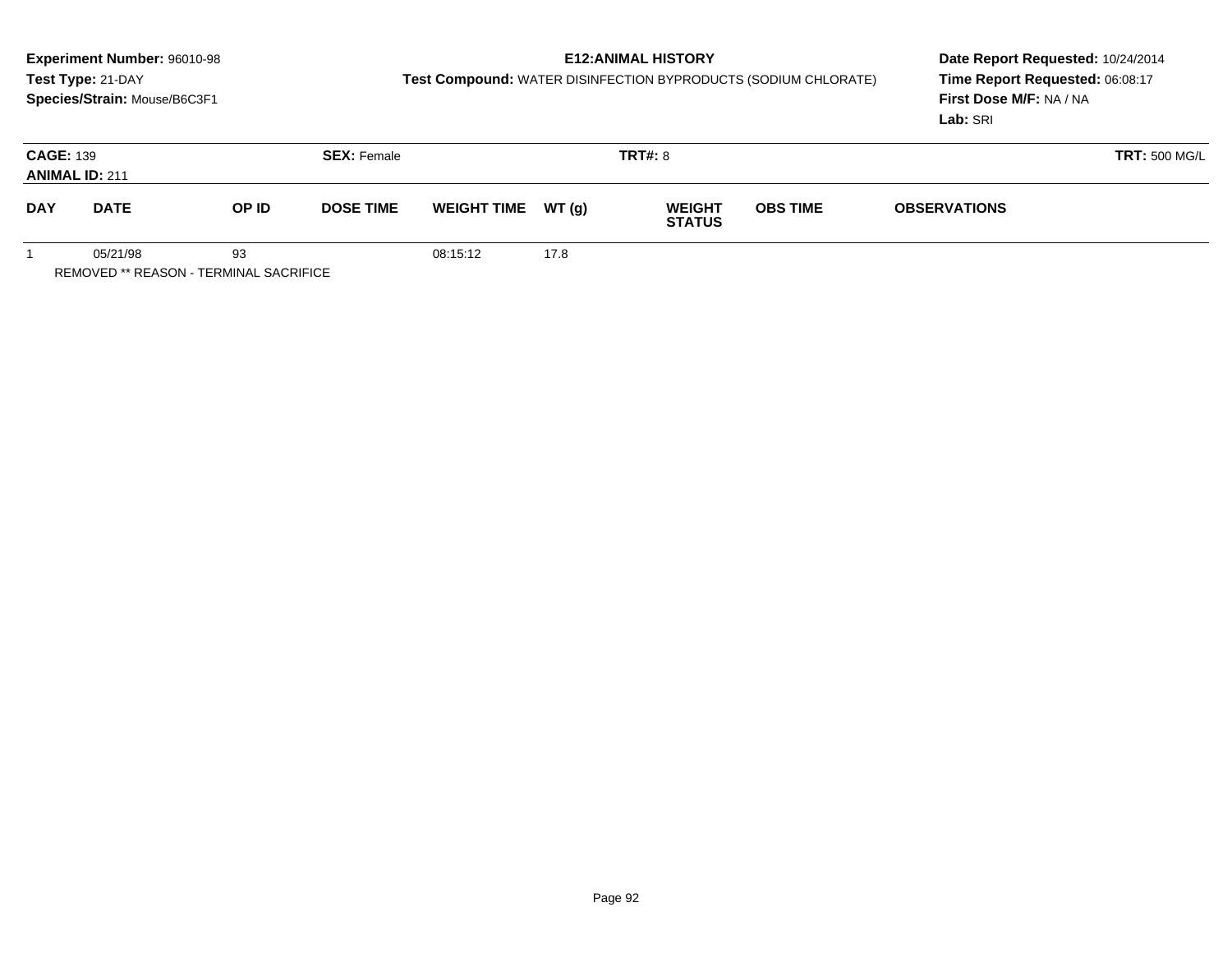# **E12:ANIMAL HISTORY**

**Test Compound:** WATER DISINFECTION BYPRODUCTS (SODIUM CHLORATE)

**Date Report Requested:** 10/24/2014 **Time Report Requested:** 06:08:17**First Dose M/F:** NA / NA**Lab:** SRI

| <b>CAGE: 139</b> | <b>ANIMAL ID: 212</b> |       | <b>SEX: Female</b>                     | <b>TRT#: 8</b> |       |                                |                                        |  | <b>TRT: 500 MG/L</b> |
|------------------|-----------------------|-------|----------------------------------------|----------------|-------|--------------------------------|----------------------------------------|--|----------------------|
| <b>DAY</b>       | <b>DATE</b>           | OP ID | <b>WEIGHT TIME</b><br><b>DOSE TIME</b> |                | WT(g) | <b>WEIGHT</b><br><b>STATUS</b> | <b>OBS TIME</b><br><b>OBSERVATIONS</b> |  |                      |
|                  | 05/21/98              | 93    |                                        | 08:15:12       | 18.9  |                                |                                        |  |                      |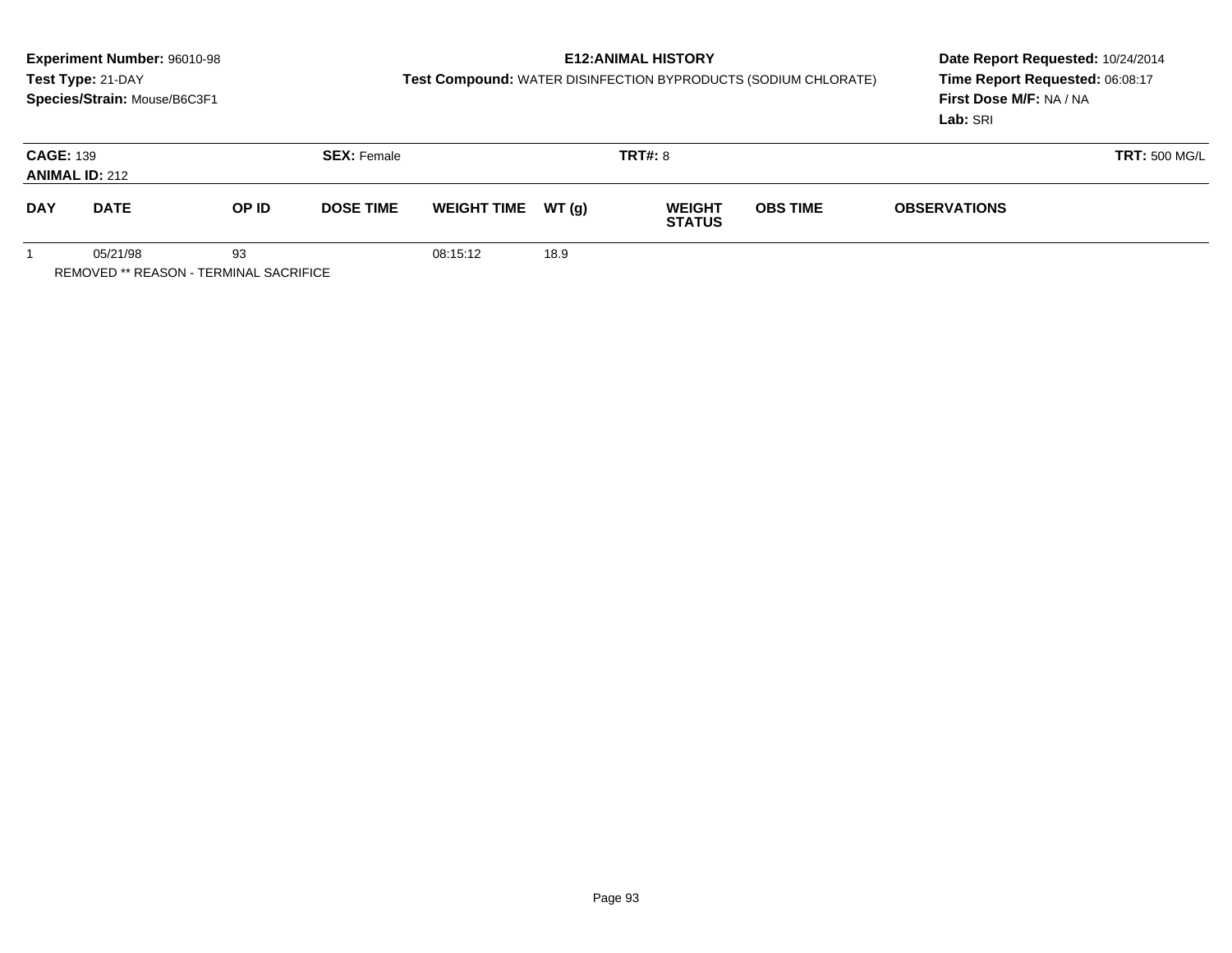# **E12:ANIMAL HISTORY**

**Test Compound:** WATER DISINFECTION BYPRODUCTS (SODIUM CHLORATE)

**Date Report Requested:** 10/24/2014 **Time Report Requested:** 06:08:17**First Dose M/F:** NA / NA**Lab:** SRI

| <b>CAGE: 139</b> | <b>ANIMAL ID: 213</b> |                           | <b>SEX: Female</b> |                    |       | <b>TRT#: 8</b>                                                           |  | <b>TRT: 500 MG/L</b> |  |
|------------------|-----------------------|---------------------------|--------------------|--------------------|-------|--------------------------------------------------------------------------|--|----------------------|--|
| <b>DAY</b>       | <b>DATE</b>           | OP ID<br><b>DOSE TIME</b> |                    | <b>WEIGHT TIME</b> | WT(g) | <b>OBS TIME</b><br><b>WEIGHT</b><br><b>OBSERVATIONS</b><br><b>STATUS</b> |  |                      |  |
|                  | 05/21/98              | 93                        |                    | 08:15:12           | 19.3  |                                                                          |  |                      |  |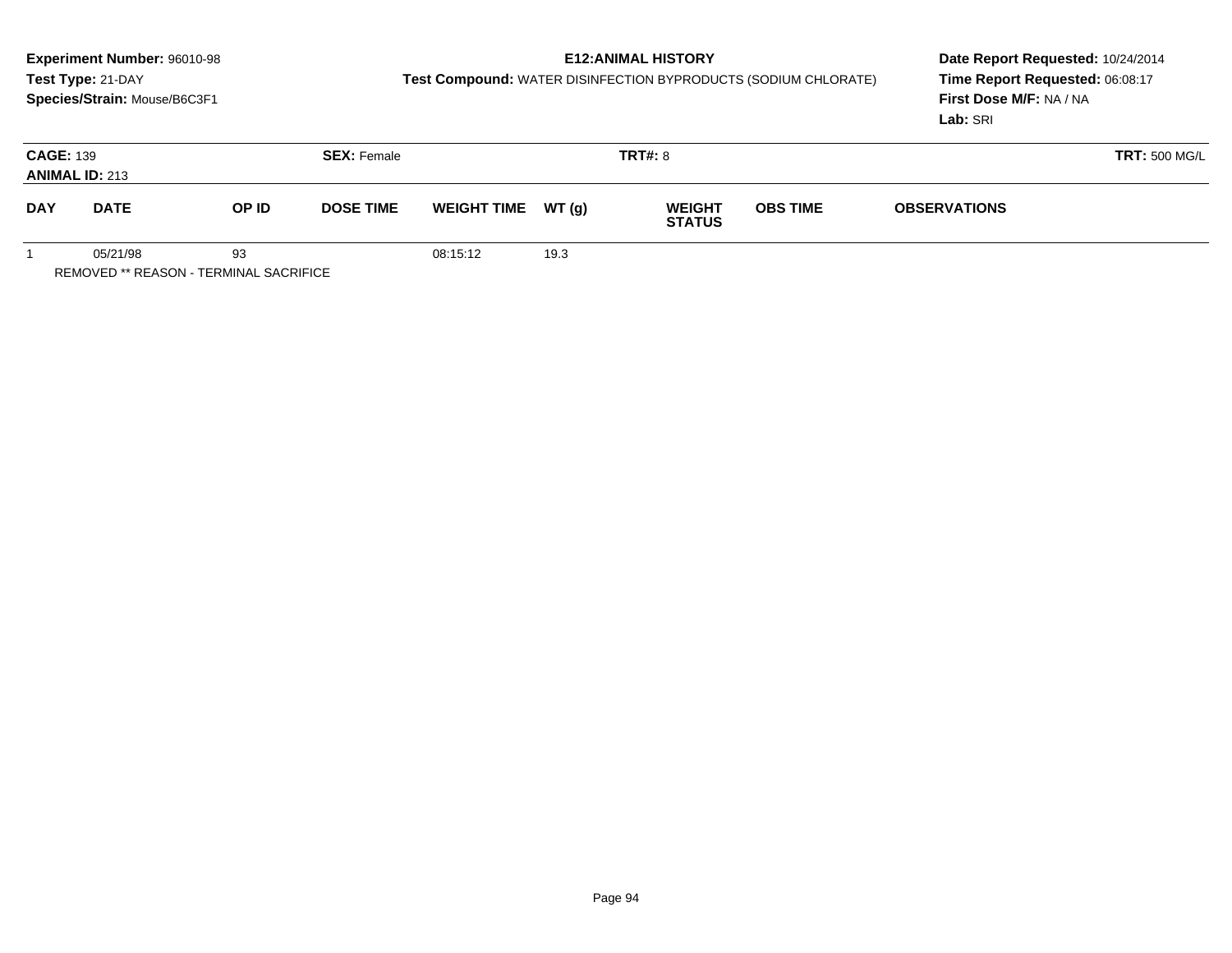# **E12:ANIMAL HISTORY**

**Test Compound:** WATER DISINFECTION BYPRODUCTS (SODIUM CHLORATE)

**Date Report Requested:** 10/24/2014 **Time Report Requested:** 06:08:17**First Dose M/F:** NA / NA**Lab:** SRI

| <b>CAGE: 139</b><br><b>ANIMAL ID: 214</b> |             |       | <b>SEX: Female</b> |                     |      | <b>TRT#: 8</b>                 |                 | <b>TRT: 500 MG/L</b> |  |
|-------------------------------------------|-------------|-------|--------------------|---------------------|------|--------------------------------|-----------------|----------------------|--|
| <b>DAY</b>                                | <b>DATE</b> | OP ID | <b>DOSE TIME</b>   | WEIGHT TIME $WT(g)$ |      | <b>WEIGHT</b><br><b>STATUS</b> | <b>OBS TIME</b> | <b>OBSERVATIONS</b>  |  |
|                                           | 05/21/98    | 93    |                    | 08:15:12            | 20.0 |                                |                 |                      |  |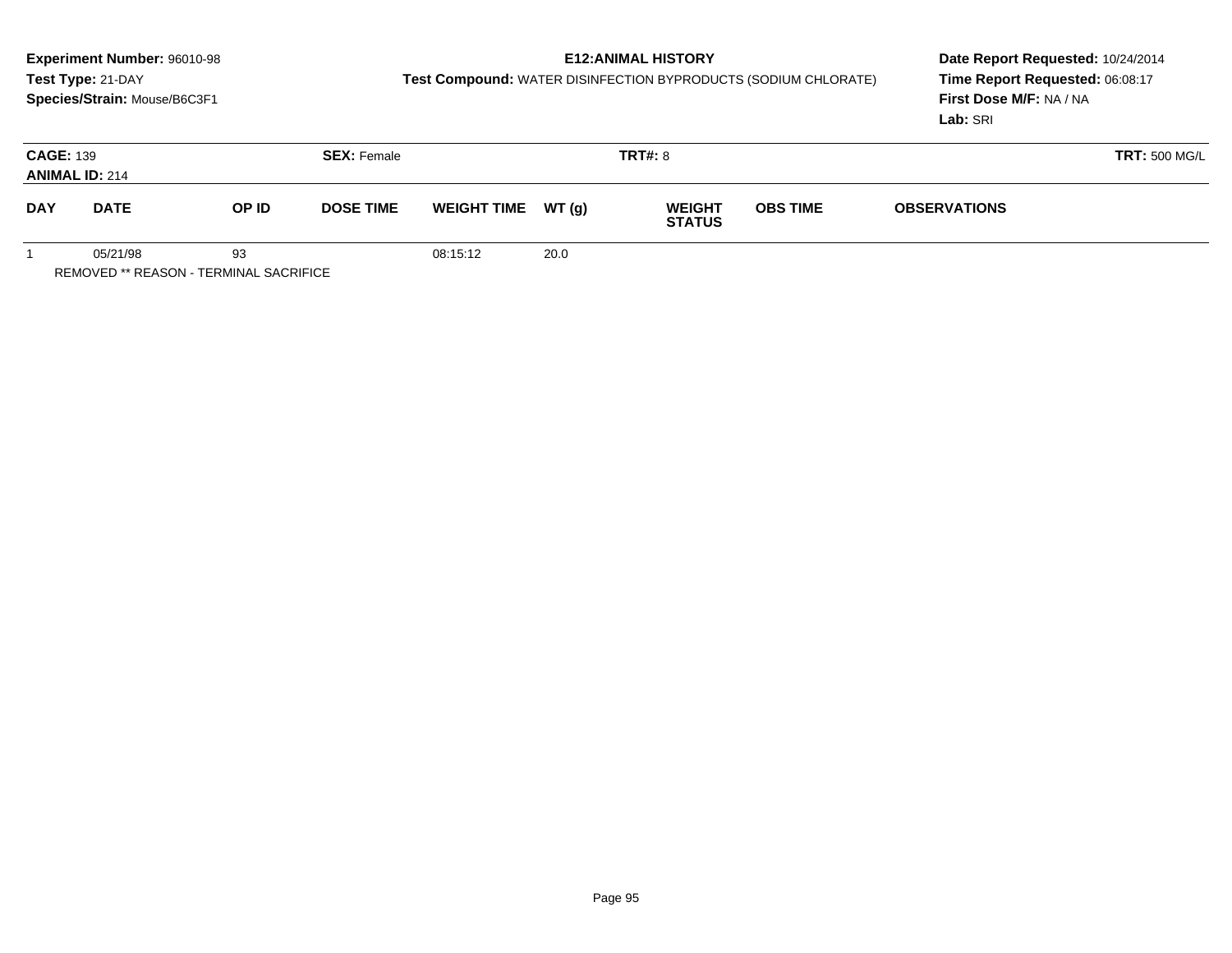# **E12:ANIMAL HISTORY**

**Test Compound:** WATER DISINFECTION BYPRODUCTS (SODIUM CHLORATE)

**Date Report Requested:** 10/24/2014 **Time Report Requested:** 06:08:17**First Dose M/F:** NA / NA**Lab:** SRI

| <b>CAGE: 139</b> | <b>ANIMAL ID: 215</b> |       | <b>SEX: Female</b> | <b>TRT#: 8</b> |                             |                                |                 | <b>TRT: 500 MG/L</b> |  |  |
|------------------|-----------------------|-------|--------------------|----------------|-----------------------------|--------------------------------|-----------------|----------------------|--|--|
| <b>DAY</b>       | <b>DATE</b>           | OP ID | <b>DOSE TIME</b>   |                | WT(g)<br><b>WEIGHT TIME</b> | <b>WEIGHT</b><br><b>STATUS</b> | <b>OBS TIME</b> | <b>OBSERVATIONS</b>  |  |  |
|                  | 05/21/98              | 93    |                    | 08:15:12       | 18.6                        |                                |                 |                      |  |  |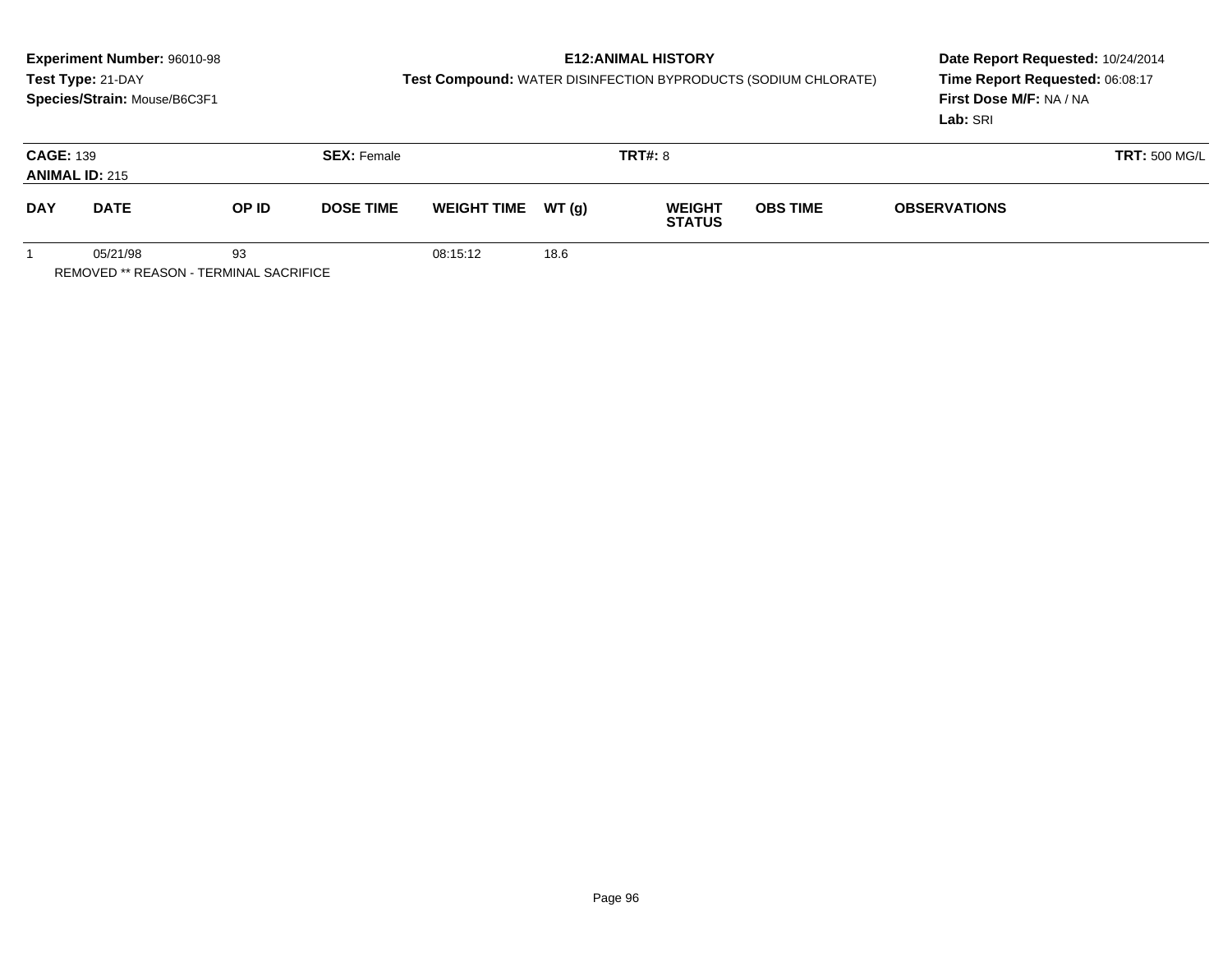# **E12:ANIMAL HISTORY**

**Test Compound:** WATER DISINFECTION BYPRODUCTS (SODIUM CHLORATE)

**Date Report Requested:** 10/24/2014 **Time Report Requested:** 06:08:17**First Dose M/F:** NA / NA**Lab:** SRI

| <b>CAGE: 140</b> | <b>ANIMAL ID: 216</b> |                           | <b>SEX: Female</b> |                     |      | <b>TRT#: 8</b>                 |                                        | <b>TRT: 500 MG/L</b> |  |  |
|------------------|-----------------------|---------------------------|--------------------|---------------------|------|--------------------------------|----------------------------------------|----------------------|--|--|
| <b>DAY</b>       | <b>DATE</b>           | OP ID<br><b>DOSE TIME</b> |                    | WEIGHT TIME $WT(g)$ |      | <b>WEIGHT</b><br><b>STATUS</b> | <b>OBS TIME</b><br><b>OBSERVATIONS</b> |                      |  |  |
|                  | 05/21/98              | 93                        |                    | 08:15:14            | 21.0 |                                |                                        |                      |  |  |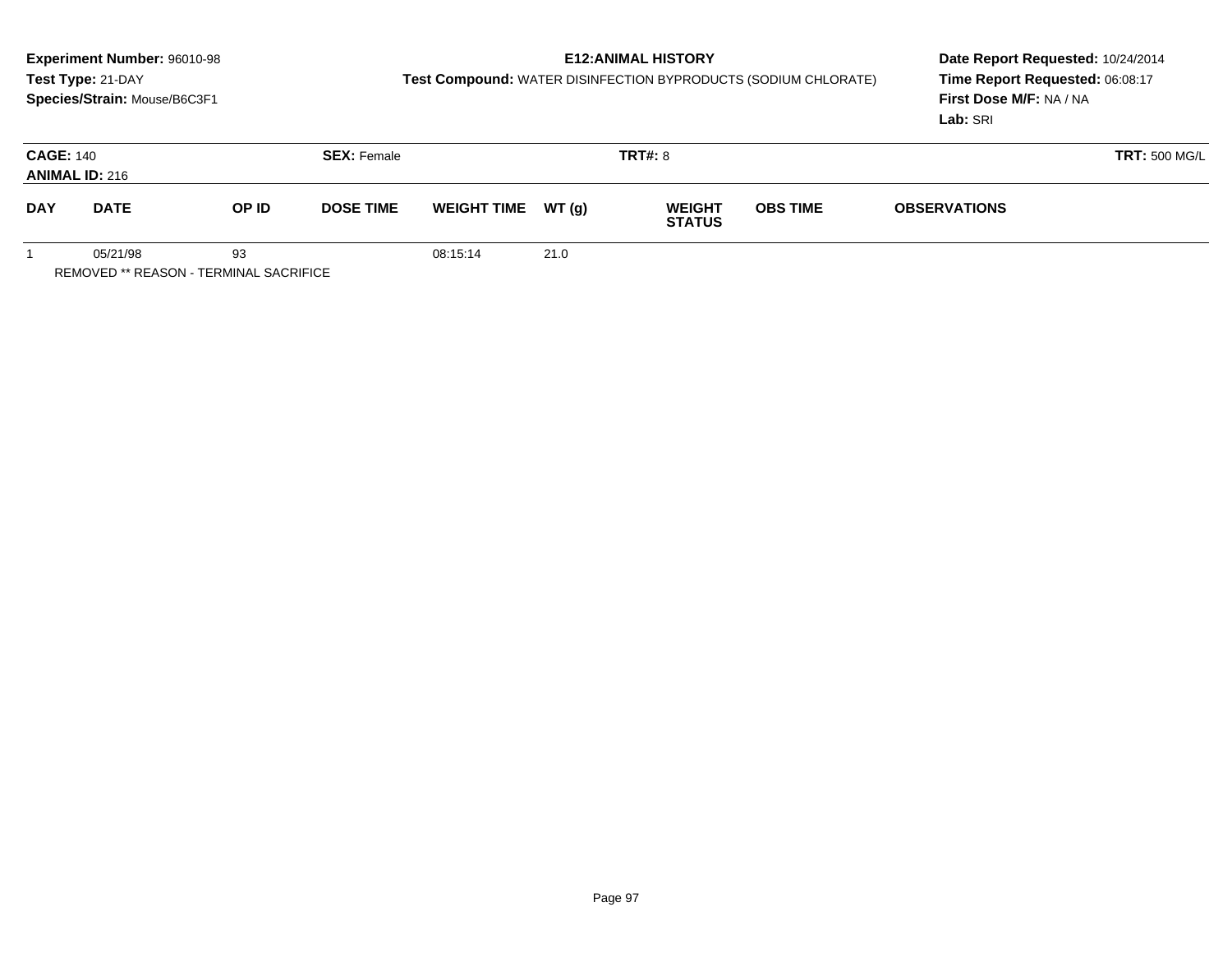# **E12:ANIMAL HISTORY**

**Test Compound:** WATER DISINFECTION BYPRODUCTS (SODIUM CHLORATE)

**Date Report Requested:** 10/24/2014 **Time Report Requested:** 06:08:17**First Dose M/F:** NA / NA**Lab:** SRI

| <b>CAGE: 140</b> | <b>ANIMAL ID: 217</b> |       | <b>SEX: Female</b> |                                        |  | <b>TRT#: 8</b>                 |                 | <b>TRT: 500 MG/L</b> |  |
|------------------|-----------------------|-------|--------------------|----------------------------------------|--|--------------------------------|-----------------|----------------------|--|
| <b>DAY</b>       | <b>DATE</b>           | OP ID |                    | <b>WEIGHT TIME</b><br><b>DOSE TIME</b> |  | <b>WEIGHT</b><br><b>STATUS</b> | <b>OBS TIME</b> | <b>OBSERVATIONS</b>  |  |
|                  | 05/21/98<br>93        |       | 08:15:14           | 16.8                                   |  |                                |                 |                      |  |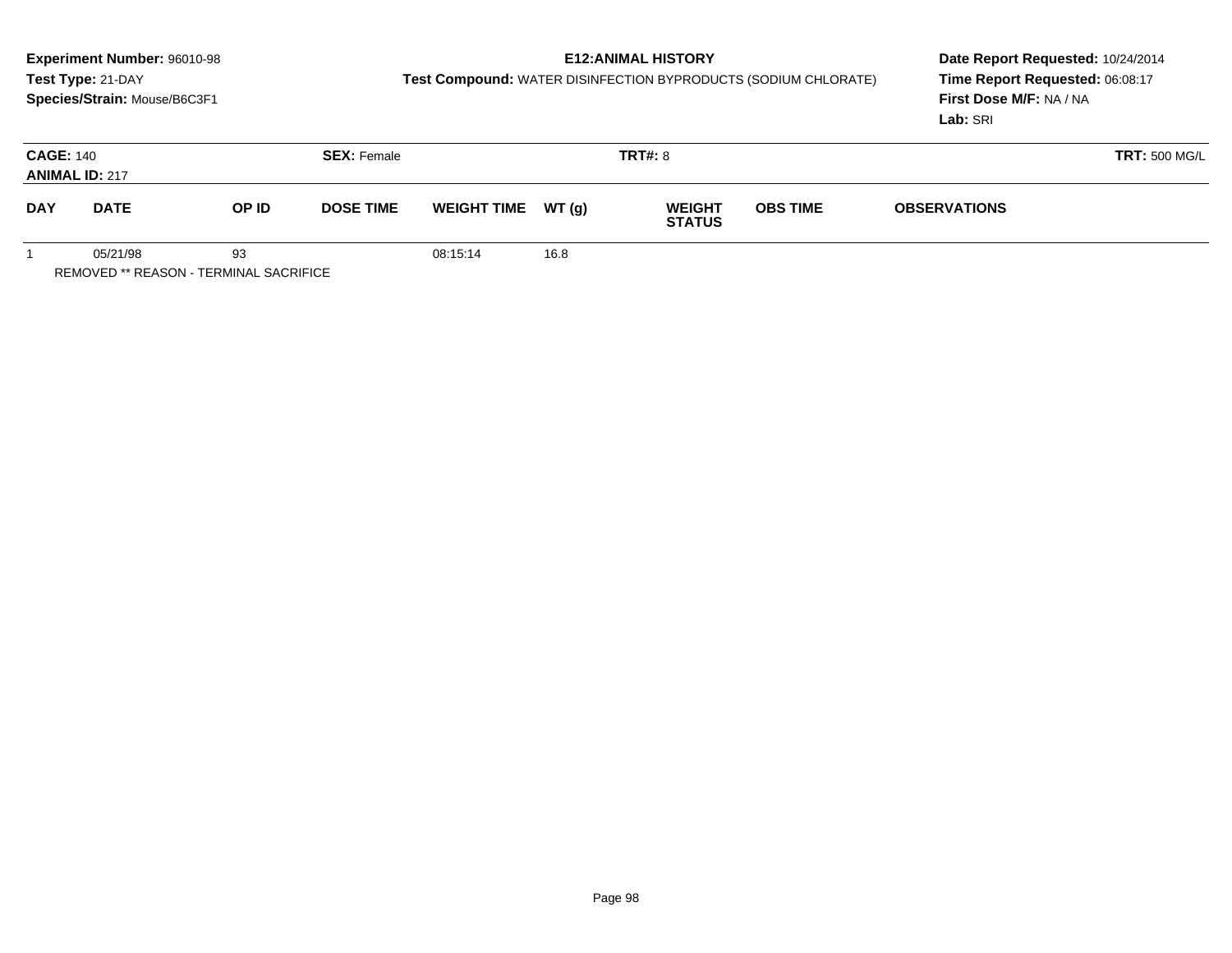# **E12:ANIMAL HISTORY**

**Test Compound:** WATER DISINFECTION BYPRODUCTS (SODIUM CHLORATE)

**Date Report Requested:** 10/24/2014 **Time Report Requested:** 06:08:17**First Dose M/F:** NA / NA**Lab:** SRI

| <b>CAGE: 140</b> | <b>ANIMAL ID: 218</b> |       | <b>SEX: Female</b> |                                        |      | <b>TRT#: 8</b>                          |  |                     | <b>TRT: 500 MG/L</b> |
|------------------|-----------------------|-------|--------------------|----------------------------------------|------|-----------------------------------------|--|---------------------|----------------------|
| <b>DAY</b>       | <b>DATE</b>           | OP ID |                    | <b>WEIGHT TIME</b><br><b>DOSE TIME</b> |      | WT(g)<br><b>WEIGHT</b><br><b>STATUS</b> |  | <b>OBSERVATIONS</b> |                      |
|                  | 05/21/98              | 93    |                    | 08:15:14                               | 20.6 |                                         |  |                     |                      |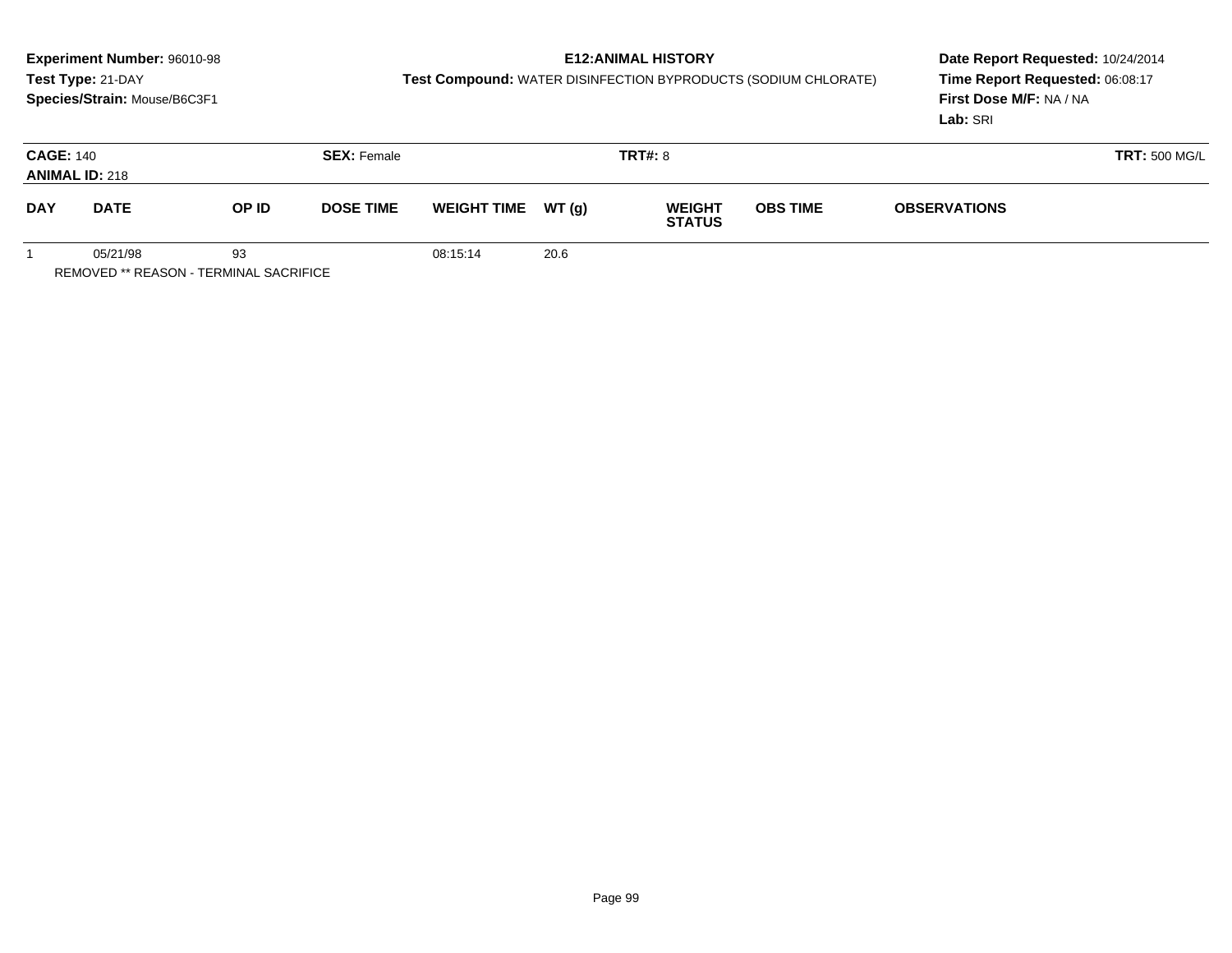# **E12:ANIMAL HISTORY**

**Test Compound:** WATER DISINFECTION BYPRODUCTS (SODIUM CHLORATE)

**Date Report Requested:** 10/24/2014 **Time Report Requested:** 06:08:17**First Dose M/F:** NA / NA**Lab:** SRI

| <b>CAGE: 140</b><br><b>ANIMAL ID: 219</b> |          |       | <b>SEX: Female</b> |                     |      | <b>TRT#: 8</b>                 |                 |  | <b>TRT: 500 MG/L</b> |
|-------------------------------------------|----------|-------|--------------------|---------------------|------|--------------------------------|-----------------|--|----------------------|
| <b>DAY</b><br><b>DATE</b>                 |          | OP ID | <b>DOSE TIME</b>   | WEIGHT TIME $WT(g)$ |      | <b>WEIGHT</b><br><b>STATUS</b> | <b>OBS TIME</b> |  |                      |
|                                           | 05/21/98 | 93    |                    | 08:15:14            | 19.4 |                                |                 |  |                      |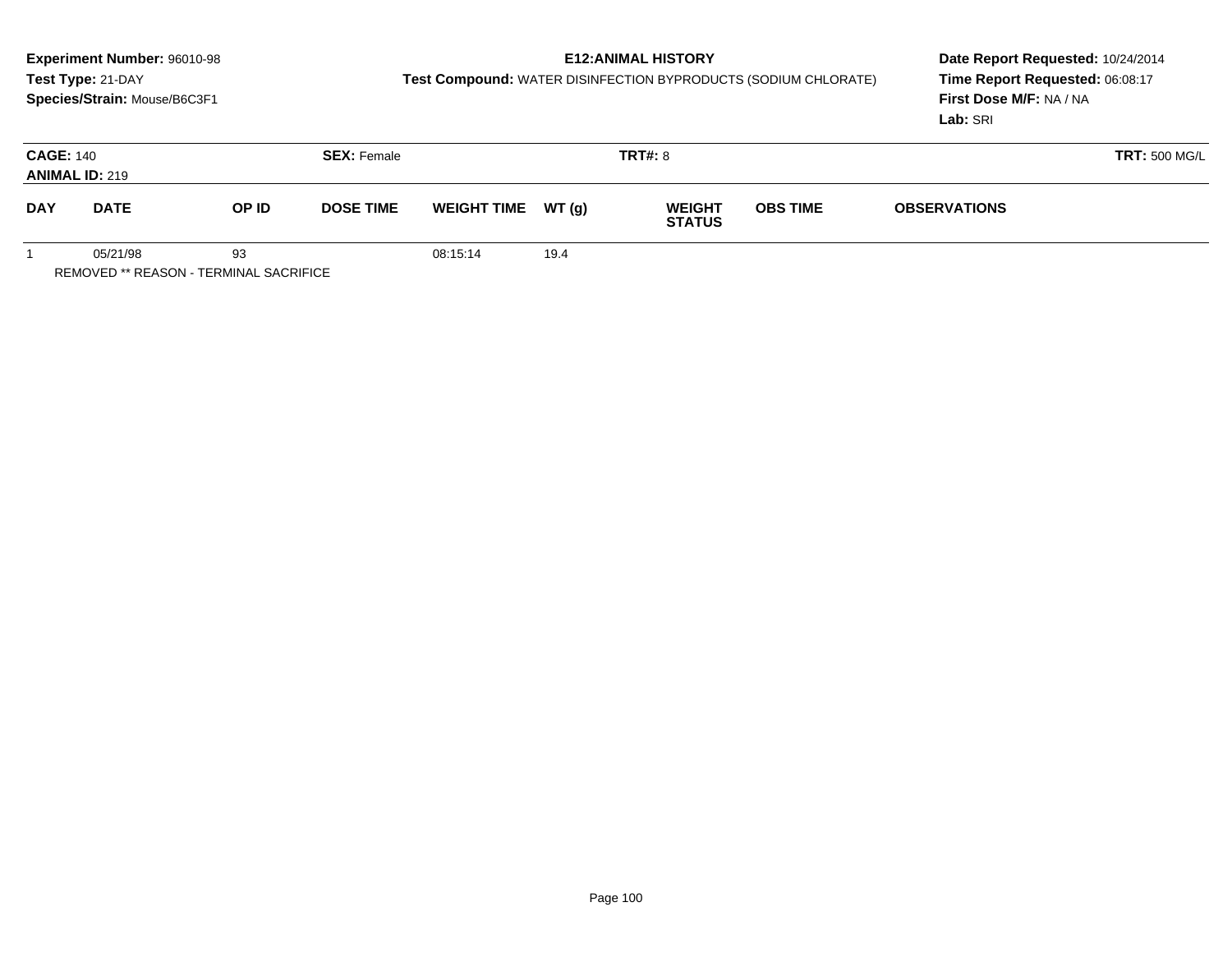# **E12:ANIMAL HISTORY**

**Test Compound:** WATER DISINFECTION BYPRODUCTS (SODIUM CHLORATE)

**Date Report Requested:** 10/24/2014 **Time Report Requested:** 06:08:17**First Dose M/F:** NA / NA**Lab:** SRI

| <b>CAGE: 140</b><br><b>ANIMAL ID: 220</b> |             |       | <b>SEX: Female</b> |                     |      | <b>TRT#: 8</b>                 |                 |  | <b>TRT: 500 MG/L</b> |
|-------------------------------------------|-------------|-------|--------------------|---------------------|------|--------------------------------|-----------------|--|----------------------|
| <b>DAY</b>                                | <b>DATE</b> | OP ID | <b>DOSE TIME</b>   | WEIGHT TIME $WT(g)$ |      | <b>WEIGHT</b><br><b>STATUS</b> | <b>OBS TIME</b> |  |                      |
|                                           | 05/21/98    | 93    |                    | 08:15:14            | 16.8 |                                |                 |  |                      |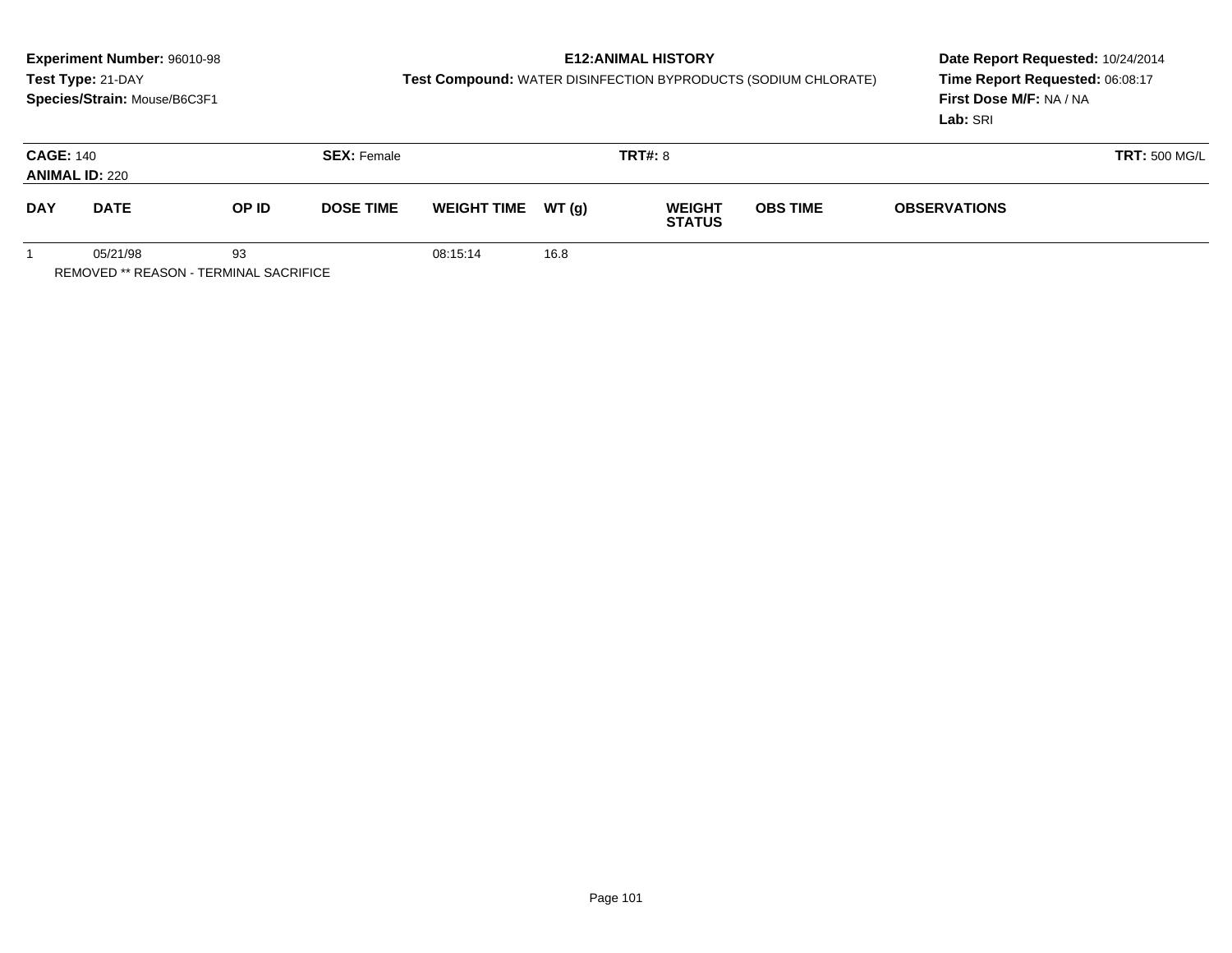# **E12:ANIMAL HISTORY**

**Test Compound:** WATER DISINFECTION BYPRODUCTS (SODIUM CHLORATE)

**Date Report Requested:** 10/24/2014 **Time Report Requested:** 06:08:17**First Dose M/F:** NA / NA**Lab:** SRI

| <b>CAGE: 141</b><br><b>ANIMAL ID: 221</b> |          |                                                                   | <b>SEX: Female</b> |                    |      | <b>TRT#: 10</b>                |                 | <b>TRT: 1000MG/L</b> |  |
|-------------------------------------------|----------|-------------------------------------------------------------------|--------------------|--------------------|------|--------------------------------|-----------------|----------------------|--|
| <b>DAY</b><br><b>DATE</b>                 |          | OP ID<br><b>DOSE TIME</b>                                         |                    | WEIGHT TIME WT (g) |      | <b>WEIGHT</b><br><b>STATUS</b> | <b>OBS TIME</b> | <b>OBSERVATIONS</b>  |  |
|                                           | 05/21/98 | 93<br>$P = 100$ $P = 100$ $P = 100$ $P = 100$ $P = 100$ $P = 100$ |                    | 08:15:16           | 18.2 |                                |                 |                      |  |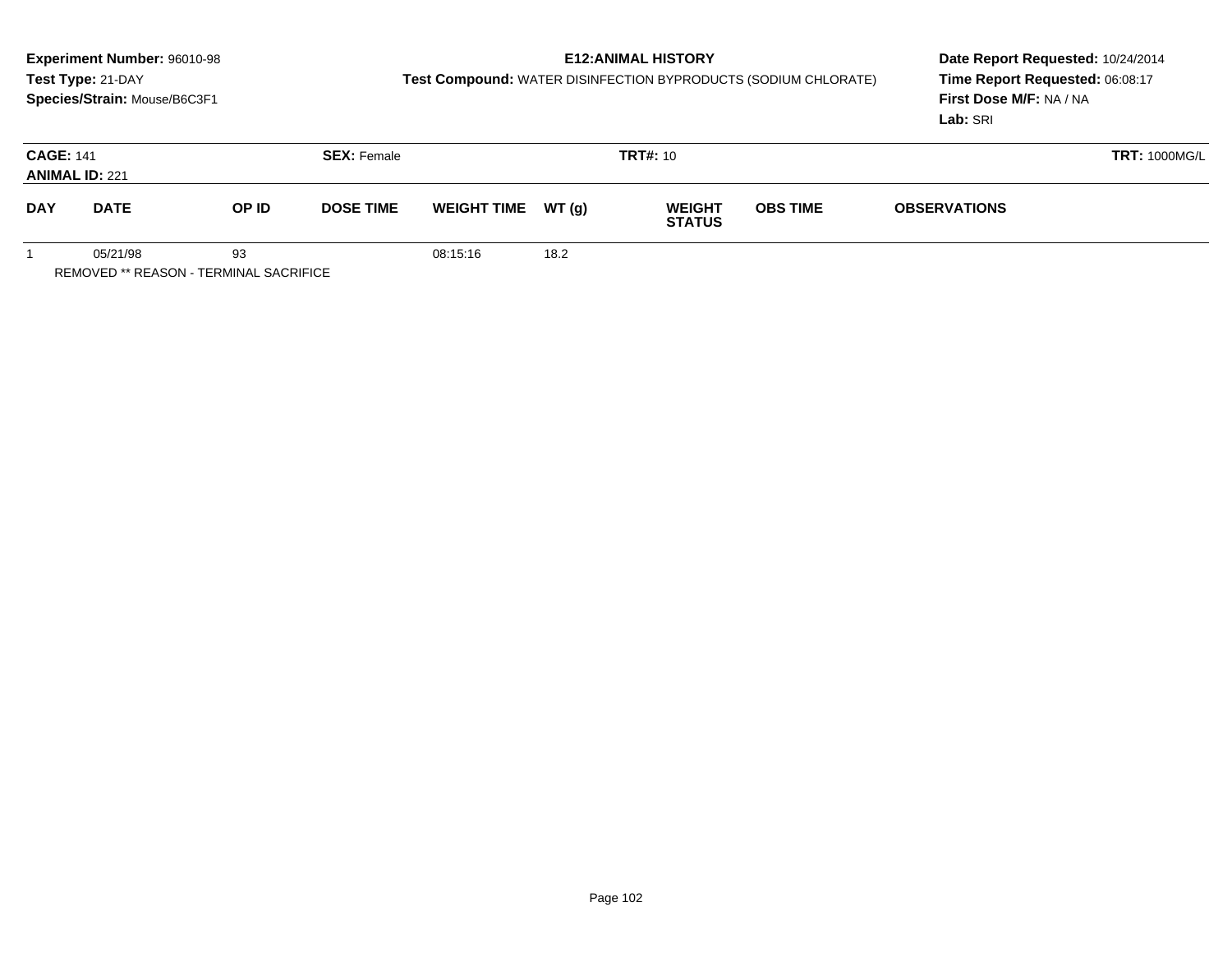# **E12:ANIMAL HISTORY**

**Test Compound:** WATER DISINFECTION BYPRODUCTS (SODIUM CHLORATE)

**Date Report Requested:** 10/24/2014 **Time Report Requested:** 06:08:17**First Dose M/F:** NA / NA**Lab:** SRI

| <b>CAGE: 141</b><br><b>ANIMAL ID: 222</b>              |          |                    | <b>SEX: Female</b> |                                |                 | <b>TRT#: 10</b>     |  | <b>TRT: 1000MG/L</b> |  |
|--------------------------------------------------------|----------|--------------------|--------------------|--------------------------------|-----------------|---------------------|--|----------------------|--|
| <b>DAY</b><br>OP ID<br><b>DATE</b><br><b>DOSE TIME</b> |          | <b>WEIGHT TIME</b> | WT (g)             | <b>WEIGHT</b><br><b>STATUS</b> | <b>OBS TIME</b> | <b>OBSERVATIONS</b> |  |                      |  |
|                                                        | 05/21/98 | 93                 |                    | 08:15:16                       | 19.9            |                     |  |                      |  |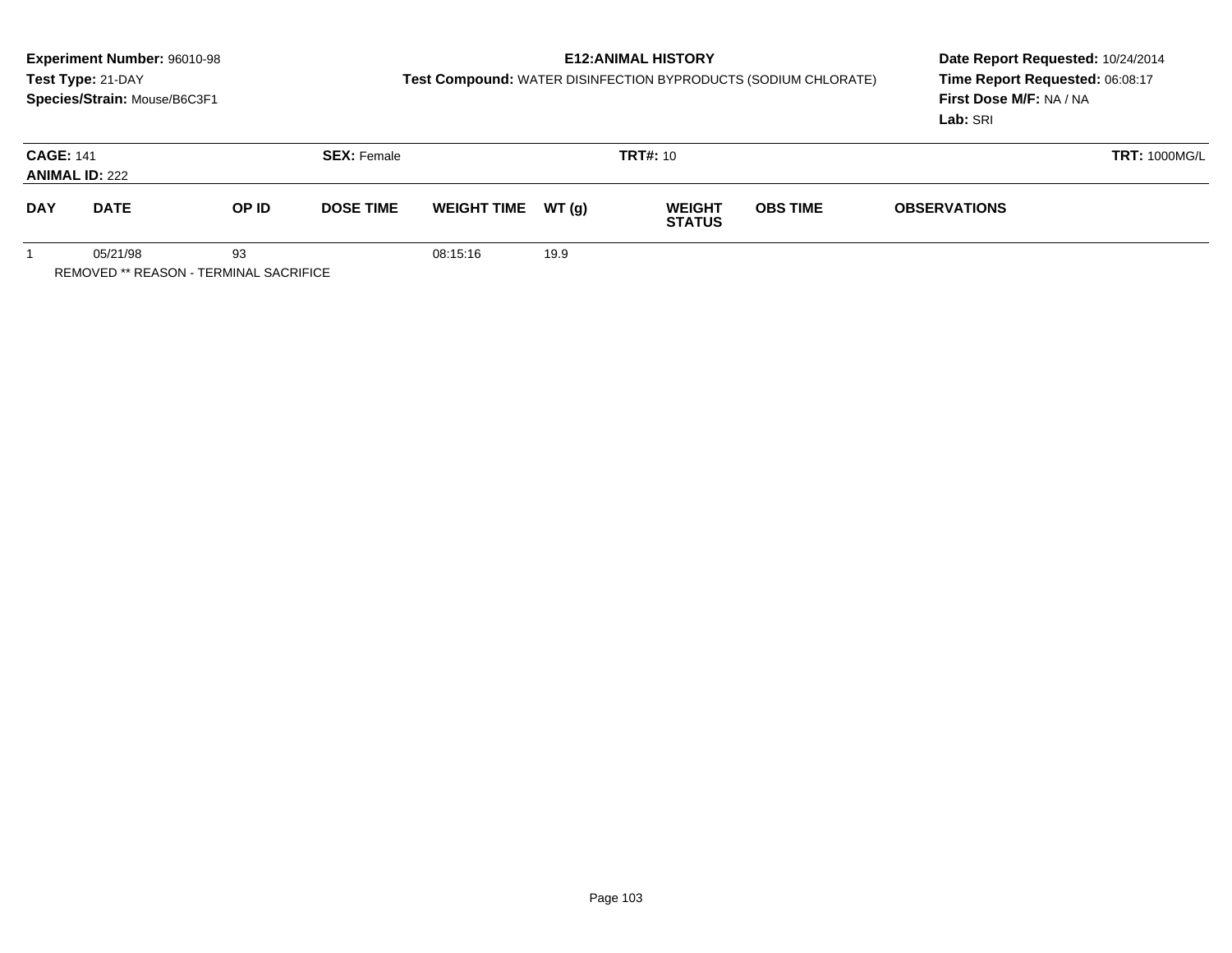# **E12:ANIMAL HISTORY**

**Test Compound:** WATER DISINFECTION BYPRODUCTS (SODIUM CHLORATE)

**Date Report Requested:** 10/24/2014 **Time Report Requested:** 06:08:17**First Dose M/F:** NA / NA**Lab:** SRI

| <b>CAGE: 141</b> | <b>ANIMAL ID: 223</b>                                                   |                           | <b>SEX: Female</b> |                                                       |      | <b>TRT#: 10</b> |                 | <b>TRT: 1000MG/L</b> |  |  |
|------------------|-------------------------------------------------------------------------|---------------------------|--------------------|-------------------------------------------------------|------|-----------------|-----------------|----------------------|--|--|
| <b>DAY</b>       | <b>DATE</b>                                                             | OP ID<br><b>DOSE TIME</b> |                    | WEIGHT TIME $WT(g)$<br><b>WEIGHT</b><br><b>STATUS</b> |      |                 | <b>OBS TIME</b> | <b>OBSERVATIONS</b>  |  |  |
|                  | 05/21/98<br>$P = 100$ $P = 100$ $P = 100$ $P = 100$ $P = 100$ $P = 100$ | 93                        |                    | 08:15:16                                              | 19.8 |                 |                 |                      |  |  |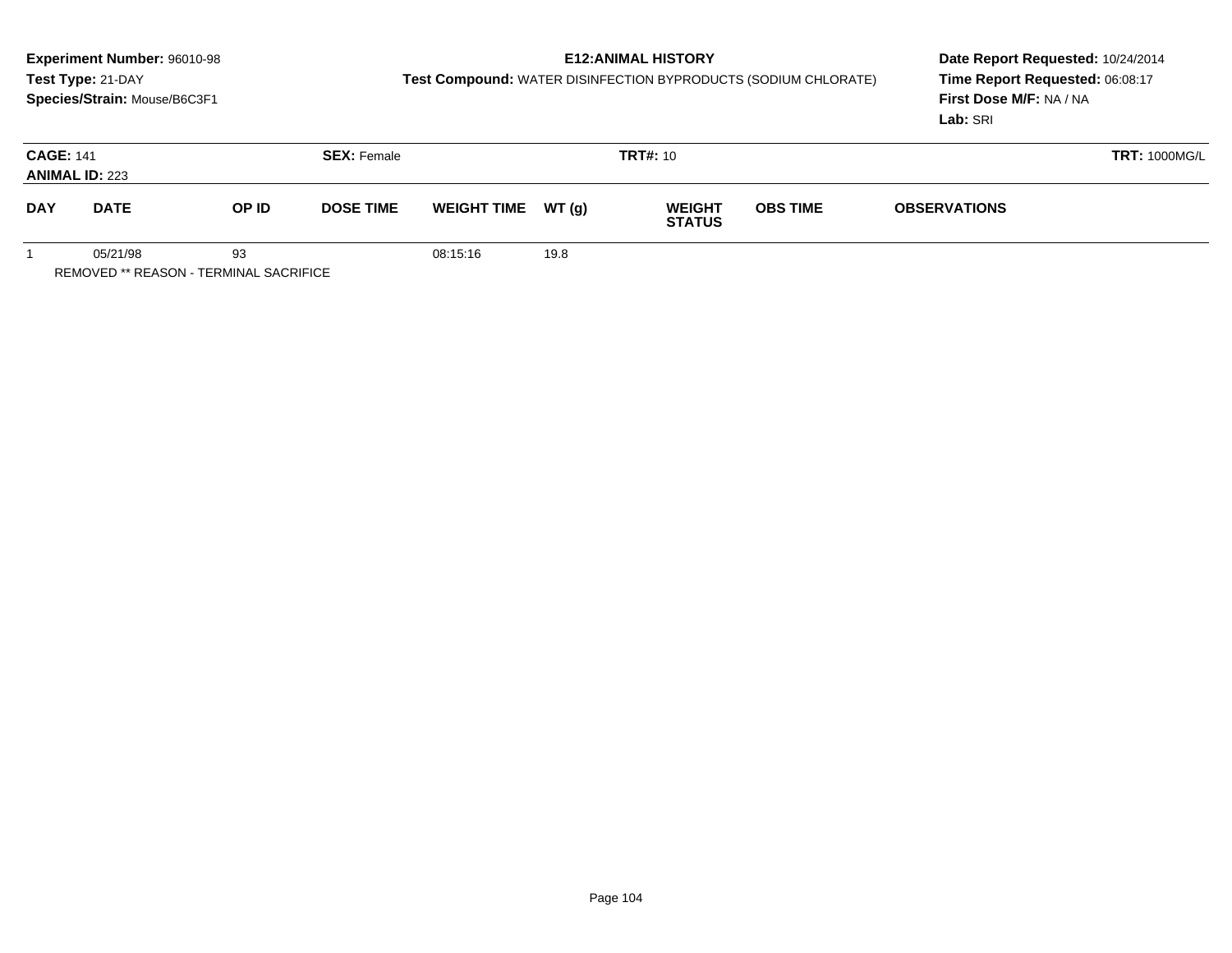# **E12:ANIMAL HISTORY**

**Test Compound:** WATER DISINFECTION BYPRODUCTS (SODIUM CHLORATE)

**Date Report Requested:** 10/24/2014 **Time Report Requested:** 06:08:17**First Dose M/F:** NA / NA**Lab:** SRI

| <b>CAGE: 141</b> | <b>ANIMAL ID: 224</b>                                     |                           | <b>SEX: Female</b> |                     |      | <b>TRT#: 10</b>                | <b>TRT: 1000MG/L</b> |  |  |
|------------------|-----------------------------------------------------------|---------------------------|--------------------|---------------------|------|--------------------------------|----------------------|--|--|
| <b>DAY</b>       | <b>DATE</b>                                               | OP ID<br><b>DOSE TIME</b> |                    | WEIGHT TIME $WT(g)$ |      | <b>WEIGHT</b><br><b>STATUS</b> | <b>OBS TIME</b>      |  |  |
|                  | 05/21/98<br>$D = 100$ (FB $\pm 0.5$ CALL TEDUCH) ALONE OF | 93                        |                    | 08:15:16            | 20.8 |                                |                      |  |  |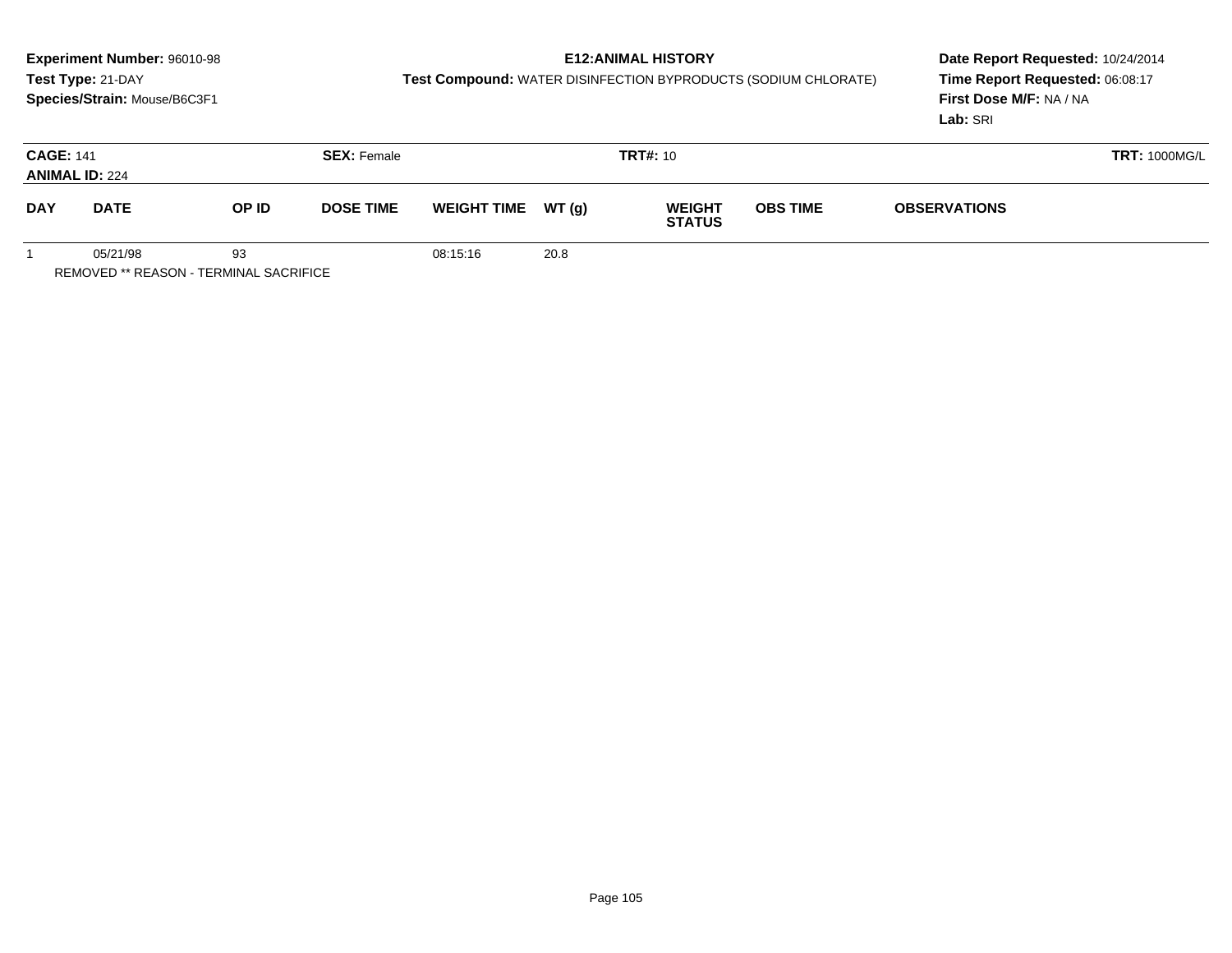# **E12:ANIMAL HISTORY**

**Test Compound:** WATER DISINFECTION BYPRODUCTS (SODIUM CHLORATE)

**Date Report Requested:** 10/24/2014 **Time Report Requested:** 06:08:17**First Dose M/F:** NA / NA**Lab:** SRI

|            | <b>CAGE: 141</b><br><b>SEX: Female</b><br><b>ANIMAL ID: 225</b> |    |  |                     |      | <b>TRT#:</b> 10                |                 | <b>TRT: 1000MG/L</b> |  |
|------------|-----------------------------------------------------------------|----|--|---------------------|------|--------------------------------|-----------------|----------------------|--|
| <b>DAY</b> | OP ID<br><b>DOSE TIME</b><br><b>DATE</b>                        |    |  | WEIGHT TIME $WT(g)$ |      | <b>WEIGHT</b><br><b>STATUS</b> | <b>OBS TIME</b> | <b>OBSERVATIONS</b>  |  |
|            | 05/21/98                                                        | 93 |  | 08:15:16            | 17.5 |                                |                 |                      |  |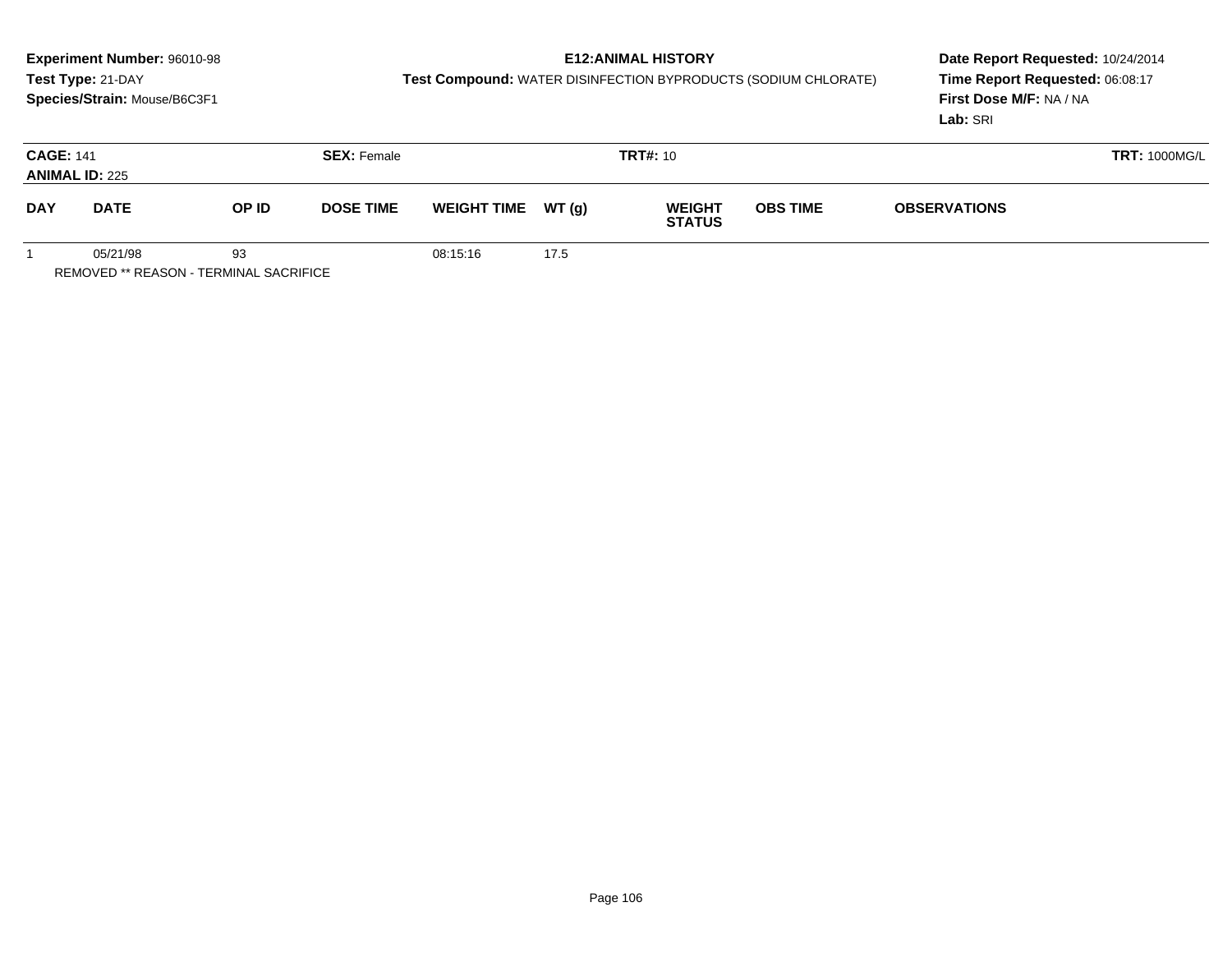# **E12:ANIMAL HISTORY**

**Test Compound:** WATER DISINFECTION BYPRODUCTS (SODIUM CHLORATE)

**Date Report Requested:** 10/24/2014 **Time Report Requested:** 06:08:17**First Dose M/F:** NA / NA**Lab:** SRI

|            | <b>CAGE: 142</b><br><b>SEX: Female</b><br><b>ANIMAL ID: 226</b> |    |                  |                     |      | <b>TRT#:</b> 10                |                 | <b>TRT: 1000MG/L</b> |  |
|------------|-----------------------------------------------------------------|----|------------------|---------------------|------|--------------------------------|-----------------|----------------------|--|
| <b>DAY</b> | OP ID<br><b>DATE</b>                                            |    | <b>DOSE TIME</b> | WEIGHT TIME $WT(g)$ |      | <b>WEIGHT</b><br><b>STATUS</b> | <b>OBS TIME</b> | <b>OBSERVATIONS</b>  |  |
|            | 05/21/98                                                        | 93 |                  | 08:15:18            | 18.6 |                                |                 |                      |  |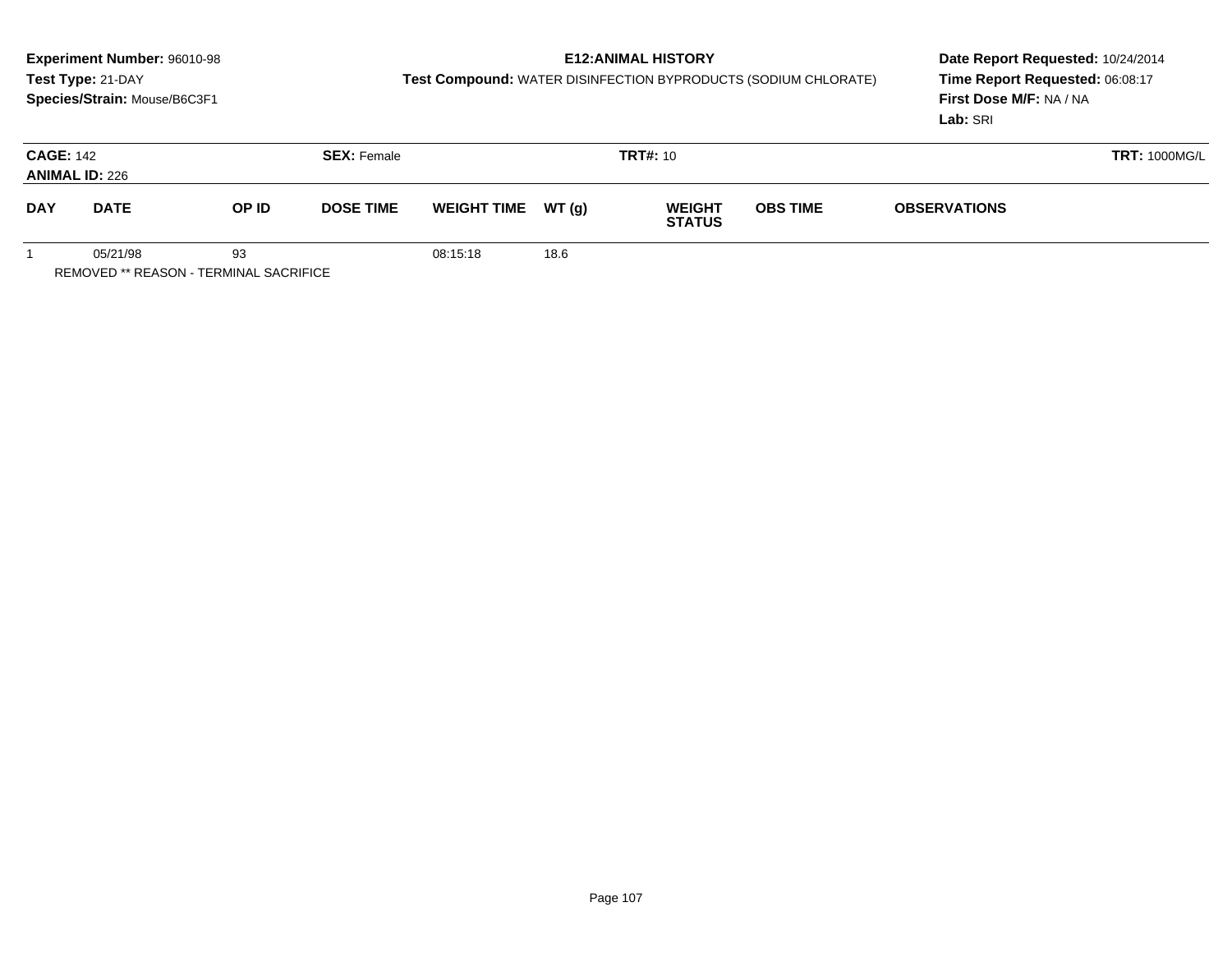# **E12:ANIMAL HISTORY**

**Test Compound:** WATER DISINFECTION BYPRODUCTS (SODIUM CHLORATE)

**Date Report Requested:** 10/24/2014 **Time Report Requested:** 06:08:17**First Dose M/F:** NA / NA**Lab:** SRI

| <b>CAGE: 142</b> | <b>ANIMAL ID: 227</b>                                    |                           | <b>SEX: Female</b> |          |                                                       | <b>TRT#:</b> 10 | <b>TRT: 1000MG/L</b> |                                        |  |  |
|------------------|----------------------------------------------------------|---------------------------|--------------------|----------|-------------------------------------------------------|-----------------|----------------------|----------------------------------------|--|--|
| <b>DAY</b>       | <b>DATE</b>                                              | OP ID<br><b>DOSE TIME</b> |                    |          | WEIGHT TIME $WT(g)$<br><b>WEIGHT</b><br><b>STATUS</b> |                 |                      | <b>OBS TIME</b><br><b>OBSERVATIONS</b> |  |  |
|                  | 05/21/98<br>93<br>DEMOVED ** DEAGONL TEDMINIAL OAGDIELOE |                           |                    | 08:15:18 | 20.2                                                  |                 |                      |                                        |  |  |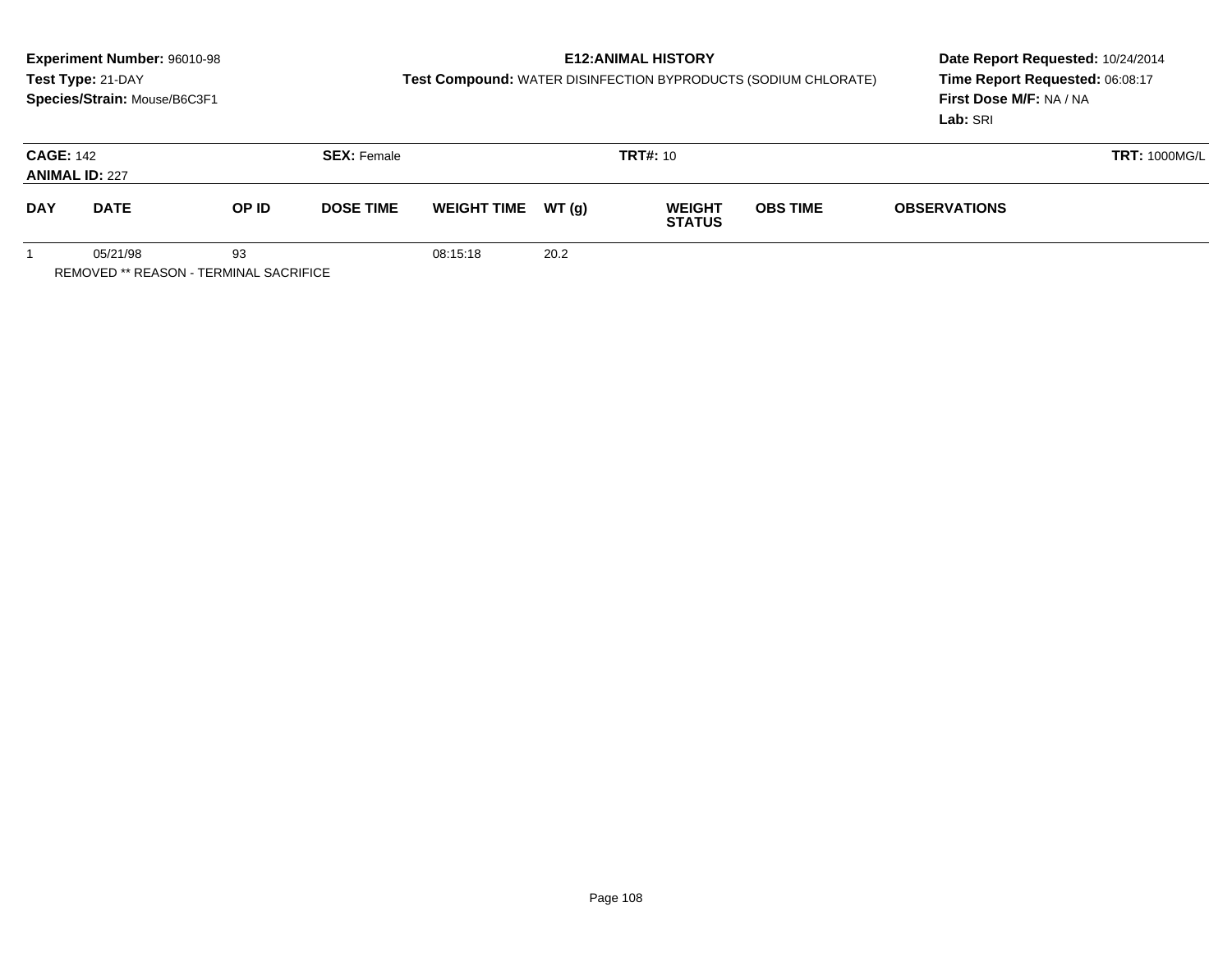#### **E12:ANIMAL HISTORY**

**Test Compound:** WATER DISINFECTION BYPRODUCTS (SODIUM CHLORATE)

**Date Report Requested:** 10/24/2014 **Time Report Requested:** 06:08:17**First Dose M/F:** NA / NA**Lab:** SRI

| <b>CAGE: 142</b><br><b>ANIMAL ID: 228</b> |          |       | <b>SEX: Female</b> |                     |      | <b>TRT#:</b> 10                |                 | <b>TRT: 1000MG/L</b> |  |  |
|-------------------------------------------|----------|-------|--------------------|---------------------|------|--------------------------------|-----------------|----------------------|--|--|
| <b>DAY</b><br><b>DATE</b>                 |          | OP ID | <b>DOSE TIME</b>   | WEIGHT TIME $WT(g)$ |      | <b>WEIGHT</b><br><b>STATUS</b> | <b>OBS TIME</b> | <b>OBSERVATIONS</b>  |  |  |
|                                           | 05/21/98 | 93    |                    | 08:15:18            | 17.3 |                                |                 |                      |  |  |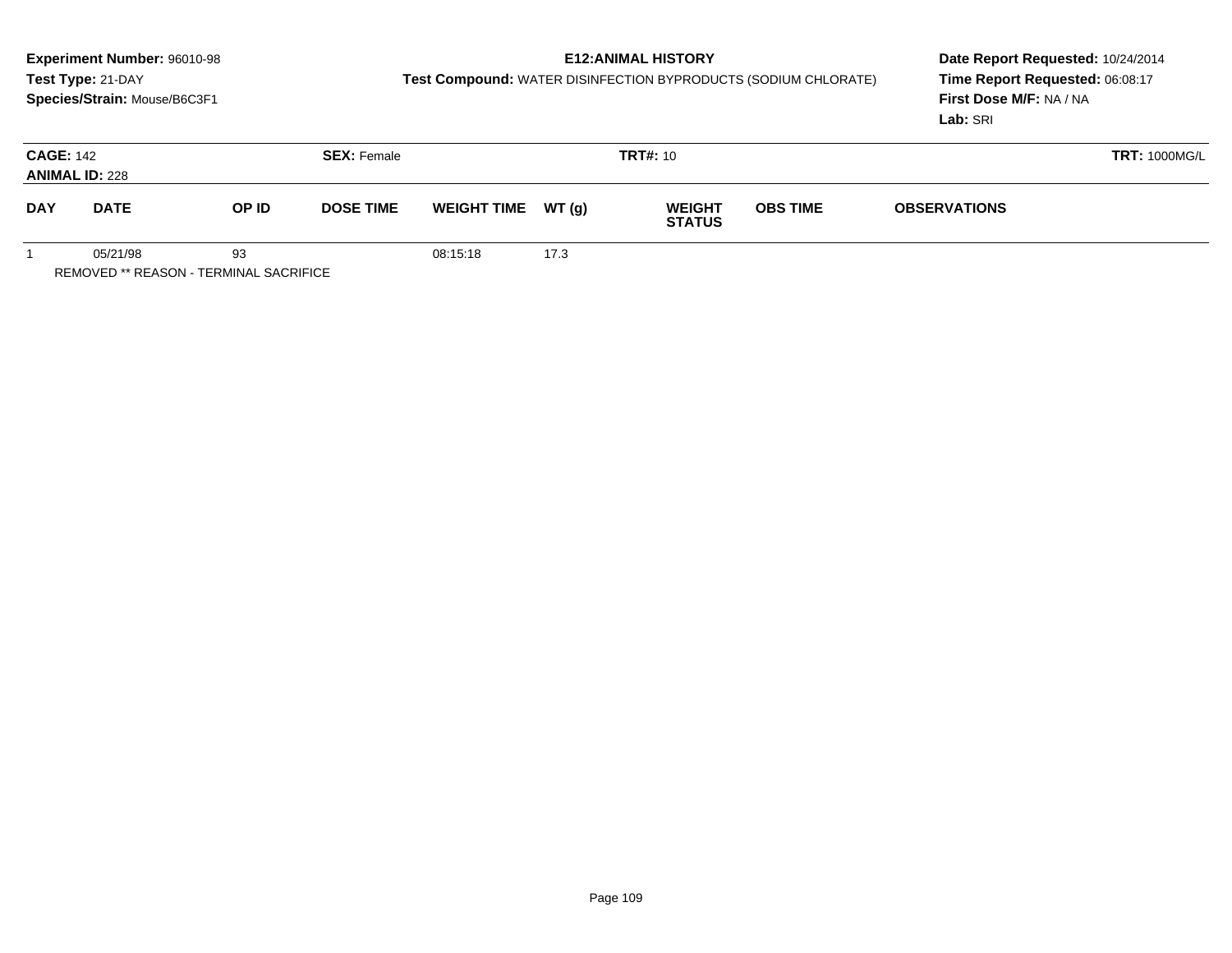# **E12:ANIMAL HISTORY**

**Test Compound:** WATER DISINFECTION BYPRODUCTS (SODIUM CHLORATE)

**Date Report Requested:** 10/24/2014 **Time Report Requested:** 06:08:17**First Dose M/F:** NA / NA**Lab:** SRI

| <b>CAGE: 142</b>          | <b>ANIMAL ID: 229</b> |                                                                   | <b>SEX: Female</b> |                    |      | <b>TRT#: 10</b>                |                 | <b>TRT: 1000MG/L</b> |  |
|---------------------------|-----------------------|-------------------------------------------------------------------|--------------------|--------------------|------|--------------------------------|-----------------|----------------------|--|
| <b>DAY</b><br><b>DATE</b> |                       | OP ID                                                             | <b>DOSE TIME</b>   | WEIGHT TIME WT (g) |      | <b>WEIGHT</b><br><b>STATUS</b> | <b>OBS TIME</b> | <b>OBSERVATIONS</b>  |  |
|                           | 05/21/98              | 93<br>$P = 100$ $P = 100$ $P = 100$ $P = 100$ $P = 100$ $P = 100$ |                    | 08:15:18           | 17.2 |                                |                 |                      |  |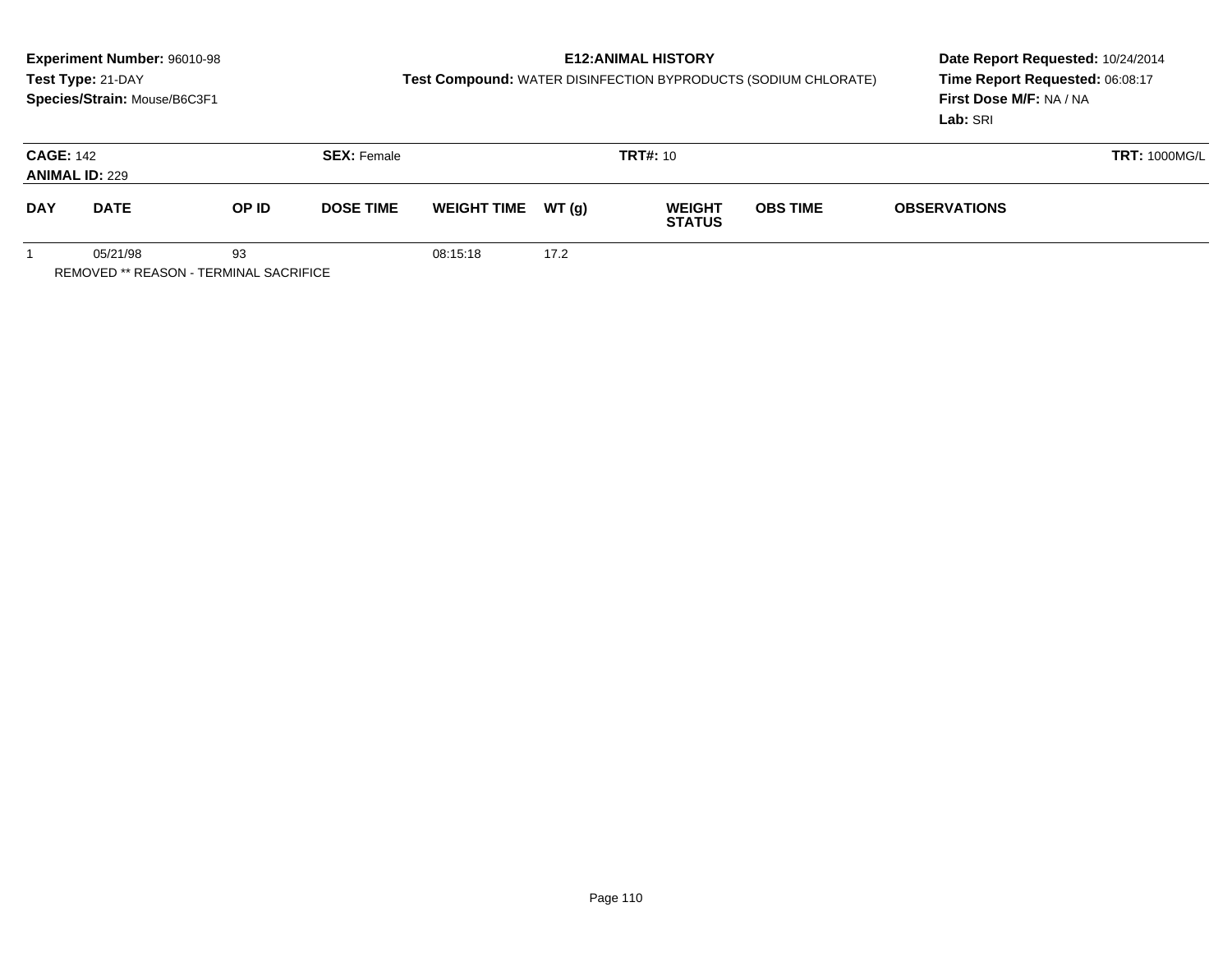# **E12:ANIMAL HISTORY**

**Test Compound:** WATER DISINFECTION BYPRODUCTS (SODIUM CHLORATE)

**Date Report Requested:** 10/24/2014 **Time Report Requested:** 06:08:17**First Dose M/F:** NA / NA**Lab:** SRI

|            | <b>CAGE: 142</b><br><b>ANIMAL ID: 230</b>                 |       | <b>SEX: Female</b> |          |                                                       | <b>TRT#: 10</b> |  | <b>TRT: 1000MG/L</b> |  |
|------------|-----------------------------------------------------------|-------|--------------------|----------|-------------------------------------------------------|-----------------|--|----------------------|--|
| <b>DAY</b> | <b>DATE</b>                                               | OP ID | <b>DOSE TIME</b>   |          | WEIGHT TIME $WT(g)$<br><b>WEIGHT</b><br><b>STATUS</b> |                 |  | <b>OBSERVATIONS</b>  |  |
|            | 05/21/98<br>$D = 100$ (FB $\pm 0.5$ CALL TEDUCH) ALONE OF | 93    |                    | 08:15:18 | 20.4                                                  |                 |  |                      |  |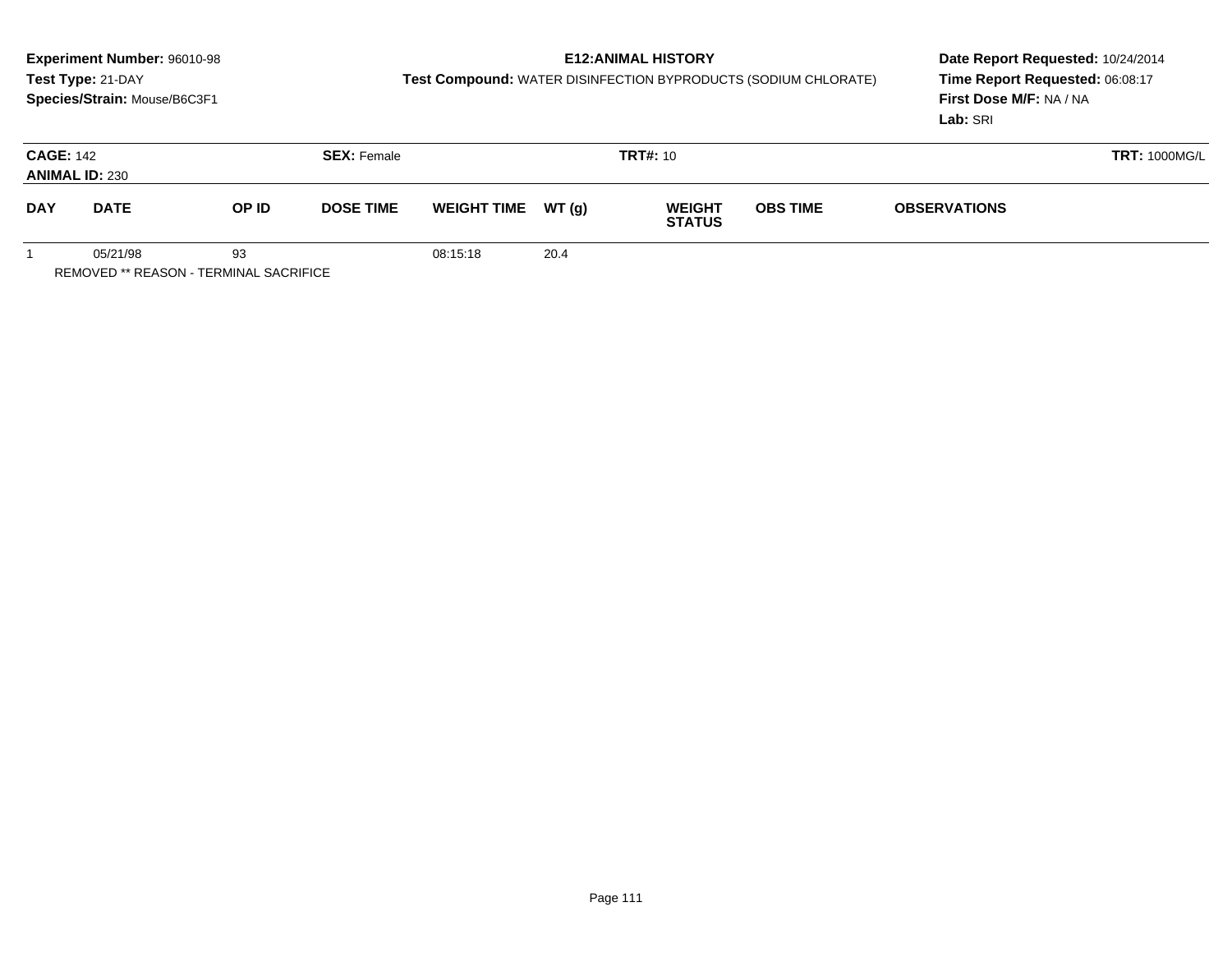# **E12:ANIMAL HISTORY**

**Test Compound:** WATER DISINFECTION BYPRODUCTS (SODIUM CHLORATE)

**Date Report Requested:** 10/24/2014 **Time Report Requested:** 06:08:17**First Dose M/F:** NA / NA**Lab:** SRI

| <b>CAGE: 143</b><br><b>ANIMAL ID: 231</b> |             | <b>SEX: Female</b> |                  |                     | <b>TRT#:</b> 12 |                                |                                        | <b>TRT: 2000MG/L</b> |  |
|-------------------------------------------|-------------|--------------------|------------------|---------------------|-----------------|--------------------------------|----------------------------------------|----------------------|--|
| <b>DAY</b>                                | <b>DATE</b> | OP ID              | <b>DOSE TIME</b> | WEIGHT TIME $WT(g)$ |                 | <b>WEIGHT</b><br><b>STATUS</b> | <b>OBS TIME</b><br><b>OBSERVATIONS</b> |                      |  |
|                                           | 05/21/98    | 93                 |                  | 08:15:20            | 19.3            |                                |                                        |                      |  |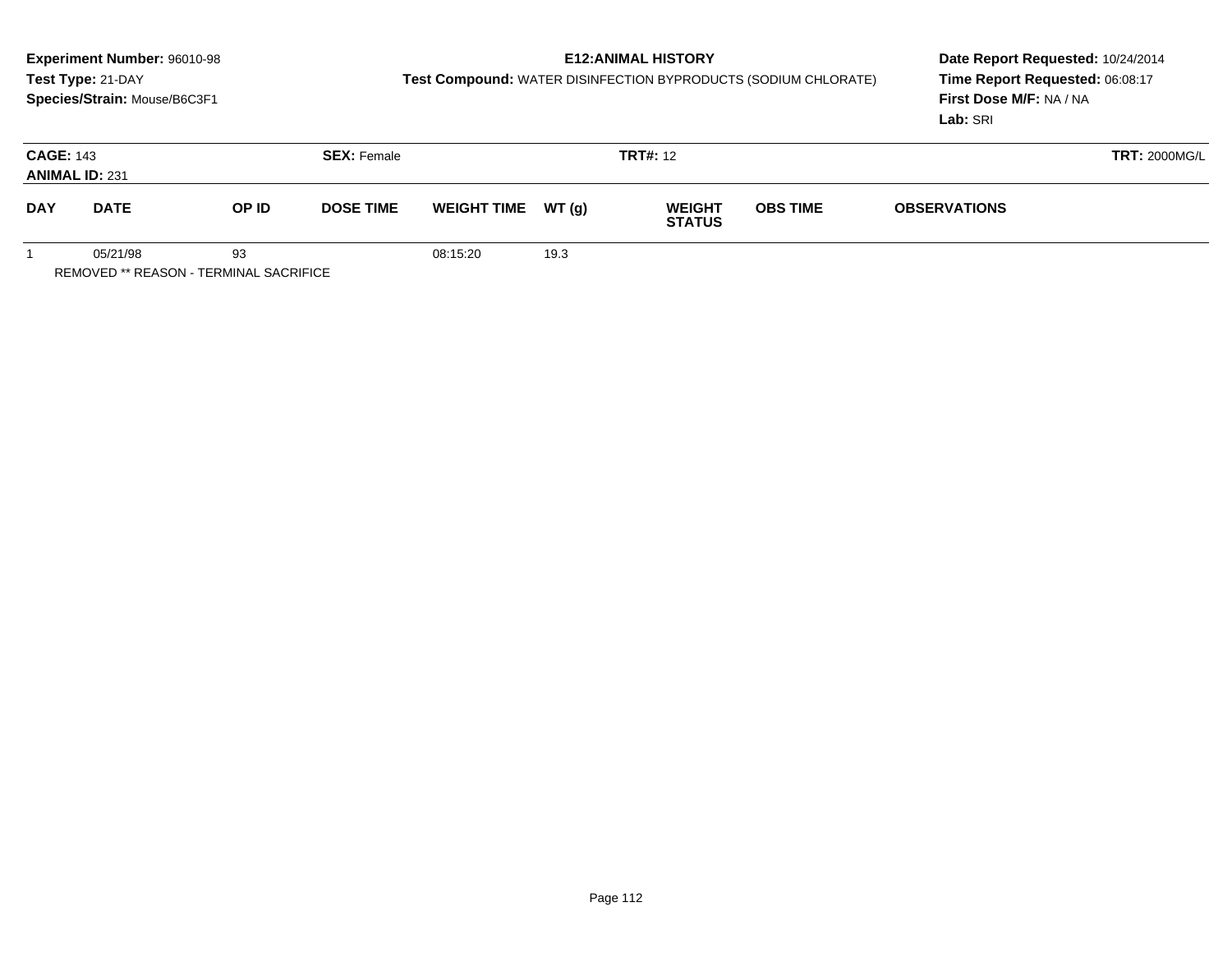# **E12:ANIMAL HISTORY**

**Test Compound:** WATER DISINFECTION BYPRODUCTS (SODIUM CHLORATE)

**Date Report Requested:** 10/24/2014 **Time Report Requested:** 06:08:17**First Dose M/F:** NA / NA**Lab:** SRI

| <b>CAGE: 143</b> | <b>ANIMAL ID: 232</b>                                     |       | <b>SEX: Female</b> |                     |      | <b>TRT#:</b> 12                |                 | <b>TRT: 2000MG/L</b> |  |
|------------------|-----------------------------------------------------------|-------|--------------------|---------------------|------|--------------------------------|-----------------|----------------------|--|
| <b>DAY</b>       | <b>DATE</b>                                               | OP ID | <b>DOSE TIME</b>   | WEIGHT TIME $WT(g)$ |      | <b>WEIGHT</b><br><b>STATUS</b> | <b>OBS TIME</b> | <b>OBSERVATIONS</b>  |  |
|                  | 05/21/98<br>$D = 100$ (FB $\pm 0.5$ CALL TEDUCH) ALONE OF | 93    |                    | 08:15:20            | 20.3 |                                |                 |                      |  |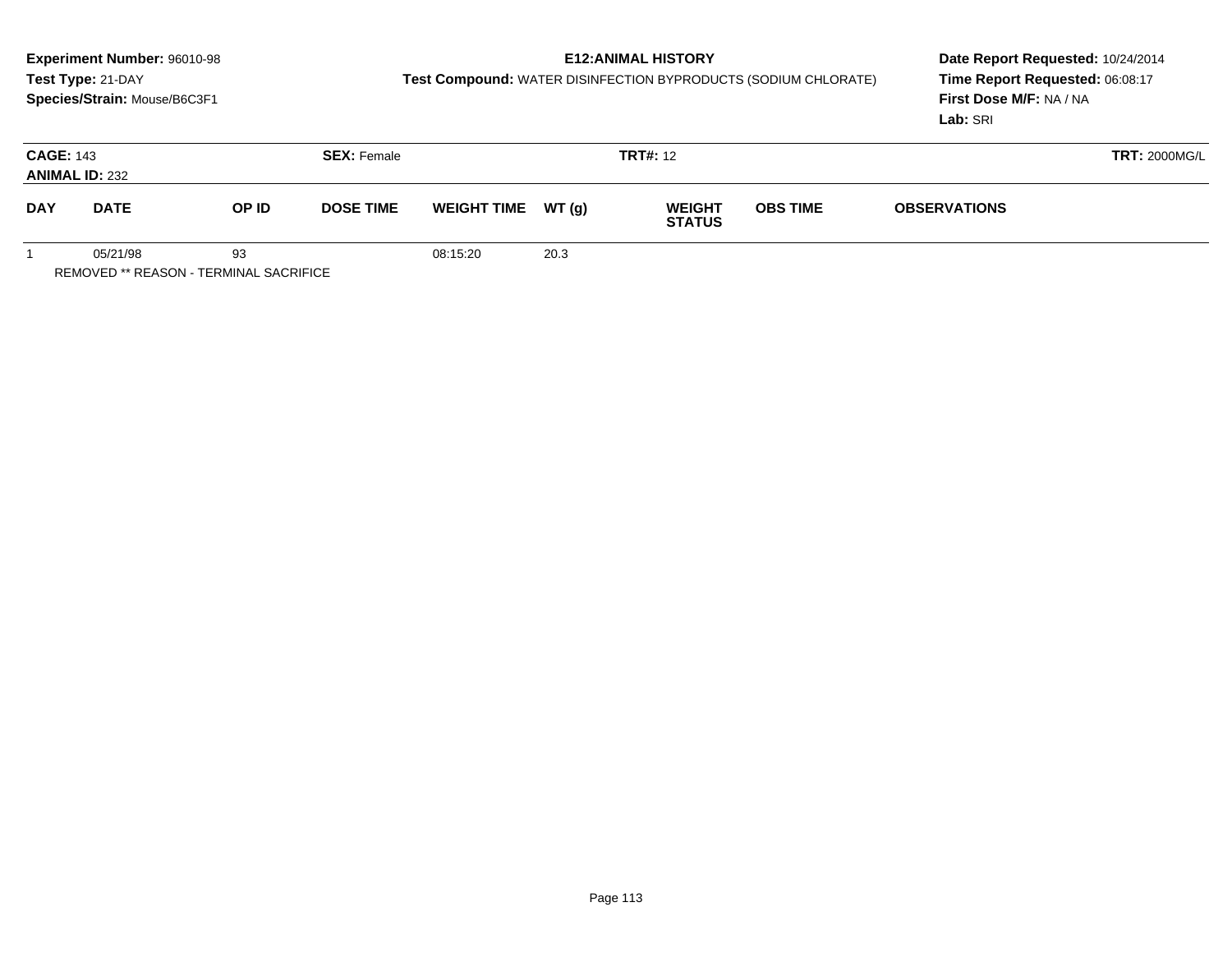# **E12:ANIMAL HISTORY**

**Test Compound:** WATER DISINFECTION BYPRODUCTS (SODIUM CHLORATE)

**Date Report Requested:** 10/24/2014 **Time Report Requested:** 06:08:17**First Dose M/F:** NA / NA**Lab:** SRI

| <b>CAGE: 143</b>          | <b>ANIMAL ID: 233</b> |                                                                   | <b>SEX: Female</b> |                    |      | <b>TRT#:</b> 12                |                                        |  |  |  |
|---------------------------|-----------------------|-------------------------------------------------------------------|--------------------|--------------------|------|--------------------------------|----------------------------------------|--|--|--|
| <b>DAY</b><br><b>DATE</b> |                       | OP ID                                                             | <b>DOSE TIME</b>   | WEIGHT TIME WT (g) |      | <b>WEIGHT</b><br><b>STATUS</b> | <b>OBS TIME</b><br><b>OBSERVATIONS</b> |  |  |  |
|                           | 05/21/98              | 93<br>$P = 100$ $P = 100$ $P = 100$ $P = 100$ $P = 100$ $P = 100$ |                    | 08:15:20           | 20.8 |                                |                                        |  |  |  |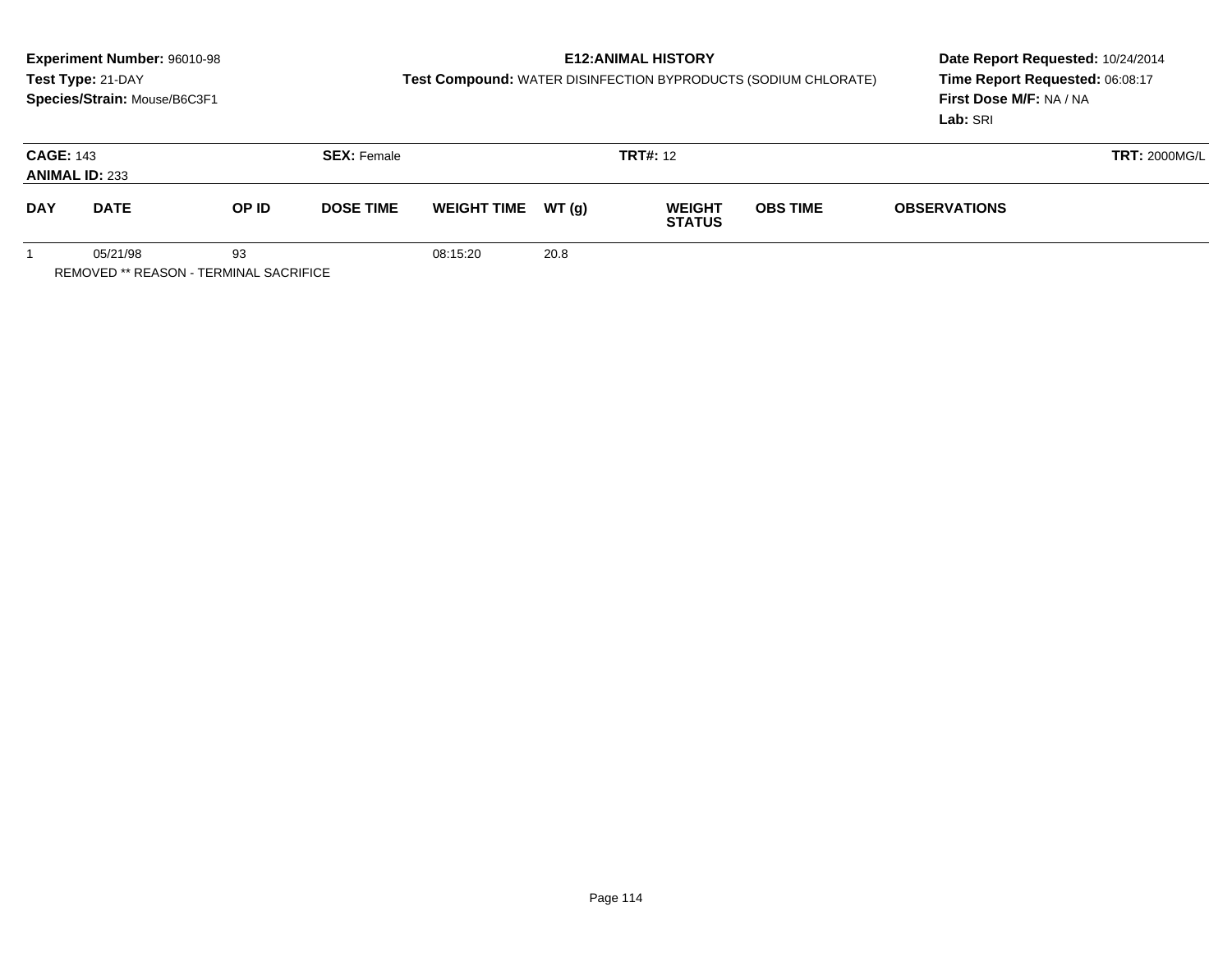# **E12:ANIMAL HISTORY**

**Test Compound:** WATER DISINFECTION BYPRODUCTS (SODIUM CHLORATE)

**Date Report Requested:** 10/24/2014 **Time Report Requested:** 06:08:17**First Dose M/F:** NA / NA**Lab:** SRI

| <b>CAGE: 143</b><br><b>ANIMAL ID: 234</b> |             |       | <b>SEX: Female</b> |                     |      | <b>TRT#:</b> 12                |                 | <b>TRT: 2000MG/L</b> |  |
|-------------------------------------------|-------------|-------|--------------------|---------------------|------|--------------------------------|-----------------|----------------------|--|
| <b>DAY</b>                                | <b>DATE</b> | OP ID | <b>DOSE TIME</b>   | WEIGHT TIME $WT(g)$ |      | <b>WEIGHT</b><br><b>STATUS</b> | <b>OBS TIME</b> | <b>OBSERVATIONS</b>  |  |
|                                           | 05/21/98    | 93    |                    | 08:15:20            | 17.2 |                                |                 |                      |  |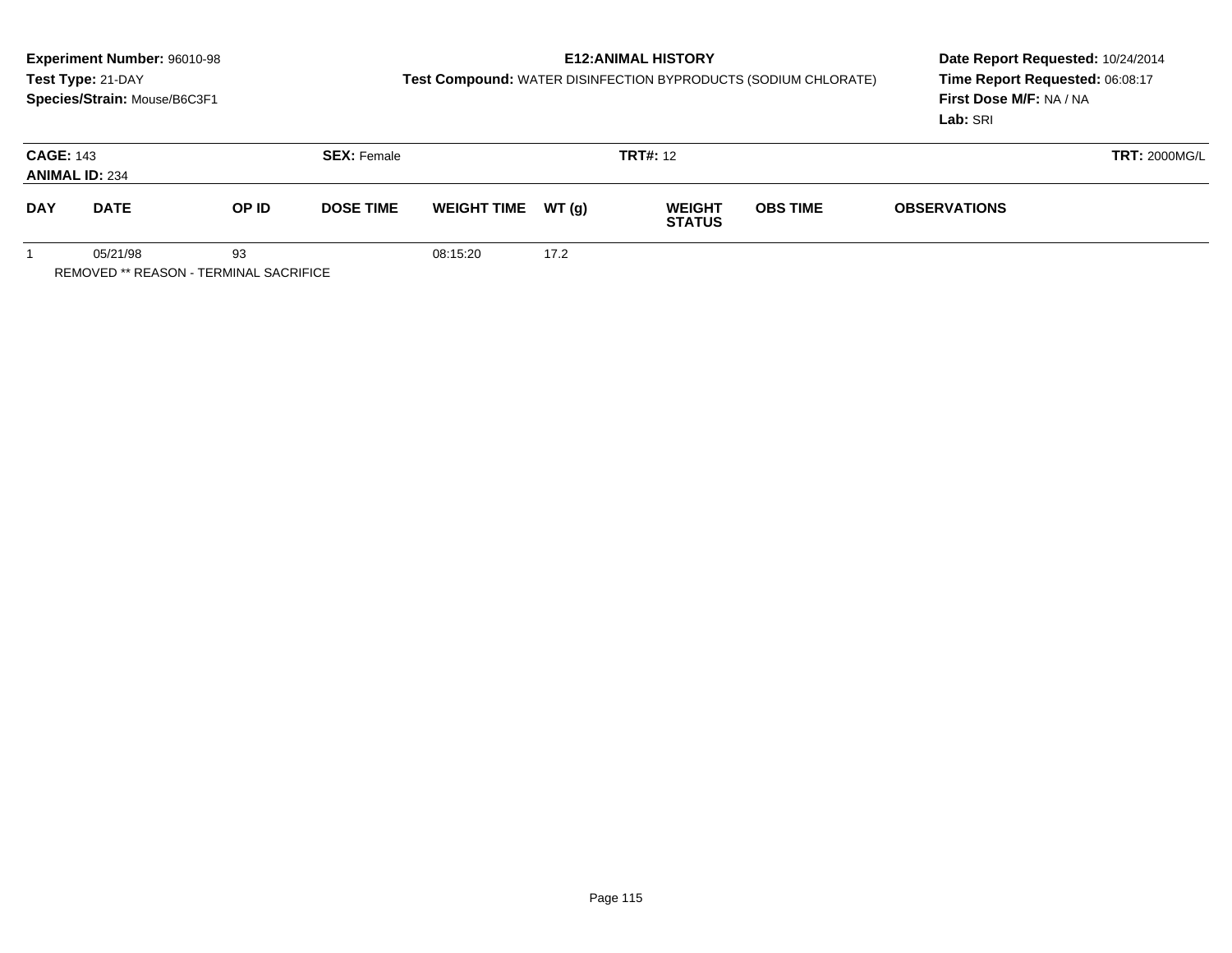# **E12:ANIMAL HISTORY**

**Test Compound:** WATER DISINFECTION BYPRODUCTS (SODIUM CHLORATE)

**Date Report Requested:** 10/24/2014 **Time Report Requested:** 06:08:17**First Dose M/F:** NA / NA**Lab:** SRI

| <b>CAGE: 143</b> | <b>ANIMAL ID: 235</b> | <b>SEX: Female</b> |                  |                     | <b>TRT#:</b> 12 |                                |                 | <b>TRT: 2000MG/L</b> |  |
|------------------|-----------------------|--------------------|------------------|---------------------|-----------------|--------------------------------|-----------------|----------------------|--|
| <b>DAY</b>       | <b>DATE</b>           | OP ID              | <b>DOSE TIME</b> | WEIGHT TIME $WT(g)$ |                 | <b>WEIGHT</b><br><b>STATUS</b> | <b>OBS TIME</b> | <b>OBSERVATIONS</b>  |  |
|                  | 05/21/98              | 93                 |                  | 08:15:20            | 17.8            |                                |                 |                      |  |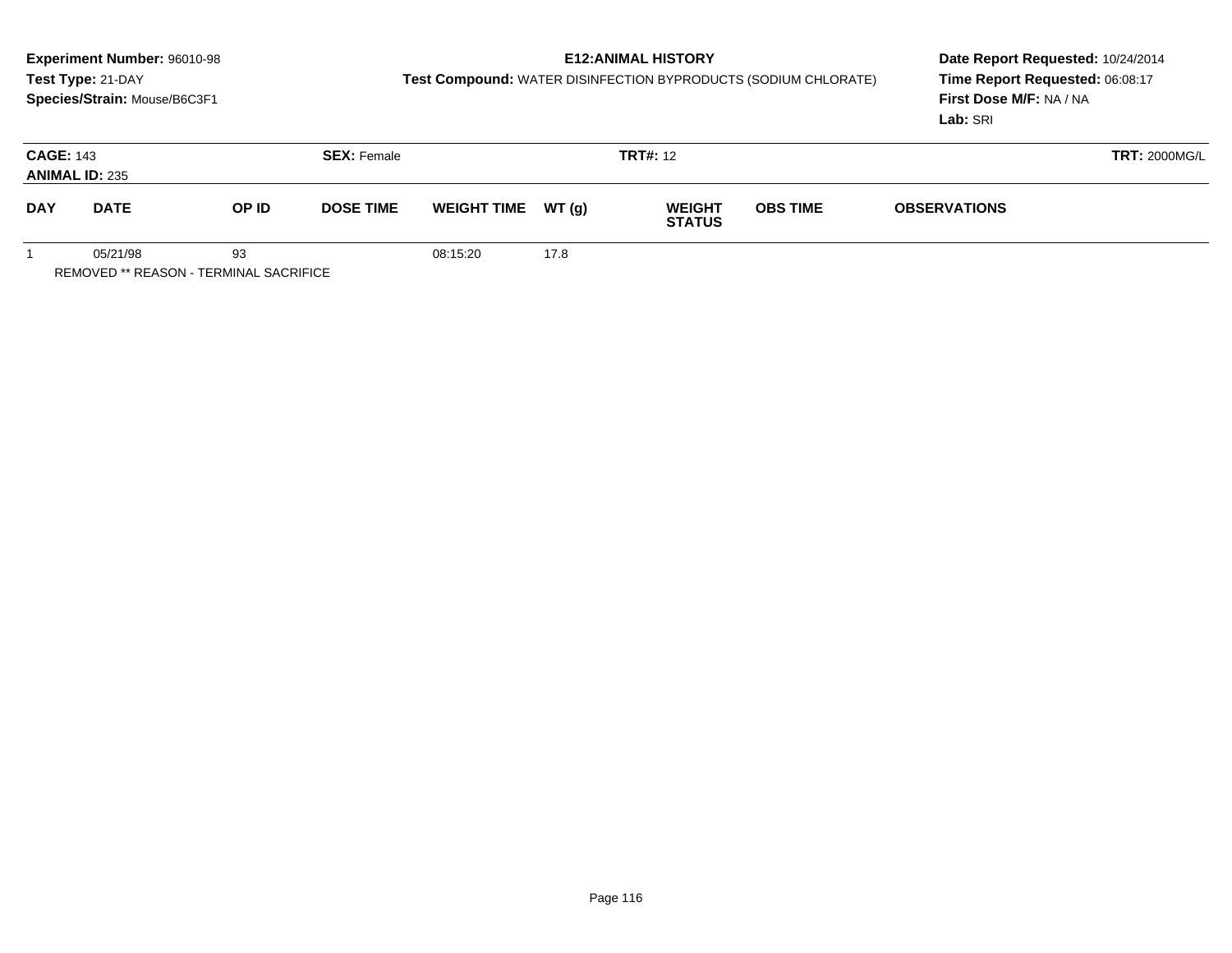# **E12:ANIMAL HISTORY**

**Test Compound:** WATER DISINFECTION BYPRODUCTS (SODIUM CHLORATE)

**Date Report Requested:** 10/24/2014 **Time Report Requested:** 06:08:17**First Dose M/F:** NA / NA**Lab:** SRI

| <b>CAGE: 144</b><br><b>ANIMAL ID: 236</b> |             | <b>SEX: Female</b> |                  |                     |      | <b>TRT#: 12</b>                |                 |                     | <b>TRT: 2000MG/L</b> |
|-------------------------------------------|-------------|--------------------|------------------|---------------------|------|--------------------------------|-----------------|---------------------|----------------------|
| <b>DAY</b>                                | <b>DATE</b> | OP ID              | <b>DOSE TIME</b> | WEIGHT TIME $WT(g)$ |      | <b>WEIGHT</b><br><b>STATUS</b> | <b>OBS TIME</b> | <b>OBSERVATIONS</b> |                      |
|                                           | 05/21/98    | 93                 |                  | 08:15:22            | 19.3 |                                |                 |                     |                      |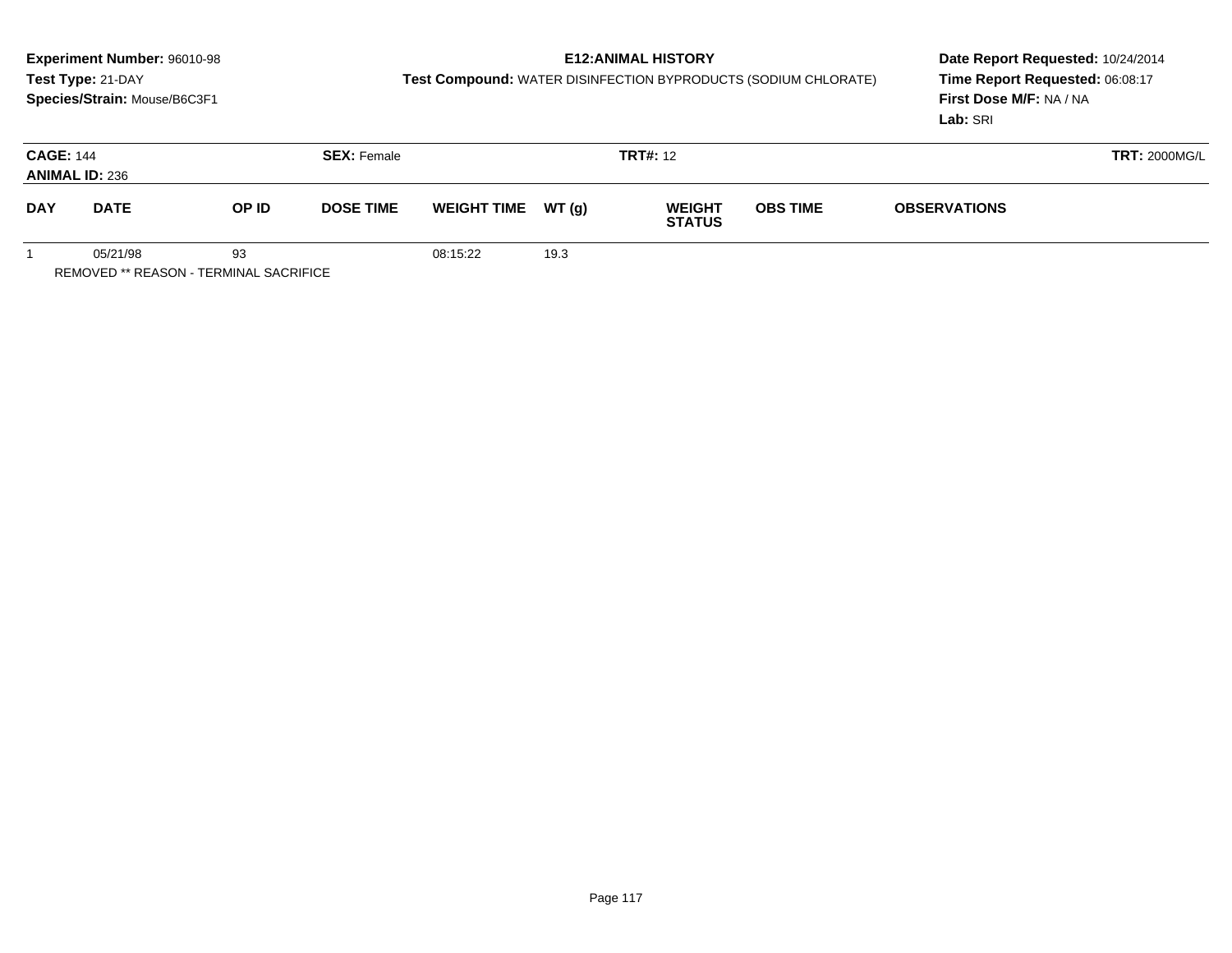# **E12:ANIMAL HISTORY**

**Test Compound:** WATER DISINFECTION BYPRODUCTS (SODIUM CHLORATE)

**Date Report Requested:** 10/24/2014 **Time Report Requested:** 06:08:17**First Dose M/F:** NA / NA**Lab:** SRI

| <b>CAGE: 144</b><br><b>ANIMAL ID: 237</b> |             |                                                                   | <b>SEX: Female</b> |                     |      | <b>TRT#:</b> 12                |                 | <b>TRT: 2000MG/L</b> |  |
|-------------------------------------------|-------------|-------------------------------------------------------------------|--------------------|---------------------|------|--------------------------------|-----------------|----------------------|--|
| <b>DAY</b>                                | <b>DATE</b> | OP ID                                                             | <b>DOSE TIME</b>   | WEIGHT TIME $WT(g)$ |      | <b>WEIGHT</b><br><b>STATUS</b> | <b>OBS TIME</b> | <b>OBSERVATIONS</b>  |  |
|                                           | 05/21/98    | 93<br>$P = 100$ $P = 100$ $P = 100$ $P = 100$ $P = 100$ $P = 100$ |                    | 08:15:22            | 20.6 |                                |                 |                      |  |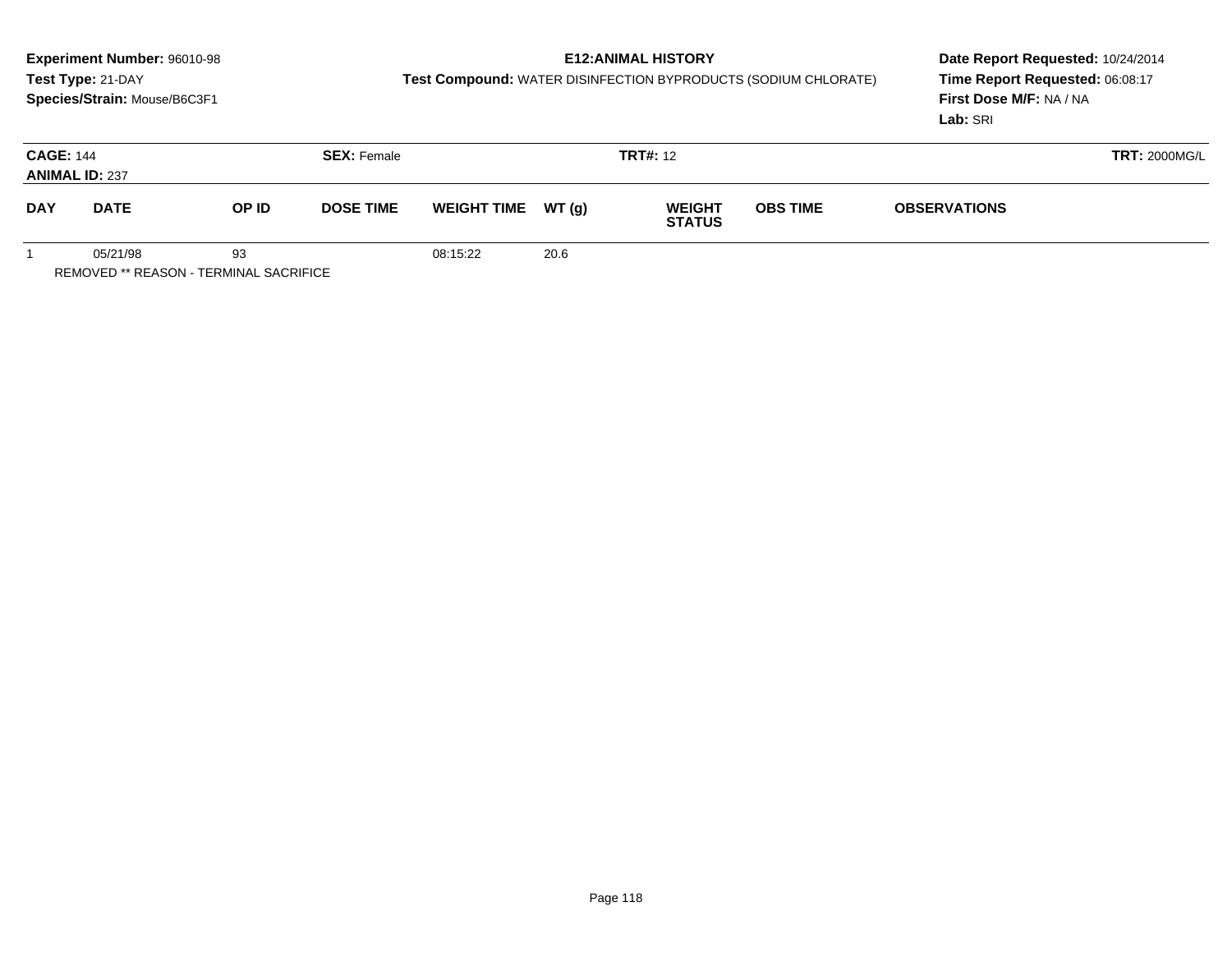# **E12:ANIMAL HISTORY**

**Test Compound:** WATER DISINFECTION BYPRODUCTS (SODIUM CHLORATE)

**Date Report Requested:** 10/24/2014 **Time Report Requested:** 06:08:17**First Dose M/F:** NA / NA**Lab:** SRI

| <b>CAGE: 144</b><br><b>ANIMAL ID: 238</b> |             | <b>SEX: Female</b> |                  |                     | <b>TRT#: 12</b> |                                |                 |                     | <b>TRT: 2000MG/L</b> |
|-------------------------------------------|-------------|--------------------|------------------|---------------------|-----------------|--------------------------------|-----------------|---------------------|----------------------|
| <b>DAY</b>                                | <b>DATE</b> | OP ID              | <b>DOSE TIME</b> | WEIGHT TIME $WT(g)$ |                 | <b>WEIGHT</b><br><b>STATUS</b> | <b>OBS TIME</b> | <b>OBSERVATIONS</b> |                      |
|                                           | 05/21/98    | 93                 |                  | 08:15:22            | 18.3            |                                |                 |                     |                      |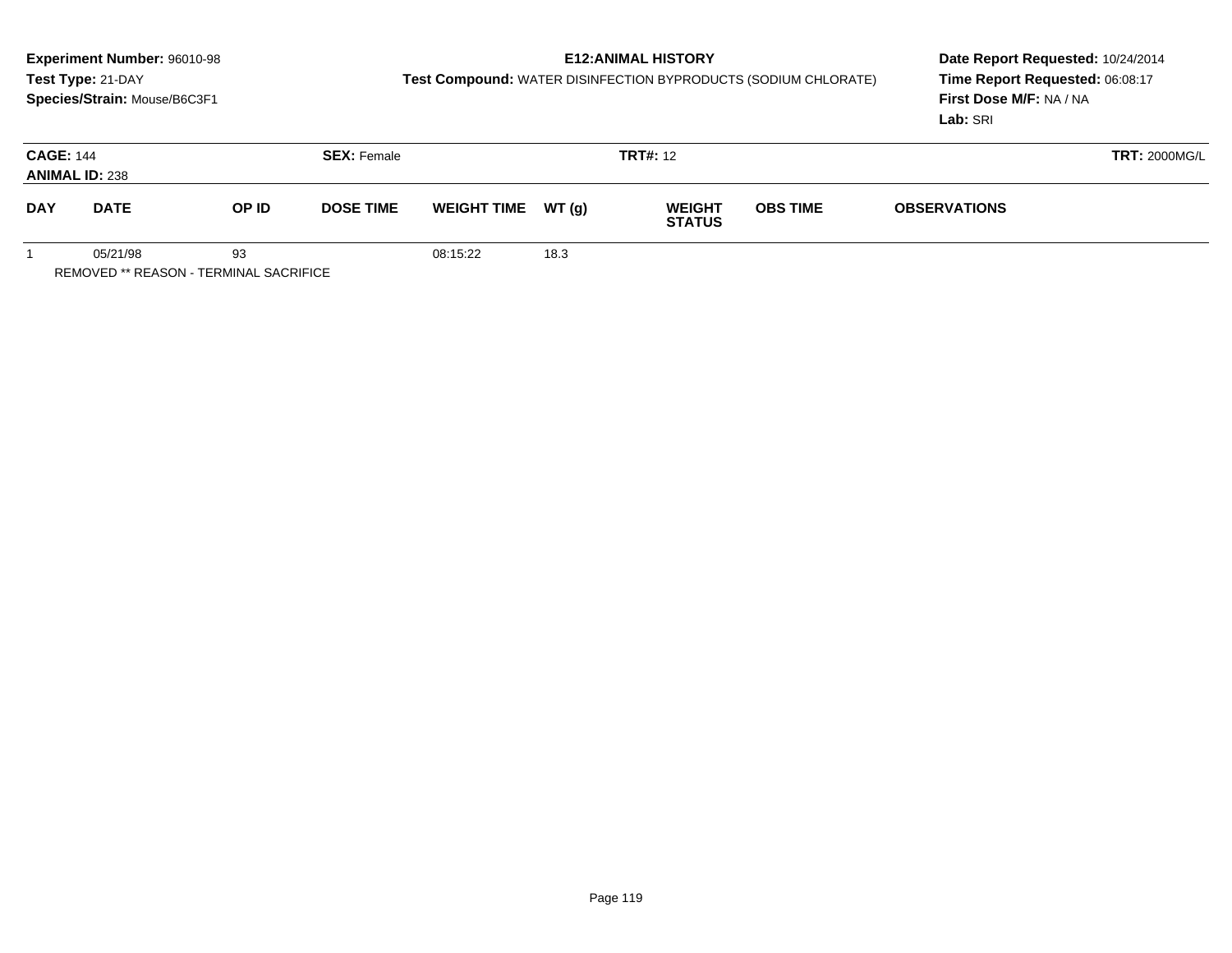# **E12:ANIMAL HISTORY**

**Test Compound:** WATER DISINFECTION BYPRODUCTS (SODIUM CHLORATE)

**Date Report Requested:** 10/24/2014 **Time Report Requested:** 06:08:17**First Dose M/F:** NA / NA**Lab:** SRI

| <b>CAGE: 144</b> | <b>ANIMAL ID: 239</b> | <b>SEX: Female</b> |                  |                     | <b>TRT#:</b> 12 |                                |                                        |  | <b>TRT: 2000MG/L</b> |
|------------------|-----------------------|--------------------|------------------|---------------------|-----------------|--------------------------------|----------------------------------------|--|----------------------|
| <b>DAY</b>       | <b>DATE</b>           | OP ID              | <b>DOSE TIME</b> | WEIGHT TIME $WT(g)$ |                 | <b>WEIGHT</b><br><b>STATUS</b> | <b>OBS TIME</b><br><b>OBSERVATIONS</b> |  |                      |
|                  | 05/21/98              | 93                 |                  | 08:15:22            | 19.6            |                                |                                        |  |                      |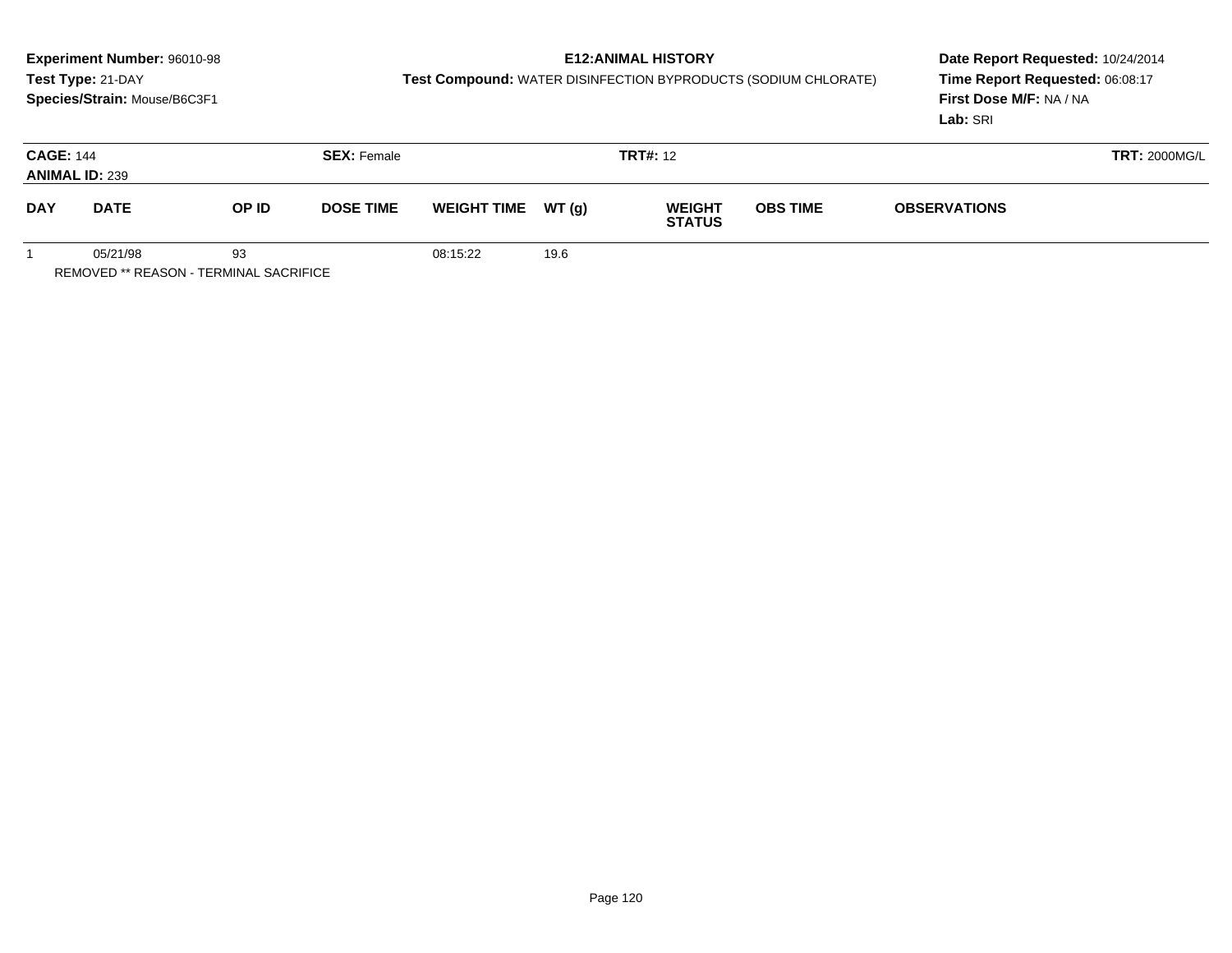# **E12:ANIMAL HISTORY**

**Test Compound:** WATER DISINFECTION BYPRODUCTS (SODIUM CHLORATE)

**Date Report Requested:** 10/24/2014 **Time Report Requested:** 06:08:17**First Dose M/F:** NA / NA**Lab:** SRI

| <b>CAGE: 144</b> | <b>ANIMAL ID: 240</b> | <b>SEX: Female</b> |                  |                    | <b>TRT#:</b> 12 |                                |                 |                     | <b>TRT: 2000MG/L</b> |
|------------------|-----------------------|--------------------|------------------|--------------------|-----------------|--------------------------------|-----------------|---------------------|----------------------|
| <b>DAY</b>       | <b>DATE</b>           | OP ID              | <b>DOSE TIME</b> | WEIGHT TIME WT (g) |                 | <b>WEIGHT</b><br><b>STATUS</b> | <b>OBS TIME</b> | <b>OBSERVATIONS</b> |                      |
|                  | 05/21/98              | 93                 |                  | 08:15:22           | 16.7            |                                |                 |                     |                      |